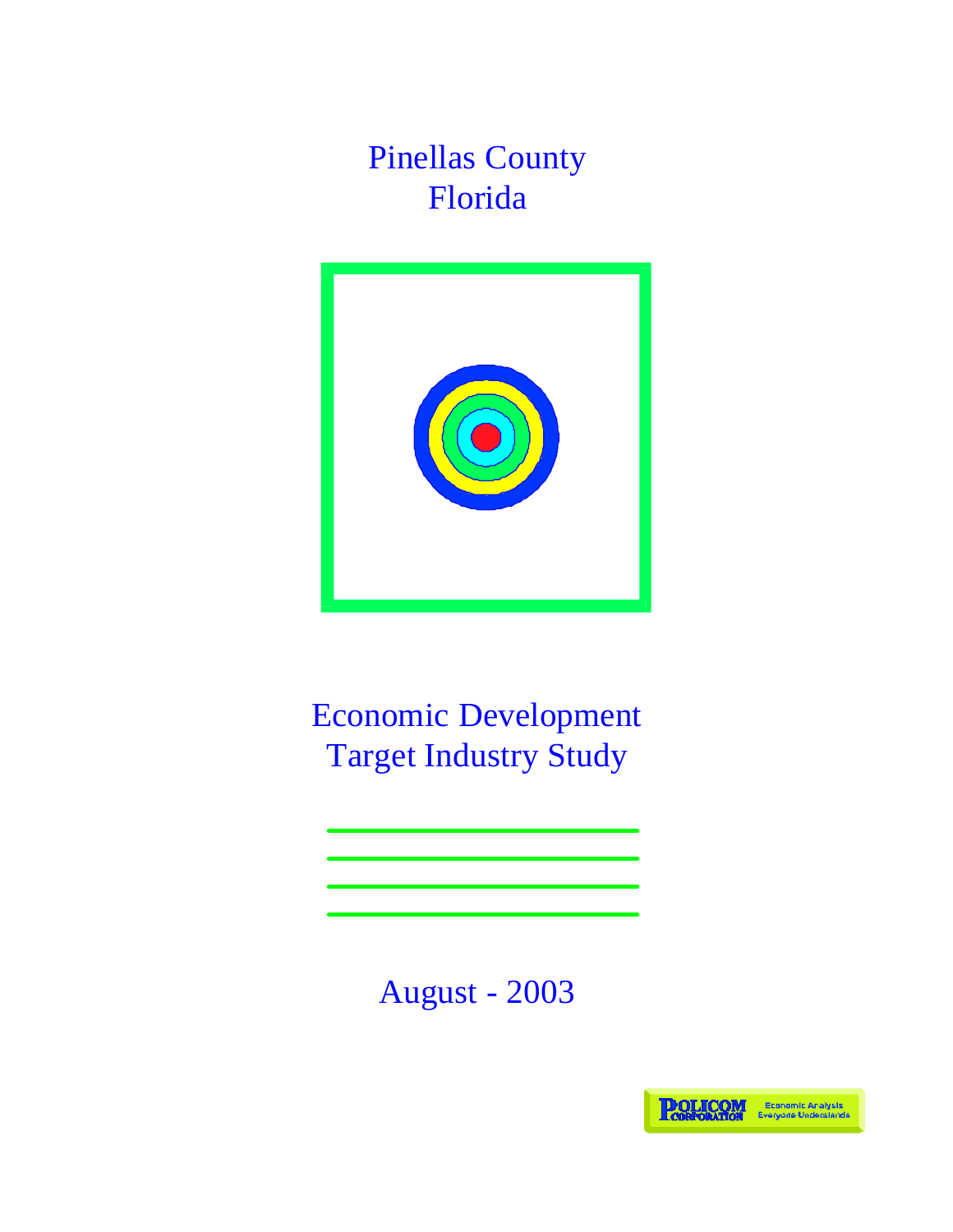# **Economic Development Target Industry Study**



# **Pinellas County, Florida**

**Prepared for the**

# **Pinellas County Planning Council**

**August - 2003**

**Prepared by**

**William H. Fruth POLICOM Corporation**

**2740 SW Martin Downs Blvd #279 Palm City, FL 34990 772-781-5559 www.policom.com**

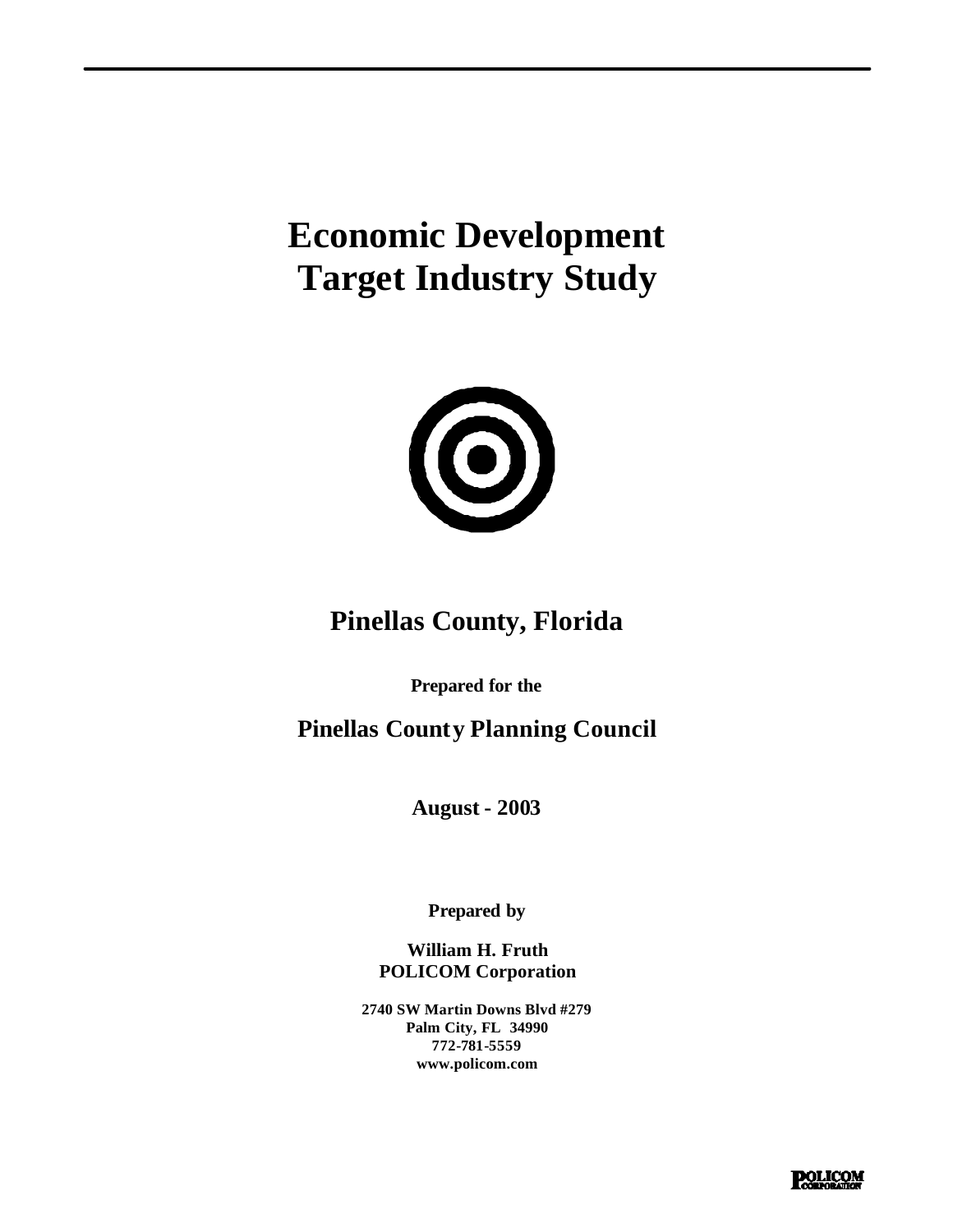# *Table of Contents*

| Introduction                                                                                                                                                                                                                                                                                                                                                                                                                                                                                                           | Page 1                                                                                                                                                 |
|------------------------------------------------------------------------------------------------------------------------------------------------------------------------------------------------------------------------------------------------------------------------------------------------------------------------------------------------------------------------------------------------------------------------------------------------------------------------------------------------------------------------|--------------------------------------------------------------------------------------------------------------------------------------------------------|
| Why Target Industries                                                                                                                                                                                                                                                                                                                                                                                                                                                                                                  | Page 4                                                                                                                                                 |
| <b>Industrial Classifications and Database</b>                                                                                                                                                                                                                                                                                                                                                                                                                                                                         | Page 5                                                                                                                                                 |
| Target Industries – Selection Process                                                                                                                                                                                                                                                                                                                                                                                                                                                                                  | Page 8                                                                                                                                                 |
| <b>Community Strengths - Weaknesses</b>                                                                                                                                                                                                                                                                                                                                                                                                                                                                                | Page 11                                                                                                                                                |
| <b>Target Industry List</b>                                                                                                                                                                                                                                                                                                                                                                                                                                                                                            | Page 17                                                                                                                                                |
| Target Industries – Description and Data                                                                                                                                                                                                                                                                                                                                                                                                                                                                               |                                                                                                                                                        |
| Drugs and Pharmaceuticals Manufacturing<br><b>Industrial Machinery Manufacturing</b><br>Computer and Electronic Product Manufacturing<br><b>Medical Equipment Manufacturing</b><br><b>Wholesale Trade</b><br>Non Store Retailing<br>Publishing<br><b>Telecommunications Resellers</b><br><b>Internet Services</b><br>Finance and Insurance<br>Professional, Scientific, and Technical Services<br>Management of Companies and Enterprises<br><b>Administrative and Support Services</b><br><b>Medical Laboratories</b> | Page 20<br>Page 22<br>Page 24<br>Page 35<br>Page 37<br>Page 41<br>Page 42<br>Page 45<br>Page 46<br>Page 48<br>Page 54<br>Page 57<br>Page 60<br>Page 61 |
| <b>Business Incentives and Recommendations</b>                                                                                                                                                                                                                                                                                                                                                                                                                                                                         | Page 62                                                                                                                                                |
| Prevent Facility Deterioration and Abandonment                                                                                                                                                                                                                                                                                                                                                                                                                                                                         | Page 66                                                                                                                                                |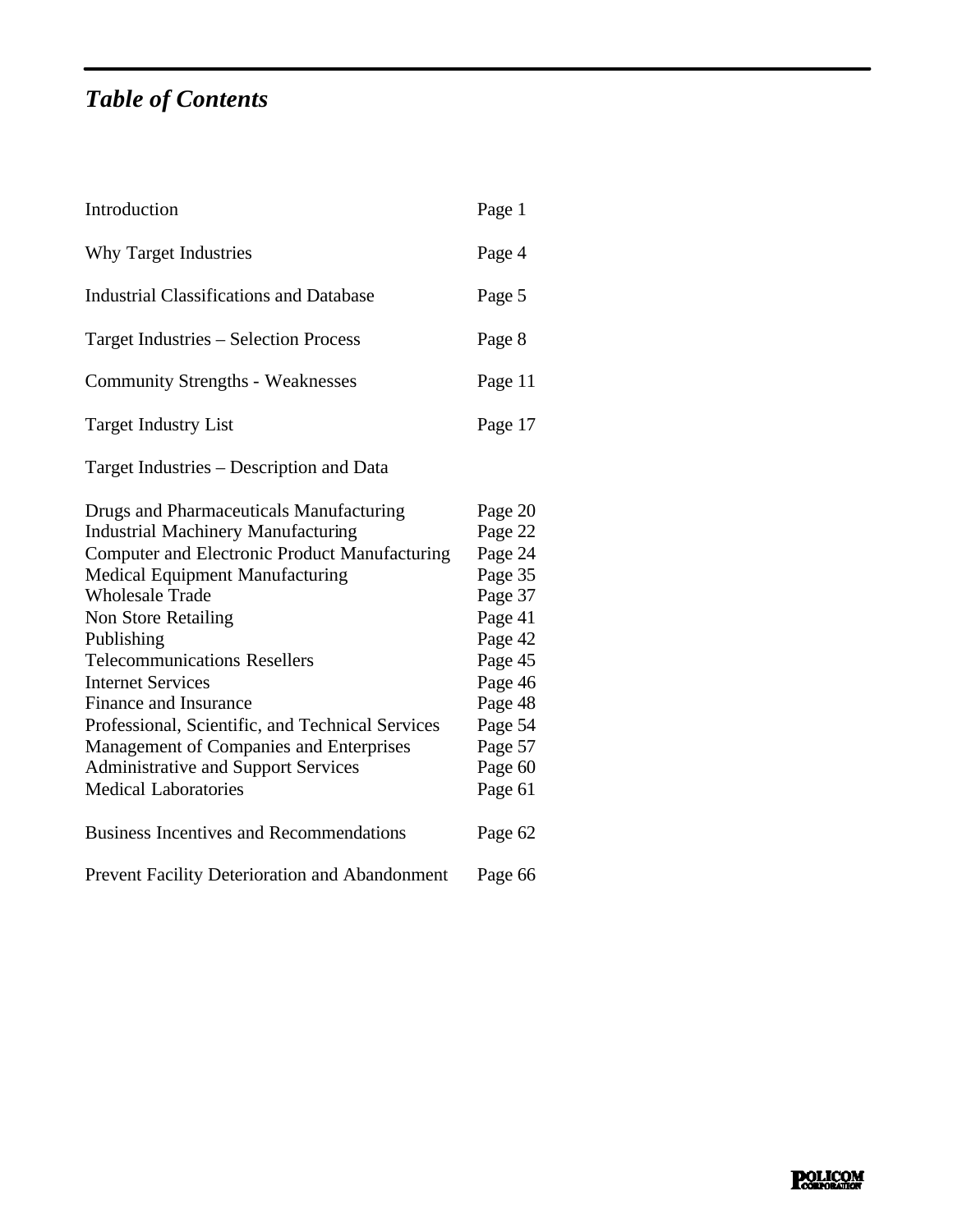# *Introduction*

Communities around the country, which are concerned with the economic quality of life of their residents, have initiated economic development programs. A comprehensive economic development program includes three major activity areas:

- 1) Existing Industry Program, which retains and causes the expansion of existing contributory industries.
- 2) Recruitment Program designed to lure new contributory employers to the area.
- 3) Start-Up Program which fosters the creation of new contributory business entities in the community.

All three programs are necessary for the long-term economic health of an area. However, varying degrees of weight or emphasis are placed upon each depending upon the condition and character of the local economy.

Communities, which have a large presence of existing companies and a strong economy, might place a greater emphasis on retention than recruitment. Distressed areas, those which lack diversity, or have a need to improve the quality of their economy, donate a greater portion of their time and resources toward recruitment. The success of a start-up program is usually dependent upon the quality of the first two programs and is a long-term venture for the community.

The Pinellas County Planning Council, Board of County Commissioners, and the Office of Economic Development (hereafter "Pinellas County") engaged POLICOM Corporation to create the following studies: 1) *Historical, Comparative Economic Analysis for Pinellas County,* 2) *The Economic Impact of Reaching Physical Build Out*, 3) *Economic Development Goal Setting Study,* and this 4) *Economic Development Target Industry Study.*

The results of the *Historical, Comparative Economic Analysis* show the size of the Pinellas economy has grown at a rate comparable to the strongest metropolitan areas in the United States. The factored total employment and total earnings far exceed a vast majority of the economies in the country. However, the growth has been susceptible to periodic recessions, enduring three major "negative" growth periods since 1973.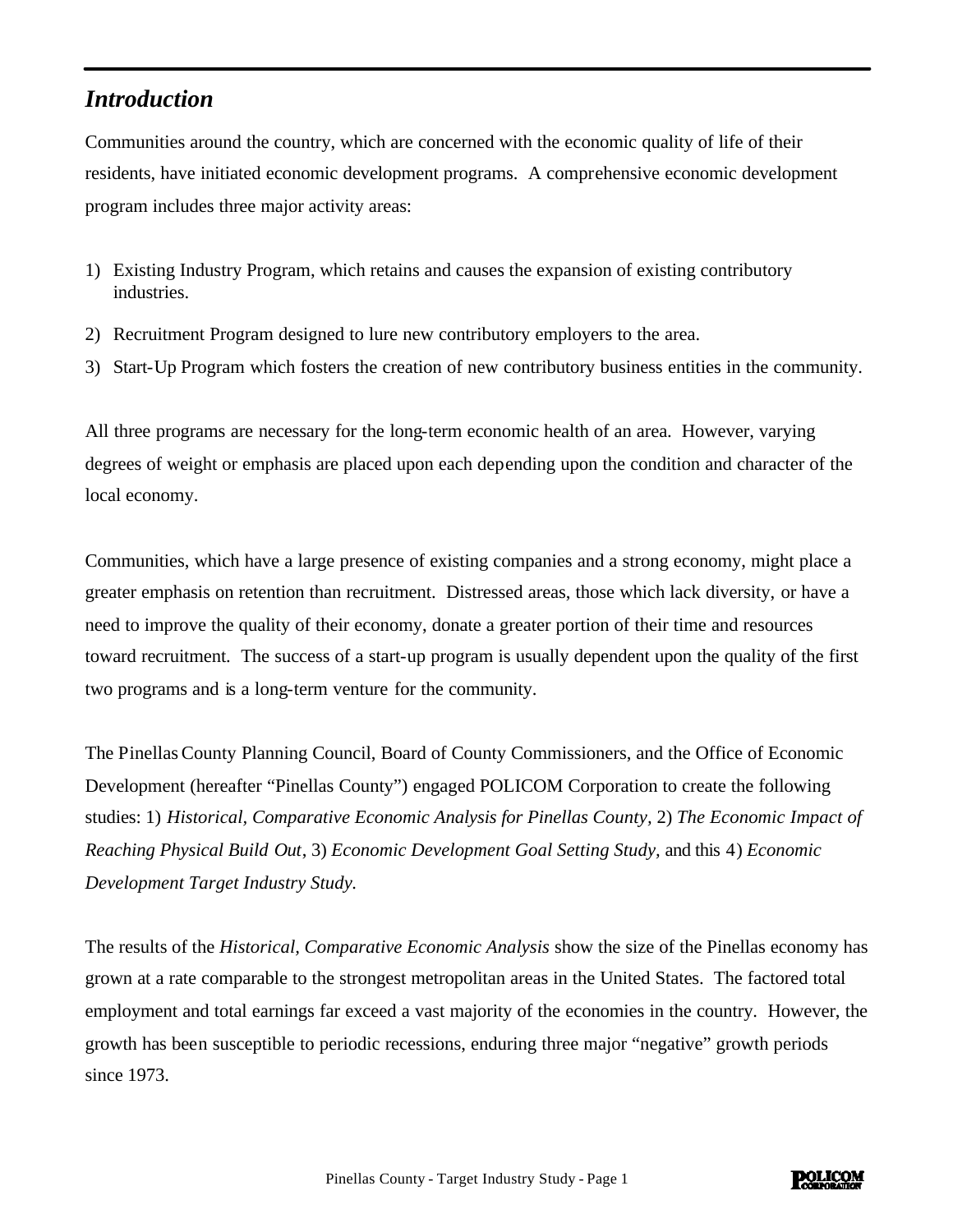The growth in the "quality" of the economy has also been excellent but not as brisk as the growth in size. From 1982 to 1995 the county grew in quality at a rate comparable to the ten strongest metropolitan areas in the country. However, improvement in quality slowed from 1996 to 2000, but was still better than a vast majority of the economies in the nation.

After studying the results of the *Historical, Comparative Economic Analysis*, POLICOM created an *Economic Development Goal Setting Study*. The study included two major elements: 1) economic projections to the year 2023 based upon current and historic trends and 2) the job and wage growth necessary to increase the size and improve quality of the economy by the year 2023.

The projections took into consideration the results of the September, 2001 POLICOM study: "*Economic Impact of Reaching Physical Build-Out*." <sup>1</sup> The Build-Out study examined the impact upon the economy of absorbing all the available Greenfield industrial property. The result is an economic downtown since contributory businesses will not be able to locate into or expand within the county. The number of "high-wage" jobs will decline, being replaced by low-wage jobs.

POLICOM created an economic goal for the county, which, if achieved, would raise and improve the quality of the economy over the next 20 years. Achieving the goal is dependent upon having available real estate for the location and expansion of high-wage employers.

To reach the economic goal, annual milestones of net, new contributory jobs and their ancillary wage levels were created. A contributory or primary job is one which imports money to the area. The wage level paid in the primary industries determines the quality of the local economy and the standard of living for the people. The milestones are net gains and can be achieved by recruiting new companies to the county or as a result of the expansion of existing companies.

l



 $<sup>1</sup>$  All three studies, in PDF format, are posted on the Pinellas County web site. Go to http://www.pced.org/, under</sup> "Downloads and Tools" click Redevelopment Summit; click "Economics – Where the Money Is."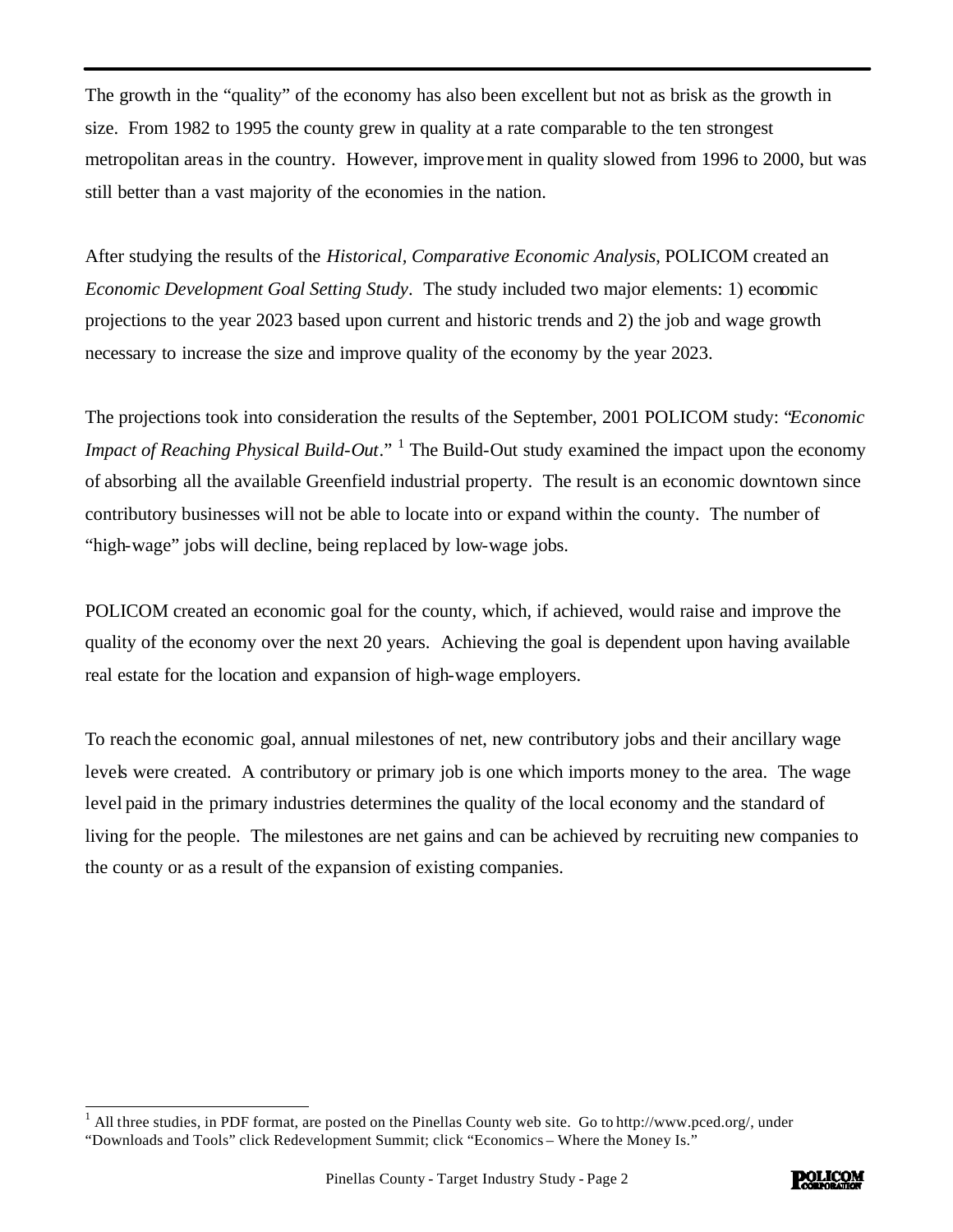The following are those milestones:

# *Goal Setting Study*

#### **Annual Primary Jobs and Annual Earnings Per Worker (Wages)**

|             |       | <b>New</b> | Area   | $%$ of |
|-------------|-------|------------|--------|--------|
| <b>GOAL</b> | New   | Job        | Avg.   | Area   |
| Pinellas    | Jobs  | Wage       | Wage   | Avg.   |
| 2003        | 2,352 | 44,750     | 34,628 | 129%   |
| 2004        | 2,449 | 45,745     | 35,775 | 128%   |
| 2005        | 2,519 | 47.530     | 36,960 | 129%   |
| 2006        | 2,592 | 49.380     | 38,183 | 129%   |
| 2007        | 2,667 | 51,299     | 39,447 | 130%   |
| 2008        | 2,658 | 53,051     | 40,726 | 130%   |
| 2009        | 2,645 | 54,918     | 42,021 | 131%   |
| 2010        | 2,718 | 57.188     | 43,361 | 132%   |
| 2011        | 2.794 | 59,551     | 44.747 | 133%   |
| 2012        | 2,872 | 62,011     | 46,180 | 134%   |
| 2013        | 2,544 | 64,107     | 47,689 | 134%   |
| 2014        | 2,189 | 65,873     | 49,283 | 134%   |
| 2015        | 2,237 | 67.887     | 50,938 | 133%   |
| 2016        | 2,286 | 69,960     | 52,657 | 133%   |
| 2017        | 2,336 | 72,094     | 54,442 | 132%   |
| 2018        | 2,387 | 74,291     | 56,297 | 132%   |
| 2019        | 2,055 | 76,260     | 58,325 | 131%   |
| 2020        | 1,701 | 78,158     | 60,543 | 129%   |
| 2021        | 1,727 | 80,911     | 62,858 | 129%   |
| 2022        | 1,754 | 83,766     | 65,273 | 128%   |
| 2023        | 1.782 | 86.727     | 67.793 | 128%   |

Pinellas County will continue to improve the quality and increase the size of its economy if the job-wage goal is achieved providing the jobs generated meet the following criteria:

- 1) The job is "primary or contributory" in nature. This simply means the source of the payroll must come from the sale of goods or services outside the Pinellas County economy. This imports money to the area, which then pushes the growth and consolidation of the reactive industries. Companies, which serve a "primary or contributory" function, can be classified in any of the industries.
- 2) The earnings per worker paid by the company must meet or exceed the goal, in order to prevent dilution and to elevate the quality of the economy.

To achieve the economic development goal, the community must recruit new, contributory businesses to the area and/or cause the expansion of existing companies, which will pay a wage equal to or higher than that set in the goal.

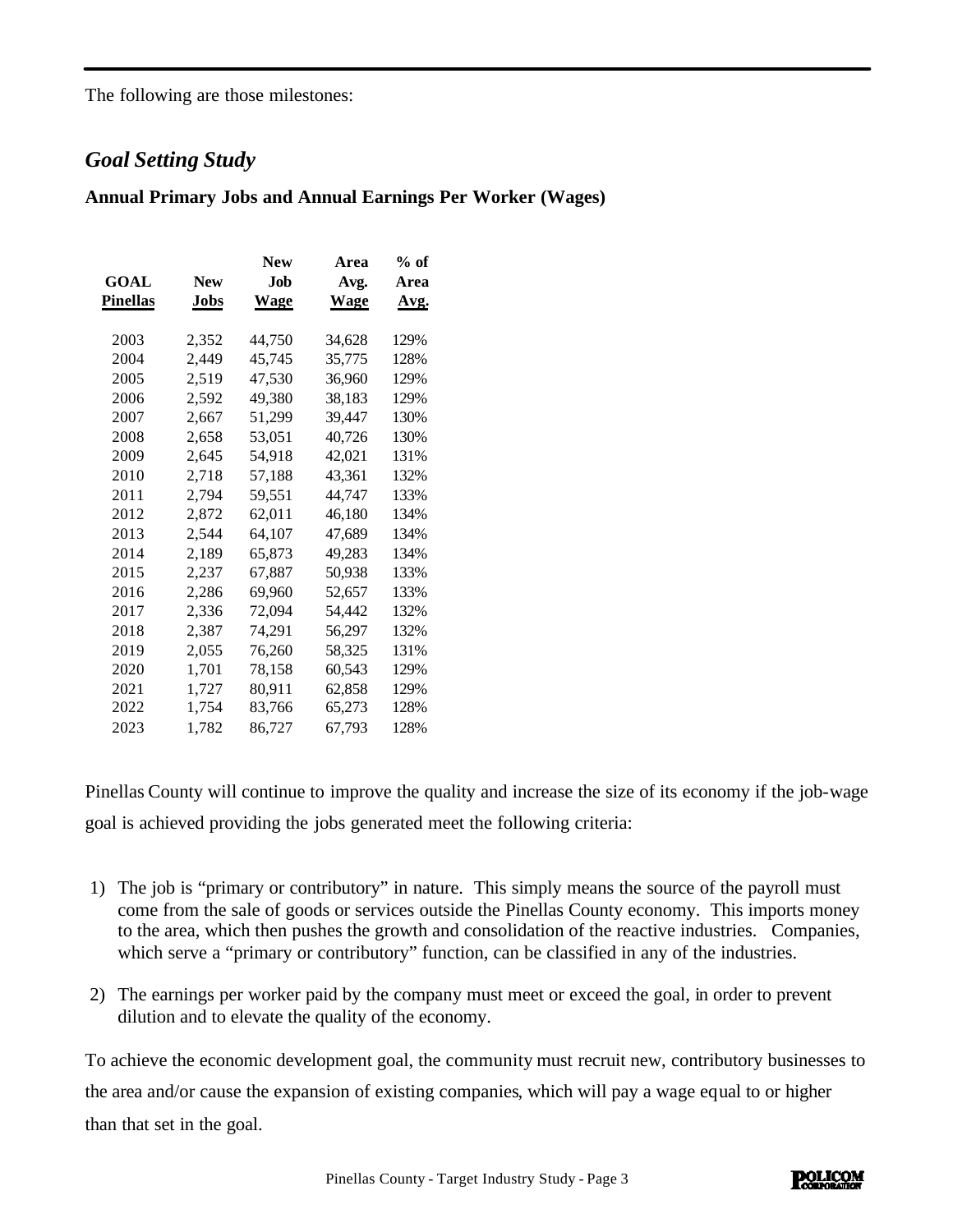# *Why "target" industries?*

A recruitment program is designed in a similar manner as a marketing-sales plan for almost any business. The process is very simple:

- ß Identify the product you have to sell (the community)
- **•** Determine who wants to buy your product (what businesses will locate in the area)
- Market to those businesses

Marking involves advertising, direct mail, cold calling, direct visitation, and a host of other means of contacting and "selling" the prospective client. The process and tools are very similar to selling any product.

As with any business enterprise, an economic development organization has limited time and financial resources with which to conduct a recruitment, marketing program.

With "unlimited" resources, the economic development group could purchase advertisements on every TV and radio station, and every newspaper and magazine. It could telephone and mail repeatedly and have sufficient staff to visit every business in the country. Of course, this is not the case for any economic development organization or any business in America.

Therefore, as with any business, the time and resources of the economic development organization must be directed to and focused upon those businesses which are most likely to purchase the product, in this case, locate to Pinellas County.

The more money the organization has the wider the range of companies it can approach. The less money, the narrower the target. Based on the amount of resources, the organization should market toward the industries and companies, in declining order of priority, which have the best potential to benefit the area and most likely to locate in the area.

This Target Industry Study provides a priority or target list of industries for Pinellas County to focus upon which will guide the use of marketing resources and which will best achieve the goal.

**The community should not ignore or discourage contributory businesses which desire to locate in the area if they do not pay a wage set by the goal or are not on the target list. The county needs to**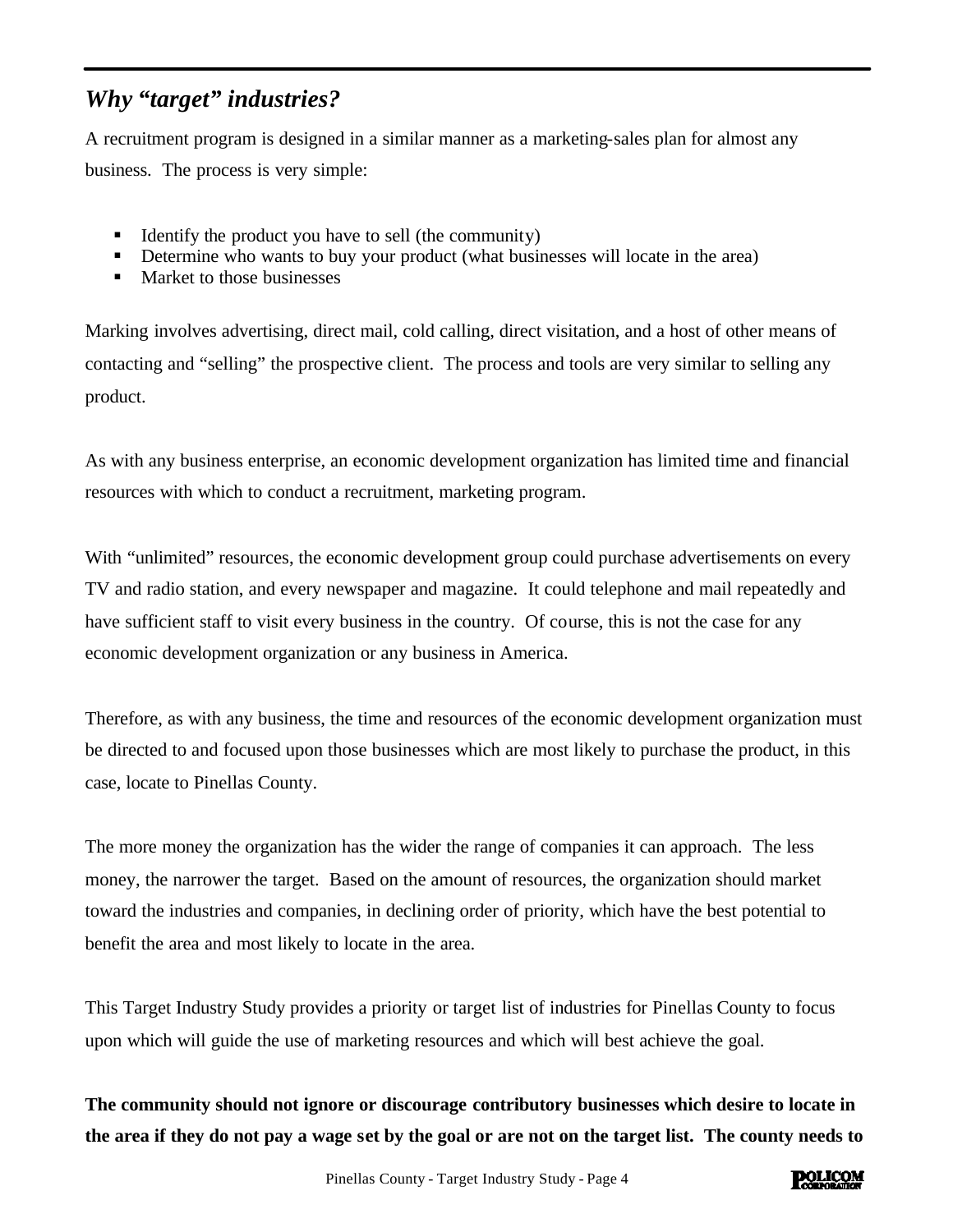**have as many contributory employers as possible. However, the company should pay at least 110% of the area average or its presence will cause a dilution in the quality of the economy.**

# *Industrial Classifications and Database*

The purpose of this Target Industry Study is to identify the business types which will most likely locate to Pinellas County which will be contributory in nature and pay a wage which will meet the annual milestones set by the goal. A recruitment program involves convincing or selling a company on the idea it should locate in a community.

Businesses which are expanding or relocating typically have a long list of "site selection" criteria which it uses to determine its choice of community for its new location. The exact criteria differ from business to business. However, each is seeking the most "profitable location" and the selection criteria revolves around this goal.

For the company, deciding where to locate involves a complicated process of evaluating the "geoeconomic" features of an area.

Geographic economics is the relationship or influence a physical location has on the profitability of a business. Site selection consultants can list hundreds of different criteria used for community and site evaluation. These can range from the cost of electricity to the number of workdays lost due to snowfall to simple property tax rates.

One of the most basic and important criteria is the availability and cost of trained or trainable labor. Another is the proximity to its market and relative transportation costs. Also, the "time" necessary to become operational (zoning approvals and necessary permits) in a community is becoming an important site selection issue.

For this Target Industry Study the plethora of criteria used for site selection will not be discussed in detail. However, basic site selection criteria have been considered to develop the target list.

To better understand how the businesses are chosen as "targets" in this study, it is important to review the nature of industrial data and how the government classifies industries.

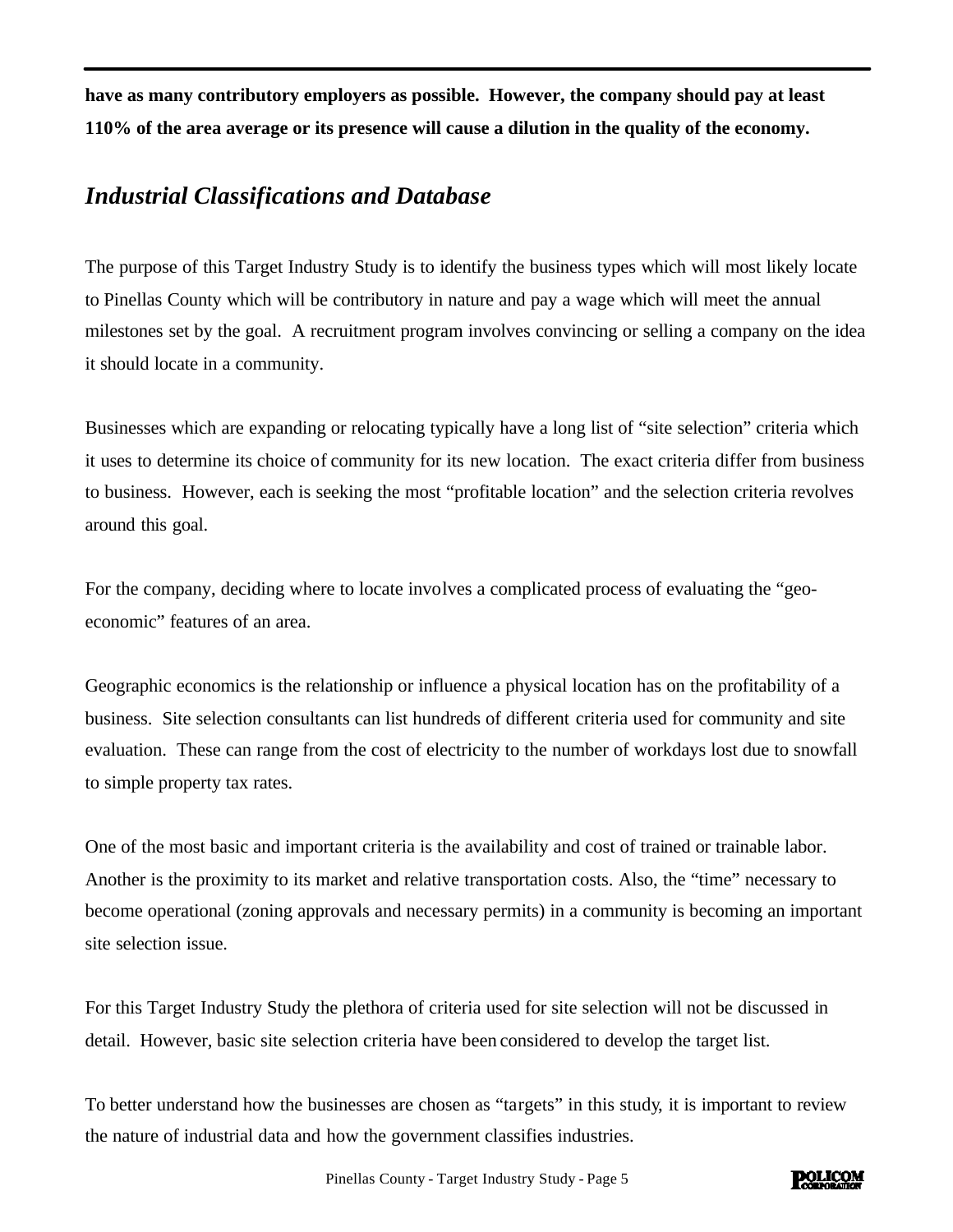Business activity in the United States is classified by its "industrial process" or the work activity of employees. Based upon what the workers actually do, concurrent which the service performed or product produced, each business is given an industrial classification.

In 1998, the United States, Mexico, and Canada adopted the North American Industrial Classification System, hereafter referred to "NAICS." NAICS changed the classification codes of the Standard Industrial Classification (SIC) system developed in 1987. (The 1998 NAICS code was subsequently amended in 2002. The 2002 version is presently in use.) The first year for which data was collected under NAICS was 2001. All employment and earnings data prior to that year is still coded under SIC.

NAICS is a significant improvement over SIC as it includes more definitive descriptions of work activity than SIC. Additionally, it includes industrial activity which has been "invented" since 1987 such as many of the internet companies.

The system of classifying business activity is hierarchical in nature for both NAICS and SIC. First, the general activity of the business is determined, then, through a series of steps, the business is further defined and classified pinpointing more exactly its actual activity.

The following chart shows the path of coding under NAICS for a manufacturer of "air and gas compressors," NAICS code 333912.

- 30-33 Manufacturing
- 333 Machinery Manufacturing
- 3339 Other General Purpose Machinery Manufacturing
- 33391 Pump and Compressor Manufacturing
- 333911 Pump and Pumping Equipment Manufacturing
- 333912 **Air and Gas Compressor Manufacturing**
- 333913 Measuring and Dispensing Pump Manufacturing

First the general activity is identified at a 2 digit code, known as the Sector Level. Next, the activity is defined to the 3 digit code (Subsector). In this case, it is Machinery Manufacturing. The business is further defined to the Industry Group (4 digit) and two levels of "Industry" (5 and 6 digits). At each point, the actual process of the business is identified in greater deal.  $2^{\circ}$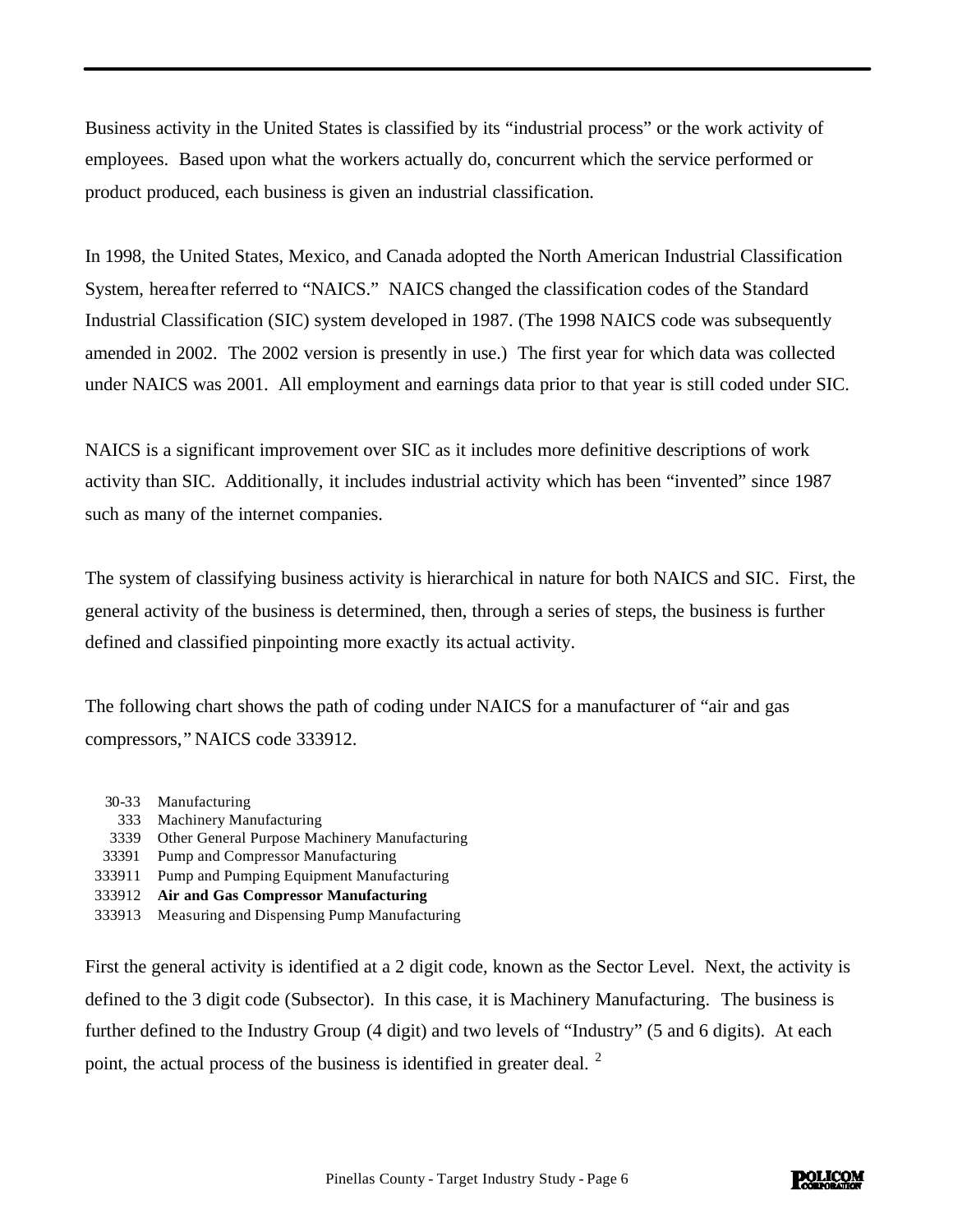Employment and earnings data for the nation is collected in various ways by the state and Federal governments. One of the principal sources of employment and earnings information is ES-202 or "covered workers" data. ES-202 data is generated from the monthly and quarterly filings by employers for workers covered by the national "unemployment compensation" program.

When an employer files its report, the employer provides the number of employees, the wages paid, and the 6 digit NAICS for their type of business. This information is then tabulated by NAICS, providing total employment and earnings by industrial classification. The unemployment compensation program covers approximately 85% of the private sector employment in the United States.

The Federal and state governments provide ES-202 data to researchers upon request. Each state has its own criteria for providing state and county data. The data includes total employment, earnings without any fringe benefits, number of business units, and earnings per worker by industrial classification. The total data for the nation includes employment and earnings data for each of the six digit NAICS industries. Data for states and counties is usually limited to the four digit level due to data suppression.

Data is suppressed or withheld by government agencies if, from the reported data, the wages paid by a private company can be determined. It is against the law for a government agency to publish or disclose the wages paid by a private company. The data is suppressed for the industry sectors in which it can be easily determined what a private company pays or its number of workers.

As an example, suppose in a county there is only one manufacturer of air and gas compressors (remember NAICS 333912) and the company dutifully reports the employment and wages paid. If the data is released for this industry sector, the wages paid by the employer can be easily determined. Therefore, the data is not published for this business type in this community. However, the employment and earnings are included in 33391 - Pump and Compressor Manufacturing if suppression is not necessary. If suppression is again necessary, then the data is carried upward to 3339 - Other General Purpose Machinery Manufacturing and so forth.

To determine the target industries for this study, ES-202 (covered workers) data was utilized as it provides information relative to the growth of jobs, earnings, and business units by industrial sector.



<sup>&</sup>lt;sup>2</sup> The old Standard Industrial Classification System included a similar hierarchical system.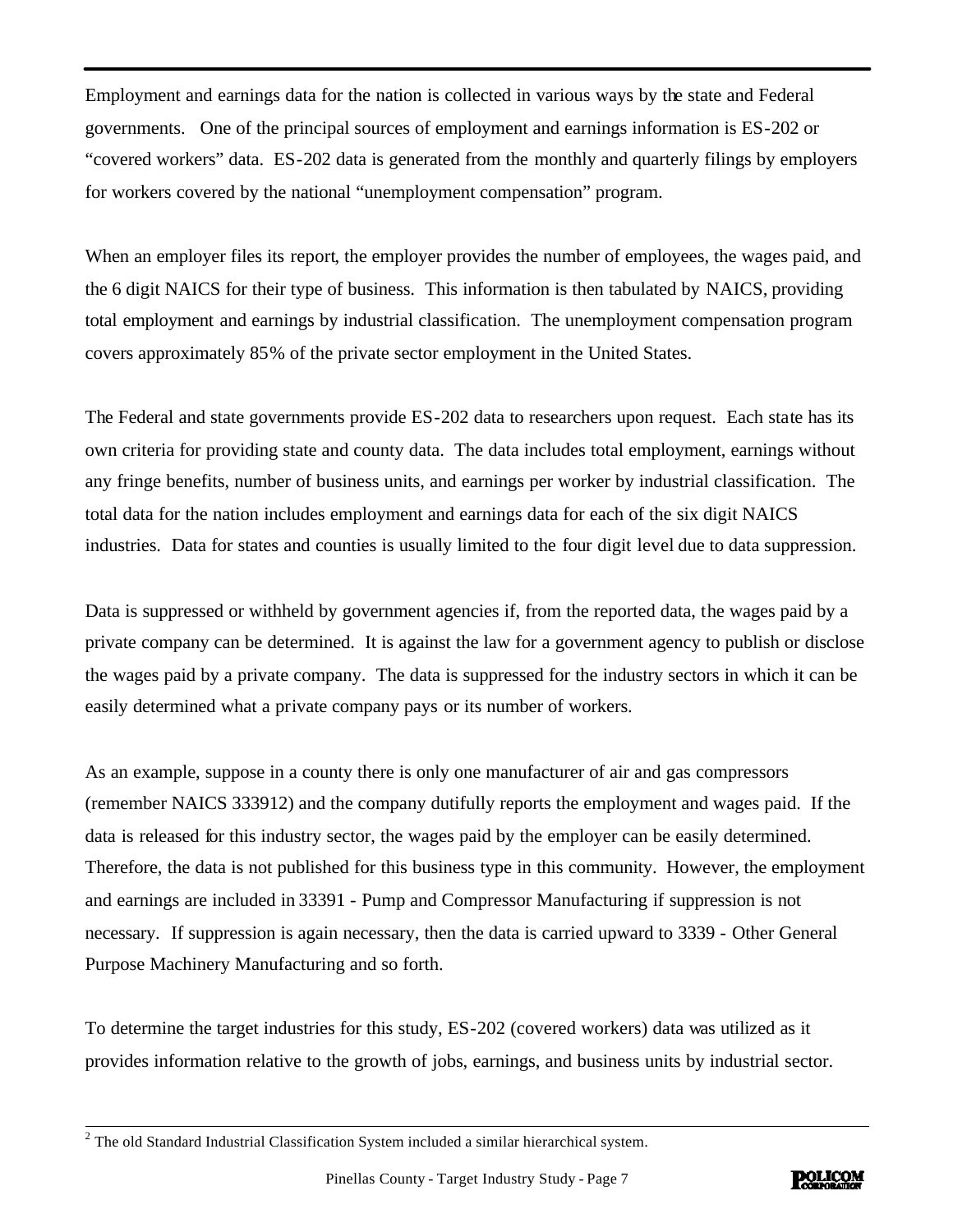ES-202 data is different in its content than the database used to create *the Historical, Comparative Economic Analysis* and the *Economic Development Goal Setting Study*. The database used for these studies is from the Regional Economic Information System (REIS) published by the Bureau of Economic Analysis, U.S. Department of Commerce. REIS data for counties is extremely comprehensive as it includes all earnings, government transfers, and passive income for an area.

Total earnings include not only wages and salaries (ES-202 data), but also the profits of proprietors, director's salaries, bonuses, and employer contributions to private pension funds. However, REIS data is not published below the division level (1 digit SIC, 2 digit NAICS) for employment and the Subsector level (2 digit SIC, 3 digit NAICS) for earnings. As a result, the database is insufficient to determine industry composition for this study.

#### **The number of jobs and associated annual earnings listed in the Goal conform to ES-202 data.**

Due to the time necessary to collate data from employers, data is not available immediately. As of May of 2003, the most recent annualized data available for the USA, Florida and the counties reviewed for this study is for 2001.

# *Target Industries - Selection Process*

The purpose of the study is to identify the industries or types of businesses upon which to concentrate the recruitment program, which will assist in reaching the Goal. The process of identifying the target industries is a combination of elimination and inclusion of business types.

The following are the steps taken by POLICOM to eliminate business types:

Beginning with the initial 1,495 private sector industrial classifications (NAICS 6 digit), business types were **deleted** from the list for the following reasons:

1) The industry is geographically restricted. These include the mining and farm divisions. An iron ore mining company cannot be attracted to an area without iron ore. A petroleum extraction company cannot locate in an area without oil beneath the ground.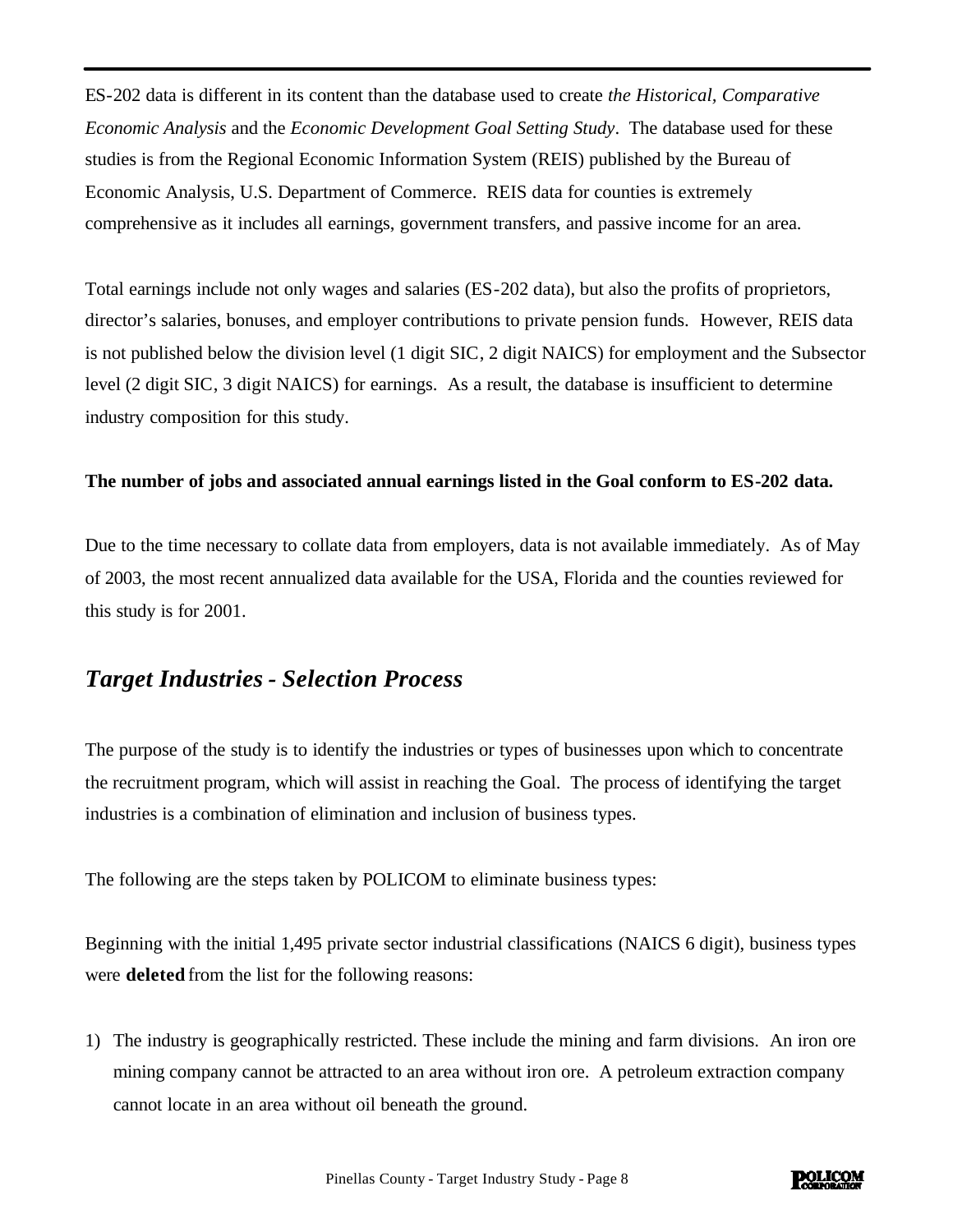- 2) The industry must be located near or upon geographically restricted industries. These typically include the processing of raw materials from the mining or farm industries such as petroleum refinement, cotton mills, soy processing, and meatpacking.
- 3) The industry must be located in immediate proximity to its market. An automobile assembly plant many times requires its parts suppliers to be located close enough to the facility to provide "just in time" or next day delivery of many of the components of the automobile. A manufacturer of petroleum drilling equipment needs to be located in areas where petroleum drilling occurs.
- 4) The industry is inherently a consumptive, dependent industry. These include the most retail and construction divisions and most of the service, finance, insurance and real estate divisions. Only industries, which qualify as primary or contributory, are included on the target list. Businesses, which are dependent upon the community for their market, will form naturally.
- 5) On average, the industry will not pay an annual wage, which will meet the level determined by the Goal (as adjusted for ES-202 data). The national average wage was adjusted upward or downward relative to the average for the state and the local area, compensating for local costs of living and market wages. After this adjustment, industries which would not pay a wage determined in the Goal were deleted.
- 6) Industries which showed negative growth rates for the ten-year period from 1991 to 2000 in two of the following areas: earnings per worker, employment, number of business units, and total earnings were typically deleted. Business types, which have a current presence in Pinellas County or a major presence in Florida, however, were not deleted at this time.

Of the 1,495 sectors, approximately 1,240 industry sectors were eliminated by this process leaving approximately 255 business types. The remaining business types 1) are not geographically restricted, 2) are contributory in nature, 3) are growing nationally, and 4) will pay a wage which meets the Goal. Each of the remaining business types was reviewed individually for its respective geo-economic characteristics. Deleted from the list were business groups which required community assets which are not available in Pinellas County, are "niche industries" and too small to anticipate expansion, or require a unique workforce.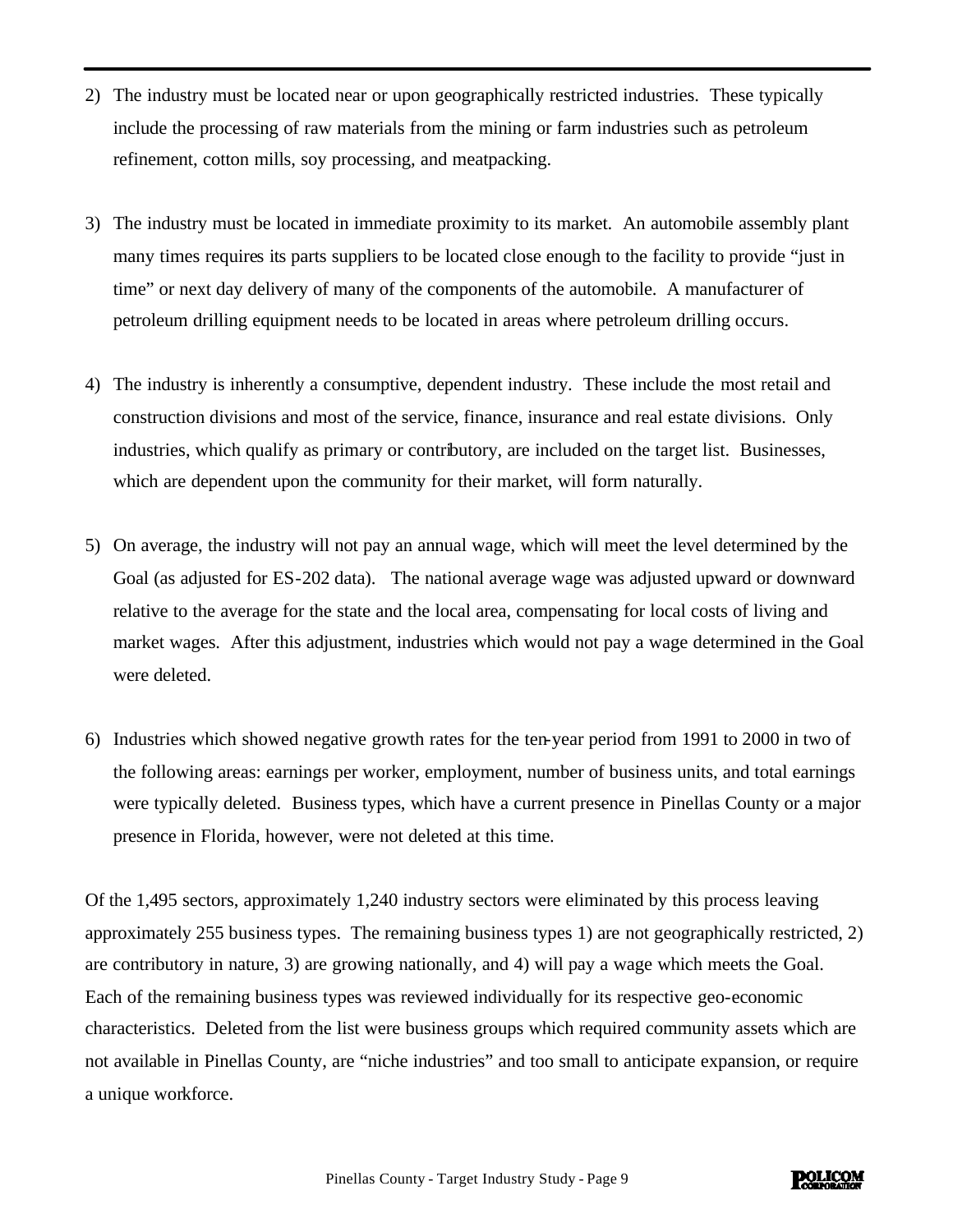At this point the process of inclusion begins. As previously mentioned, each business entity has its own criteria for choosing a location based upon a number of factors including labor skill availability, local tax structure, transportation resources, raw materials, communications capability, and many more. Some industries cannot or will not locate in a state or a community if certain attributes are not present.

To determine which of the remaining business types will be on the target list, data was examined for Florida and the "Region" which includes Hillsborough, Manatee, and Pasco Counties.

The list of remaining business types was compared to each of the above areas to determine if the industry has a presence in any or all of them. If the industry has a presence in Florida, it can be assumed the state does not have significant geo-economic factors, which would prevent the industry from expanding to Pinellas County.

If the industry has a presence in the surrounding counties, it can be assumed these areas have the geoeconomic assets desired by the industry, which might also be present in Pinellas County. If the industry is presently located in Pinellas County, it can be assumed, at the present time, the geo-economic assets exist in the county.

To determine which business types are to be included on the target list, a mathematical matrix was developed to score the impact and likelihood of the business locating in Pinellas County. The matrix created a "point" system, which took into consideration the following:

- 1. % EPW (earnings per worker) is above the Goal for Pinellas County.
- 2. Growth in EPW.
- 3. Growth in employment.
- 4. Growth in business units.
- 5. Growth in earnings.
- 6. Growth and presence in Florida.
- 7. Growth and presence in the area.

**Since 2001 is the first year data has been published under NAICS, the historical growth pattern for each industrial sector was examined using SIC data at the four digit level, which is comparable to the 6 digit NAICS**.

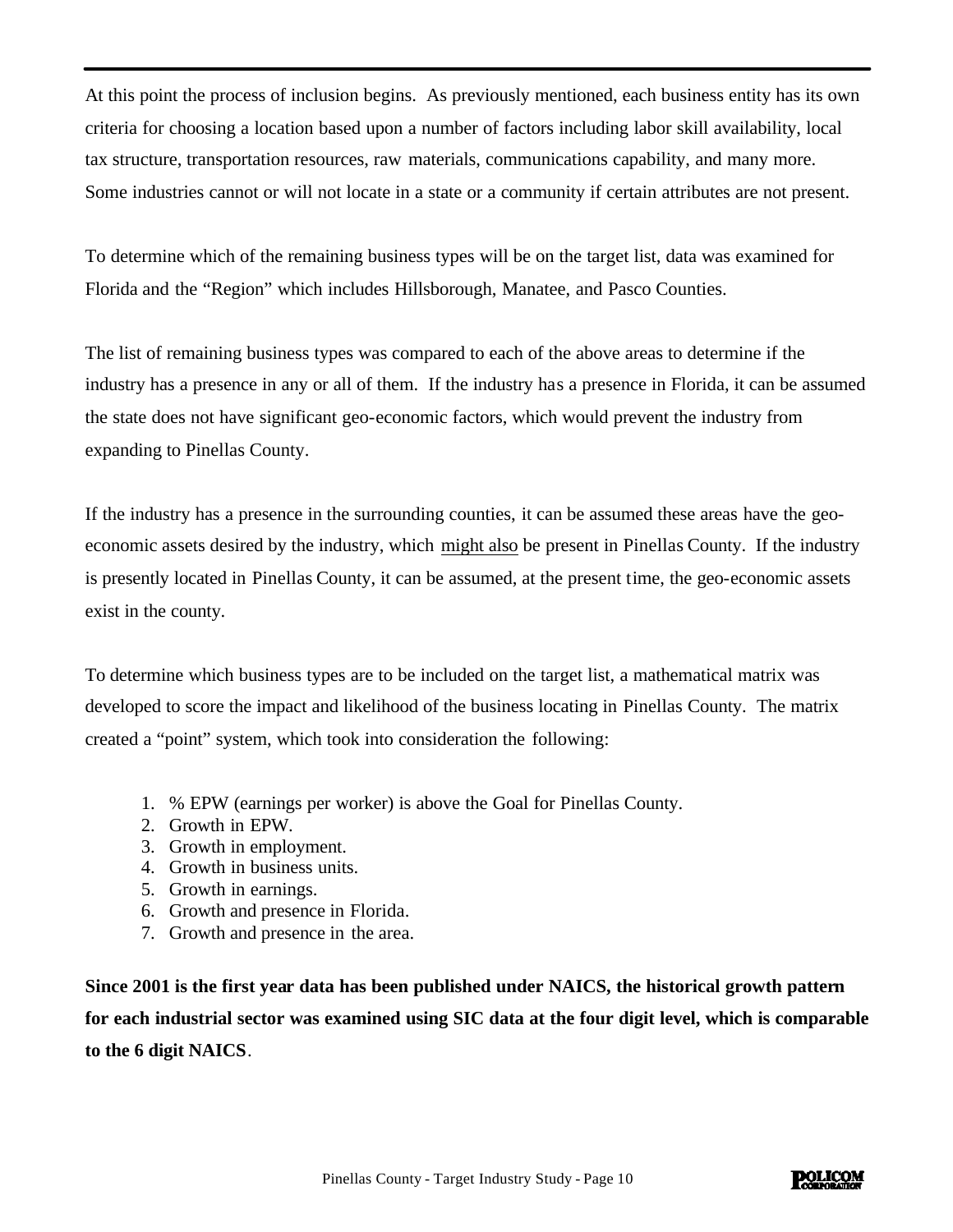After the points were tabulated, the SIC codes were converted to comparable NAICS. However, the measure of the "presence" in the state and region utilized NAICS.

The industries (6 digit NAICS), which had the highest wages, highest growth rates, and the largest presence in the areas, received the highest score. Those, which had the slowest growth rates and the smallest presence, received the lowest score.

A final criterion was then applied. As a result of having limited industrial sites available, the target list focuses upon business uses which will absorb or utilize the least amount of real estate. Businesses which can use multi-story buildings are the most desirable. Manufacturers with high worker ratios to square feet of space are also given a priority. Large warehouse distribution facilities are an example of businesses, while growing and paying a high wage, are not targeted.

The target list includes those industrial sectors, which achieved a minimum score determined by POLICOM as worthy of targeting by Pinellas County economic development program.

Some industries with negative growth rates have been included; as it was determined Pinellas County has some of the assets they might need for relocation.

# *Community Strengths - Weaknesses*

The final list of target industries was developed after a review of the basic strengths and weaknesses; assets and liabilities of the county. Specific geographic-economic assets and liabilities were not applied to each industrial sector on the target list. An example of a specific application is: "Are there sufficient trained welders available in the labor market to satisfy the need of a metal furniture manufacturer."

Such an examination would have been extremely time consuming, expensive, and the results could vary month to month. However, several of the most important criteria were considered. Some of these include:

- ß Availability of trained or trainable workers
- ß Educational resources.
- Skill level of existing workers.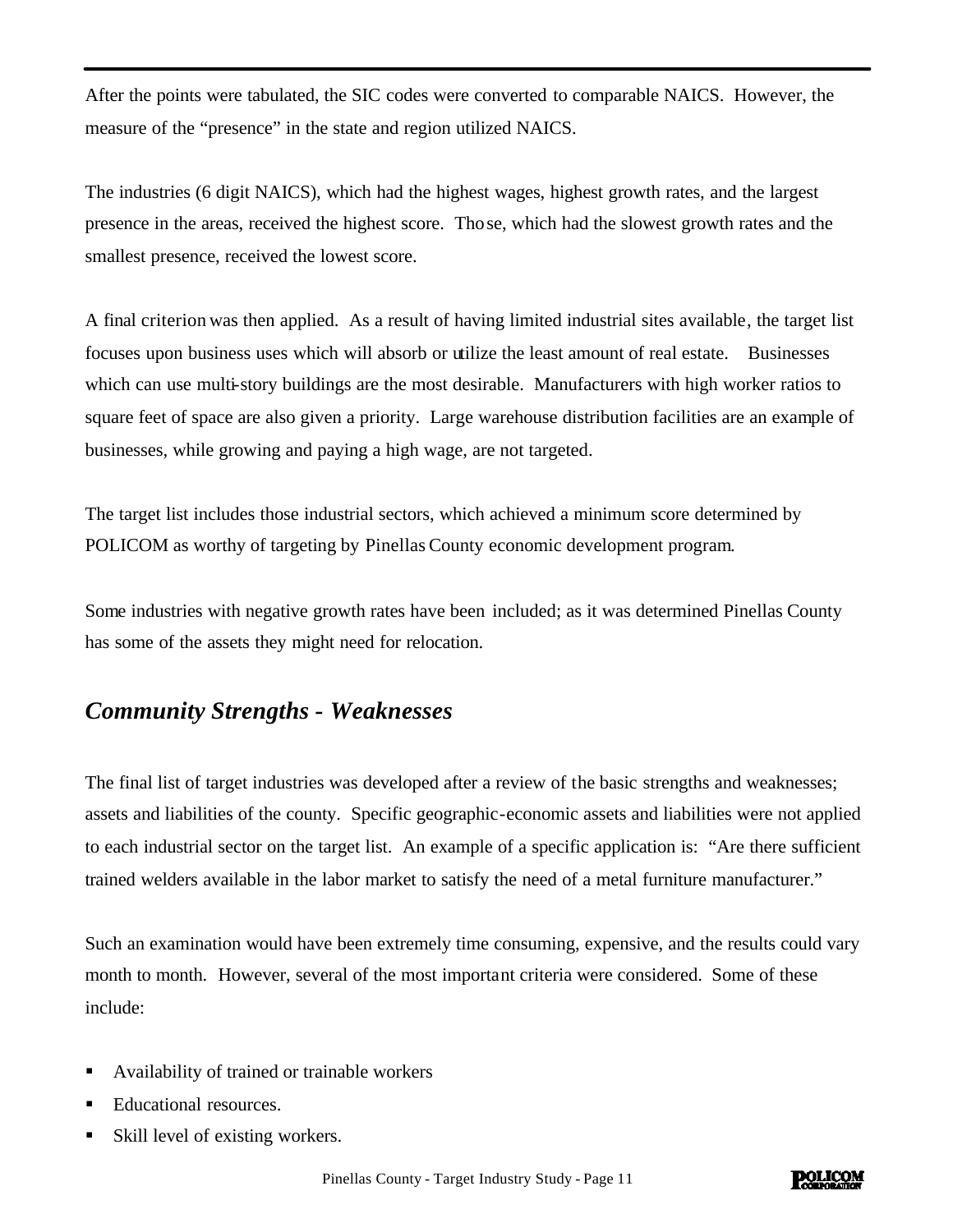- ß Transportation. Highway rail airport seaport
- ß Facility availability.
- Market wages.
- Taxes and fees.

To determine the competitiveness of Pinellas County, the following is a brief review of some of the area's geo-economic liabilities and assets which influenced the choice of target industries.

# **Weaknesses**

# **Long term shortage of available improved, approved real estate:**

A shortage of available Greenfield industrial sites is Pinellas County's greatest liability. Should this issue not be corrected, the community will not be able to even approach reaching the job/wage goal beginning around 2008.

Economic development, the activity of recruiting or causing the expansion of primary industries in an area, is ultimately a real estate transaction. In order to locate in an area, a company must have a facility in which to operate. Thus, a company will lease or purchase an existing building or purchase land upon which to construct a facility, either for ownership or lease.

Communities which do not have an inventory of "ready-to-build" sites or vacant buildings are placed in a competitive disadvantage with communities which do.

"Ready-to-build" means all zoning approvals have been secured and the property has the necessary horizontal infrastructure in place to the site. If either of these are absent, the property is usually shunned by companies, as the time necessary to secure approvals or construct the infrastructure can be exorbitant, especially in Florida.

Pinellas County presently has an inventory of improved industrial sites, but the supply is limited and insufficient to meet the needs of the companies for the long term.

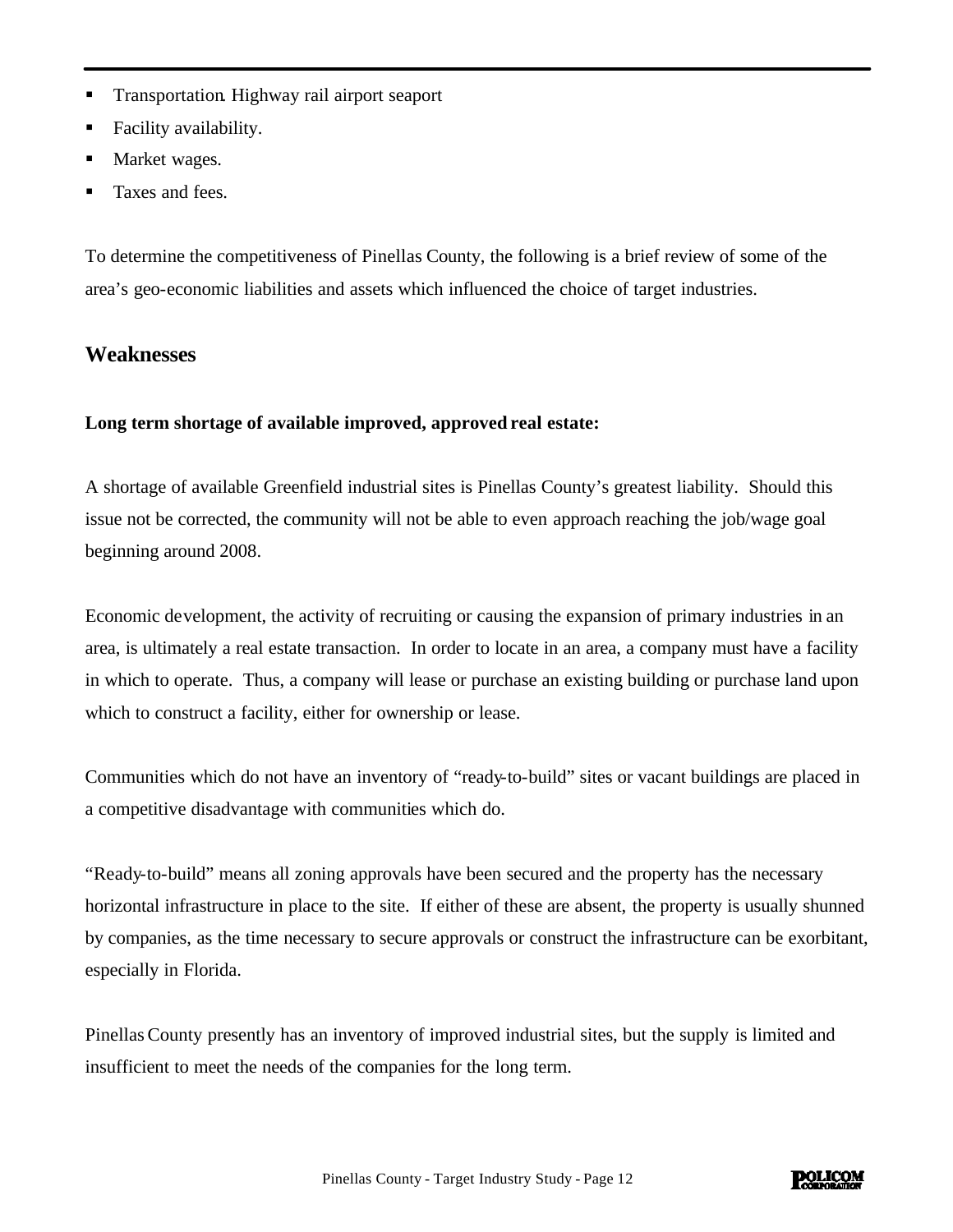#### **Time and costs necessary for permitting facilities**:

The time necessary to construct a facility and become established in a community has become an important location issue for many companies. As a result of worldwide competition, for many business entities there is a very short time "fuse" from when the company realizes it needs additional facilities.

In the past, a large business organization, in its long term planning, might begin a community selection process two or three years in advance of when the facility is needed.

Today, many rapidly growing, new technology companies do not have that luxury, as they might have only two or three months to find 100,000 square feet and 500 additional workers.

As a result, communities which can respond the fastest to the real estate needs of companies have a competitive advantage. A "competitive" time frame, from the point of submitting the application for a building permit, is 90 days for all local approvals.

Florida, unfortunately, has a growing national reputation as a state which has become highly regulated; one in which there can be considerable, costly delays in establishing a facility. Due to the passage of the "growth management act" and the adoption, on a local basis, of related growth control regulations, the time necessary for getting approvals and permits for facilities can be excruciatingly long. Additionally, significant fees are levied upon the business as a result of the "new development."

In some communities, it is not unusual for the regulatory "system" to take a year to provide site plan approval or a building permit for a company. At least one county in Florida requires a vote of the county commission for the approval of any commercial building greater than 50,000 square feet or an industrial building greater than 100,000 square feet. With the ancillary public meetings, all projects of this size become "political" issues.

Pinellas County, since it is located in the State of Florida, must comply with the provisions of the growth management act and therefore is subject to many of the regulations which cause delays.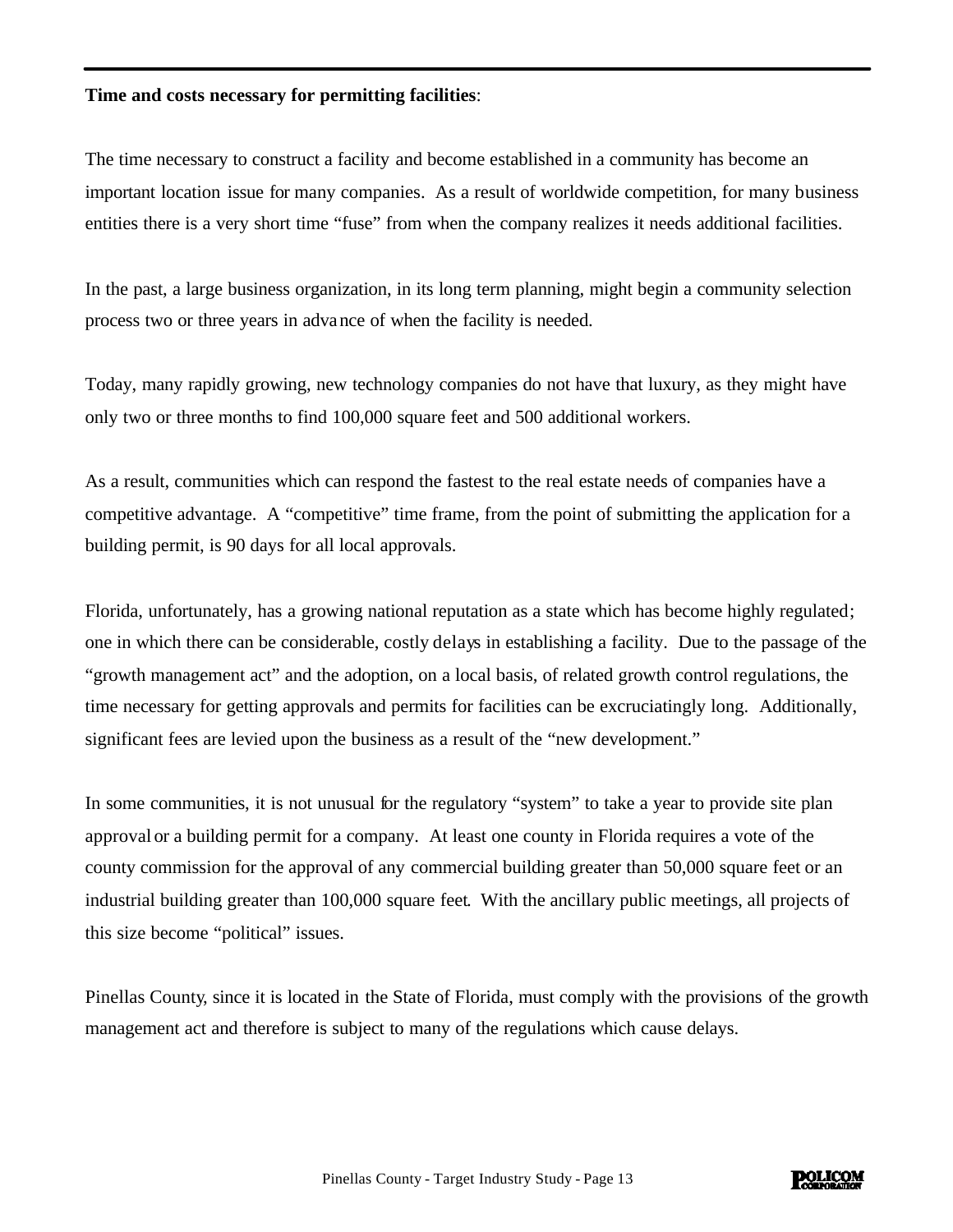# **Strengths**

**Air Transportation**: Tampa International Airport provides excellent air transportation services. Having as many daily flights as most regional airports, aside from hubs, the facility meets the needs for many corporate headquarters. While most flights are connecting flights, the cost of flying from TPA is usually less than hub airports which have a large number of direct flights. The Pinellas County International Airport is an underutilized facility and is in a good position to grow as TPA reaches its capacity.

**Higher Education**: One of the most important strengths in the area is the University of South Florida along with several other colleges and schools. USF touts itself as the  $2<sup>nd</sup>$  largest university in the southeast and the 20 largest in the nation. Two important features of the University which influence the economy are its research activity and graduate school programs.

Research can provide opportunities for business start-ups in new technology industries. Graduate programs are sought by new technology companies for "continuing education" for its workforce. With a robust engineering department and doctorate level degree programs in computer science and other  $21<sup>st</sup>$ century disciplines, its presence in the area is a community asset sought by many companies.

The main campus is in Hillsborough County but is close enough to directly benefit Pinellas County businesses. The University has a campus in Pinellas County.

**Workforce**: The availability of skilled, trained, or trainable workers is an important site selection criterion. Presently in Pinellas County there are a large number of highly educated, highly skilled workers. Additionally, there is a large number of individuals working in skilled and semi-skilled occupations, whom, with continuing education, can be available for highly-skilled jobs. Also, there is likely a large number of "underemployed" workers ready to take on a more demanding jobs. This is a frequent occurrence in Florida, as individuals move the state after college looking for but not finding a job for which they are educated. They assume lower skilled positions until a job of their skill level becomes available.

**Relatively low wages**: The cost of living varies among communities in the United States. Pinellas County has a lower cost of living than many of the new technology areas of the nation, such as California. Presently the average wage in Pinellas County is about 86% of the national average. Wages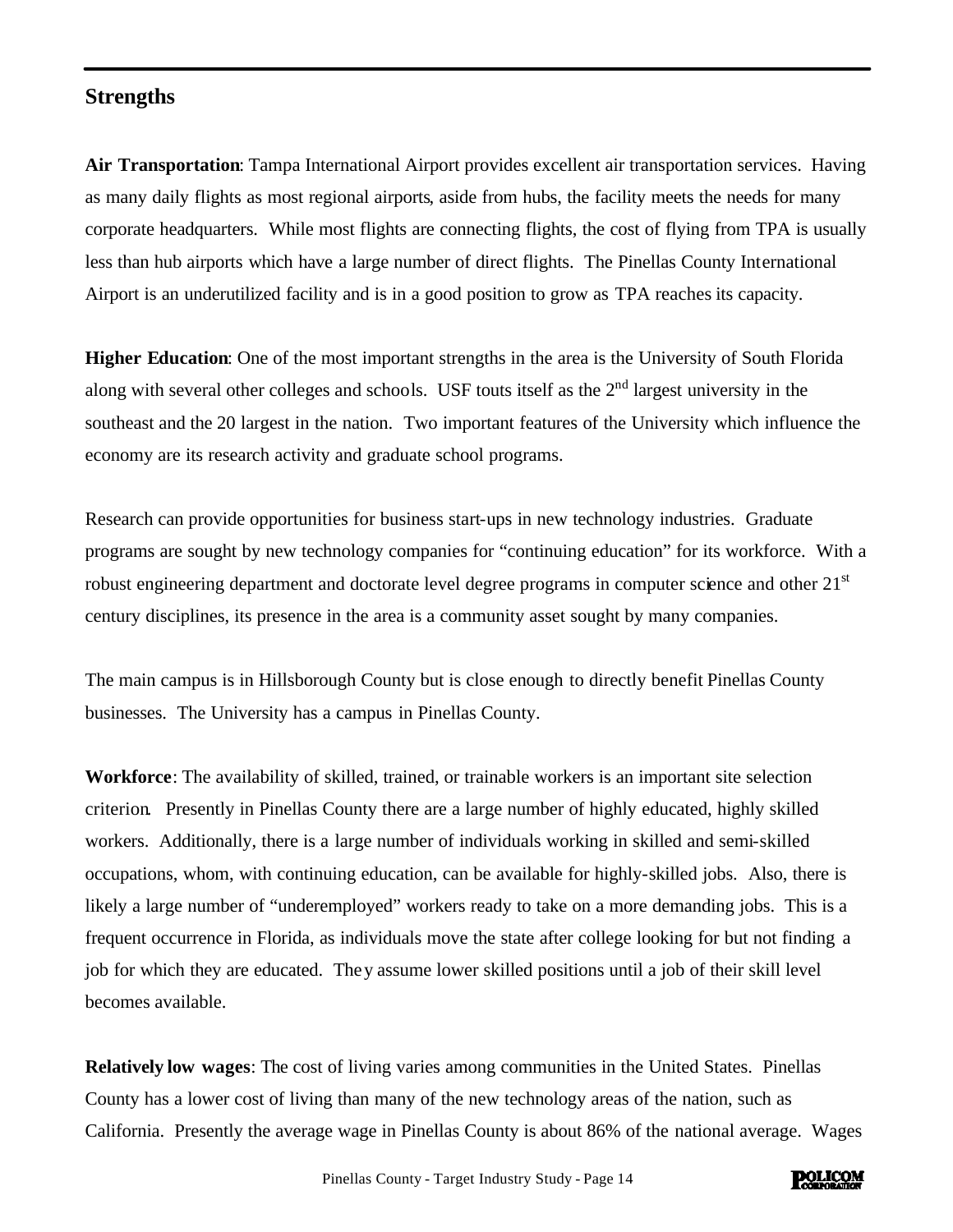paid in many of the targets sectors hereafter identified many times are well below the national average for the sector. However, they are well above the area average.

Many new technology companies were started in high wage states. As a result of worldwide competition, they have to become more financially competitive. As a result, they are seeking locations with a lower overall cost of operation.

The lower overall wage and cost of living in the county makes it very competitive.

**No State or Local Income Tax**: The absence of a state or locally levied income tax is very attractive to high wage employers, especially corporate headquarters. Simply by crossing the state line, executives enjoy a 5% to 10% pay increase without the company increasing its payroll.

**Commuting Time**: Employers are very concerned about the about of time their workers have to commute to their job. Research has shown a typical hourly worker will begin to look for another job, closer to home, when the worker's commute exceeds 30 minutes. Oftentimes, they will take a job for less money to allow more free time in their life. Additionally, the more an individual is paid, the more tolerant the individual is to commuting time.

**Based upon 2000 Census** Site selectors study commuting patterns and many times locate a facility between the beginning of a commute of a large number of workers and the final destination. This is called "intercepting labor." If the original employer is repeatedly "hurt" by the loss of workers, the employer might actually have to move its facility to where its workforce lives. This is called "chasing labor."

Presently, Pinellas County has a very favorable commuting time for the people who live in the county. According to the Census Bureau, the average commute for a resident in the county is 23.6 minutes. This is lower than any of the other highly populated counties in the state.

The chart to the right shows the commuting time for the largest counties in the state.

| County              | <b>Minutes</b> |  |  |
|---------------------|----------------|--|--|
| USA                 | 25.5           |  |  |
| <b>Florida</b>      | 26.2           |  |  |
| <b>Pinellas</b>     | 23.6           |  |  |
| <b>Hillsborough</b> | 25.8           |  |  |
| Pasco               | 30.0           |  |  |
| Orange              | 26.6           |  |  |
| <b>Duval</b>        | 25.5           |  |  |
| Palm Beach          | 25.7           |  |  |
| <b>Broward</b>      | 27.4           |  |  |
| <b>Miami-Dade</b>   | 30.1           |  |  |
| <b>Seminole</b>     | 27.0           |  |  |

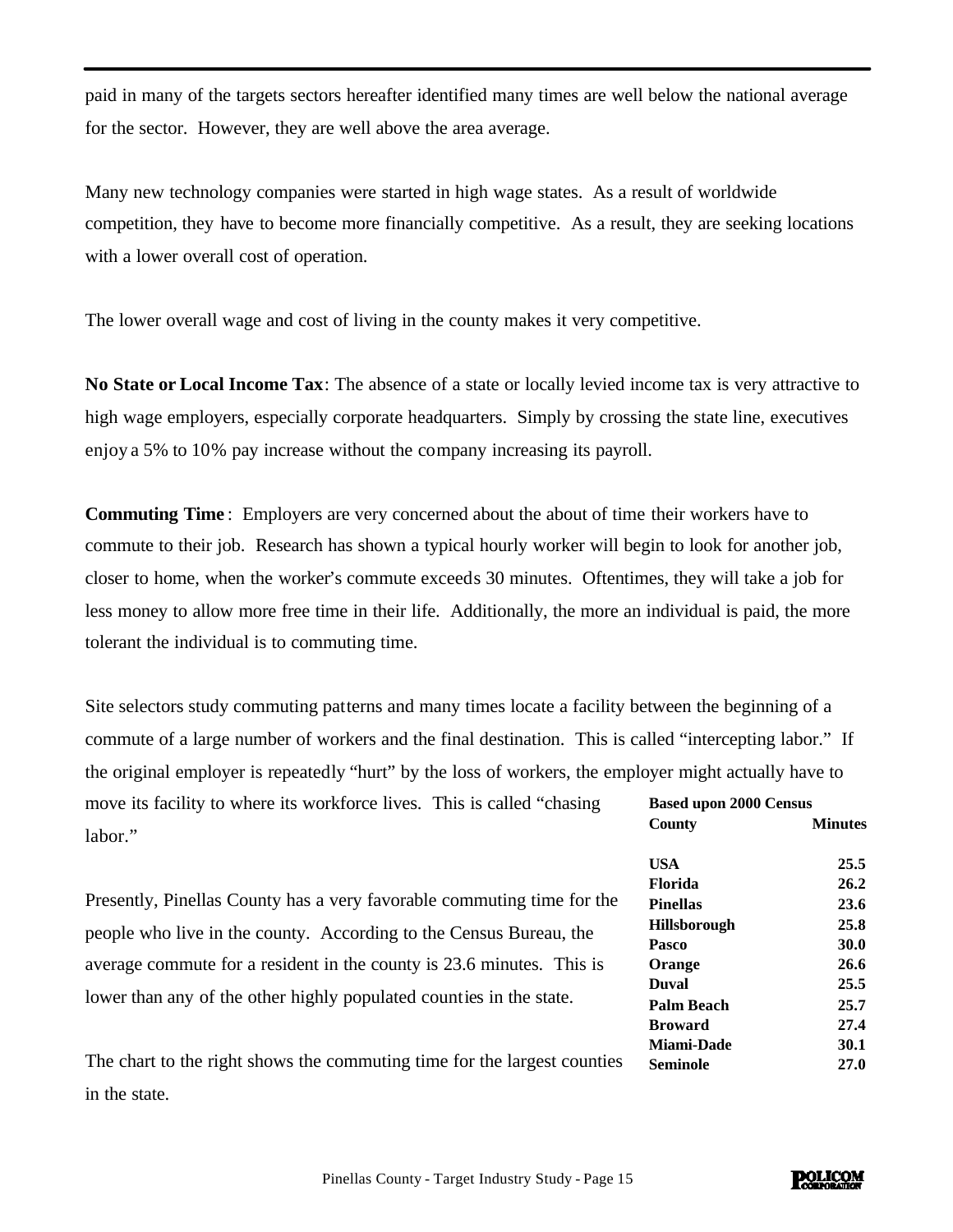One reason the commute is so short in Pinellas is the large percentage of the workforce which resides in the county.

Based upon the 2000 Census, approximately 86% of the employed people who live in the county work in Pinellas County.

Additionally, of all the people who work in the county, about 87% of them live in the county. This is good "containment." People typically spend where they live. By having so many people earn and spend in the county, the overall economy is stronger. In some "bedroom" counties, as many as 60% of the people who live there commute to another county for their job.

However, there has been some slippage in the "containment" of the workforce since 1990. The following chart shows the "journey to work" for the county for 1990 and  $2000$ .<sup>3</sup>

| <b>PLACE OF WORK</b>    |        | <b>PLACE OF RESIDENCE</b>      |         |  |  |
|-------------------------|--------|--------------------------------|---------|--|--|
| Of those who live in    |        |                                |         |  |  |
| Pinellas and have jobs: |        | Of those who work in Pinellas, |         |  |  |
| They work in:           |        | they live in:                  |         |  |  |
| 1990 Census             |        | 1990 Census                    |         |  |  |
| Pinellas                | 88.27% | Pinellas                       | 90.0%   |  |  |
| Hillsborough            | 8.53%  | Hillsborough                   | 4.5%    |  |  |
| Pasco                   | 1.01%  | Pasco County                   | 3.9%    |  |  |
| Manatee                 | 0.25%  | Hernando                       | 0.3%    |  |  |
| Sarasota                | 0.17%  | Manatee                        | 0.2%    |  |  |
| 2000 Census             |        | 2000 Census                    |         |  |  |
| Pinellas                | 86.1%  | Pinellas                       | 86.7%   |  |  |
| Hillsborough            | 10.5%  | Hillsborough                   | 6.1%    |  |  |
| Pasco                   | 1.3%   | Pasco                          | 5.1%    |  |  |
| Manatee                 | 0.3%   | Manatee                        | $0.6\%$ |  |  |
| Sarasota                | 0.2%   | Hernando                       | 0.4%    |  |  |

In 1990, of those who worked in Pinellas, 90% of them lived in the county. This has dropped to 86.7%. Increased commuting from Pasco County is the main difference between 1990 and 2000.

Even though there has been a mild decrease in the Place of Residence for the Pinellas workforce, it still is a "strength" for the community. Overall, Pinellas County has several key "strengths" which helped to determine the Target Industry list.



 3 Source – US Bureau of the Census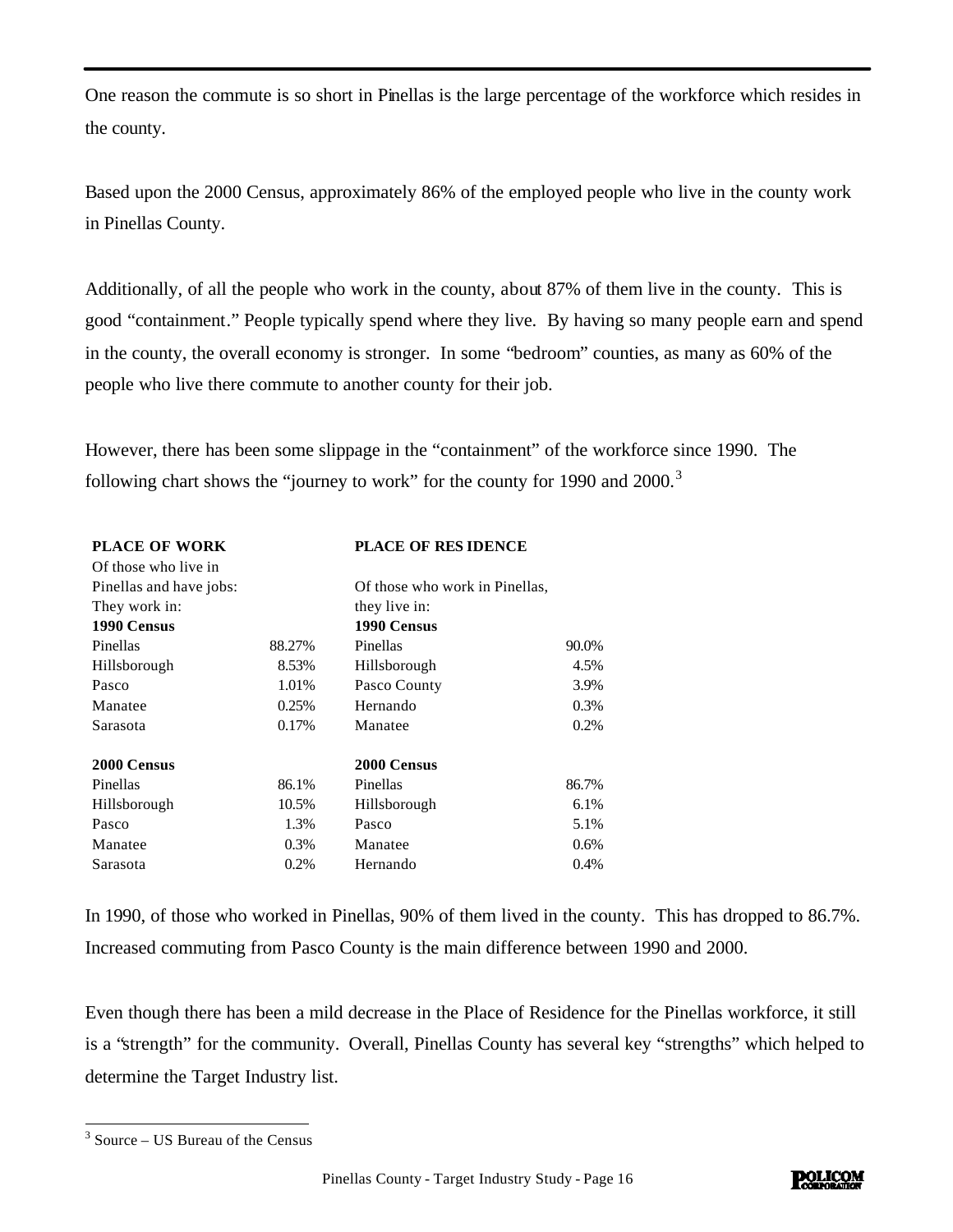# *Target Industry List*

The following, by 6 digit NAICS description, is the list of targeted industrial sectors upon which Pinellas County should focus its recruitment efforts. This might seem like a large number and not focused or targeted at all. Remember, however, we began the process with almost 1,500 industry sectors.

Also, it is the goal of this study to be as focused as much as possible. By detailing the list to the 6 digit code, we are able to exclude sectors from the marketing effort within industry groups which are not growing or do not pay a wage high enough to help the economy.

While this list might seem long, the actual number of companies in the United States in each sector might surprise you. As a example, there are only approximately 260 companies which manufacture computer storage devises (334111) and only 136 which manufacture computer terminals (334113).

**NAICS** Code NAICS Description

| 325411 | Medicinal and Botanical Manufacturing                                                                                  |
|--------|------------------------------------------------------------------------------------------------------------------------|
| 325412 | Pharmaceutical Preparation Manufacturing                                                                               |
| 325413 | In-Vitro Diagnostic Substance Manufacturing                                                                            |
| 325414 | Biological Product (except Diagnostic) Manufacturing                                                                   |
| 333298 | All Other Industrial Machinery Manufacturing                                                                           |
| 333314 | Optical Instrument and Lens Manufacturing                                                                              |
| 333319 | Other Commercial and Service Industry Machinery Manufacturing                                                          |
| 334111 | <b>Electronic Computer Manufacturing</b>                                                                               |
| 334112 | <b>Computer Storage Device Manufacturing</b>                                                                           |
| 334113 | <b>Computer Terminal Manufacturing</b>                                                                                 |
| 334119 | Other Computer Peripheral Equipment Manufacturing                                                                      |
| 334210 | Telephone Apparatus Manufacturing                                                                                      |
| 334220 | Radio and Television Broadcasting and Wireless Communications Equipment Manufacturing                                  |
| 334290 | Other Communications Equipment Manufacturing                                                                           |
| 334310 | Audio and Video Equipment Manufacturing                                                                                |
| 334411 | <b>Electron Tube Manufacturing</b>                                                                                     |
| 334412 | Bare Printed Circuit Board Manufacturing                                                                               |
| 334413 | Semiconductor and Related Device Manufacturing                                                                         |
| 334415 | <b>Electronic Resistor Manufacturing</b>                                                                               |
| 334417 | <b>Electronic Connector Manufacturing</b>                                                                              |
| 334418 | Printed Circuit Assembly (Electronic Assembly) Manufacturing                                                           |
| 334419 | Other Electronic Component Manufacturing                                                                               |
| 334510 | Electromedical and Electrotherapeutic Apparatus Manufacturing                                                          |
| 334511 | Search, Detection, Navigation, Guidance, Aeronautical, and Nautical System and Instrument Manufacturing                |
| 334512 | Automatic Environmental Control Manufacturing for Residential, Commercial, and Appliance Use                           |
| 334513 | Instruments and Related Products Manufacturing for Measuring, Displaying, and Controlling Industrial Process Variables |
| 334514 | Totalizing Fluid Meter and Counting Device Manufacturing                                                               |
| 334515 | Instrument Manufacturing for Measuring and Testing Electricity and Electrical Signals                                  |
|        |                                                                                                                        |

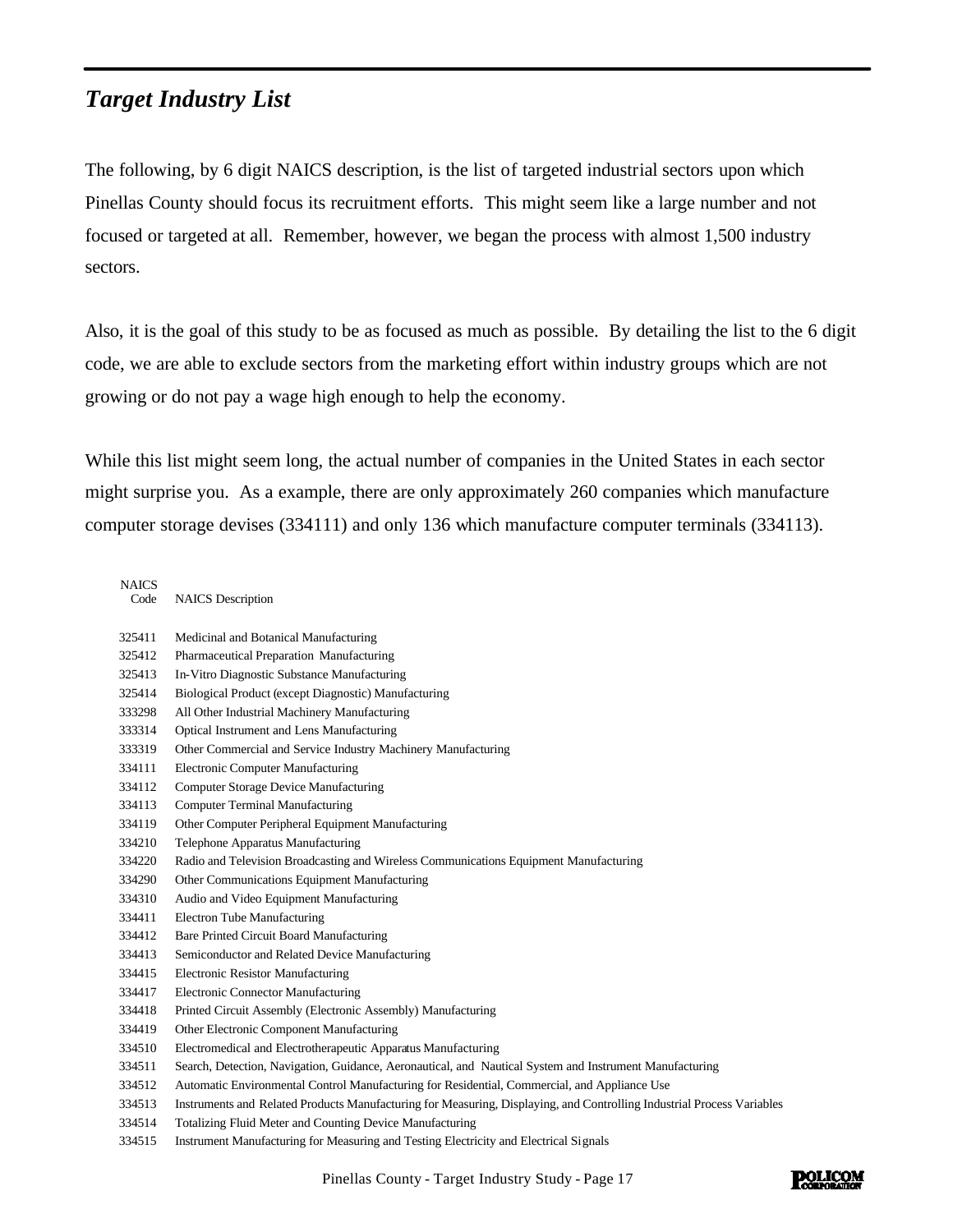| 334516 | Analytical Laboratory Instrument Manufacturing                                                  |
|--------|-------------------------------------------------------------------------------------------------|
| 334517 | <b>Irradiation Apparatus Manufacturing</b>                                                      |
| 334611 | Software Reproducing                                                                            |
| 334612 | Prerecorded Compact Disc (except Software), Tape, and Record Reproducing                        |
| 334613 | Magnetic and Optical Recording Media Manufacturing                                              |
| 339111 | Laboratory Apparatus and Furniture Manufacturing                                                |
| 339112 | Surgical and Medical Instrument Manufacturing                                                   |
| 339113 | Surgical Appliance and Supplies Manufacturing                                                   |
| 339114 | Dental Equipment and Supplies Manufacturing                                                     |
| 339115 | Ophthalmic Goods Manufacturing                                                                  |
| 423420 | Office Equipment Merchant Wholesalers                                                           |
| 423430 | Computer and Computer Peripheral Equipment and Software Merchant Wholesalers                    |
| 423450 | Medical, Dental, and Hospital Equipment and Supplies Merchant Wholesalers                       |
| 423610 | Electrical Apparatus and Equipment, Wiring Supplies, and Related Equipment Merchant Wholesalers |
| 423690 | Other Electronic Parts and Equipment Merchant Wholesalers                                       |
| 423830 | Industrial Machinery and Equipment Merchant Wholesalers                                         |
| 424210 | Drugs and Druggists' Sundries Merchant Wholesalers                                              |
| 425110 | <b>Business to Business Electronic Markets</b>                                                  |
| 454111 | <b>Electronic Shopping</b>                                                                      |
| 454113 | Mail-Order Houses                                                                               |
| 511120 | Periodical Publishers                                                                           |
| 511130 | <b>Book Publishers</b>                                                                          |
| 511140 | Directory and Mailing List Publishers                                                           |
| 511199 | All Other Publishers                                                                            |
| 511210 | Software Publishers                                                                             |
| 516110 | Internet Publishing and Broadcasting                                                            |
| 517310 | <b>Telecommunications Resellers</b>                                                             |
| 518111 | <b>Internet Service Providers</b>                                                               |
| 518112 | <b>Web Search Portals</b>                                                                       |
| 518210 | Data Processing, Hosting, and Related Services                                                  |
| 523110 | Investment Banking and Securities Dealing                                                       |
| 523120 | Securities Brokerage                                                                            |
| 523920 | Portfolio Management                                                                            |
| 523930 | <b>Investment Advice</b>                                                                        |
| 523991 | Trust, Fiduciary, and Custody Activities                                                        |
| 523999 | Miscellaneous Financial Investment Activities                                                   |
| 524113 | Direct Life Insurance Carriers                                                                  |
| 524114 | Direct Health and Medical Insurance Carriers                                                    |
| 524126 | Direct Property and Casualty Insurance Carriers                                                 |
| 524127 | Direct Title Insurance Carriers                                                                 |
| 524128 | Other Direct Insurance (except Life, Health, and Medical) Carriers                              |
| 541380 | <b>Testing Laboratories</b>                                                                     |
| 541511 | <b>Custom Computer Programming Services</b>                                                     |
| 541512 | <b>Computer Systems Design Services</b>                                                         |
| 541519 | Other Computer Related Services                                                                 |
| 541710 | Research and Development in the Physical, Engineering, and Life Sciences                        |
| 551111 | Offices of Bank Holding Companies                                                               |
| 551112 | Offices of Other Holding Companies                                                              |
| 551114 | Corporate, Subsidiary, and Regional Managing Offices                                            |
| 561110 | <b>Office Administrative Services</b>                                                           |
|        |                                                                                                 |

Medical Laboratories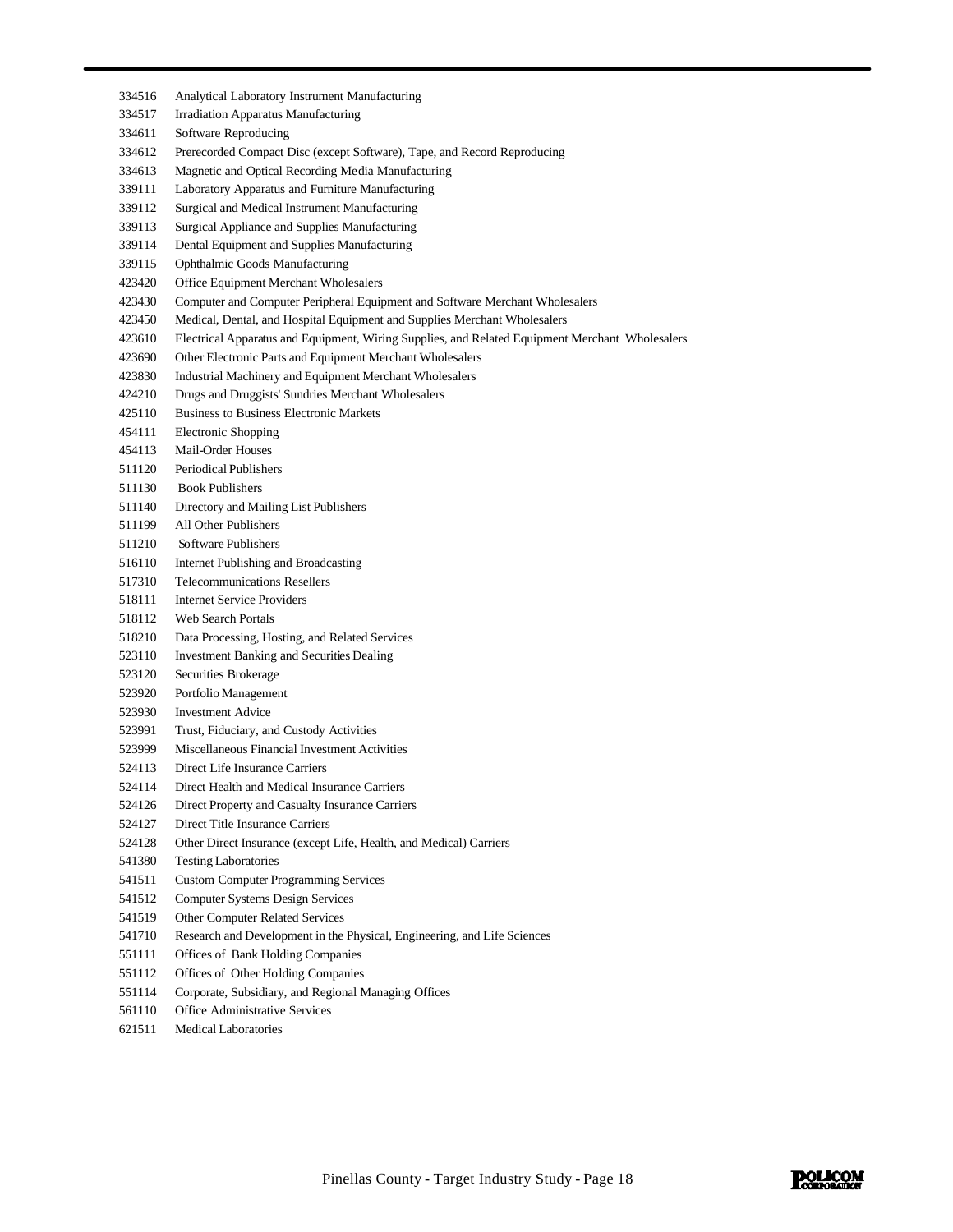The list of target industries on the following pages are clustered into general groups. The specific "**target**" is the five or six digit NAICS industry, which is **bold faced**. Provided for each target is a description of the activity written by the U.S. Department of Commerce.

After the description the following is provided which helps to explain why the industry has been included as a target:

- 1. 3 digit NAICS Subsector including the wages paid and the number of employees for 2001 for each area listed. Data is always provided for USA and Florida. It is also provided for Pinellas County and each adjacent county if the data has been disclosed. (if there is a blank or a "0", the industry is either not present in the county or the data has been suppressed.)
- 2. 4 digit NAICS Industry Group including wages paid and the number of employees for 2001 for each area if the data has been disclosed.
- 3. 5 or 6 digit NAICS Industry labeled "**Target**." 2001 wages and number of jobs is provided for the USA.
- 4. Following the Target is relative SIC data. Provided is the following:
	- a. 3 digit SIC number and description. Caution, these number have no relationship to NAICS numbers.
	- b. The wages paid and number of jobs in 2000 for USA and Florida.
	- c. The average annual increase (AAI) for the number of jobs from 1996 -2000 for both the USA and Florida.
	- d. 4 digit SIC number and description. This code number is, for the most part, the conversion for the 5 or 6 digit NAICS. However, it is not a direct conversion. The data will not be the same for jobs and wages when compared to the NAICS codes. The year 2000 number of jobs and wages paid along with the AAI from 1996-2000 for employment is provided.

Presently, most industrial directories are still formatted under the SIC system for mailing and telephone lists. The four digit SIC shown will be the most appropriate number to use until the directories are converted to NAICS.

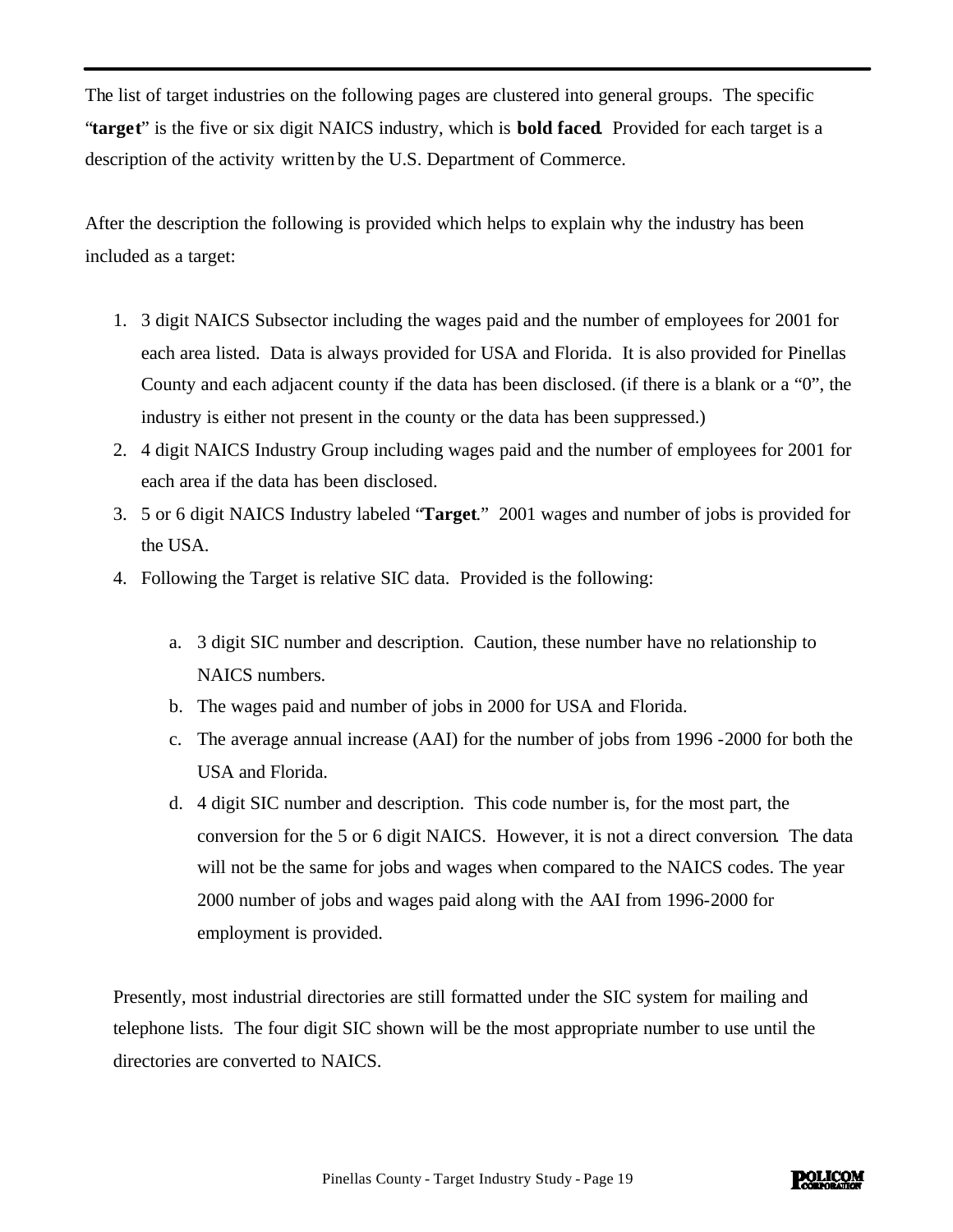# *Drugs and Pharmaceuticals Manufacturing*

The health care industry has been one of the fastest growing sectors in the nation over the last fifteen years. It is also the most subsidized industry by government aside from national defense. With an aging population and the likelihood the federal government will begin paying, in some part, for prescription drugs, the manufacturing of drugs and related pharmaceuticals will grow rapidly.

# **325411 Medicinal and Botanical Manufacturing**

This U.S. industry comprises establishments primarily engaged in (1) manufacturing uncompounded medicinal chemicals and their derivatives (i.e., generally for use by pharmaceutical preparation manufacturers) and/or (2) grading, grinding, and milling uncompounded botanicals.

#### **325412 Pharmaceutical Preparation Manufacturing**

This U.S. industry comprises establishments primarily engaged in manufacturing in-vitro diagnostic substances and pharmaceutical preparations (except biological) intended for internal and external consumption in dose forms, such as ampoules, tablets, capsules, vials, ointments, powders, solutions, and suspensions.

#### **325413 In-Vitro Diagnostic Substance Manufacturing**

This U.S. industry comprises establishments primarily engaged in manufacturing in-vitro (i.e., not taken internally) diagnostic substances, such as chemical, biological, or radioactive substances. The substances are used for diagnostic tests that are performed in test tubes, petri dishes, machines, and other diagnostic test-type devices.

#### **325414 Biological Product (except Diagnostic) Manufacturing**

This U.S. industry comprises establishments primarily engaged in manufacturing vaccines, toxoids, blood fractions, and culture media of plant or animal origin (except diagnostic).

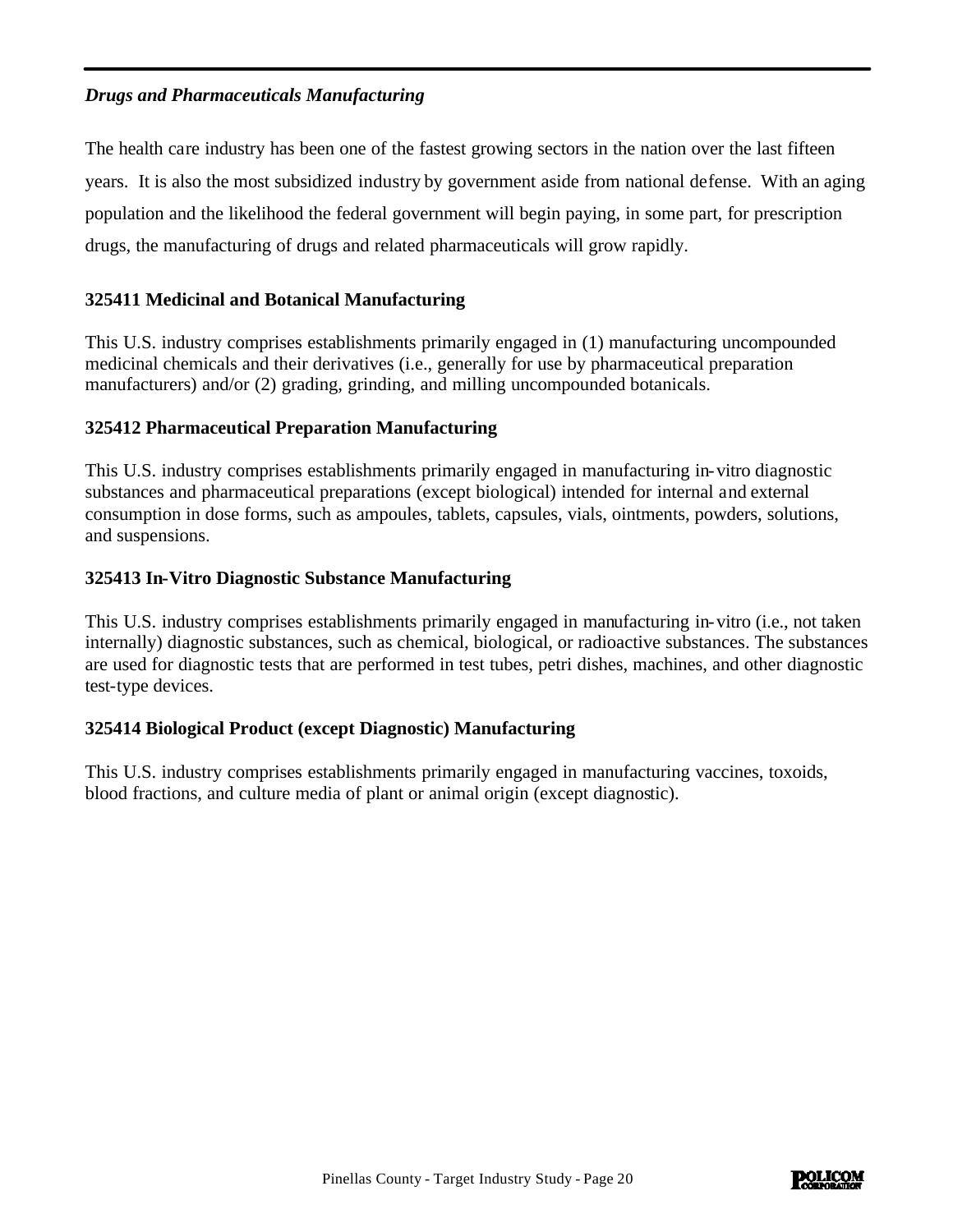# *Drugs and Pharmaceuticals Manufacturing (continued)*

|                 |              |                                                             | <b>Wages</b>     | <b>Jobs</b>      |           |
|-----------------|--------------|-------------------------------------------------------------|------------------|------------------|-----------|
| Area            | <b>NAICS</b> | <b>NAICS Description</b>                                    | 2001             | 2001             |           |
| <b>USA</b>      | 32541        | Pharmaceutical and Medicine Manufacturing                   | 72,394           | 280,665          |           |
| Florida         | 32541        | Pharmaceutical and Medicine Manufacturing                   | 53,641           | 4,272            |           |
| Pinellas        | 32541        | Pharmaceutical and Medicine Manufacturing                   | 49,585           | 1,218            |           |
| Hillsborough    | 32541        | Pharmaceutical and Medicine Manufacturing                   | 32,294           | 28               |           |
| Manatee         | 32541        | Pharmaceutical and Medicine Manufacturing                   |                  |                  |           |
| Pasco           | 32541        | Pharmaceutical and Medicine Manufacturing                   | $\boldsymbol{0}$ | $\boldsymbol{0}$ |           |
| <b>Target</b>   | 325411       | <b>Medicinal and Botanical Manufacturing</b>                | 72,803           | 24,293           |           |
| <b>USA</b>      | 325412       | Pharmaceutical Preparation Manufacturing                    | 74,708           | 219,252          |           |
| Florida         | 325412       | Pharmaceutical Preparation Manufacturing                    | 55,462           | 3,924            |           |
| Pinellas        | 325412       | Pharmaceutical Preparation Manufacturing                    | 50,417           | 1,179            |           |
| Hillsborough    | 325412       | Pharmaceutical Preparation Manufacturing                    | 32,294           | 28               |           |
| Manatee         | 325412       | Pharmaceutical Preparation Manufacturing                    |                  |                  |           |
| Pasco           | 325412       | Pharmaceutical Preparation Manufacturing                    |                  |                  |           |
| Target          | 325412       | <b>Pharmaceutical Preparation Manufacturing</b>             | 74,708           | 219,252          |           |
| <b>USA</b>      | 325413       | In-Vitro Diagnostic Substance Manufacturing                 | 57,163           | 13,233           |           |
| Florida         | 325413       | In-Vitro Diagnostic Substance Manufacturing                 | $\boldsymbol{0}$ | 0                |           |
| Pinellas        | 325413       | In-Vitro Diagnostic Substance Manufacturing                 | $\mathbf{0}$     | 0                |           |
| Hillsborough    | 325413       | In-Vitro Diagnostic Substance Manufacturing                 |                  |                  |           |
| Manatee         | 325413       | In-Vitro Diagnostic Substance Manufacturing                 |                  |                  |           |
| Pasco           | 325413       | In-Vitro Diagnostic Substance Manufacturing                 |                  |                  |           |
| <b>Target</b>   | 325413       | <b>In-Vitro Diagnostic Substance Manufacturing</b>          | 57,163           | 13,233           |           |
| <b>USA</b>      | 325414       | Biological Product (except Diagnostic) Manufacturing        | 59,175           | 23,887           |           |
| Florida         | 325414       | Biological Product (except Diagnostic) Manufacturing        | 0                | 0                |           |
| Pinellas        | 325414       | Biological Product (except Diagnostic) Manufacturing        | $\boldsymbol{0}$ | $\boldsymbol{0}$ |           |
| Hillsborough    | 325414       | Biological Product (except Diagnostic) Manufacturing        |                  |                  |           |
| Manatee         | 325414       | Biological Product (except Diagnostic) Manufacturing        |                  |                  |           |
| Pasco           | 325414       | Biological Product (except Diagnostic) Manufacturing        |                  |                  |           |
| Target          | 325414       | <b>Biological Product (except Diagnostic) Manufacturing</b> | 59,175           | 23,887           |           |
|                 |              |                                                             | 2000             | 2000             | <b>AA</b> |
|                 | <b>SIC</b>   | <b>SIC</b> Description                                      | <b>Wages</b>     | <b>Jobs</b>      | 96-00     |
| USA             | 283          | Drugs                                                       | 87,129           | 311,852          | 3.8%      |
| $\Gamma$ loride | 2002         | $D_{\text{max}}$                                            | 57.115           | 2.022            | 6.004     |

| <b>USA</b> | 283  | Drugs                               | 87.129 | 311,852 | 3.8% |
|------------|------|-------------------------------------|--------|---------|------|
| Florida    | 283  | Drugs                               | 57.415 | 3.922   | 6.0% |
| <b>USA</b> | 2833 | Medicinals and botanicals           | 86.312 | 28.225  | 6.3% |
| <b>USA</b> | 2834 | Pharmaceut ical preparations        | 91.474 | 244,090 | 3.2% |
| <b>USA</b> | 2835 | Diagnostic substances               | 63.375 | 17.057  | 3.7% |
| <b>USA</b> | 2836 | Biological products exc. diagnostic | 59,002 | 22.481  | 8.8% |
|            |      |                                     |        |         |      |



**2000 2000 AAI**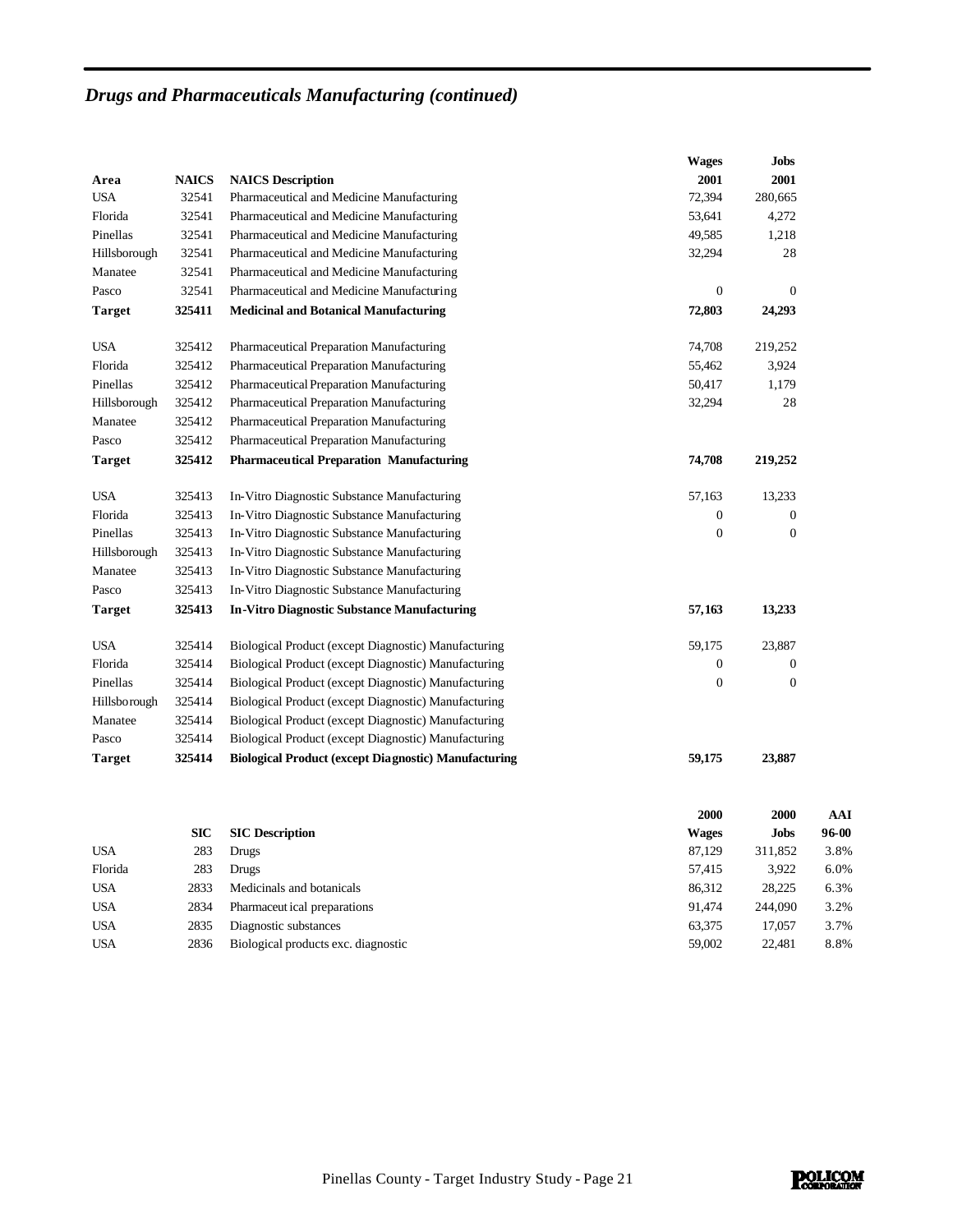## *Industrial Machinery Manufacturing*

Almost 3,000 people in Pinellas County are employed in the manufacturing of industrial machinery.

Nationally, unfortunately, many sectors in this industry have declined, but some have grown.

#### **333298 All Other Industrial Machinery Manufacturing**

This U.S. industry comprises establishments primarily engaged in manufacturing industrial machinery (except agricultural and farm-type, construction and mining machinery, sawmill and woodworking machinery, plastics and rubber making machinery, paper and paperboard making machinery, textile machinery, printing machinery and equipment, food manufacturing-type machinery, and semiconductor making machinery).

#### **333314 Optical Instruments and Lens Manufacturing**

This U.S. industry comprises establishments primarily engaged in one or more of the following: (1) manufacturing optical instruments and lens, such as binoculars, microscopes (except electron, proton), telescopes, prisms, and lenses (except ophthalmic); (2) coating or polishing lenses (except ophthalmic); and (3) mounting lenses (except ophthalmic).

#### **333319 Other Commercial and Service Industry Machinery Manufacturing**

This U.S. industry comprises establishments primarily engaged in manufacturing commercial and service industry equipment (except automatic vending machines, commercial laundry, dry-cleaning and pressing machines, office machinery, optical instruments and lenses, and photographic and photocopying equipment).

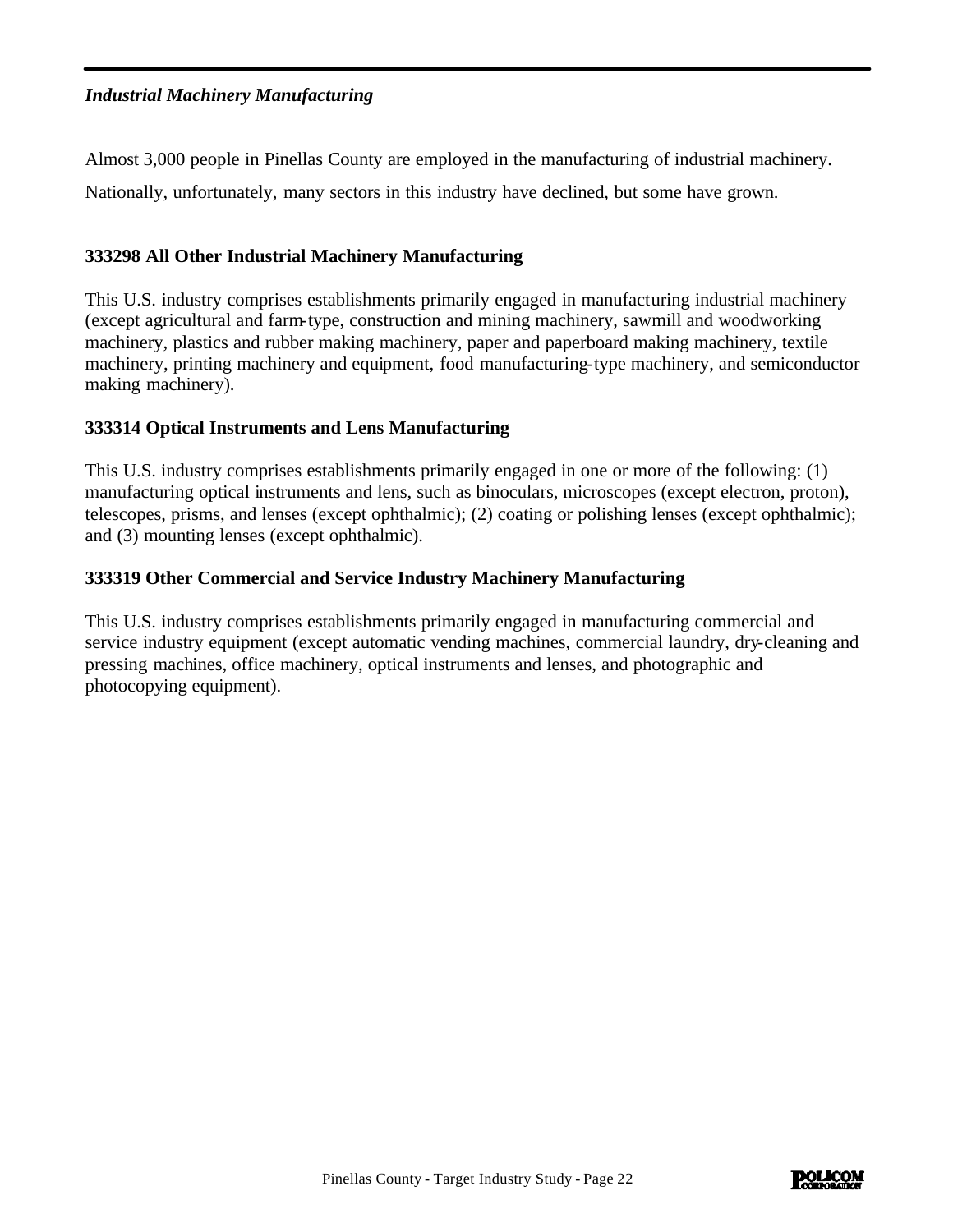# *Industrial Machinery Manufacturing*

|                      |                                                                                                                          | <b>Wages</b>           | Jobs                   |                  |
|----------------------|--------------------------------------------------------------------------------------------------------------------------|------------------------|------------------------|------------------|
| Area                 | <b>NAICS NAICS Description</b>                                                                                           | 2001                   | 2001                   |                  |
| USA                  | 333 Machinery Manufacturing                                                                                              | 45,277                 | 1,360,793              |                  |
| Florida              | 333 Machinery Manufacturing                                                                                              | 39,804                 | 29,305                 |                  |
| Pinellas             | 333 Machinery Manufacturing                                                                                              | 36,609                 | 2,952                  |                  |
| Hillsborough         | 333 Machinery Manufacturing                                                                                              | 48,541                 | 1,639                  |                  |
| Manatee              | 333 Machinery Manufacturing                                                                                              | 36,126                 | 730                    |                  |
| Pasco                | 333 Machinery Manufacturing                                                                                              | 28,552                 | 344                    |                  |
| USA                  | 33329 Other Industrial Machinery Manufacturing                                                                           | 53,343                 | 123,141                |                  |
| Florida              | 33329 Other Industrial Machinery Manufacturing                                                                           | 42,583                 | 2,167                  |                  |
| Pinellas             | 33329 Other Industrial Machinery Manufacturing                                                                           | 38,527                 | 206                    |                  |
| Hillsborough         | 33329 Other Industrial Machinery Manufacturing                                                                           | 59,778                 | 267                    |                  |
| Manatee              | 33329 Other Industrial Machinery Manufacturing                                                                           | 0                      | 0                      |                  |
| Pasco                | 33329 Other Industrial Machinery Manufacturing                                                                           | 0                      | $\boldsymbol{0}$       |                  |
| USA                  | 333298 All Other Industrial Machinery Manufacturing                                                                      | 46,734                 | 31,346                 |                  |
| Florida              | 333298 All Other Industrial Machinery Manufacturing                                                                      | 38,381                 | 897                    |                  |
| Pinellas             | 333298 All Other Industrial Machinery Manufacturing                                                                      | 38,433                 | 194                    |                  |
| Hillsborough         | 333298 All Other Industrial Machinery Manufacturing                                                                      | 0                      | $\boldsymbol{0}$       |                  |
| Manatee              | 333298 All Other Industrial Machinery Manufacturing                                                                      |                        |                        |                  |
| Pasco                | 333298 All Other Industrial Machinery Manufacturing                                                                      | 0                      | $\boldsymbol{0}$       |                  |
| <b>Target</b>        | 333298 All Other Industrial Machinery Manufacturing                                                                      | 46,734                 | 31,346                 |                  |
|                      |                                                                                                                          |                        |                        |                  |
| USA                  | 3333 Commercial and Service Industry Machinery Manufacturing                                                             | 51,216                 | 139,365                |                  |
| Florida              | 3333 Commercial and Service Industry Machinery Manufacturing                                                             | 49,643                 | 8,249                  |                  |
| Pinellas             | 3333 Commercial and Service Industry Machinery Manufacturing                                                             | 36,857                 | 547                    |                  |
| Hillsborough         | 3333 Commercial and Service Industry Machinery Manufacturing                                                             | 51,788                 | 854                    |                  |
| Manatee              | 3333 Commercial and Service Industry Machin ery Manufacturing                                                            | $\bf{0}$               | $\boldsymbol{0}$       |                  |
| Pasco                | 3333 Commercial and Service Industry Machinery Manufacturing                                                             | 20,021                 | 71                     |                  |
| USA                  | 333314 Optical Instrument and Lens Manufacturing                                                                         | 67,132                 | 27,491                 |                  |
| Florida              | 333314 Optical Instrument and Lens Manufacturing                                                                         | 48,289                 | 1,297                  |                  |
| Pinellas             | 333314 Optical Instrument and Lens Manufacturing                                                                         | 37,640                 | 343                    |                  |
| Manatee              | 333314 Commercial and Service Industry Machinery Manufacturing                                                           | 0                      | 0                      |                  |
| Pasco                | 333314 Commercial and Service Industry Machinery Manufacturing                                                           | 0                      | $\boldsymbol{0}$       |                  |
|                      |                                                                                                                          |                        |                        |                  |
| <b>Target</b><br>USA | 333314 Optical Instrument and Lens Manufacturing<br>333319 Other Commercial and Service Industry Machinery Manufacturing | 67,132<br>42,865       | 27,491<br>62,526       |                  |
| Florida              | 333319 Other Commercial and Service Industry Machinery Manufacturing                                                     | 57,855                 | 4,802                  |                  |
| Pinellas             | 333319 Other Commercial and Service Industry Machinery Manufacturing                                                     | 35,432                 | 111                    |                  |
| Hillsborough         | 333319 Other Commercial and Service Industry Machinery Manufacturing                                                     | 52,194                 | 791                    |                  |
| Manatee              |                                                                                                                          | 0                      | $\boldsymbol{0}$       |                  |
|                      | 333319 Other Commercial and Service Industry Machinery Manufacturing                                                     |                        |                        |                  |
| Pasco                | 333319 Other Commercial and Service Industry Machinery Manufacturing                                                     | 0                      | 0                      |                  |
| <b>Target</b>        | 333319 Other Commercial and Service Industry Machinery Manufacturing                                                     | 42,865                 | 62,526                 |                  |
|                      |                                                                                                                          |                        |                        |                  |
|                      |                                                                                                                          | 2000                   | <b>2000</b>            | AAI              |
| USA                  | <b>SIC SIC Description</b><br>355 Special industry machinery                                                             | <b>Wages</b><br>55,445 | <b>Jobs</b><br>168,956 | 96-00<br>$-0.2%$ |
|                      |                                                                                                                          |                        |                        |                  |
| Florida              | 355 Special industry machinery                                                                                           | 40,149                 | 2,407                  | 1.1%             |
| <b>USA</b>           | 3559 Special industry machinery, nec                                                                                     | 67,687                 | 80,581                 | 1.8%             |
| <b>USA</b>           | 382 Measuring and controlling devices                                                                                    | 63,168                 | 298,817                | 0.9%             |
| Florida              | 382 Measuring and controlling devices                                                                                    | 38,615                 | 5,844                  | 2.7%             |
| USA                  | 3827 Optical instruments and lenses                                                                                      | 82,498                 | 27,382                 | 8.7%             |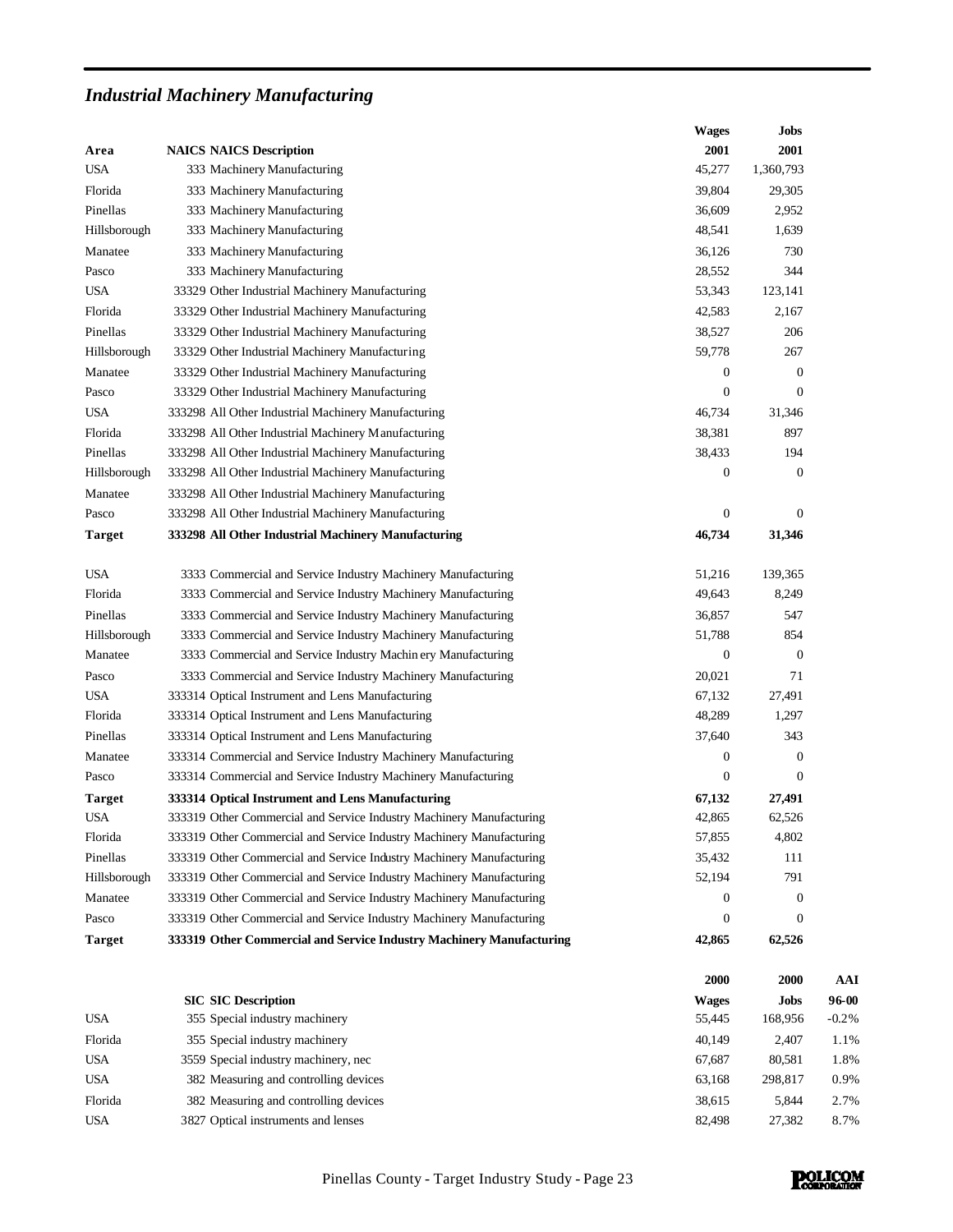# *Computer and Electronic Product Manufacturing*

With more than 12,000 people earning almost \$50,000 per year in Pinellas County, this industry, while enduring a "shake-out" at this time nationally, will continue to grow for many years. Even though the State of Florida has lost employment in some sectors over the last five years, nationally it should be strong pending aggressive foreign competition. This is the largest target cluster in this study.

# **334 Computer and Electronic Product Manufacturing**

Industries in the Computer and Electronic Product Manufacturing subsector group establishments that manufacture computers, computer peripherals, communications equipment, and similar electronic products, and establishments that manufacture components for such products. The Computer and Electronic Product Manufacturing industries have been combined in the hierarchy of NAICS because of the economic significance they have attained. Their rapid growth suggests that they will become even more important to the economies of all three North American countries in the future, and in addition their manufacturing processes are fundamentally different from the manufacturing processes of other machinery and equipment.

The design and use of integrated circuits and the application of highly specialized miniaturization technologies are common elements in the production technologies of the computer and electronic subsector. Convergence of technology motivates this NAICS subsector. Digitalization of sound recording, for example, causes both the medium (the compact disc) and the equipment to resemble the technologies for recording, storing, transmitting, and manipulating data. Communications technology and equipment have been converging with computer technology. When technologically-related components are in the same sector, it makes it easier to adjust the classification for future changes, without needing to redefine its basic structure.

The creation of the Computer and Electronic Product Manufacturing subsector will assist in delineating new and emerging industries because the activities that will serve as the probable sources of new industries, such as computer manufacturing and communications equipment manufacturing, or computers and audio equipment, are brought together. As new activities emerge, they are less likely therefore, to cross the subsector boundaries of the classification.

#### **334111 Electronic Computer Manufacturing**

This U.S. industry comprises establishments primarily engaged in manufacturing and/or assembling electronic computers, such as mainframes, personal computers, workstations, laptops, and computer servers. Computers can be analog, digital, or hybrid. Digital computers, the most common type, are devices that do all of the following: (1) store the processing program or programs and the data immediately necessary for the execution of the program; (2) can be freely programmed in accordance with the requirements of the user; (3) perform arithmetical computations specified by the user; and (4) execute, without human intervention, a processing program that requires the computer to modify its execution by logical decision during the processing run. Analog computers are capable of simulating mathematical models and contain at least analog, control, and programming elements. The manufacture of computers includes the assembly or integration of processors, coprocessors, memory, storage, and input/output devices into a user-programmable final product.

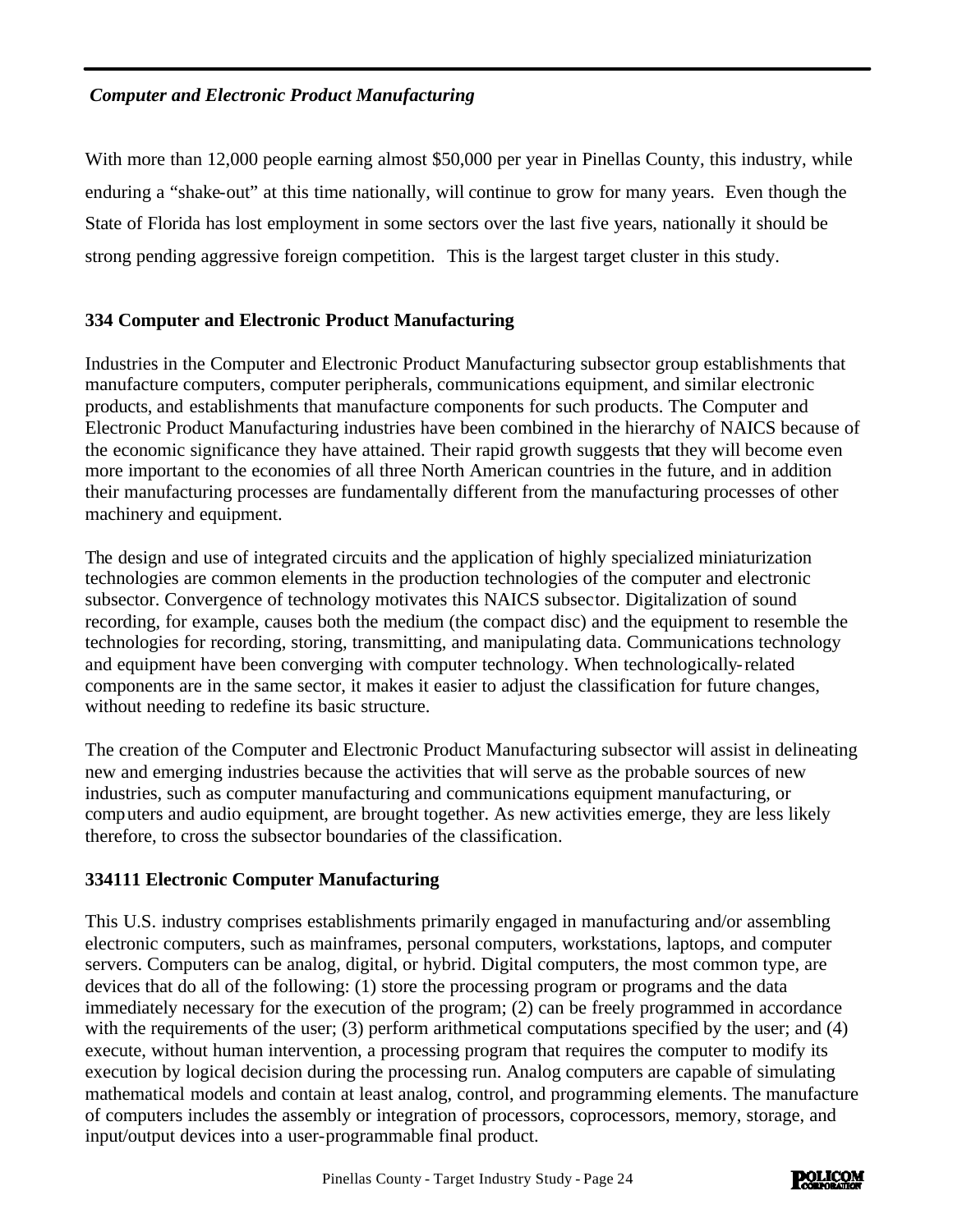#### **334112 Computer Storage Device Manufacturing**

This U.S. industry comprises establishments primarily engaged in manufacturing computer storage devices that allow the storage and retrieval of data from a phase change, magnetic, optical, or magnetic/optical media. Examples of products made by these establishments are CD-ROM drives, floppy disk drives, hard disk drives, and tape storage and backup units.

#### **334113 Computer Terminal Manufacturing**

This U.S. industry comprises establishments primarily engaged in manufacturing computer terminals. Computer terminals are input/output devices that connect with a central computer for processing.

#### **334119 Other Computer Peripheral Equipment Manufacturing**

This U.S. industry comprises establishments primarily engaged in manufacturing computer peripheral equipment (except storage devices and computer terminals).

|               |              |                                                          | <b>Wages</b> | Jobs        |              |
|---------------|--------------|----------------------------------------------------------|--------------|-------------|--------------|
| Area          | <b>NAICS</b> | <b>NAICS Description</b>                                 | 2001         | 2001        |              |
| <b>USA</b>    | 334          | Computer and Electronic Product Manufacturing            | 64,640       | 1,748,134   |              |
| Florida       | 334          | Computer and Electronic Product Manufacturing            | 53,244       | 64,678      |              |
| Pinellas      | 334          | Computer and Electronic Product Manufacturing            | 49,679       | 12,951      |              |
| Hillsborough  | 334          | Computer and Electronic Product Manufacturing            | 36,275       | 2,909       |              |
| Manatee       | 334          | Computer and Electronic Product Manufacturing            | 59,126       | 780         |              |
| Pasco         | 334          | Computer and Electronic Product Manufacturing            | 32,066       | 63          |              |
| <b>USA</b>    | 3341         | Computer and Peripheral Equipment Manufacturing          | 85,666       | 286,233     |              |
| Florida       | 3341         | Computer and Peripheral Equipment Manufacturing          | 57,398       | 3,531       |              |
| Pinellas      | 3341         | Computer and Peripheral Equipment Manufacturing          | 63,264       | 1,037       |              |
| Hillsborough  | 3341         | Computer and Peripheral Equipment Manufacturing          | $\mathbf{0}$ |             | $\mathbf{0}$ |
| Manatee       | 3341         | Computer and Peripheral Equipment Manufacturing          | $\mathbf{0}$ |             | $\bf{0}$     |
| Pasco         | 3341         | Computer and Peripheral Equipment Manufacturing          |              |             |              |
| <b>Target</b> | 334111       | <b>Electronic Computer Manufacturing</b>                 | 95,051       | 157,639     |              |
| <b>Target</b> | 334112       | <b>Computer Storage Device Manufacturing</b>             | 82,273       | 36,262      |              |
| <b>Target</b> | 334113       | <b>Computer Terminal Manufacturing</b>                   | 81,405       | 24,617      |              |
| <b>USA</b>    | 334119       | Other Computer Peripheral Equipment Manufacturing        | 67,186       | 67,714      |              |
| Florida       | 334119       | Other Computer Peripheral Equipment Manufacturing        | 57,532       | 1,037       |              |
| Pinellas      | 334119       | Other Computer Peripheral Equipment Manufacturing        | 60,564       | 442         |              |
| Hillsborough  | 334119       | Other Computer Peripheral Equipment Manufacturing        |              |             |              |
| Manatee       | 334119       | Other Computer Peripheral Equipment Manufacturing        |              |             |              |
| Pasco         | 334119       | Other Computer Peripheral Equipment Manufacturing        |              |             |              |
| <b>Target</b> | 334119       | <b>Other Computer Peripheral Equipment Manufacturing</b> | 67,186       | 67,714      |              |
|               |              |                                                          | 2000         | 2000        | AAI          |
|               | <b>SIC</b>   | <b>SIC</b> Description                                   | <b>Wages</b> | <b>Jobs</b> | 96-00        |
| <b>USA</b>    | 357          | Computer and office equipment                            | 104,796      | 357,246     | 0.5%         |
| Florida       | 357          | Computer and office equipment                            | 47,481       | 5,938       | $-10.8%$     |
| <b>USA</b>    | 3559         | Special industry machinery, nec                          | 67,687       | 80,581      | 1.8%         |
| <b>USA</b>    | 3571         | Electronic computers                                     | 127,685      | 192,741     | 0.1%         |
| <b>USA</b>    | 3572         | Computer storage devices                                 | 98,965       | 41,240      | 0.5%         |
| <b>USA</b>    | 3575         | Computer terminals                                       | 80,441       | 24,621      | 4.1%         |
| <b>USA</b>    | 3577         | Computer peripheral equipment, nec                       | 74,368       | 66,631      | 2.2%         |
| <b>USA</b>    | 3578         | Calculating and accounting equipment                     | 58,625       | 10,559      | 1.4%         |

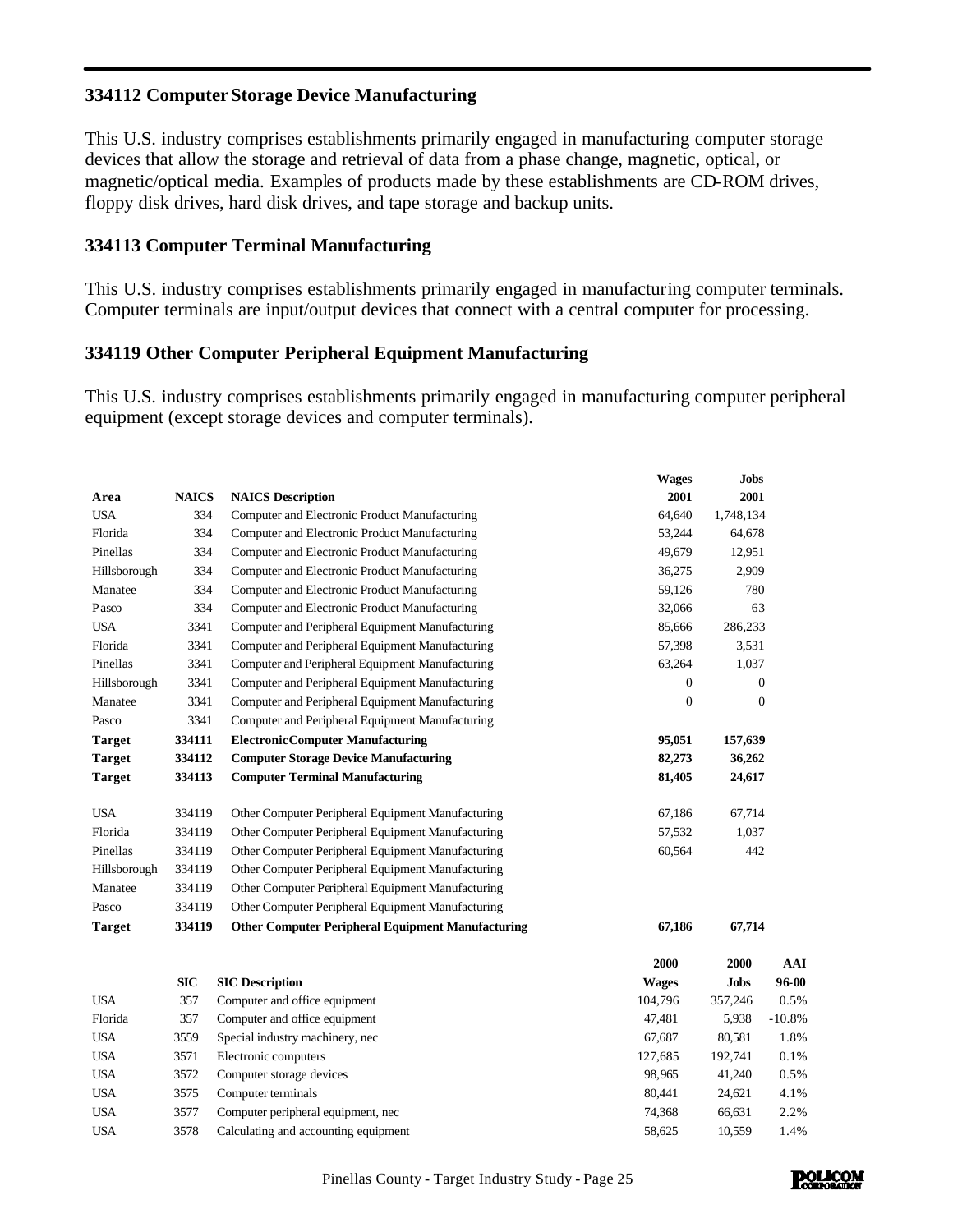# **334210 Telephone Apparatus Manufacturing**

This industry comprises establishments primarily engaged in manufacturing wire telephone and data communications equipment. These products may be standalone or board-level components of a larger system. Examples of products made by these establishments are central office switching equipment, cordless telephones (except cellular), PBX equipment, telephones, telephone answering machines, LAN modems, multi-user modems, and other data communications equipment, such as bridges, routers, and gateways.

# **334220 Radio and Television Broadcasting and Wireless Communications Equipment Manufacturing**

This industry comprises establishments primarily engaged in manufacturing radio and television broadcast and wireless communications equipment. Examples of products made by these establishments are: transmitting and receiving antennas, cable television equipment, GPS equipment, pagers, cellular phones, mobile communications equipment, and radio and television studio and broadcasting equipment.

# **334290 Other Communications Equipment Manufacturing**

This industry comprises establishments primarily engaged in manufacturing communications equipment (except telephone apparatus, and radio and television broadcast, and wireless communications equipment).

# **334310 Audio and Video Equipment Manufacturing**

This industry comprises establishments primarily engaged in manufacturing electronic audio and video equipment for home entertainment, motor vehicle, public address and musical instrument amplifications. Examples of products made by these establishments are video cassette recorders, televisions, stereo equipment, speaker systems, household-type video cameras, jukeboxes, and amplifiers for musical instruments and public address systems.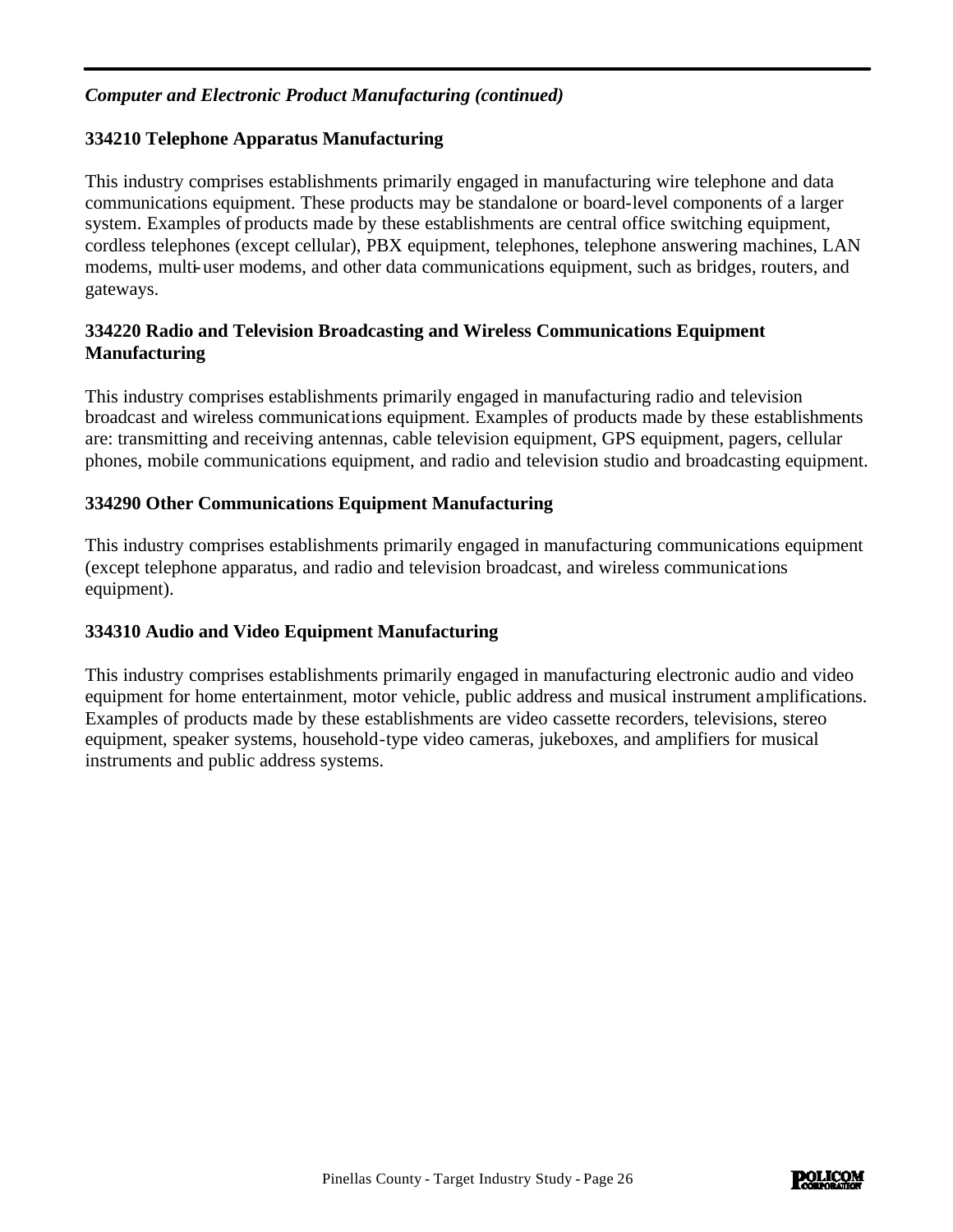|               |              |                                                                                                        | <b>Wages</b> | <b>Jobs</b> |                                 |
|---------------|--------------|--------------------------------------------------------------------------------------------------------|--------------|-------------|---------------------------------|
| Area          | <b>NAICS</b> | <b>NAICS</b> Description                                                                               | 2001         | 2001        |                                 |
| <b>USA</b>    | 3342         | <b>Communications Equipment Manufacturing</b>                                                          | 64,801       | 236,908     |                                 |
| Florida       | 3342         | <b>Communications Equipment Manufacturing</b>                                                          | 62,801       | 16,796      |                                 |
| Pinellas      | 3342         | <b>Communications Equipment Manufacturing</b>                                                          | $\Omega$     | $\theta$    |                                 |
| Hillsborough  | 3342         | <b>Communications Equipment Manufacturing</b>                                                          | 36,499       | 1,157       |                                 |
| Manatee       | 3342         | <b>Communications Equipment Manufacturing</b>                                                          | 50,262       | 287         |                                 |
| Pasco         | 3342         | <b>Communications Equipment Manufacturing</b>                                                          | 0            | $\Omega$    |                                 |
| <b>Target</b> | 334210       | <b>Telephone Apparatus Manufacturing</b>                                                               | 70,744       | 98,761      |                                 |
| <b>Target</b> | 334220       | <b>Radio and Television Broadcasting and Wireless Communications</b><br><b>Equipment Manufacturing</b> | 61,244       | 105,084     |                                 |
| <b>Target</b> | 334290       | <b>Other Communications Equipment Manufacturing</b>                                                    | 58,355       | 33,064      |                                 |
| <b>Target</b> | 334310       | <b>Audio and Video Equipment Manufacturing</b>                                                         | 46,793       | 47,359      |                                 |
|               |              |                                                                                                        | <b>2000</b>  | 2000        | AAI                             |
|               | SIC          | <b>SIC</b> Description                                                                                 | <b>Wages</b> | Jobs        | 96-00                           |
| T TC A        | 266          | Communications coverant                                                                                | 74 195       | 274.041     | $\Omega$ $\Omega$ <sub>04</sub> |

| <b>USA</b> | 366  | Communications equipment              | 74,185 | 274,941 | 0.9%     |
|------------|------|---------------------------------------|--------|---------|----------|
| Florida    | 366  | Communications equipment              | 57,241 | 19,512  | $-1.4%$  |
| <b>USA</b> | 367  | Electronic components and accessories | 64,981 | 681,879 | 3.3%     |
| Florida    | 367  | Electronic components and accessories | 42,153 | 21,472  | $-0.4\%$ |
| <b>USA</b> | 3661 | Telephone and telegraph apparatus     | 82,107 | 124,198 | 2.1%     |
| <b>USA</b> | 3663 | Radio and TV communications equipment | 68,737 | 117,858 | $-0.8\%$ |
| <b>USA</b> | 3669 | Communications equipment, nec         | 63,792 | 32,886  | 3.6%     |
| <b>USA</b> | 3679 | Electronic components, nec            | 45,388 | 159,534 | 3.3%     |
| <b>USA</b> | 3679 | Electronic components, nec            | 45,388 | 159.534 | 3.3%     |

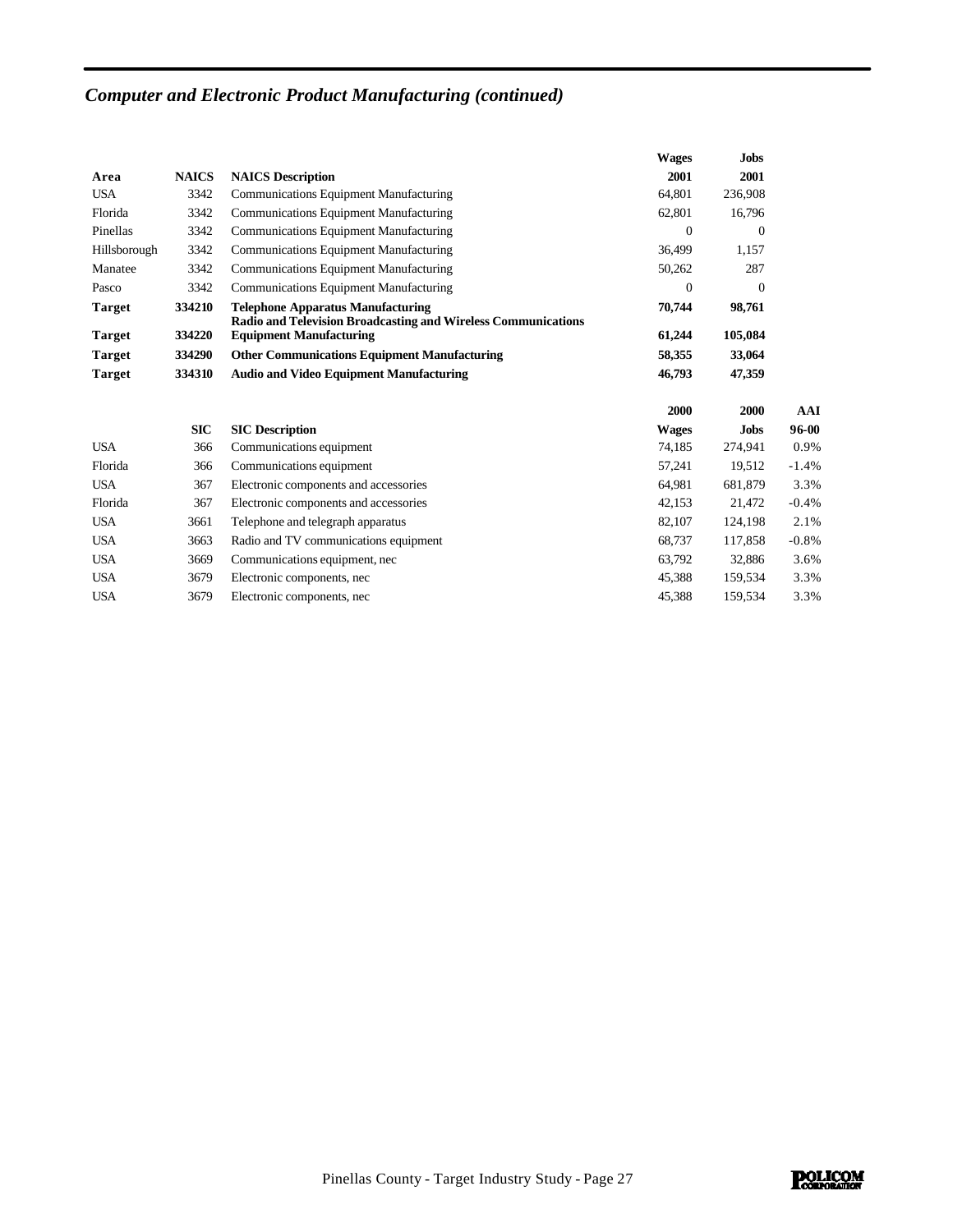# **334411 Electron Tube Manufacturing**

This U.S. industry comprises establishments primarily engaged in manufacturing electron tubes and parts (except glass blanks). Examples of products made by these establishments are cathode ray tubes (i.e., picture tubes), klystron tubes, magnetron tubes, and traveling wave tubes.

# **334412 Bare Printed Circuit Board Manufacturing**

This U.S. industry comprises establishments primarily engaged in manufacturing bare (i.e., rigid or flexible) printed circuit boards without mounted electronic components. These establishments print, perforate, plate, screen, etch, or photo print interconnecting pathways for electric current on laminates.

#### **334413 Semiconductor and Related Device Manufacturing**

This U.S. industry comprises establishments primarily engaged in manufacturing semiconductors and related solid state devices. Examples of products made by these establishments are integrated circuits, memory chips, microprocessors, diodes, transistors, solar cells and other optoelectronic devices.

# **334414 Electronic Capacitor Manufacturing**

This U.S. industry comprises establishments primarily engaged in manufacturing electronic fixed and variable capacitors and condensers.

# **334416 Electronic Coil, Transformer, and Other Inductor Manufacturing**

This U.S. industry comprises establishments primarily engaged in manufacturing electronic inductors, such as coils and transformers.

# **334417 Electronic Connector Manufacturing**

This U.S. industry comprises establishments primarily engaged in manufacturing electronic connectors, such as coaxial, cylindrical, rack and panel, pin and sleeve, printed circuit and fiber optic.

# **334418 Printed Circuit Assembly (Electronic Assembly) Manufacturing**

This U.S. industry comprises establishments primarily engaged in loading components onto printed circuit boards or who manufacture and ship loaded printed circuit boards. Also known as printed circuit assemblies, electronics assemblies, or modules, these products are printed circuit boards that have some or all of the semiconductor and electronic components inserted or mounted and are inputs to a wide variety of electronic systems and devices.

#### **334419 Other Electronic Component Manufacturing**

This U.S. industry comprises establishments primarily engaged in manufacturing electronic components (except electron tubes; bare printed circuit boards; semiconductors and related devices; electronic capacitors; electronic resistors; coils, trans-formers and other inductors; connectors; and loaded printed circuit boards).

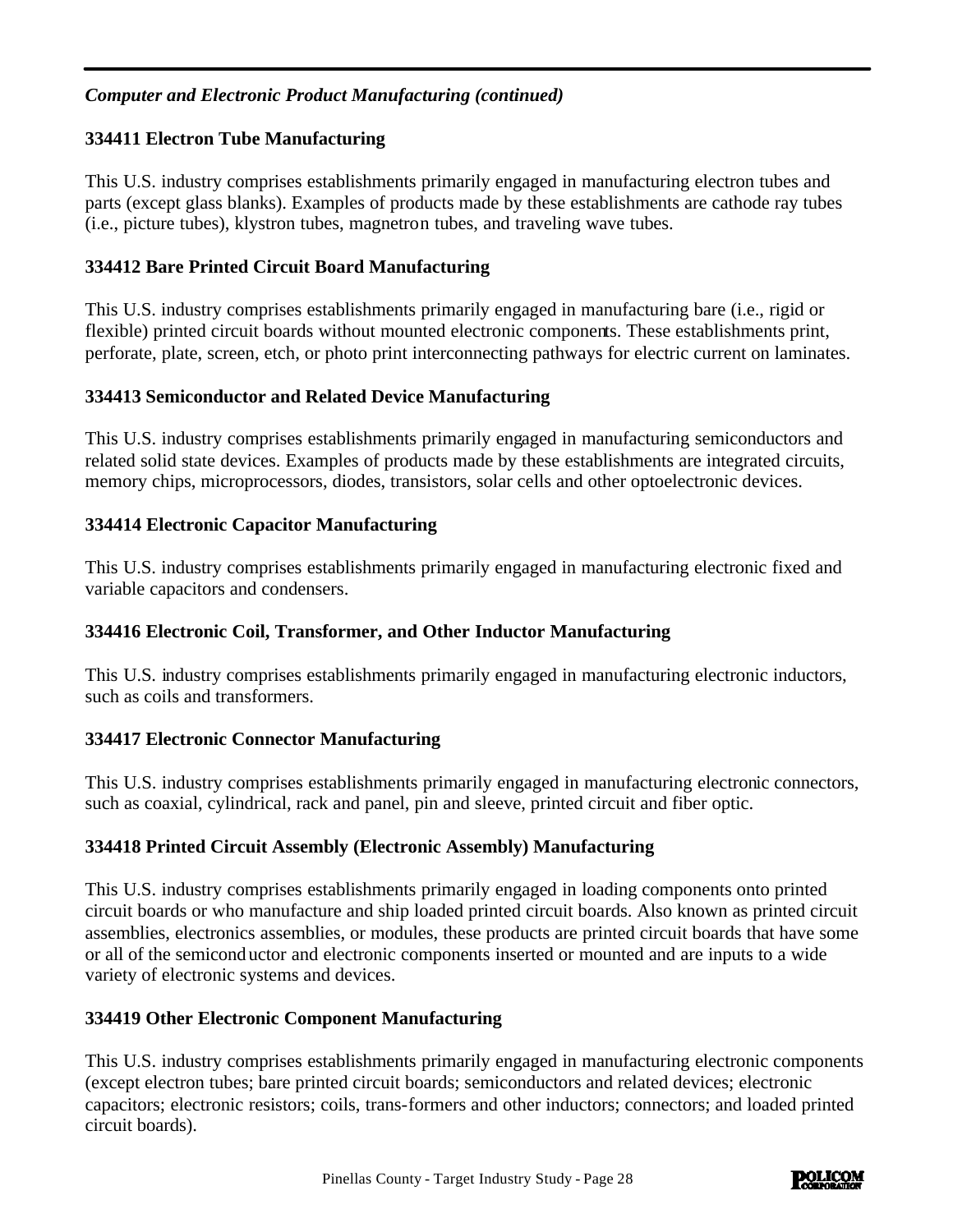|               |              |                                                                     | <b>Wages</b>     | Jobs           |
|---------------|--------------|---------------------------------------------------------------------|------------------|----------------|
| Area          | <b>NAICS</b> | <b>NAICS Description</b>                                            | 2001             | 2001           |
| <b>USA</b>    | 3344         | Semiconductor and Other Electronic Component Manufacturing          | 59,225           | 643,352        |
| Florida       | 3344         | Semiconductor and Other Electronic Component Manufact uring         | 51,138           | 24,247         |
| Pinellas      | 3344         | Semiconductor and Other Electronic Component Manufacturing          | 38,935           | 4,781          |
| Hillsborough  | 3344         | Semiconductor and Other Electronic Component Manufacturing          | 34,736           | 1,142          |
| Manatee       | 3344         | Semiconductor and Other Electronic Component Manufacturing          | $\mathbf{0}$     | $\overline{0}$ |
| Pasco         | 3344         | Semiconductor and Other Electronic Component Manufacturing          | $\mathbf{0}$     | $\mathbf{0}$   |
| <b>Target</b> | 334411       | <b>Electron Tube Manufacturing</b>                                  | 58,215           | 18,674         |
| <b>USA</b>    | 334412       | Bare Printed Circuit Board Manufacturing                            | 38,677           | 120,923        |
| Florida       | 334412       | Bare Printed Circuit Board Manufacturing                            | 42,850           | 5,835          |
| Pinellas      | 334412       | Bare Printed Circuit Board Manufacturing                            | 42,786           | 3,256          |
| Hillsborough  | 334412       | Bare Printed Circuit Board Manufacturing                            | 32,159           | 764            |
| Manatee       | 334412       | Bare Printed Circuit Board Manufacturing                            | $\mathbf{0}$     | $\overline{0}$ |
| Pasco         | 334412       | Bare Printed Circuit Board Manufacturing                            | $\mathbf{0}$     | $\mathbf{0}$   |
| <b>Target</b> | 334412       | <b>Bare Printed Circuit Board Manufacturing</b>                     | 38,677           | 120,923        |
| <b>USA</b>    | 334413       | Semiconductor and Related Device Manufacturing                      | 78,817           | 292,145        |
| Florida       | 334413       | Semiconductor and Related Device Manufacturing                      | 59,389           | 8,742          |
| Pinellas      | 334413       | Semiconductor and Related Device Manufacturing                      | $\bf{0}$         | $\bf{0}$       |
| Hillsborough  | 334413       | Semiconductor and Related Device Manufacturing                      | 32,295           | 125            |
| Manatee       | 334413       | Semiconductor and Related Device Manufacturing                      |                  |                |
| Pasco         | 334413       | Semiconductor and Related Device Manufacturing                      |                  |                |
| <b>Target</b> | 334413       | <b>Semiconductor and Related Device Manufacturing</b>               | 78,817           | 292,145        |
| <b>USA</b>    | 334415       | <b>Electronic Resistor Manufacturing</b>                            | 35,651           | 8,322          |
| Florida       | 334415       | <b>Electronic Resistor Manufacturing</b>                            | 32,314           | 438            |
| Pinellas      | 334415       | <b>Electronic Resistor Manufacturing</b>                            | 26,718           | 215            |
| Hillsborough  | 334415       | <b>Electronic Resistor Manufacturing</b>                            |                  |                |
| Manatee       | 334415       | <b>Electronic Resistor Manufacturing</b>                            |                  |                |
| Pasco         | 334415       | <b>Electronic Resistor Manufacturing</b>                            | $\boldsymbol{0}$ | $\mathbf{0}$   |
| <b>Target</b> | 334415       | <b>Electronic Resistor Manufacturing</b>                            | 35,651           | 8,322          |
| <b>USA</b>    | 334417       | <b>Electronic Connector Manufacturing</b>                           | 39,546           | 23,452         |
| Florida       | 334417       | <b>Electronic Connector Manufacturing</b>                           | 37,751           | 640            |
| Pinellas      | 334417       | <b>Electronic Connector Manufacturing</b>                           | $\mathbf{0}$     | $\overline{0}$ |
| Hillsborough  | 334417       | Electronic Connector Manufactur ing                                 |                  |                |
| Manatee       | 334417       | <b>Electronic Connector Manufacturing</b>                           |                  |                |
|               | 334417       |                                                                     |                  |                |
| Pasco         |              | <b>Electronic Connector Manufacturing</b>                           |                  |                |
| <b>Target</b> | 334417       | <b>Electronic Connector Manufacturing</b>                           | 39,546           | 23,452         |
| USA           | 334418       | Printed Circuit Assembly (Electronic Assembly) Manufacturing        | 47,950           | 59,955         |
| Florida       | 334418       | Printed Circuit Assembly (Electronic Assembly) Manufacturing        | 60,182           | 5,006          |
| Pinellas      | 334418       | Printed Circuit Assembly (Electronic Assembly) Manufacturing        | 0                | $\overline{0}$ |
| Hillsborough  | 334418       | Printed Circuit Assembly (Electronic Assembly) Manufacturing        | $\mathbf{0}$     | 0              |
| Manatee       | 334418       | Printed Circuit Assembly (Electronic Assembly) Manufacturing        |                  |                |
| Pasco         | 334418       | Printed Circuit Assembly (Electronic Assembly) Manufacturing        |                  |                |
| <b>Target</b> | 334418       | <b>Printed Circuit Assembly (Electronic Assembly) Manufacturing</b> | 47,950           | 59,955         |
| USA           | 334419       | Other Electronic Component Manufacturing                            | 47,130           | 89,502         |
| Florida       | 334419       | Other Electronic Component Manufacturing                            | 38,967           | 2,099          |
| Pinellas      | 334419       | Other Electronic Component Manufacturing                            | 28,809           | 442            |
| Hillsborough  | 334419       | Other Electronic Component Manufacturing                            | $\boldsymbol{0}$ | $\overline{0}$ |
| Manatee       | 334419       | Other Electronic Component Manufacturing                            | $\bf{0}$         | 0              |
| Pasco         | 334419       | Other Electronic Component Manufacturing                            | $\bf{0}$         | 0              |
| <b>Target</b> | 334419       | <b>Other Electronic Component Manufacturing</b>                     | 47,130           | 89,502         |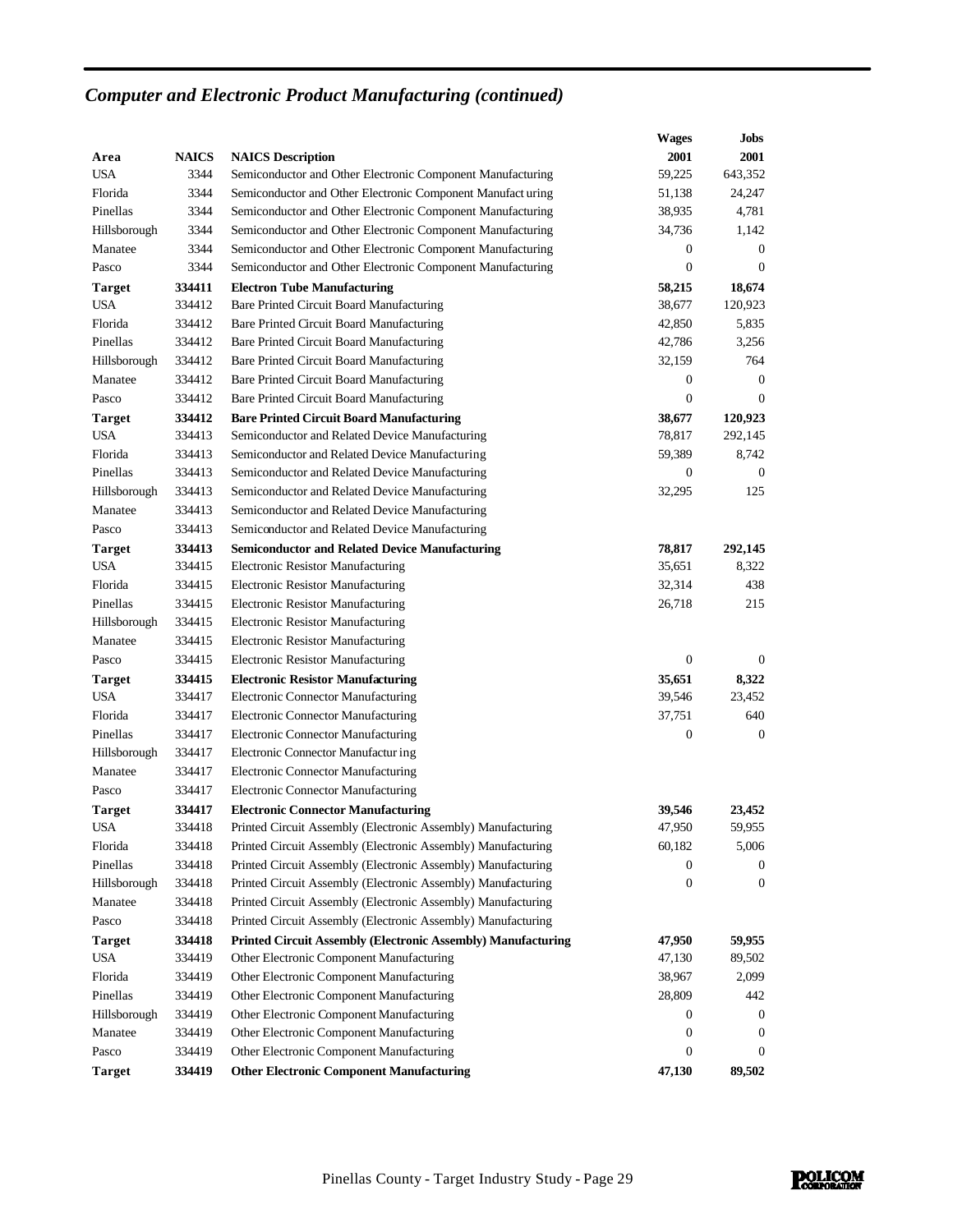|            |            |                                       | 2000         | 2000        | AAI      |
|------------|------------|---------------------------------------|--------------|-------------|----------|
|            | <b>SIC</b> | <b>SIC</b> Description                | <b>Wages</b> | <b>Jobs</b> | 96-00    |
| <b>USA</b> | 357        | Computer and office equipment         | 104,796      | 357,246     | 0.5%     |
| Florida    | 357        | Computer and office equipment         | 47,481       | 5,938       | $-10.8%$ |
| <b>USA</b> | 367        | Electronic components and accessories | 64,981       | 681,879     | 3.3%     |
| Florida    | 367        | Electronic components and accessories | 42,153       | 21,472      | $-0.4\%$ |
| <b>USA</b> | 3577       | Computer peripheral equipment, nec    | 74,368       | 66,631      | 2.2%     |
| <b>USA</b> | 3661       | Telephone and telegraph apparatus     | 82,107       | 124,198     | 2.1%     |
| <b>USA</b> | 3671       | Electron tubes                        | 59,086       | 20,382      | $-3.6%$  |
| <b>USA</b> | 3672       | Printed circuit boards                | 40,925       | 140,331     | 3.8%     |
| <b>USA</b> | 3674       | Semiconductors and related devices    | 94,842       | 289,852     | 4.4%     |
| <b>USA</b> | 3676       | Electronic resistors                  | 38,915       | 9,600       | $-2.1%$  |
| <b>USA</b> | 3678       | Electronic connectors                 | 39,705       | 23,974      | 6.9%     |
| <b>USA</b> | 3679       | Electronic components, nec            | 45,388       | 159,534     | 3.3%     |

#### **334510 Electromedical and Electrotherapeutic Apparatus Manufacturing**

This U.S. industry comprises establishments primarily engaged in manufacturing electromedical and electrotherapeutic apparatus, such as magnetic resonance imaging equipment, medical ultrasound equipment, pacemakers, hearing aids, electrocardiographs, and electromedical endoscope equipment.

## **334511 Search, Detection, Navigation, Guidance, Aeronautical, and Nautical System and Instrument Manufacturing**

This U.S. industry comprises establishments primarily engaged in manufacturing search, detection, navigation, guidance, aeronautical, and nautical systems and instruments. Examples of products made by these establishments are aircraft instruments (except engine ), flight recorders, navigational instruments and systems, radar systems and equipment, and sonar systems and equipment.

#### **334512 Automatic Environmental Control Manufacturing for Residential, Commercial, and Appliance Use**

This U.S. industry comprises establishments primarily engaged in manufacturing automatic controls and regulators for applications, such as heating, air-conditioning, refrigeration and appliances.

#### **334513 Instruments and Related Products Manufacturing for Measuring, Displaying, and Controlling Industrial Process Variables**

This U.S. industry comprises establishments primarily engaged in manufacturing instruments and related devices for measuring, displaying, indicating, recording, transmitting, and controlling industrial process variables. These instruments mea-sure, display or control (monitor, analyze, and so forth) industrial process variables, such as temperature, humidity, pressure, vacuum, combustion, flow, level, viscosity, density, acidity, concentration, and rotation.

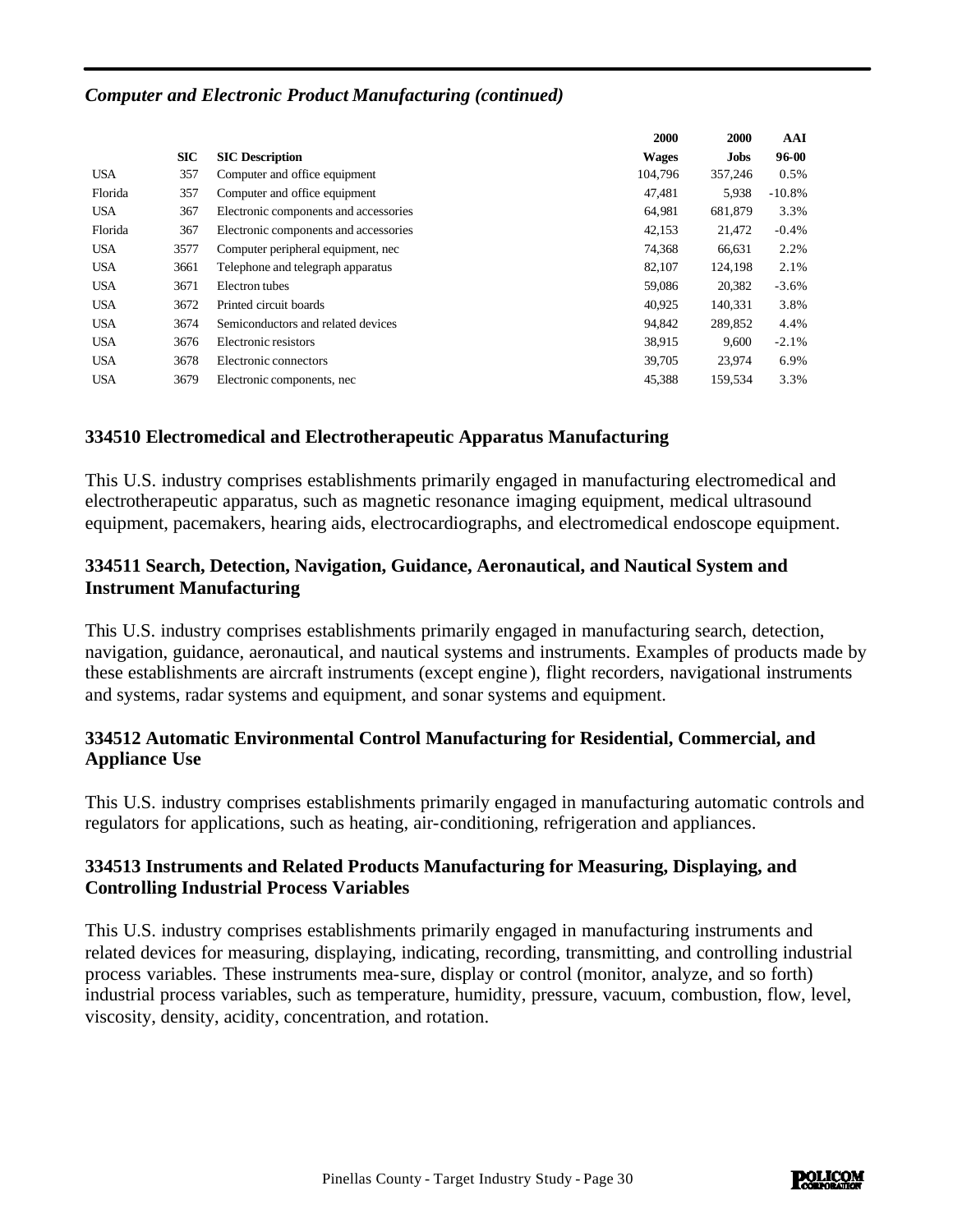#### **334514 Totalizing Fluid Meter and Counting Device Manufacturing**

This U.S. industry comprises establishments primarily engaged in manufacturing totalizing (i.e., registering) fluid meters and counting devices. Examples of products made by these establishments are gas consumption meters, water consumption meters, parking meters, taxi meters, motor vehicle gauges, and fare collection equipment.

#### **334515 Instrument Manufacturing for Measuring and Testing Electricity and Electrical Signals**

This U.S. industry comprises establishments primarily engaged in manufacturing instruments for measuring and testing the characteristics of electricity and electrical signals. Examples of products made by these establishments are circuit and continuity testers, volt meters, ohm meters, watt meters, multimeters, and semiconductor test equipment.

#### **334516 Analytical Laboratory Instrument Manufacturing**

This U.S. industry comprises establishments primarily engaged in manufacturing instruments and instrumentation systems for laboratory analysis of the chemical or physical composition or concentration of samples of solid, fluid, gaseous, or composite material.

#### **334517 Irradiation Apparatus Manufacturing**

This U.S. industry comprises establishments primarily engaged in manufacturing irradiation apparatus and tubes for applications, such as medical diagnostic, medical therapeutic, industrial, research and scientific evaluation. Irradiation can take the form of beta-rays, gamma-rays, X-rays, or other ionizing radiation.

|               |              |                                                        | <b>Wages</b> | <b>Jobs</b>  |
|---------------|--------------|--------------------------------------------------------|--------------|--------------|
| Area          | <b>NAICS</b> | <b>NAICS</b> Description                               | 2001         | 2001         |
| <b>USA</b>    | 33451        | Navigational, Measuring, Electromedical, and Control   | 61,334       | 471,717      |
| Florida       | 33451        | Navigational, Measuring, Electromedical, and Control   | 47,892       | 15,856       |
| Pinellas      | 33451        | Navigational, Measuring, Electromedical, and Control   | 53,510       | 3,720        |
| Hillsborough  | 33451        | Navigational, Measuring, Electromedical, and Control   | 47,181       | 287          |
| Manatee       | 33451        | Navigational, Measuring, Electromedical, and Control   | $\mathbf{0}$ | $\mathbf{0}$ |
| Pasco         | 33451        | Navigational, Measuring, Electromedical, and Control   |              |              |
| <b>Target</b> | 334510       | <b>Electromedical and Electrotherapeutic Apparatus</b> | 60,903       | 53,813       |
|               |              |                                                        |              |              |
| <b>USA</b>    | 334511       | Search, Detection, Navigation, Guidance, Aeronautical, | 69,570       | 148,388      |
| Florida       | 334511       | Search, Detection, Navigation, Guidance, Aeronautical, | 51,439       | 8,353        |
| Pinellas      | 334511       | Search, Detection, Navigation, Guidance, Aeronautical, | 58,133       | 2,625        |
| Hillsborough  | 334511       | Search, Detection, Navigation, Guidance, Aeronautical, | 28,306       | 11           |
| Manatee       | 334511       | Search, Detection, Navigation, Guidance, Aeronautical, |              |              |
| Pasco         | 334511       | Search, Detection, Navigation, Guidance, Aeronautical, |              |              |
| <b>Target</b> | 334511       | Search, Detection, Navigation, Guidance, Aeronautical  | 69,570       | 148,388      |
| <b>Target</b> | 334512       | <b>Automatic Environmental Control Manufacturing</b>   | 42,258       | 32,853       |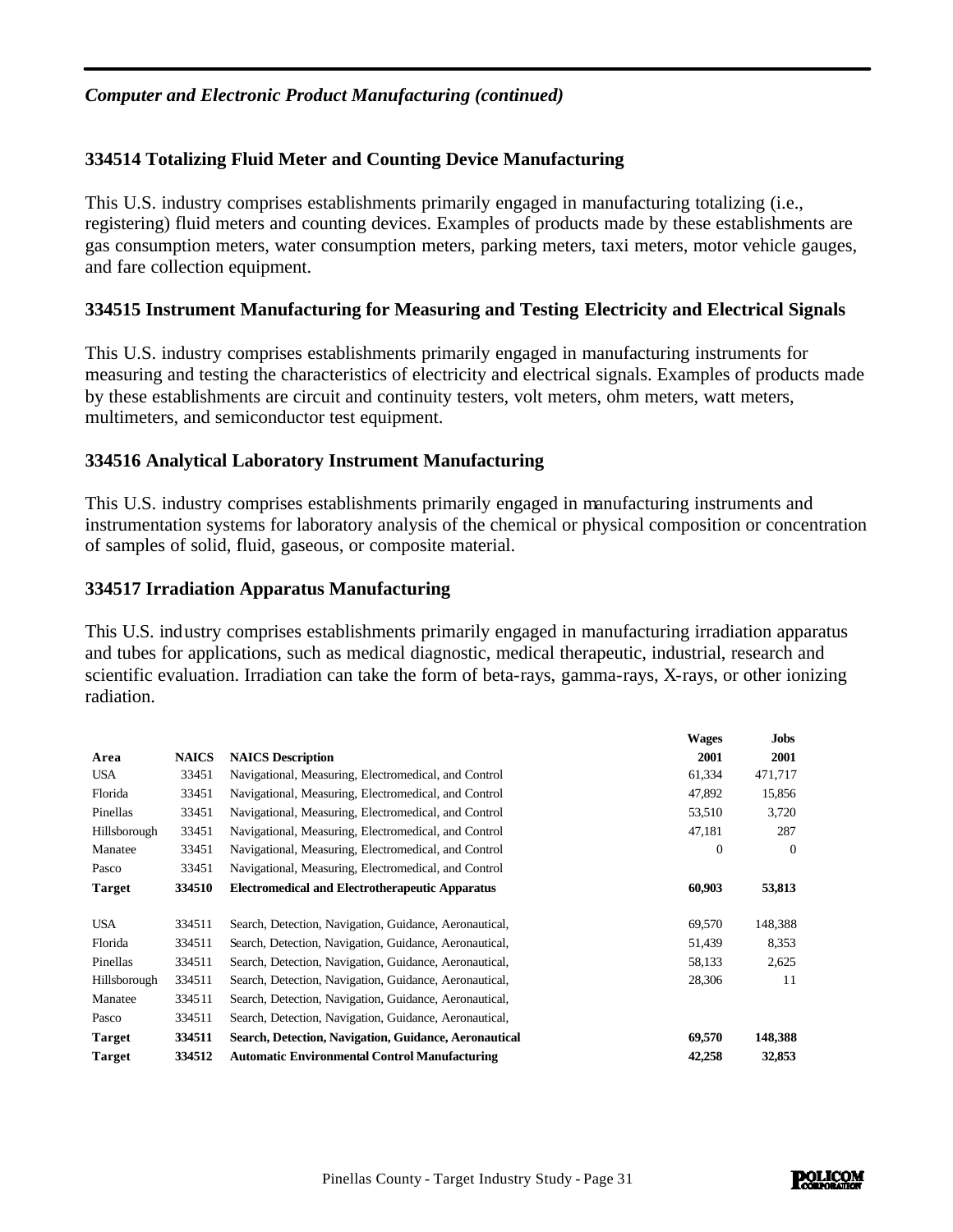|               |            | Instruments and Related Products Manufacturing for Measuring, Displaying, and                                                |                  |                  |         |
|---------------|------------|------------------------------------------------------------------------------------------------------------------------------|------------------|------------------|---------|
| <b>USA</b>    | 334513     | <b>Controlling Industrial Process Variables</b>                                                                              | 52,287           | 67,175           |         |
| Florida       | 334513     | Instruments and Related Products Manufacturing for Measuring, Displaying, and<br>Controlling Industrial Process Variables    | 45,013           | 1,065            |         |
|               |            | Instruments and Related Products Manufacturing for Measuring, Displaying, and                                                |                  |                  |         |
| Pinellas      | 334513     | <b>Controlling Industrial Process Variables</b>                                                                              | 41,713           | 145              |         |
| Hillsborough  | 334513     | Instruments and Related Products Manufacturing for Measuring, Displaying, and<br>Controlling Industrial Process Variables    | 30,967           | 21               |         |
|               |            | Instruments and Related Products Manufacturing for Measuring, Displaying, and                                                |                  |                  |         |
| Manatee       | 334513     | Controlling Industrial Process Variables                                                                                     |                  |                  |         |
|               |            | Instruments and Related Products Manufacturing for Measuring, Displaying, and                                                |                  |                  |         |
| Pasco         | 334513     | Controlling Industrial Process Variables<br><b>Instruments and Related Products Manufacturing for Measuring, Displaying,</b> |                  |                  |         |
| <b>Target</b> | 334513     | and Controlling                                                                                                              | 52,287           | 67,175           |         |
| <b>Target</b> | 334514     | <b>Totalizing Fluid Meter and Counting Device Manufacturing</b>                                                              | 45,018           | 16,577           |         |
| <b>USA</b>    | 334515     | Instrument Manufacturing for Measuring and Testing Electricity                                                               | 70,242           | 65,745           |         |
| Florida       | 334515     | Instrument Manufacturing for Measuring and Testing Electricity                                                               | 40,901           | 1,225            |         |
| Pinellas      | 334515     | Instrument Manufacturing for Measuring and Testing Electricity                                                               |                  |                  |         |
| Hillsborough  | 334515     | Instrument Manufacturing for Measuring and Testing Electricity                                                               | 52,054           | 221              |         |
| Manatee       | 334515     | Instrument Manufacturing for Measuring and Testing Electricity                                                               | $\boldsymbol{0}$ | $\boldsymbol{0}$ |         |
| Pasco         | 334515     | Instrument Manufacturing for Measuring and Testing Electricity                                                               |                  |                  |         |
|               |            | <b>Instrument Manufacturing for Measuring and Testing Electricity and Electrical</b>                                         |                  |                  |         |
| <b>Target</b> | 334515     | <b>Signals</b>                                                                                                               | 70,242           | 65,745           |         |
| <b>Target</b> | 334516     | <b>Analytical Laboratory Instrument Manufacturing</b>                                                                        | 64,698           | 35,197           |         |
| <b>Target</b> | 334517     | <b>Irradiation Apparatus Manufacturing</b>                                                                                   | 69,152           | 11,569           |         |
|               |            |                                                                                                                              | 2000             | 2000             | AAI     |
|               | <b>SIC</b> | <b>SIC Description</b>                                                                                                       | <b>Wages</b>     | <b>Jobs</b>      | 96-00   |
| <b>USA</b>    | 381        | Search and navigation equipment                                                                                              | 65,138           | 151,725          | $-0.8%$ |
| Florida       | 381        | Search and navigation equipment                                                                                              | 48,690           | 9,444            | 0.7%    |
| <b>USA</b>    | 382        | Measuring and controlling devices                                                                                            | 63,168           | 298,817          | 0.9%    |
| Florida       | 382        | Measuring and controlling devices                                                                                            | 38,615           | 5,844            | 2.7%    |
| <b>USA</b>    | 384        | Medical instruments and supplies                                                                                             | 51,492           | 283,688          | 1.5%    |
| Florida       | 384        | Medical instruments and supplies                                                                                             | 39,696           | 15,090           | 2.4%    |
| <b>USA</b>    | 3812       | Search and navigation equipment                                                                                              | 65,138           | 151,725          | $-0.8%$ |
| <b>USA</b>    | 3822       | Environmental controls                                                                                                       | 44,509           | 38,456           | $-2.3%$ |
| <b>USA</b>    | 3823       | Process control instruments                                                                                                  | 55,624           | 70,936           | 2.1%    |
| <b>USA</b>    | 3825       | Instruments to measure electricity                                                                                           | 83,171           | 69,076           | $-0.3%$ |
| <b>USA</b>    | 3826       | Analytical instruments                                                                                                       | 74,118           | 33,277           | 3.9%    |
| <b>USA</b>    | 3842       | Surgical appliances and supplies                                                                                             | 45,669           | 97,781           | 0.7%    |
| <b>USA</b>    | 3844       | X-ray apparatus and tubes                                                                                                    | 68,225           | 12,914           | 0.4%    |
| <b>USA</b>    | 3845       | Electromedical equipment                                                                                                     | 64.997           | 47,087           | 2.2%    |

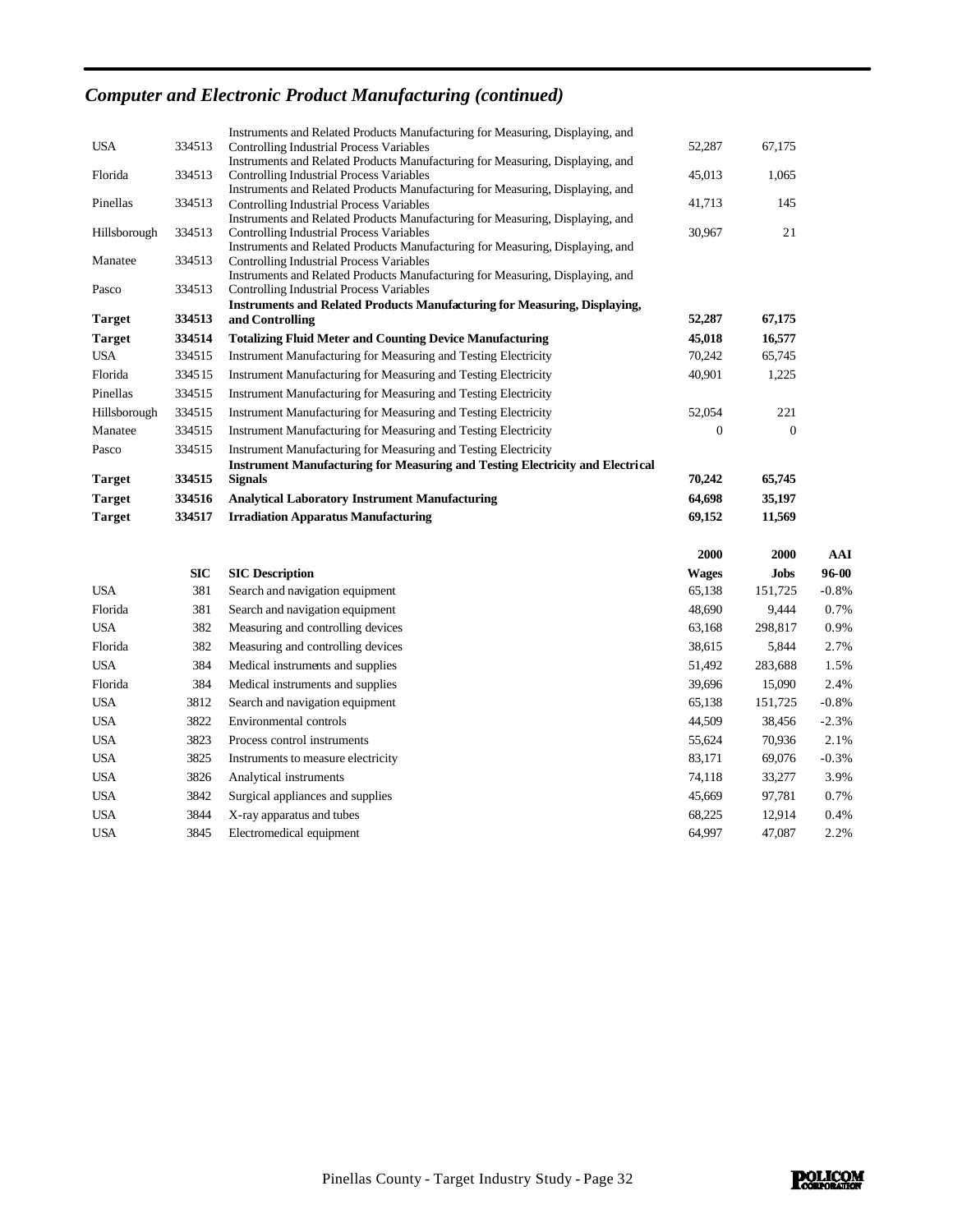#### **334611 Software Reproducing**

This U.S. industry comprises establishments primarily engaged in mass reproducing computer software. These establishments do not generally develop any software; they mass reproduce data and programs on magnetic media, such as diskettes, tapes, or cartridges. Establishments in this industry mass reproduce products, such as CD-ROMs and game cartridges.

#### **334612 Prerecorded Compact Disc (except Software), Tape, and Record Reproducing**

This U.S. industry comprises establishments primarily engaged in mass reproducing audio and video material on magnetic or optical media. Examples of products mass reproduced by these establishments are audio compact discs, prerecorded audio and video cassettes, and laser discs.

#### **334613 Magnetic and Optical Recording Media Manufacturing**

This U.S. industry comprises establishments primarily engaged in manufacturing magnetic and optical recording media, such as blank magnetic tape, blank diskettes, blank optical discs, hard drive media, and blank magnetic tape cassettes.

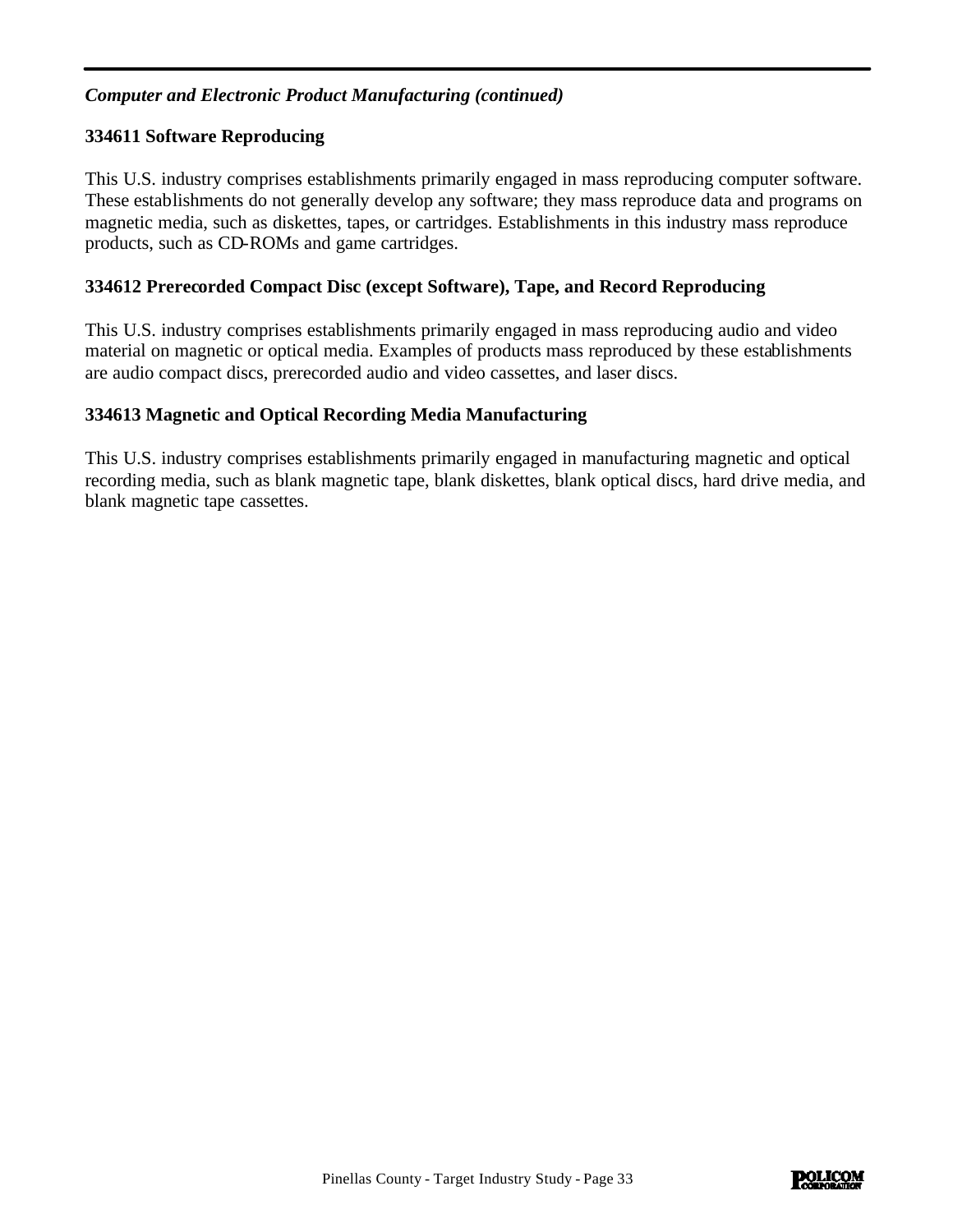|               |              |                                                                             | <b>Wages</b>     | Jobs             |          |
|---------------|--------------|-----------------------------------------------------------------------------|------------------|------------------|----------|
| Area          | <b>NAICS</b> | <b>NAICS Description</b>                                                    | 2001             | 2001             |          |
| <b>USA</b>    | 3346         | Manufacturing and Reproducing Magnetic and Optical Media                    | 61,948           | 62,565           |          |
| Florida       | 3346         | Manufacturing and Reproducing Magnetic and Optical Media                    | 49,887           | 2,153            |          |
| Pinellas      | 3346         | Manufacturing and Reproducing Magnetic and Optical Media                    | $\mathbf{0}$     | $\boldsymbol{0}$ |          |
| Hillsborough  | 3346         | Manufacturing and Reproducing Magnetic and Optical Media                    | 40,326           | 137              |          |
| Manatee       | 3346         | Manufacturing and Reproducing Magnetic and Optical Media                    |                  |                  |          |
| Pasco         | 3346         | Manufacturing and Reproducing Magnetic and Optical Media                    |                  |                  |          |
| <b>USA</b>    | 334611       | Software Reproducing                                                        | 89,568           | 27,859           |          |
| Florida       | 334611       | Software Reproducing                                                        | 67,037           | 1,032            |          |
| Pinellas      | 334611       | Software Reproducing                                                        | $\overline{0}$   | 0                |          |
| Hillsborough  | 334611       | Software Reproducing                                                        | $\mathbf{0}$     | $\boldsymbol{0}$ |          |
| Manatee       | 334611       | Software Reproducing                                                        |                  |                  |          |
| Pasco         | 334611       | Software Reproducing                                                        |                  |                  |          |
| <b>Target</b> | 334611       | <b>Software Re producing</b>                                                | 89,568           | 27,859           |          |
|               |              | Prerecorded Compact Disc (except Software), Tape, and Record                |                  |                  |          |
| <b>USA</b>    | 334612       | Reproducing                                                                 | 37,130           | 27,377           |          |
| Florida       | 334612       | Prerecorded Compact Disc (except Software), Tape, and Record<br>Reproducing | 33,424           | 1,046            |          |
|               |              | Prerecorded Compact Disc (except Software), Tape, and Record                |                  |                  |          |
| Pinellas      | 334612       | Reproducing                                                                 | $\boldsymbol{0}$ | 0                |          |
| Hillsborough  | 334612       | Prerecorded Compact Disc (except Software), Tape, and Record<br>Reproducing | $\boldsymbol{0}$ | $\boldsymbol{0}$ |          |
|               |              | Prerecorded Compact Disc (except Software), Tape, and Record                |                  |                  |          |
| Manatee       | 334612       | Reproducing                                                                 |                  |                  |          |
|               |              | Prerecorded Compact Disc (except Software), Tape, and Record                |                  |                  |          |
| Pasco         | 334612       | Reproducing<br>Prerecorded Compact Disc (except Software), Tape, and Record |                  |                  |          |
| <b>Target</b> | 334612       | Reproducing                                                                 | 37,130           | 27,377           |          |
| <b>USA</b>    | 334613       | Magnetic and Optical Recording Media Manufacturin g                         | 49,660           | 7,330            |          |
| Florida       | 334613       | Magnetic and Optical Recording Media Manufacturing                          | 43,465           | 75               |          |
| Pinellas      | 334613       | Magnetic and Optical Recording Media Manufacturing                          | $\boldsymbol{0}$ | $\boldsymbol{0}$ |          |
| Hillsborough  | 334613       | Magnetic and Optical Recording Media Manufacturing                          |                  |                  |          |
| Manatee       | 334613       | Magnetic and Optical Recording Media Manufacturing                          |                  |                  |          |
| Pasco         | 334613       | Magnetic and Optical Recording Media Manufacturing                          |                  |                  |          |
| Target        | 334613       | <b>Magnetic and Optical Recording Media Manufacturing</b>                   | 49,660           | 7,330            |          |
|               |              |                                                                             | <b>2000</b>      | 2000             | AAI      |
|               | <b>SIC</b>   | <b>SIC</b> Description                                                      | <b>Wages</b>     | <b>Jobs</b>      | 96-00    |
| <b>USA</b>    | 737          | Computer and data processing services                                       | 78,888           | 2,148,295        | 14.7%    |
| Florida       | 737          | Computer and data processing services                                       | 60,638           | 71,198           | 13.5%    |
| <b>USA</b>    | 7372         | Prepackaged software                                                        | 118,632          | 296,705          | 10.7%    |
| <b>USA</b>    | 365          | Household audio and video equipment                                         | 50,797           | 79,877           | $-0.8%$  |
| Florida       | 365          | Household audio and video equipment                                         | 31,951           | 2,577            | 11.4%    |
| <b>USA</b>    | 3652         | Prerecorded records and tapes                                               | 61,781           | 26,619           | $-0.7%$  |
| <b>USA</b>    | 357          | Computer and office equipment                                               | 104,796          | 357,246          | 0.5%     |
| Florida       | 357          | Computer and office equipment                                               | 47,481           | 5,938            | $-10.8%$ |
| <b>USA</b>    | 3577         | Computer peripheral equipment, nec                                          | 74,368           | 66,631           | 2.2%     |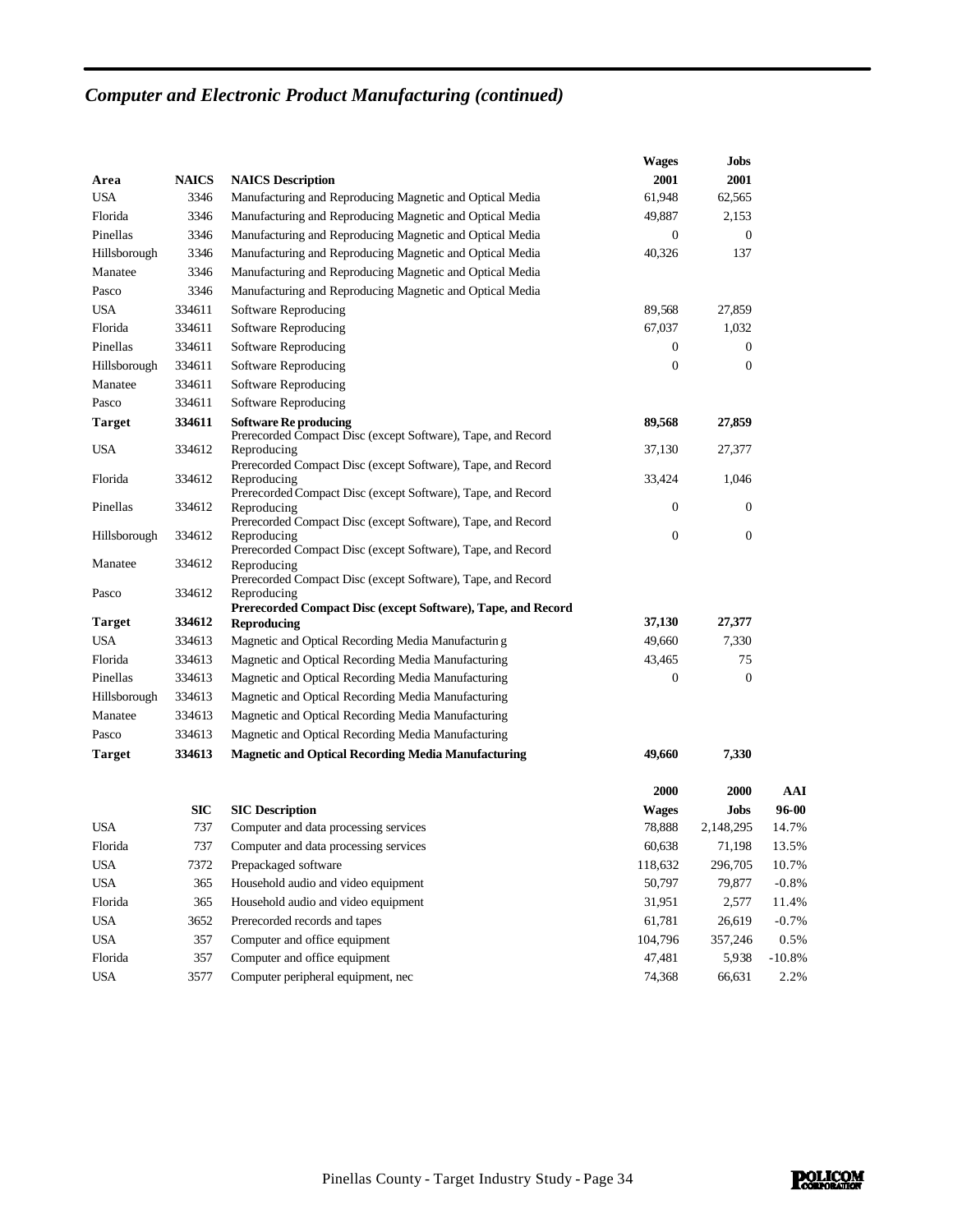# *Medical Equipment Manufacturing*

As previously mentioned, the health care industry will continue to grow. There is a significant presence of the manufacturing of medical equipment presently in the economy.

#### **339111 Laboratory Apparatus and Furniture Manufacturing**

This U.S. industry comprises establishments primarily engaged in manufacturing laboratory apparatus and laboratory and hospital furniture (except dental). Examples of products made by these establishments are hospital beds, operating room tables, laboratory balances and scales, furnaces, ovens, centrifuges, cabinets, cases, benches, tables, and stools.

#### **339112 Surgical and Medical Instrument Manufacturing**

This U.S. industry comprises establishments primarily engaged in manufacturing medical, surgical, ophthalmic, and veterinary instruments and apparatus (except electrotherapeutic, electromedical and irradiation apparatus). Examples of products made by these establishments are syringes, hypodermic needles, anesthesia apparatus, blood transfusion equipment, catheters, surgical clamps, and medical thermometers.

#### **339113 Surgical Appliance and Supplies Manufacturing**

This U.S. industry comprises establishments primarily engaged in manufacturing surgical appliances and supplies. Examples of products made by these establishments are orthopedic devices, prosthetic appliances, surgical dressings, crutches, surgical sutures, and personal industrial safety devices (except protective eyewear).

#### **339114 Dental Equipment and Supplies Manufacturing**

This U.S. industry comprises establishments primarily engaged in manufacturing dental equipment and supplies used by dental laboratories and offices of dentists, such as dental chairs, dental instrument delivery systems, dental hand instruments, and dental impression material and dental cements.

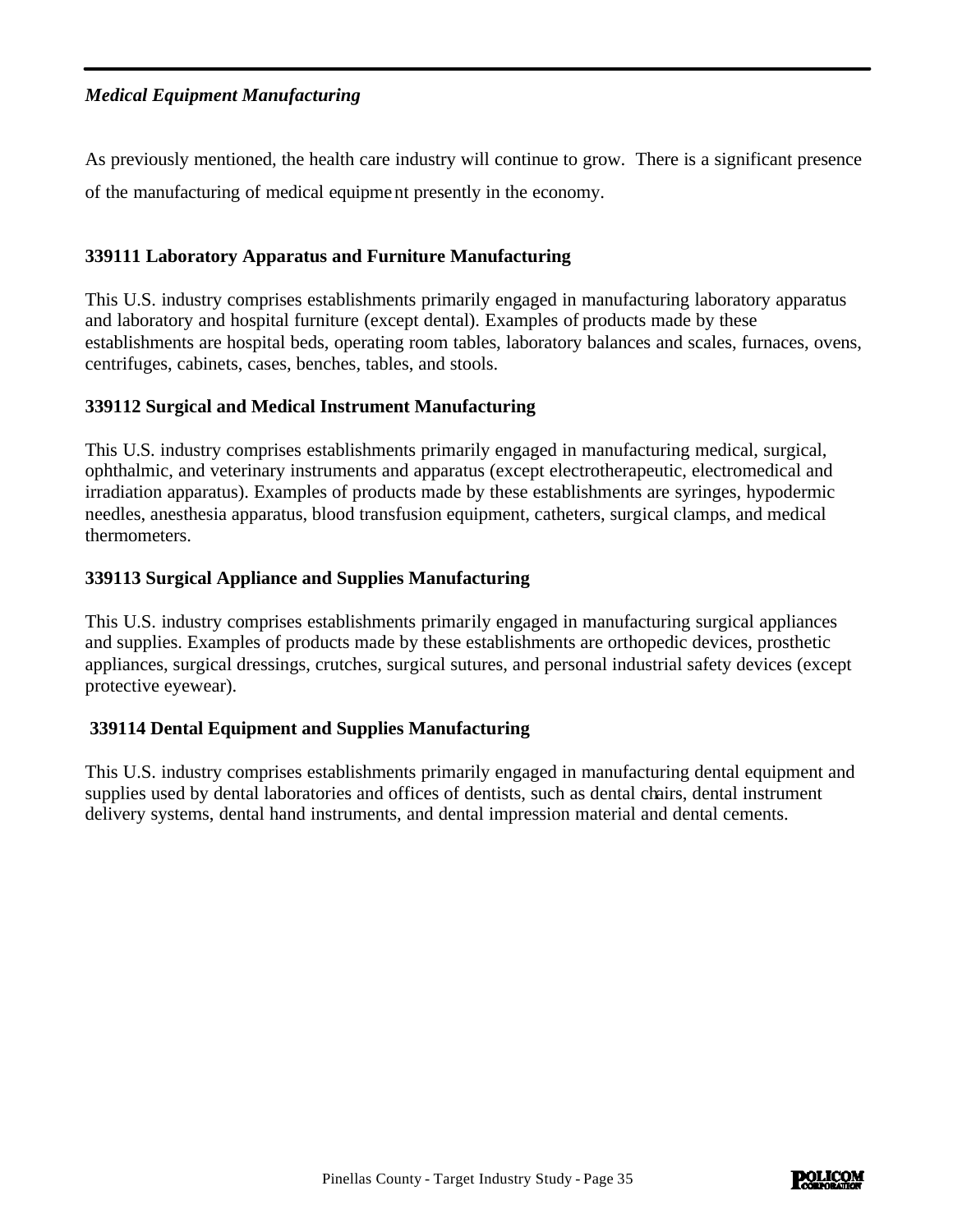# *Medical Equipment Manufacturing*

|               |              |                                                         | <b>Wages</b>     | Jobs             |            |
|---------------|--------------|---------------------------------------------------------|------------------|------------------|------------|
| Area          | <b>NAICS</b> | <b>NAICS</b> Description                                | 2001             | 2001             |            |
| <b>USA</b>    | 33911        | Medical Equipment and Supplies Manufacturing            | 44,050           | 311,064          |            |
| Florida       | 33911        | Medical Equipment and Supplies Manufacturing            | 39,490           | 19,541           |            |
| Pinellas      | 33911        | Medical Equipment and Supplies Manufacturing            | 39,676           | 3,984            |            |
| Hillsborough  | 33911        | Medical Equipment and Supplies Manufacturing            | 32,802           | 656              |            |
| Manatee       | 33911        | Medical Equipment and Supplies Manufacturing            | 36,133           | 556              |            |
| Pasco         | 33911        | Medical Equipment and Supplies Manufacturing            | 24,189           | 81               |            |
| <b>Target</b> | 339111       | <b>Laboratory Apparatus and Furniture Manufacturing</b> | 44,889           | 15,901           |            |
| <b>USA</b>    | 339112       | Surgical and Medical Instrument Manufacturing           | 51,373           | 107,039          |            |
| Florida       | 339112       | Surgical and Medical Instrument Manufacturing           | 41,972           | 7,522            |            |
| Pinellas      | 339112       | Surgical and Medical Instrument Manufacturing           | 38,409           | 1,182            |            |
| Hillsborough  | 339112       | Surgical and Medical Instrument Manufacturing           | 47,835           | 229              |            |
| Manatee       | 339112       | Surgical and Medical Instrument Manufacturing           | $\mathbf{0}$     | $\boldsymbol{0}$ |            |
| Pasco         | 339112       | Surgical and Medical Instrument Manufacturing           |                  |                  |            |
| <b>Target</b> | 339112       | <b>Surgical and Medical Instrument Manufacturing</b>    | 51,373           | 107,039          |            |
| <b>USA</b>    | 339113       | Surgical Appliance and Supplies Manufacturing           | 45,025           | 90,948           |            |
| Florida       | 339113       | Surgical Appliance and Supplies Manufacturing           | 36,252           | 3,009            |            |
| Pinellas      | 339113       | Surgical Appliance and Supplies Manufacturing           | 44,103           | 684              |            |
| Hillsborough  | 339113       | Surgical Appliance and Supplies Manufacturing           | 29,713           | 34               |            |
| Manatee       | 339113       | Surgical Appliance and Supplies Manufacturing           | 36,415           | 230              |            |
| Pasco         | 339113       | Surgical Appliance and Supplies Manufacturing           | $\boldsymbol{0}$ | $\boldsymbol{0}$ |            |
| <b>Target</b> | 339113       | <b>Surgical Appliance and Supplies Manufacturing</b>    | 45,025           | 90,948           |            |
| <b>USA</b>    | 339114       | Dental Equipment and Supplies Manufacturing             | 41,627           | 16,148           |            |
| Florida       | 339114       | Dental Equipment and Supplies Manufacturing             | 34,299           | 459              |            |
| Pinellas      | 339114       | Dental Equipment and Supplies Manufacturing             | $\mathbf{0}$     | $\boldsymbol{0}$ |            |
| Hillsborough  | 339114       | Dental Equipment and Supplies Manufacturing             |                  |                  |            |
| Manatee       | 339114       | Dental Equipment and Supplies Manufacturing             |                  |                  |            |
| Pasco         | 339114       | Dental Equipment and Supplies Manufacturing             |                  |                  |            |
| <b>Target</b> | 339114       | <b>Dental Equipment and Supplies Manufacturing</b>      | 41,627           | 16,148           |            |
| <b>USA</b>    | 339115       | Ophthalmic Goods Manufacturing                          | 38,725           | 34,027           |            |
| Florida       | 339115       | Ophthalmic Goods Manufacturing                          | 45,454           | 5,285            |            |
| Pinellas      | 339115       | <b>Ophthalmic Goods Manufacturing</b>                   | 40,488           | 1,769            |            |
| Hillsborough  | 339115       | <b>Ophthalmic Goods Manufacturing</b>                   | 23,131           | 189              |            |
| Manatee       | 339115       | <b>Ophthalmic Goods Manufacturing</b>                   | $\overline{0}$   | $\boldsymbol{0}$ |            |
| Pasco         | 339115       | <b>Ophthalmic Goods Manufacturing</b>                   |                  |                  |            |
| Target        | 339115       | <b>Ophthalmic Goods Manufacturing</b>                   | 38,725           | 34,027           |            |
|               |              |                                                         |                  |                  |            |
|               |              |                                                         | 2000             | 2000             | <b>AAI</b> |
|               | <b>SIC</b>   | <b>SIC Description</b>                                  | <b>Wages</b>     | <b>Jobs</b>      | 96-00      |
| <b>USA</b>    | 382          | Measuring and controlling devices                       | 63,168           | 298,817          | 0.9%       |
| Florida       | 382          | Measuring and controlling devices                       | 38,615           | 5,844            | 2.7%       |
| <b>USA</b>    | 384          | Medical instruments and supplies                        | 51,492           | 283,688          | 1.5%       |
| Florida       | 384          | Medical instruments and supplies                        | 39,696           | 15,090           | 2.4%       |
| <b>USA</b>    | 385          | Ophthalmic goods                                        | 43,808           | 33,193           | $-2.1%$    |
| Florida       | 385          | Ophthalmic goods                                        | 40,835           | 5,525            | $-2.4%$    |
| <b>USA</b>    | 3821         | Laboratory apparatus and furniture                      | 42,483           | 10,509           | 1.8%       |
| <b>USA</b>    | 3841         | Surgical and medical instruments                        | 50,461           | 110,161          | 1.9%       |
| <b>USA</b>    | 3841         | Surgical and medical instruments                        | 50,461           | 110,161          | 1.9%       |
| <b>USA</b>    | 3843         | Dental equipment and supplies                           | 40,756           | 15,744           | 2.6%       |
| <b>USA</b>    | 3851         | Ophthalmic goods                                        | 43,808           | 33,193           | $-2.1%$    |
| <b>USA</b>    | 3851         | Ophthalmic goods                                        | 43,808           | 33,193           | $-2.1%$    |
|               |              |                                                         |                  |                  |            |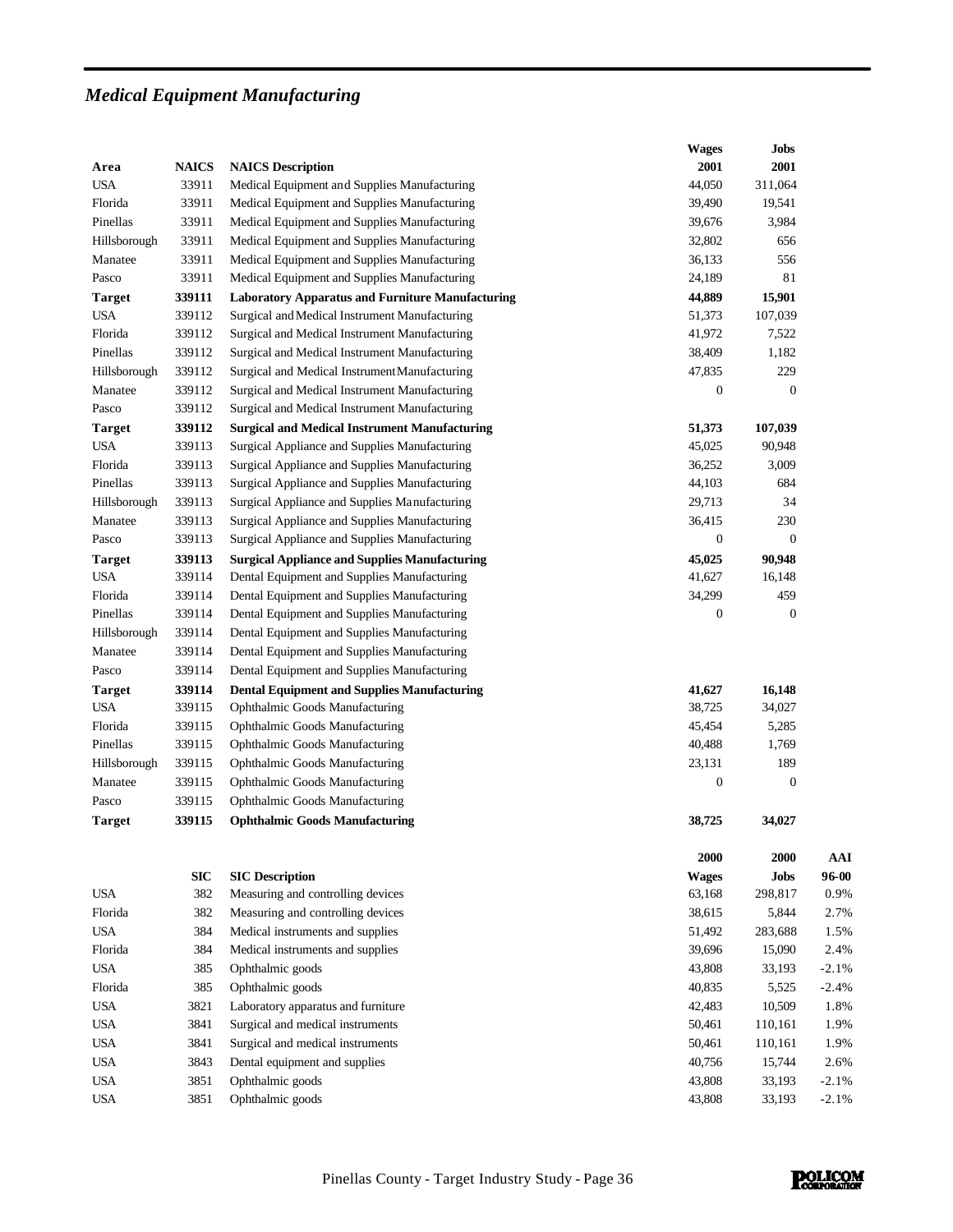## *Wholesale Trade*

The wholesaling of durable and non-durable goods is rapidly growing in Florida as a result of its population growth. In most local areas, more than half of all wholesale trade activity services the local marketplace. It is therefore not a contributory industry.

However, oftentimes, a wholesaler might service multiple counties, an entire state, or a region of the country. In these cases, the business is contributory.

Some wholesalers buy and sell products from an office location. Others will also distribute the products they are selling. A distribution facility typically has one of the lowest worker to square foot of building ratios and requires a significant about of land. One worker per 5,000 square feet of building is not unusual for large complexes which might also require 100 or more acres.

Since Pinellas County has a shortage of industrial real estate available, few wholesalers have been identified as targets. The ones targeted are most likely to operate from an office setting or have a higher than normal (for the industry) ratio of workers-per-square foot.

#### **423420 Office Equipment Merchant Wholesalers**

This industry comprises establishments primarily engaged in the merchant wholesale distribution of office machines and related equipment (except computers and computer peripheral equipment).

#### **423430 Computer and Computer Peripheral Equipment and Software Merchant Wholesalers**

This industry comprises establishments primarily engaged in the merchant wholesale distribution of computers, computer peripheral equipment, loaded com-paper boards, and/or computer software.

#### **423450 Medical, Dental, and Hospital Equipment and Supplies Merchant Wholesalers**

This industry comprises establishments primarily engaged in the merchant wholesale distribution of professional medical equipment, instruments, and supplies (except ophthalmic equipment and instruments and goods used by ophthalmologists, optometrists, and opticians).

#### **423460 Ophthalmic Goods Merchant Wholesalers**

This industry comprises establishments primarily engaged in the merchant wholesale distribution of professional equipment, instruments, and/or goods sold, prescribed, or used by ophthalmologists, optometrists, and opticians.

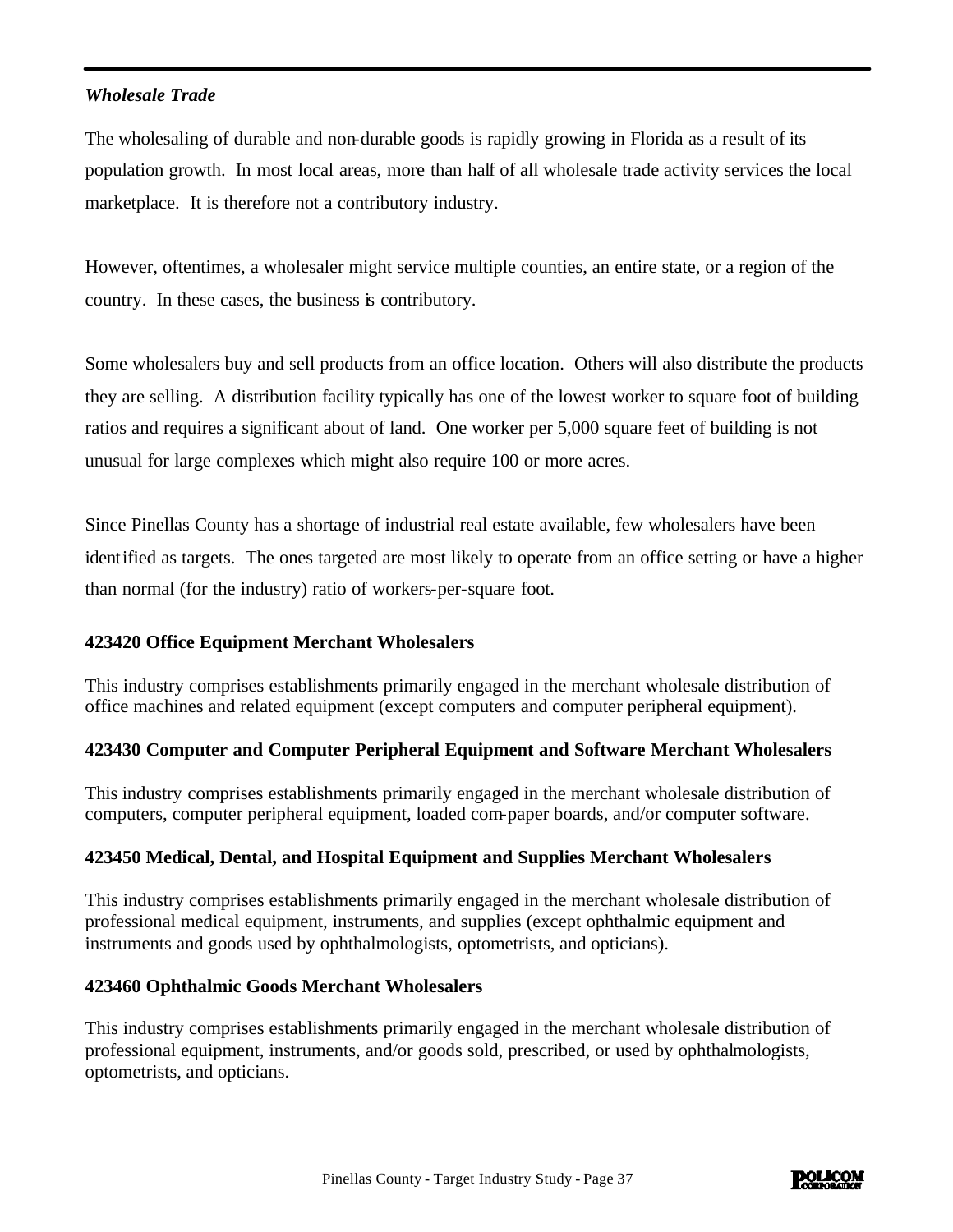#### *Wholesale Trade (continued)*

#### **423490 Other Professional Equipment and Supplies Merchant Wholesalers**

This industry comprises establishments primarily engaged in the merchant wholesale distribution of professional equipment and supplies (except ophthalmic goods and medical, dental, and hospital equipment and supplies).

#### **423830 Industrial Machinery and Equipment Merchant Wholesalers**

This industry comprises establishments primarily engaged in the merchant wholesale distribution of specialized machinery, equipment, and related parts generally used in manufacturing, oil well, and warehousing activities.

#### **424210 Drugs and Druggists' Sundries Merchant Wholesalers**

This industry comprises establishments primarily engaged in the merchant wholesale distribution of biological and medical products; botanical drugs and herbs; and pharmaceutical products intended for internal and external consumption in such forms as ampoules, tablets, capsules, vials, ointments, powders, solutions, and suspensions.

#### **425110 Business to Business Electronic Markets**

This industry comprises business-to-business electronic markets bringing together buyers and sellers of goods using the Internet or other electronic means and generally receiving a commission or fee for the service. Business-to-business electronic markets for durable and nondurable goods are included in this industry.

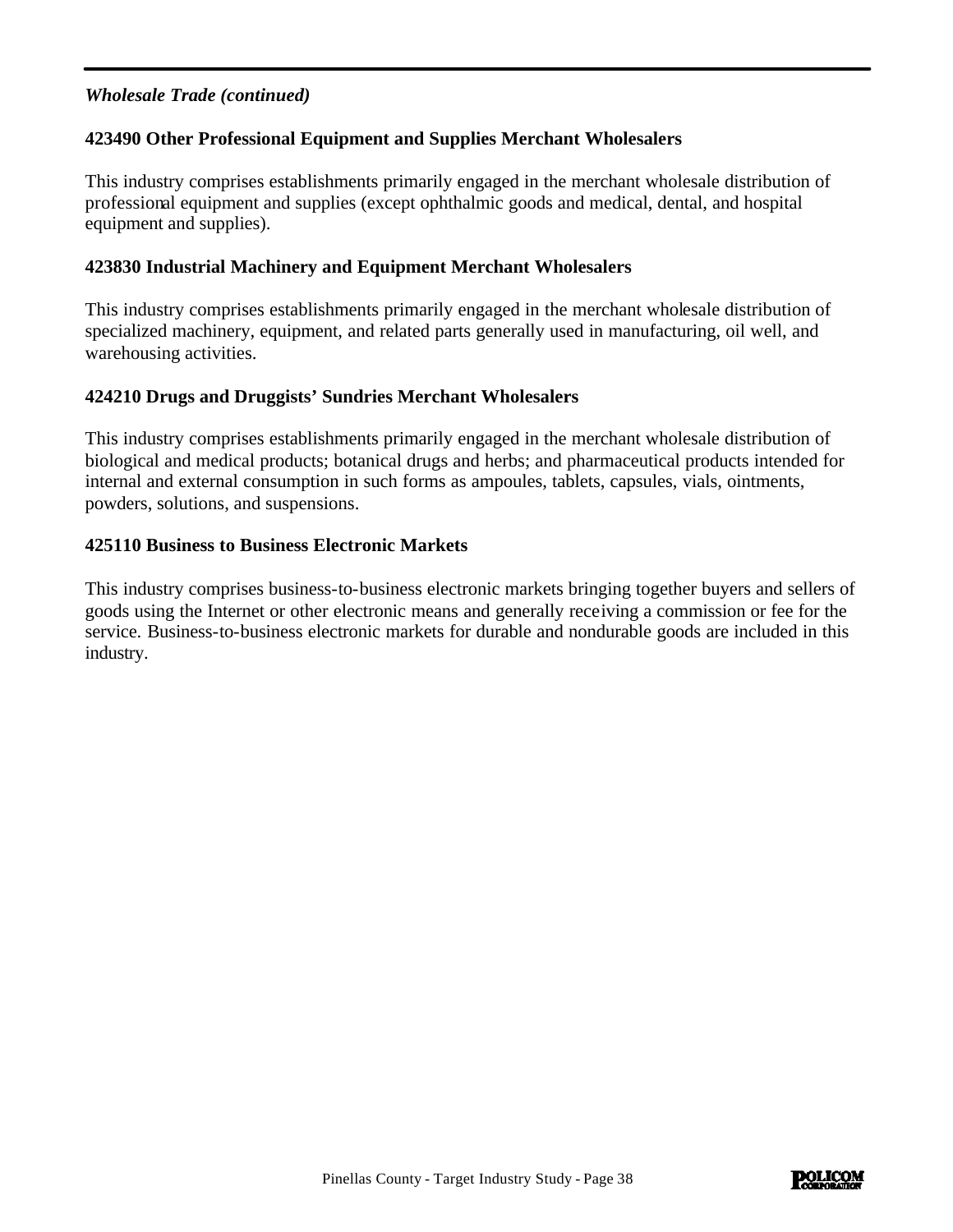# *Wholesale Trade (continued)*

|               |              |                                                                                                    | <b>Wages</b>     | <b>Jobs</b>  |
|---------------|--------------|----------------------------------------------------------------------------------------------------|------------------|--------------|
| Area          | <b>NAICS</b> | <b>NAICS</b> Description                                                                           | 2001             | 2001         |
| <b>USA</b>    | 4234         | Professional and Commercial Equipment and Supplies Merchant Wholesalers                            | 68,337           | 690,225      |
| Florida       | 4234         | Professional and Commercial Equipment and Supplies Merchant Wholesalers                            | 59,545           | 42,173       |
| Pinellas      | 4234         | Professional and Commercial Equipment and Supplies Merchant Wholesalers                            | 56,145           | 5,545        |
| Hillsborough  | 4234         | Professional and Commercial Equipment and Supplies Merchant Wholesalers                            | 55,682           | 3,359        |
| Manatee       | 4234         | Professional and Commercial Equipment and Supplies Merchant Wholesalers                            | 38,310           | 119          |
| Pasco         | 4234         | Professional and Commercial Equipment and Supplies Merchant Wholesalers                            | 46,845           | 83           |
| <b>USA</b>    | 423420       | Office Equipment Merchant Wholesalers                                                              | 50,140           | 128,815      |
| Florida       | 423420       | Office Equipment Merchant Wholesalers                                                              | 44,856           | 8,053        |
| Pinellas      | 423420       | Office Equipment Merchant Wholesalers                                                              | 33,180           | 923          |
| Hillsborough  | 423420       | Office Equipment Merchant Wholesalers                                                              | 45,802           | 820          |
| Manatee       | 423420       | Office Equipment Merchant Wholesalers                                                              | 0                | $\theta$     |
| Pasco         | 423420       | Office Equipment Merchant Wholesalers                                                              | $\boldsymbol{0}$ | $\theta$     |
| <b>Target</b> | 423420       | <b>Office Equipment Merchant Wholesalers</b>                                                       | 50,140           | 128,815      |
| <b>USA</b>    | 423430       | Computer and Computer Peripheral Equipment and Software Merchant Wholesalers                       | 88,525           | 293,172      |
| Florida       | 423430       | Computer and Computer Peripheral Equipment and Software Merchant Wholesalers                       | 76,140           | 15,436       |
| Pinellas      | 423430       | Computer and Computer Peripheral Equipment and Software Merchant Wholesalers                       | 58,831           | 3,524        |
| Hillsborough  | 423430       | Computer and Computer Peripheral Equipment and Software Merchant Wholesalers                       | 71,467           | 712          |
| Manatee       | 423430       | Computer and Computer Peripheral Equipment and Software Merchant Wholesalers                       | 38,202           | 17           |
| Pasco         | 423430       | Computer and Computer Peripheral Equipment and Software Merchant Wholesalers                       | 55,864           | 3            |
|               |              | <b>Computer and Computer Peripheral Equipment and Software Merchant</b>                            |                  |              |
| <b>Target</b> | 423430       | <b>Wholesalers</b>                                                                                 | 88,525           | 293,172      |
| <b>USA</b>    | 423450       | Medical, Dental, and Hospital Equipment and Supplies Merchant Wholesalers                          | 60,285           | 151,164      |
| Florida       | 423450       | Medical, Dental, and Hospital Equipment and Supplies Merchant Wholesalers                          | 56,337           | 12,587       |
| Pinellas      | 423450       | Medical, Dental, and Hospital Equipment and Supplies Merchant Wholesalers                          | 72,100           | 821          |
| Hillsborough  | 423450       | Medical, Dental, and Hospital Equipment and Supplies Merchant Wholesalers                          | 58,515           | 1,293        |
| Manatee       | 423450       | Medical, Dental, and Hospital Equipment and Supplies Merchant Wholesalers                          | 47,962           | 51           |
| Pasco         | 423450       | Medical, Dental, and Hospital Equipment and Supplies Merchant Wholesalers                          | 68,105           | 21           |
| <b>Target</b> | 423450       | Medical, Dental, and Hospital Equipment and Supplies Merchant Wholesalers                          | 60,285           | 151,164      |
| <b>USA</b>    | 4236         | Electrical and Electronic Goods Merchant Wholesalers                                               | 59,384           | 402,455      |
| Florida       | 4236         | Electrical and Electronic Goods Merchant Wholesalers                                               | 53,882           | 27,014       |
| Pinellas      | 4236         | Electrical and Electronic Goods Merchant Wholesalers                                               | 54,571           | 2,281        |
| Hillsborough  | 4236         | Electrical and Electronic Goods Merchant Wholesalers                                               | 60,870           | 2,466        |
| Manatee       | 4236         | Electrical and Electronic Goods Merchant Wholesalers                                               | 40,882           | 144          |
| Pasco         | 4236         | Electrical and Electronic Goods Merchant Wholesalers                                               | 31,127           | 122          |
|               |              | Electrical Apparatus and Equipment, Wiring Supplies, and Related Equipment                         |                  |              |
| <b>USA</b>    | 423610       | Merchant Wholesalers                                                                               | 50,206           | 156,273      |
| Florida       | 423610       | Electrical Apparatus and Equipment, Wiring Supplies, and Related Equipment<br>Merchant Wholesalers | 46,484           | 10,259       |
|               |              | Electrical Apparatus and Equipment, Wiring Supplies, and Related Equipment                         |                  |              |
| Pinellas      | 423610       | Merchant Wholesalers                                                                               | 42,054           | 509          |
| Hillsborough  | 423610       | Electrical Apparatus and Equipment, Wiring Supplies, and Related Equipment                         | 52,899           | 735          |
|               |              | Merchant Wholesalers<br>Electrical Apparatus and Equipment, Wiring Supplies, and Related Equipment |                  |              |
| Manatee       | 423610       | Merchant Wholesalers                                                                               | 42,873           | 99           |
|               |              | Electrical Apparatus and Equipment, Wiring Supplies, and Related Equipment                         |                  |              |
| Pasco         | 423610       | Merchant Wholesalers<br>Electrical Apparatus and Equipment, Wiring Supplies, and Related Equipment | 27,705           | 48           |
| <b>Target</b> | 423610       | <b>Merchant Wholesalers</b>                                                                        | 50,206           | 156,273      |
| <b>USA</b>    | 423690       | Other Electronic Parts and Equipment Merchant Wholesalers                                          | 67,377           | 215,202      |
| Florida       | 423690       | Other Electronic Parts and Equipment Merchant Wholesalers                                          | 59,678           | 15,105       |
| Pinellas      | 423690       | Other Electronic Parts and Equipment Merchant Wholesalers                                          | 58,258           | 1,763        |
| Hillsborough  | 423690       | Other Electronic Parts and Equipment Merchant Wholesalers                                          | 66,269           | 1,580        |
| Manatee       | 423690       | Other Electronic Parts and Equipment Merchant Wholesalers                                          | 0                | $\mathbf{0}$ |
| Pasco         | 423690       | Other Electronic Parts and Equipment Merchant Wholesalers                                          | 33,338           | 74           |
| <b>Target</b> | 423690       | <b>Other Electronic Parts and Equipment Merchant Wholesalers</b>                                   | 67,377           | 215,202      |
|               |              |                                                                                                    |                  |              |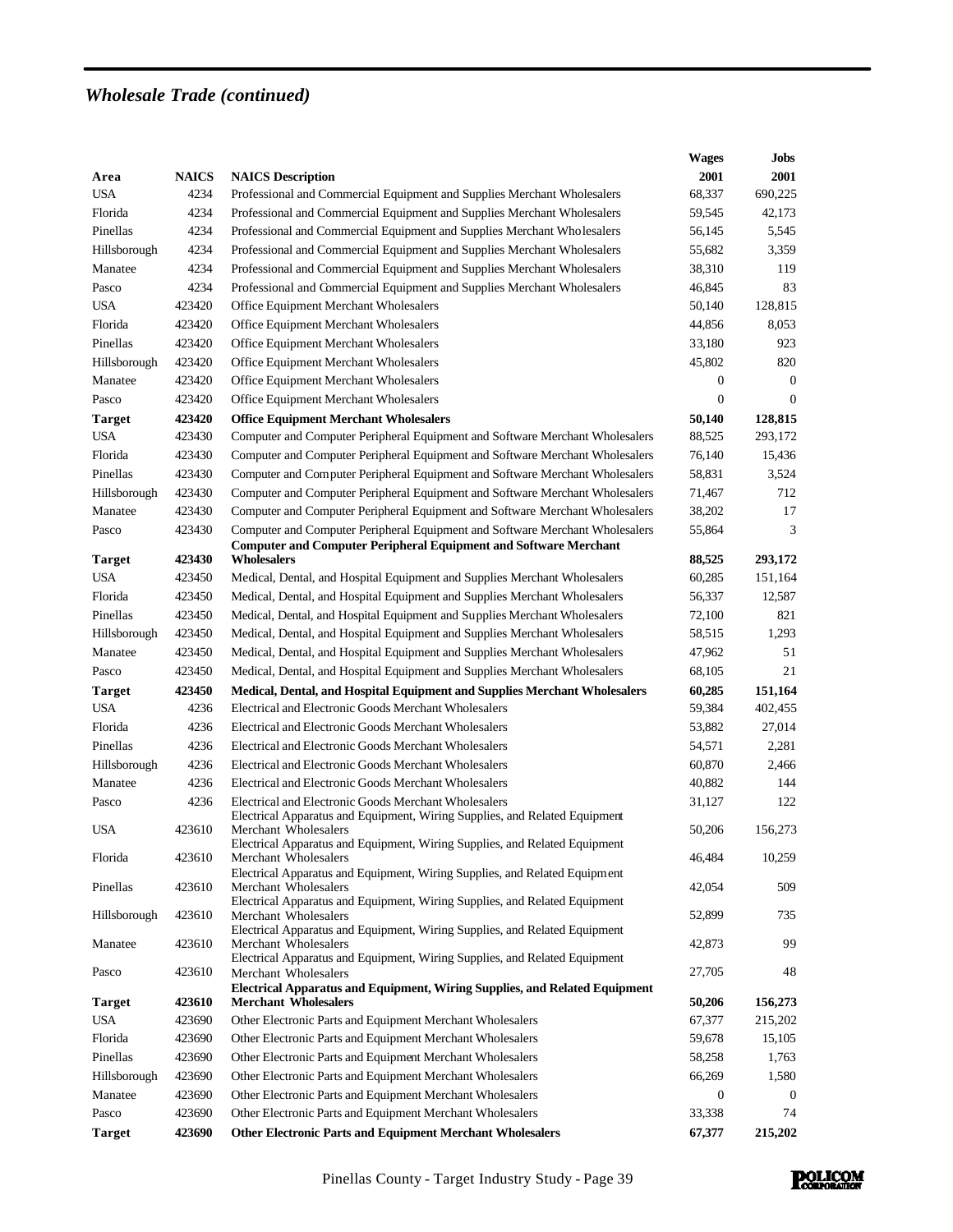# *Wholesale Trade (continued)*

| <b>USA</b>    | 4238       | Machinery, Equipment, and Supplies Merchant Wholesalers        | 44,931       | 698,260          |       |
|---------------|------------|----------------------------------------------------------------|--------------|------------------|-------|
| Florida       | 4238       | Machinery, Equipment, and Supplies Merchant Wholesalers        | 43,094       | 33,347           |       |
| Pinellas      | 4238       | Machinery, Equipment, and Supplies Merchant Wholesalers        | 34,771       | 1,926            |       |
| Hillsborough  | 4238       | Machinery, Equipment, and Supplies Merchant Wholesalers        | 42,374       | 4,160            |       |
| Manatee       | 4238       | Machinery, Equipment, and Supplies Merchant Wholesalers        | 44,608       | 266              |       |
| Pasco         | 4238       | Machinery, Equipment, and Supplies Merchant Wholesalers        | 45,273       | 181              |       |
| <b>USA</b>    | 423830     | Industrial Machinery and Equipment Merchant Wholesalers        | 48,977       | 338,831          |       |
| Florida       | 423830     | Industrial Machinery and Equipment Merchant Wholesalers        | 44,634       | 13,656           |       |
| Pinellas      | 423830     | Industrial Machinery and Equipment Merchant Wholesalers        | 39,779       | 859              |       |
| Hillsborough  | 423830     | Industrial Machinery and Equipment Merchant Wholesalers        | 46,423       | 2,281            |       |
| Manatee       | 423830     | Industrial Machinery and Equipment Merchant Wholesalers        | 42,165       | 99               |       |
| Pasco         | 423830     | Industrial Machinery and Equipment Merchant Wholesalers        | 50,391       | 111              |       |
| <b>Target</b> | 423830     | <b>Industrial Machinery and Equipment Merchant Wholesalers</b> | 48,977       | 338,831          |       |
| <b>USA</b>    | 424210     | Drugs and Druggists' Sundries Merchant Wholesalers             | 68,646       | 201,228          |       |
| Florida       | 424210     | Drugs and Druggists' Sundries Merchant Wholesalers             | 71,368       | 13,726           |       |
| Pinellas      | 424210     | Drugs and Druggists' Sundries Merchant Wholesalers             | 46,787       | 482              |       |
| Hillsborough  | 424210     | Drugs and Druggists' Sundries Merchant Wholesalers             | 71,737       | 629              |       |
| Manatee       | 424210     | Drugs and Druggists' Sundries Merchant Wholesalers             | 0            | $\boldsymbol{0}$ |       |
| Pasco         | 424210     | Drugs and Druggists' Sundries Merchant Wholesalers             | 56,240       | 10               |       |
| <b>Target</b> | 424210     | <b>Drugs and Druggists' Sundries Merchant Wholesalers</b>      | 68,646       | 201,228          |       |
|               |            |                                                                |              |                  |       |
|               |            |                                                                | 2000         | 2000             | AAI   |
|               | <b>SIC</b> | <b>SIC Description</b>                                         | <b>Wages</b> | <b>Jobs</b>      | 96-00 |
| <b>USA</b>    | 504        | Professional and commercial equipment                          | 67,030       | 946,978          | 3.6%  |
| Florida       | 504        | Professional and commercial equipment                          | 53,216       | 51,711           | 4.2%  |
| <b>USA</b>    | 506        | Electrical goods                                               | 60,383       | 586,822          | 3.3%  |
| Florida       | 506        | Electrical goods                                               | 49,320       | 34,405           | 7.3%  |
| <b>USA</b>    | 508        | Machinery, equipment, and supplies                             | 44,693       | 844,225          | 1.4%  |
| Florida       | 508        | Machinery, equipment, and supplies                             | 40,337       | 36,837           | 3.3%  |
| <b>USA</b>    | 512        | Drugs, proprietaries, and sundries                             | 65,040       | 261,717          | 5.7%  |
| Florida       | 512        | Drugs, proprietaries, and sundries                             | 55,599       | 14,891           | 5.3%  |
| <b>USA</b>    | 5044       | Office equipment                                               | 46,509       | 197,034          | 1.3%  |
| <b>USA</b>    | 5045       | Computers, peripherals and software                            | 89,040       | 404,429          | 6.3%  |
| <b>USA</b>    | 5047       | Medical and hospital equipment                                 | 57,094       | 198,713          | 2.9%  |
| <b>USA</b>    | 5063       | Electrical apparatus and equipment                             | 49,018       | 234,381          | 2.2%  |
| <b>USA</b>    | 5065       | Electronic parts and equipment                                 | 70,823       | 305,172          | 5.1%  |
| <b>USA</b>    | 5084       | Industrial machinery and equipment                             | 49,870       | 351,513          | 1.8%  |
| <b>USA</b>    | 5122       | Drugs, proprietaries, and sundries                             | 65,040       | 261,717          | 5.7%  |
|               |            |                                                                | <b>Wages</b> | <b>Jobs</b>      |       |
| Area          |            | <b>NAICS</b><br><b>NAICS</b> Description                       | 2001         | 2001             |       |
| <b>USA</b>    |            | 425110<br><b>Business to Business Electronic Markets</b>       | 57,180       | 89,694           |       |
| Florida       |            | 425110<br><b>Business to Business Electronic Markets</b>       | 54,559       | 4,571            |       |
| Pinellas      |            | 425110<br><b>Business to Business Electronic Markets</b>       | 100,181      | 313              |       |
| Hillsborough  |            | 425110<br><b>Business to Business Electronic Markets</b>       | 52,949       | 482              |       |
| Manatee       |            | 425110<br><b>Business to Business Electronic Markets</b>       | 29,631       | 14               |       |
| Pasco         |            | 425110<br><b>Business to Business Electronic Markets</b>       | 16,053       | 111              |       |

**No Comparable SIC**

Pinellas County - Target Industry Study - Page 40

**Target 425110 Business to Business Electronic Markets 57,180 89,694**

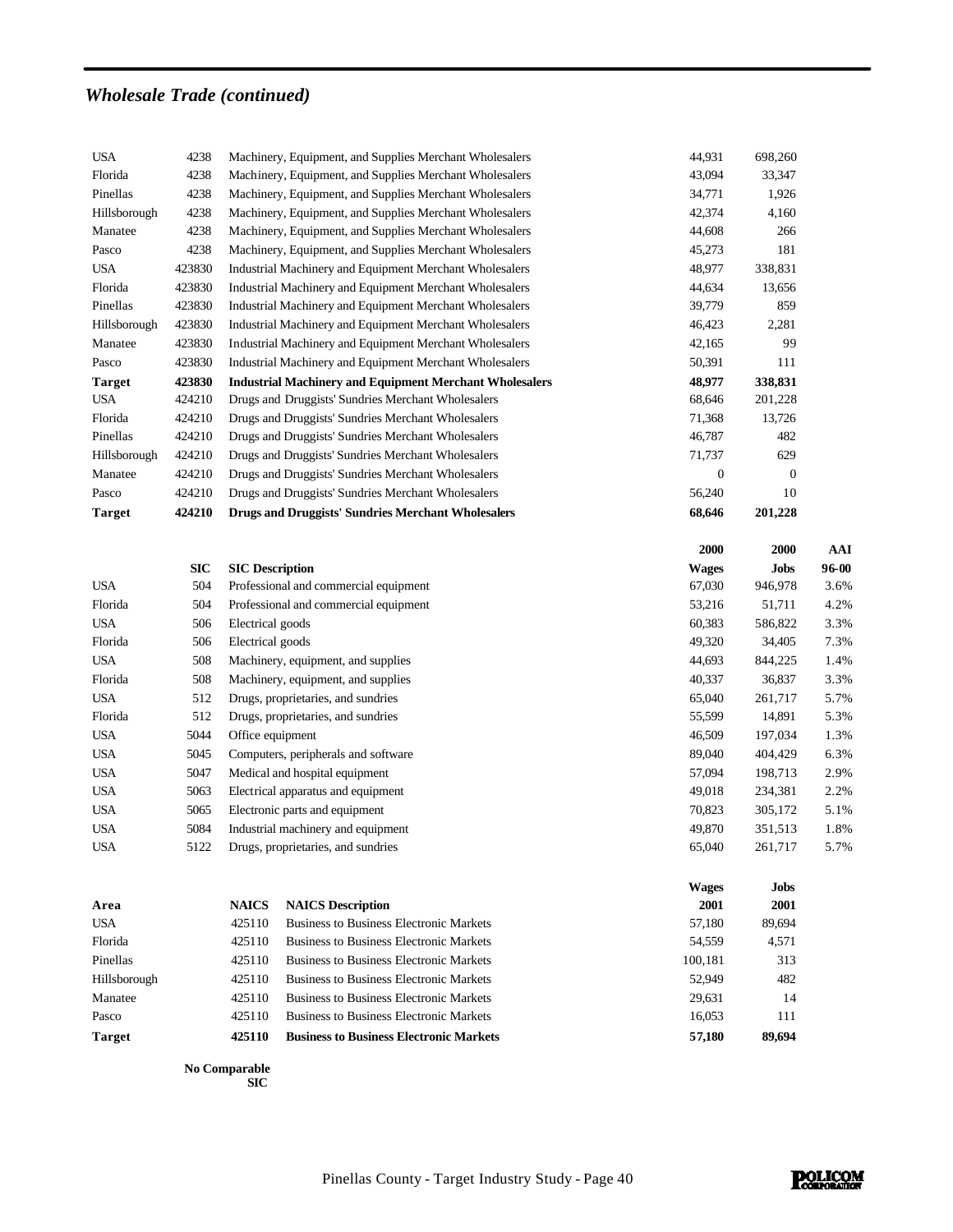#### *Non Store Retailing*

Retail trade is inherenly consumptive, is a reative industry, and is not typically recruited as it does not import money to an area. However, there are two sub sectors which are contributory, as they sell nationally or worldwide.

#### **454111 Electronic Shopping**

This U.S. Industry comprises establishments engaged in retailing all types of merchandise using the Internet.

#### **454113 Mail-Order Houses**

This U.S. industry comprises establishments primarily engaged in retailing all types of merchandise using mail catalogs or television to generate clients and display merchandise. Included in this industry are establishments primarily engaged in retailing from catalog showrooms of mail-order houses as well as establishments providing a combination of Internet and mail-order sales.

|               |              |                                           | <b>Wages</b>     | <b>Jobs</b>      |       |
|---------------|--------------|-------------------------------------------|------------------|------------------|-------|
| Area          | <b>NAICS</b> | <b>NAICS</b> Description                  | 2001             | 2001             |       |
| <b>USA</b>    | 454          | <b>Nonstore Retailers</b>                 | 31,489           | 475,204          |       |
| Florida       | 454          | <b>Nonstore Retailers</b>                 | 31,938           | 22,452           |       |
| Pinellas      | 454          | <b>Nonstore Retailers</b>                 | 34,937           | 2,991            |       |
| Hillsborough  | 454          | <b>Nonstore Retailers</b>                 | 33,970           | 4,517            |       |
| Manatee       | 454          | <b>Nonstore Retailers</b>                 | 33,385           | 192              |       |
| Pasco         | 454          | Nonstore Retailers                        | 25,482           | 155              |       |
| <b>USA</b>    | 45411        | Electronic Shopping and Mail-Order Houses | 33,656           | 239,984          |       |
| Florida       | 45411        | Electronic Shopping and Mail-Order Houses | 33,835           | 13,364           |       |
| Pinellas      | 45411        | Electronic Shopping and Mail-Order Houses | 36,345           | 2,489            |       |
| Hillsborough  | 45411        | Electronic Shopping and Mail-Order Houses | 36,435           | 3,710            |       |
| Manatee       | 45411        | Electronic Shopping and Mail-Order Houses | $\boldsymbol{0}$ | $\boldsymbol{0}$ |       |
| Pasco         | 45411        | Electronic Shopping and Mail-Order Houses | 41,989           | 12               |       |
| <b>USA</b>    | 454111       | <b>Electronic Shopping</b>                | 46,404           | 53,115           |       |
| Florida       | 454111       | <b>Electronic Shopping</b>                | 39,470           | 3,925            |       |
| Pinellas      | 454111       | <b>Electronic Shopping</b>                | 36,921           | 2,079            |       |
| Hillsborough  | 454111       | <b>Electronic Shopping</b>                | 79,640           | 68               |       |
| Manatee       | 454111       | <b>Electronic Shopping</b>                | $\boldsymbol{0}$ | $\boldsymbol{0}$ |       |
| Pasco         | 454111       | <b>Electronic Shopping</b>                | $\boldsymbol{0}$ | $\mathbf{0}$     |       |
| <b>Target</b> | 454111       | <b>Electronic Shopping</b>                | 46,404           | 53,115           |       |
| <b>USA</b>    | 454113       | Mail-Order Houses                         | 28,778           | 182,245          |       |
| Florida       | 454113       | Mail-Order Houses                         | 31,085           | 9,363            |       |
| Pinellas      | 454113       | Mail-Order Houses                         | 33,424           | 410              |       |
| Hillsborough  | 454113       | Mail-Order Houses                         | 35,630           | 3,642            |       |
| Manatee       | 454113       | Mail-Order Houses                         | $\boldsymbol{0}$ | $\mathbf{0}$     |       |
| Pasco         | 454113       | Mail-Order Houses                         | $\overline{0}$   | $\Omega$         |       |
| <b>Target</b> | 454113       | <b>Mail-Order Houses</b>                  | 28,778           | 182,245          |       |
|               | SIC          | <b>SIC</b> Description                    | <b>Wages</b>     | <b>Jobs</b>      | 96-00 |
| <b>USA</b>    | 596          | <b>Nonstore Retailers</b>                 | 32,389           | 402,726          | 4.2%  |
| Florida       | 596          | <b>Nonstore Retailers</b>                 | 35,557           | 17,697           | 5.0%  |
| <b>USA</b>    | 5961         | Catalog and mail-order houses             | 35,965           | 276,080          | 6.5%  |

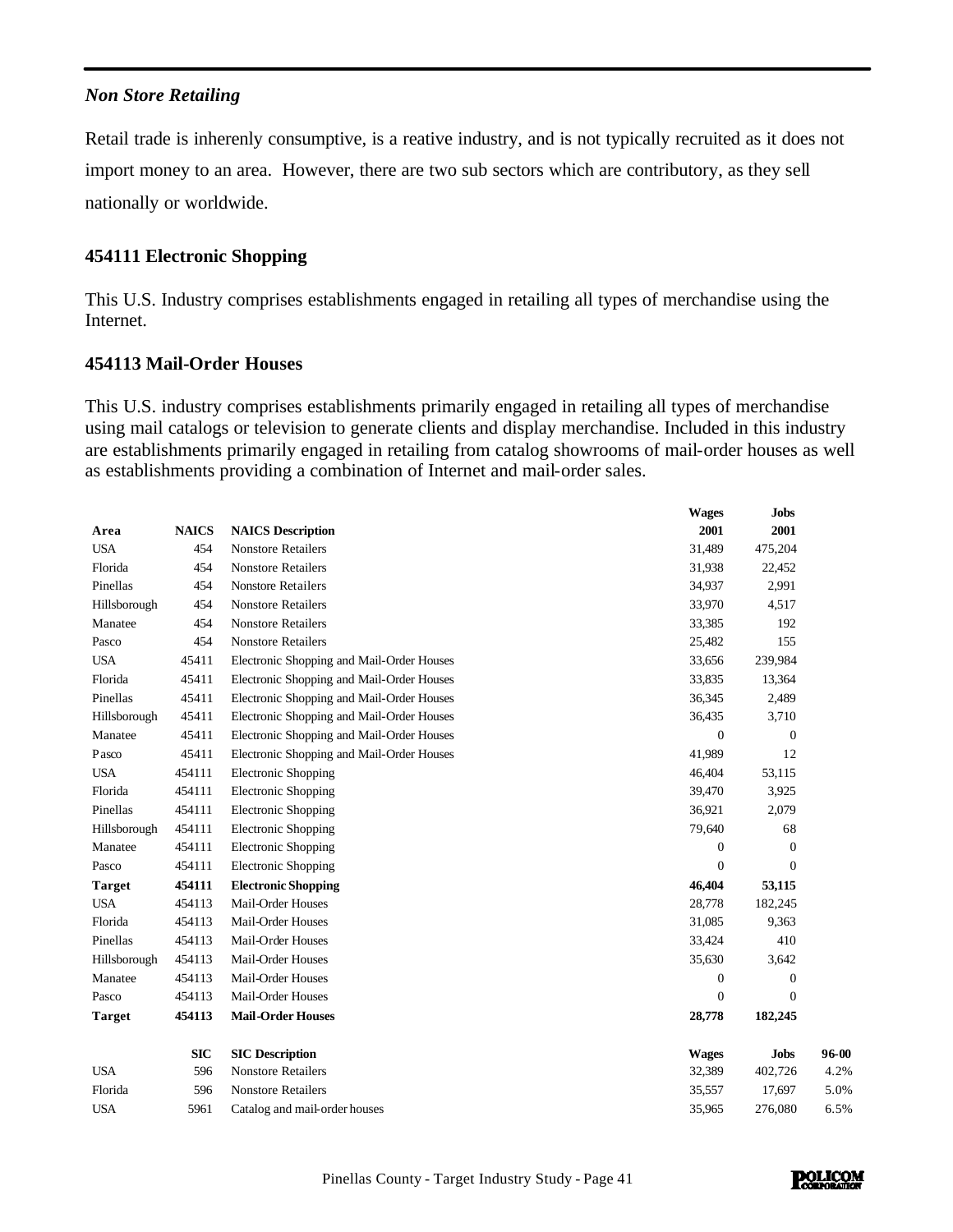# *Publishing*

Under the Standard Industrial Classification, Publishing was included in Printing and Publishing, a manufacturing sector. Under NAICS, the creative portion of the industry has been separated and included in a new industrial classification – Information. The actual printing of books and magazines is still a manufacturing activity. Additionally, publishing information on the Internet is now a Subsector of Publishing.

# **511120 Periodical Publishers**

This industry comprises establishments known either as magazine publishers or periodical publishers. These establishments carry out the operations necessary for producing and distributing magazines and other periodicals, such as gathering, writing, and editing articles, and selling and preparing advertisements. These establishments may publish magazines and other periodicals in print or electronic form.

# **511130 Book Publishers**

This industry comprises establishments known as book publishers. Establishments in this industry carry out design, editing, and marketing activities necessary for producing and distributing books. These establishments may publish books in print, electronic, or audio form.

## **511140 Directory and Mailing List Publishers**

This industry comprises establishments primarily engaged in publishing directories, mailing lists, and collections or compilations of fact. The products are typically protected in their selection, arrangement and/or presentation. Examples are lists of mailing addresses, telephone directories, directories of businesses, collections or compilations of proprietary drugs or legal case results, compilations of public records, etc. These establishments may publish directories and mailing lists in print or electronic form.

#### **51119 Other Publishers**

This industry comprises establishments known as publishers (except newspaper, magazine, book, directory, mailing list, and music publishers). These establish mainstay publish works in print or electronic form.

#### **511210 Software Publishers**

This industry comprises establishments primarily engaged in computer software publishing or publishing and reproduction. Establishments in this industry carry out operations necessary for producing and distributing computer software, such as designing, providing documentation, assisting in installation, and providing support services to software purchasers. These establishments may design, develop, and publish, or publish only.

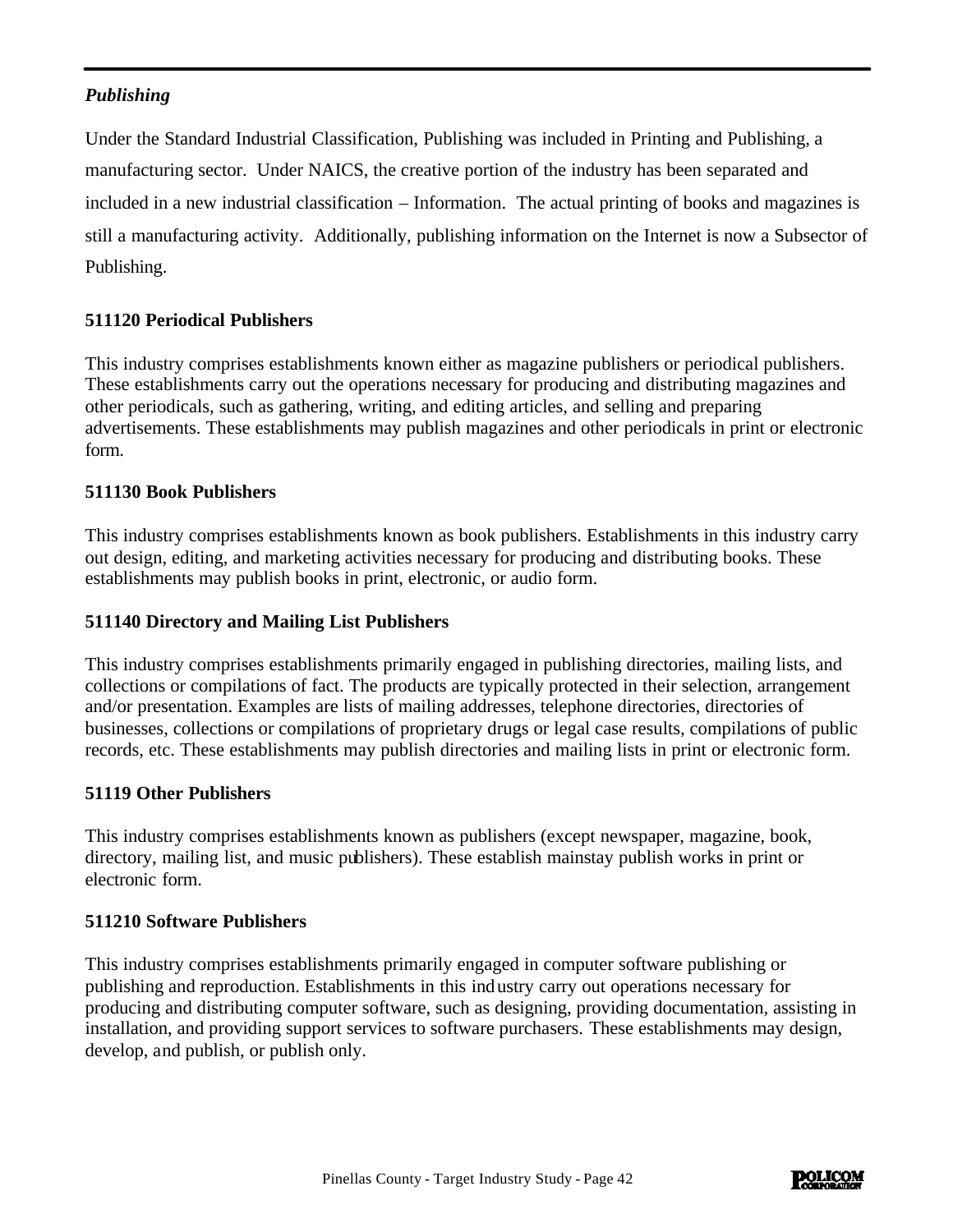# *Publishing (continued)*

## **516110 Internet Publishing and Broadcasting**

This industry comprises establishments engaged in publishing and/or broadcast-in content on the Internet exclusively. These establishments do not provide traditional (non-Internet) versions of the content that they publish or broadcast. Establishments this industry provides textual, audio, and/or video content of general or specific interest on the Internet.

|               |              |                                              | <b>Wages</b>     | <b>Jobs</b>      |
|---------------|--------------|----------------------------------------------|------------------|------------------|
| Area          | <b>NAICS</b> | <b>NAICS</b> Description                     | 2001             | 2001             |
| <b>USA</b>    | 511          | Publishing Industries (except Internet)      | 60,012           | 1,014,282        |
| Florida       | 511          | Publishing Industries (except Internet)      | 43,174           | 42,812           |
| Pinellas      | 511          | Publishing Industries (except Internet)      | 29,689           | 4,362            |
| Hillsborough  | 511          | Publishing Industries (except Internet)      | 35,918           | 4,501            |
| Manatee       | 511          | Publishing Industries (except Internet)      | 38,016           | 455              |
| Pasco         | 511          | Publishing Industries (except Internet)      | 21,312           | 184              |
| <b>USA</b>    | 51112        | Periodical Publishers                        | 59,796           | 164,233          |
| Florida       | 51112        | Periodical Publishers                        | 39,640           | 8,834            |
| Pinellas      | 51112        | Periodical Publishers                        | 32,015           | 833              |
| Hillsborough  | 51112        | Periodical Publishers                        | 38,114           | 2,205            |
| Manatee       | 51112        | Periodical Publishers                        | $\boldsymbol{0}$ | $\mathbf{0}$     |
| Pasco         | 51112        | Periodical Publishers                        | 15,395           | 76               |
| <b>Target</b> | 511120       | <b>Periodical Publishers</b>                 | 59,796           | 164,233          |
| <b>USA</b>    | 51113        | <b>Book Publishers</b>                       | 50,071           | 85,550           |
| Florida       | 51113        | <b>Book Publishers</b>                       | 41,484           | 1,283            |
| Pinellas      | 51113        | <b>Book Publishers</b>                       | 34,862           | 41               |
| Hillsborough  | 51113        | <b>Book Publishers</b>                       | 50,656           | 51               |
| Manatee       | 51113        | <b>Book Publishers</b>                       | 35,524           | 12               |
| Pasco         | 51113        | <b>Book Publishers</b>                       | $\boldsymbol{0}$ | $\mathbf{0}$     |
| <b>Target</b> | 511130       | <b>Book Publishers</b>                       | 50,071           | 85,550           |
| <b>USA</b>    | 51114        | Directory and Mailing List Publishers        | 51,004           | 55,540           |
| Florida       | 51114        | Directory and Mailing List Publishers        | 47,160           | 2,910            |
| Pinellas      | 51114        | Directory and Mailing List Publishers        | $\boldsymbol{0}$ | $\boldsymbol{0}$ |
| Hillsborough  | 51114        | Directory and Mailing List Publishers        | 30,179           | 92               |
| Manatee       | 51114        | Directory and Mailing List Publishers        | $\boldsymbol{0}$ | $\boldsymbol{0}$ |
| Pasco         | 51114        | Directory and Mailing List Publishers        | $\overline{0}$   | $\overline{0}$   |
| <b>Target</b> | 511140       | <b>Directory and Mailing List Publishers</b> | 51,004           | 55,540           |
| <b>USA</b>    | 51119        | Other Publishers                             | 39,336           | 33,625           |
| Florida       | 51119        | Other Publishers                             | 41,298           | 603              |
| Pinellas      | 51119        | Other Publishers                             | 38,606           | 68               |
| Hillsborough  | 51119        | Other Publishers                             | $\boldsymbol{0}$ | $\boldsymbol{0}$ |
| Manatee       | 51119        | Other Publishers                             | 48,389           | 61               |
| Pasco         | 51119        | Other Publishers                             | $\boldsymbol{0}$ | $\boldsymbol{0}$ |
| Target        | 511199       | <b>All Other Publishers</b>                  | 39,304           | 17,453           |
| <b>USA</b>    | 51121        | Software Publishers                          | 104,814          | 271,263          |
| Florida       | 51121        | Software Publishers                          | 79,725           | 5,910            |
| Pinellas      | 51121        | Software Publishers                          | 43,327           | 134              |
| Hillsborough  | 51121        | Software Publishers                          | 69,496           | 225              |
| Manatee       | 51121        | Software Publishers                          |                  |                  |
| Pasco         | 51121        | Software Publishers                          | $\mathbf{0}$     | $\overline{0}$   |
| Target        | 511210       | <b>Software Publishers</b>                   | 104,814          | 271,263          |

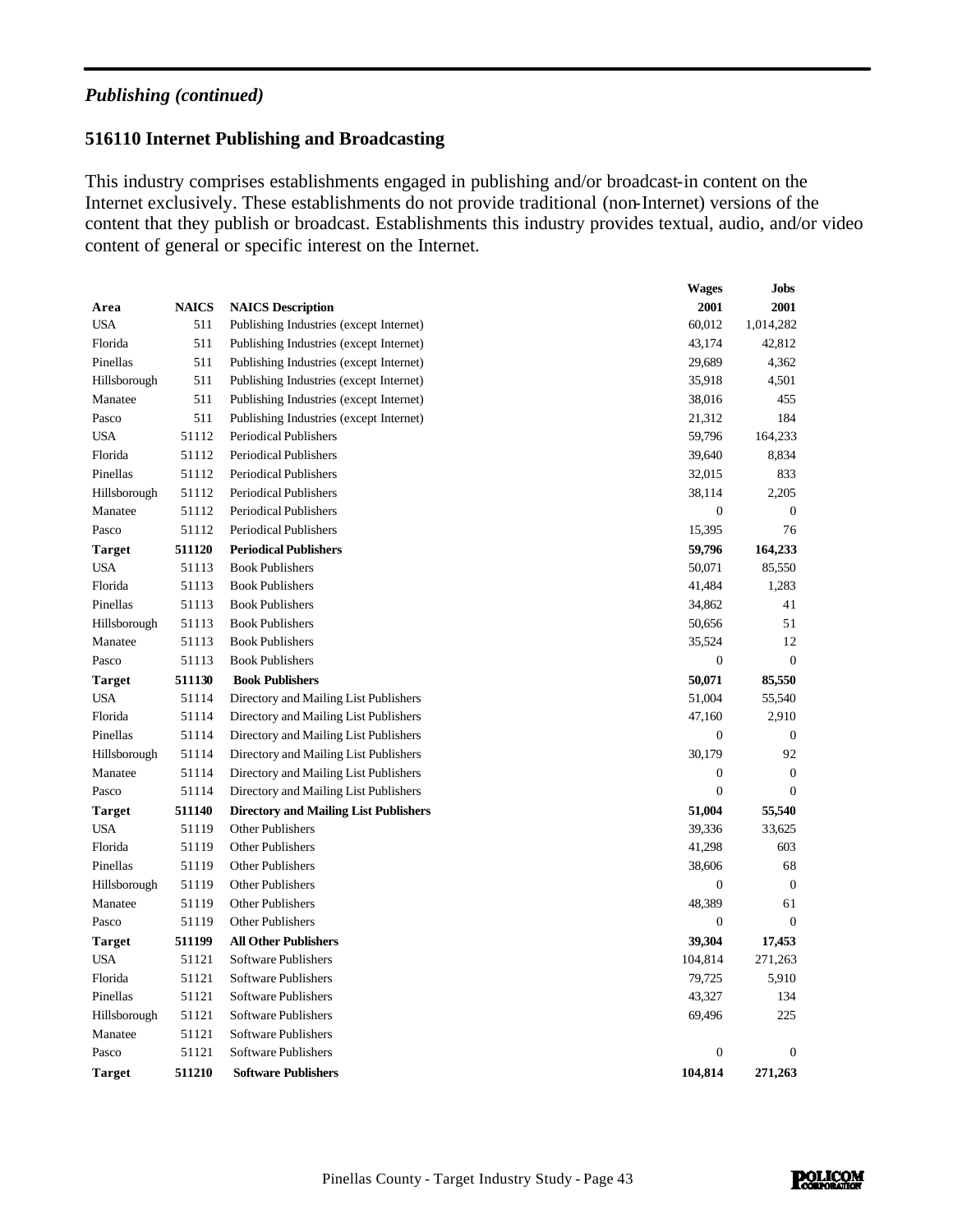# *Publishing (continued)*

| <b>USA</b>    | 516    | Internet Publishing and Broadcasting        | 71,763   | 43,613       |  |
|---------------|--------|---------------------------------------------|----------|--------------|--|
| Florida       | 516    | Internet Publishing and Broadcasting        | 53,317   | 2,288        |  |
| Pinellas      | 516    | Internet Publishing and Broadcasting        | 54,922   | 125          |  |
| Hillsborough  | 516    | Internet Publishing and Broadcasting        | 49,888   | 82           |  |
| Manatee       | 516    | Internet Publishing and Broadcasting        | $\theta$ | $\bf{0}$     |  |
| Pasco         | 516    | Internet Publishing and Broadcasting        | $\theta$ | $\mathbf{0}$ |  |
| <b>USA</b>    | 516110 | Internet Publishing and Broadcasting        | 71.763   | 43,613       |  |
| Florida       | 516110 | Internet Publishing and Broadcasting        | 53,317   | 2,288        |  |
| Pinellas      | 516110 | Internet Publishing and Broadcasting        | 54,922   | 125          |  |
| Hillsborough  | 516110 | Internet Publishing and Broadcasting        | 49,888   | 82           |  |
| Manatee       | 516110 | Internet Publishing and Broadcasting        | $\theta$ | $\mathbf{0}$ |  |
| Pasco         | 516110 | Internet Publishing and Broadcasting        | $\theta$ | $\mathbf{0}$ |  |
| <b>Target</b> | 516110 | <b>Internet Publishing and Broadcasting</b> | 71,763   | 43,613       |  |

|            |      |                                       | 2000         | 2000        | AAI   |
|------------|------|---------------------------------------|--------------|-------------|-------|
|            | SIC  | <b>SIC</b> Description                | <b>Wages</b> | <b>Jobs</b> | 96-00 |
| <b>USA</b> | 272  | Periodicals                           | 62,390       | 146,016     | 2.2%  |
| Florida    | 272  | Periodicals                           | 34,450       | 7,170       | 1.2%  |
| <b>USA</b> | 274  | Miscellaneous publishing              | 46,701       | 95,209      | 2.5%  |
| Florida    | 274  | Miscellaneous publishing              | 41,050       | 5,941       | 2.1%  |
| <b>USA</b> | 737  | Computer and data processing services | 78,888       | 2,148,295   | 14.7% |
| Florida    | 737  | Computer and data processing services | 60,638       | 71,198      | 13.5% |
| <b>USA</b> | 899  | Services, nec                         | 63,771       | 52,200      | 3.2%  |
| Florida    | 899  | Services, nec                         | 44,343       | 2,442       | 10.3% |
| <b>USA</b> | 2721 | Periodicals                           | 62,390       | 146,016     | 2.2%  |
| <b>USA</b> | 2741 | Miscellaneous publishing              | 46,701       | 95,209      | 2.5%  |
| <b>USA</b> | 2741 | Miscellaneous publishing              | 46,701       | 95,209      | 2.5%  |
| <b>USA</b> | 2741 | Miscellaneous publishing              | 46,701       | 95,209      | 2.5%  |
| <b>USA</b> | 2741 | Miscellaneous publishing              | 46,701       | 95,209      | 2.5%  |
| <b>USA</b> | 7372 | Prepackaged software                  | 118,632      | 296,705     | 10.7% |
| <b>USA</b> | 8999 | Services, nec                         | 63,771       | 52,200      | 3.2%  |

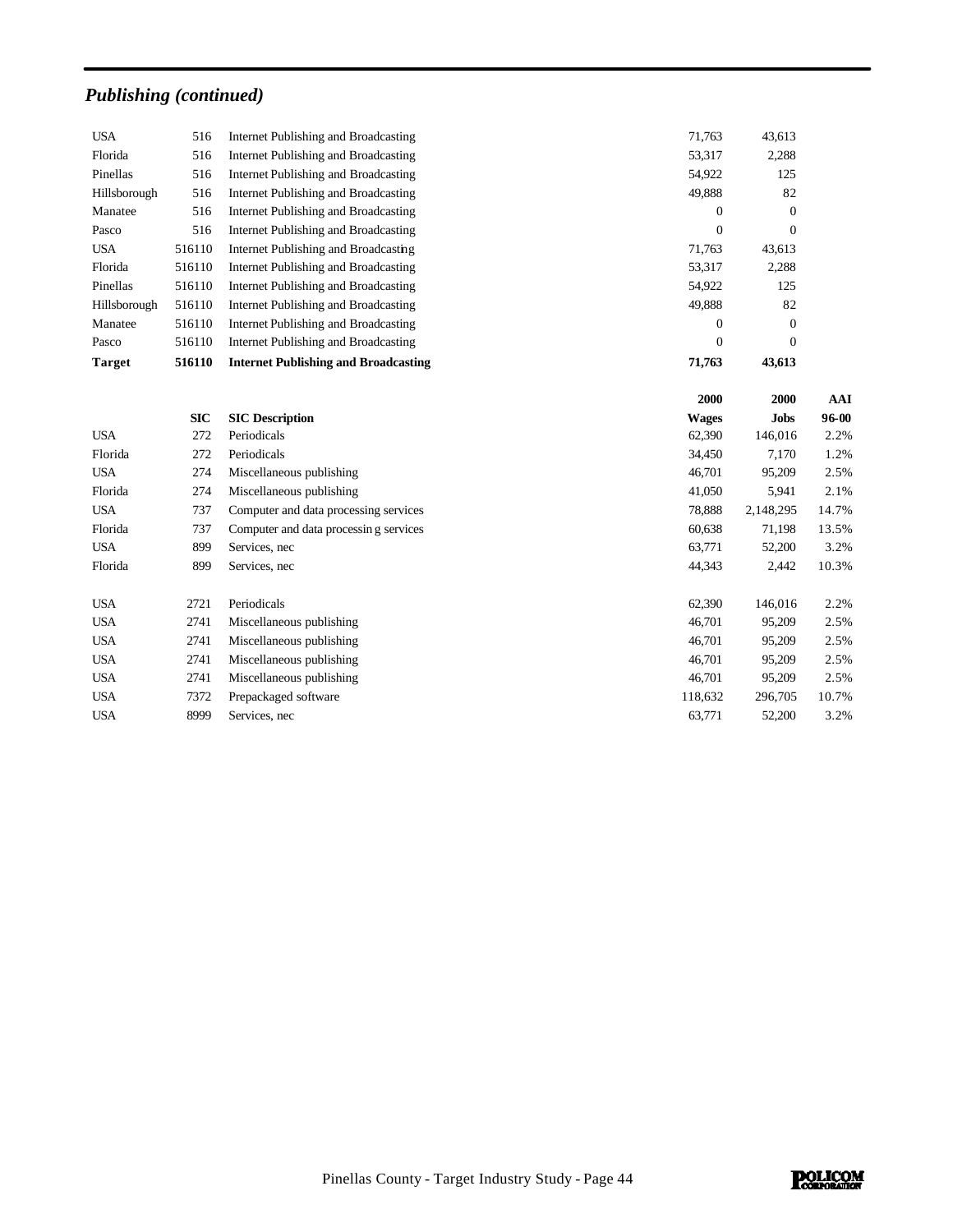#### *Telecommunications Resellers*

This niche industry is similar to wholesale trade, but instead of a physical product, it markets telecommunications access. Presently more than 2,000 people work in this sector in Pinellas County earning more than \$75,000 per year.

#### **517310 Telecommunications Resellers**

This industry comprises establishments primarily engaged in purchasing access and network capacity from owners and operators of the networks and reselling wired and wireless telecommunications services (except satellite) to businesses and households. Establishments in this industry resell telecommunications; they do not operate and maintain telecommunications switching and transmission facilities.

|               |              |                                      | <b>Wages</b> | <b>Jobs</b> |       |
|---------------|--------------|--------------------------------------|--------------|-------------|-------|
| Area          | <b>NAICS</b> | <b>NAICS Description</b>             | 2001         | 2001        |       |
| <b>USA</b>    | 517          | Telecommunications                   | 56,492       | 1,292,342   |       |
| Florida       | 517          | Telecommunications                   | 47,251       | 80,180      |       |
| Pinellas      | 517          | Telecommunications                   | 46,778       | 7,215       |       |
| Hillsborough  | 517          | Telecommunications                   | 53,787       | 10,719      |       |
| Manatee       | 517          | Telecommunications                   | 42,030       | 452         |       |
| Pasco         | 517          | Telecommunications                   | 39,957       | 251         |       |
| <b>USA</b>    | 517310       | <b>Telecommunications Resellers</b>  | 55,110       | 208,840     |       |
| Florida       | 517310       | <b>Telecommunications Resellers</b>  | 53,909       | 10,858      |       |
| Pinellas      | 517310       | <b>Telecommunications Resellers</b>  | 77,584       | 2,189       |       |
| Hillsborough  | 517310       | <b>Telecommunications Resellers</b>  | 61,435       | 592         |       |
| Manatee       | 517310       | <b>Telecommun ications Resellers</b> | 44,067       | 26          |       |
| Pasco         | 517310       | <b>Telecommunications Resellers</b>  | 28,363       | 20          |       |
| <b>Target</b> | 517310       | <b>Telecommunications Resellers</b>  | 55,110       | 208,840     |       |
|               |              |                                      | 2000         | 2000        | AAI   |
|               | <b>SIC</b>   | <b>SIC Description</b>               | <b>Wages</b> | <b>Jobs</b> | 96-00 |
| <b>USA</b>    | 481          | Telephone communication              | 60,952       | 1,155,302   | 5.5%  |
| Florida       | 481          | Telephone communication              | 44,776       | 63,195      | 4.6%  |
| <b>USA</b>    | 4812         | Radiotelephone communications        | 59,354       | 213,289     | 16.5% |

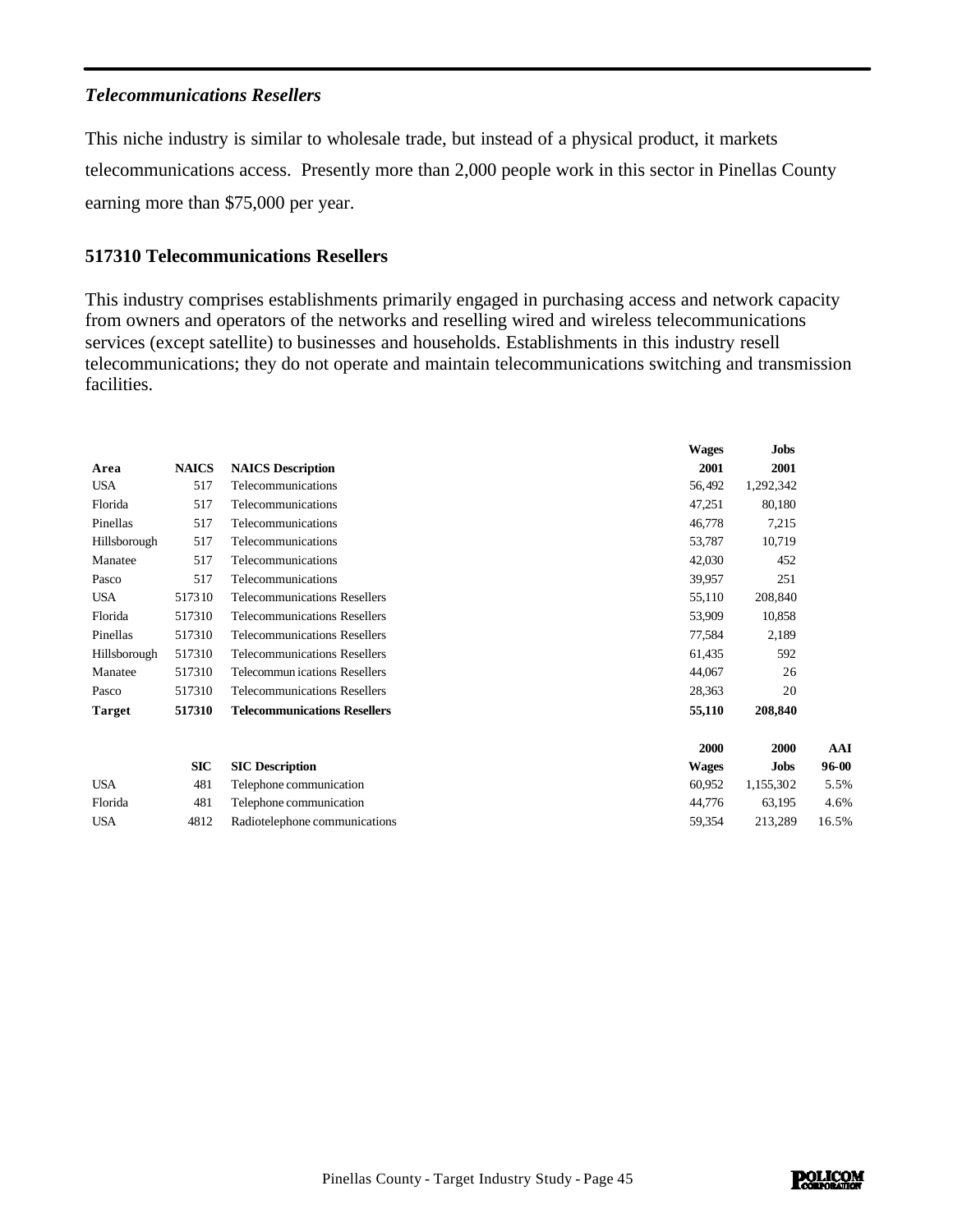#### *Internet Services*

Through the 1990's employment in internet services grew between 20% and 40% per year as investors poured billions of dollars into this new communication medium. Most of the companies which started during this period are no longer in existence as the acceptance of the internet and market demand for its use was over estimated

However, the internet will be with us for the rest of our lives. New ways to use it will be created and the general public will become more dependent upon it over time. It will grow again, but not at the astronomical rates of the past.

Presently there is a small presence of this industry in Pinellas County but a much larger presence in Hillsborough County. Pinellas has the educational resources to develop the industry for the future.

#### **518111 Internet Service Providers**

This U.S. industry comprises establishments known as Internet servic e providers. Establishments in this industry provide clients access to the Internet and generally provide related services such as Web hosting, Web page designing, and hardware or software consulting related to Internet connectivity. Establishments in this industry may provide local, regional, or national coverage for clients or provide backbone services (except telecommunications carriers) for other Internet service providers. Internet service providers have the equipment and telecommunication network access required for a point-ofpresence on the Internet.

#### **518112 Web Search Portals**

This U.S. industry comprises establishments known as Web search portals. Establishments in this industry operate Web sites that use a search engine to generate and maintain extensive databases of Internet addresses and content in an easily searchable format. Web search portals often provide additional Internet services, such as e-mail, connections to other Web sites, auctions, news, and other limited content, and serve as a home base for Internet users.

#### **518210 Data Processing, Hosting, and Related Services**

This industry comprises establishments primarily engaged in providing infrastructure for hosting or data processing services. These establishments may provide specialized hosting activities, such as Web hosting, streaming services or application hosting, provide application service provisioning, or may provide general time-share mainframe facilities to clients. Data processing establishments provide complete processing and specialized reports from data supplied by clients or provide automated data processing and data entry services.

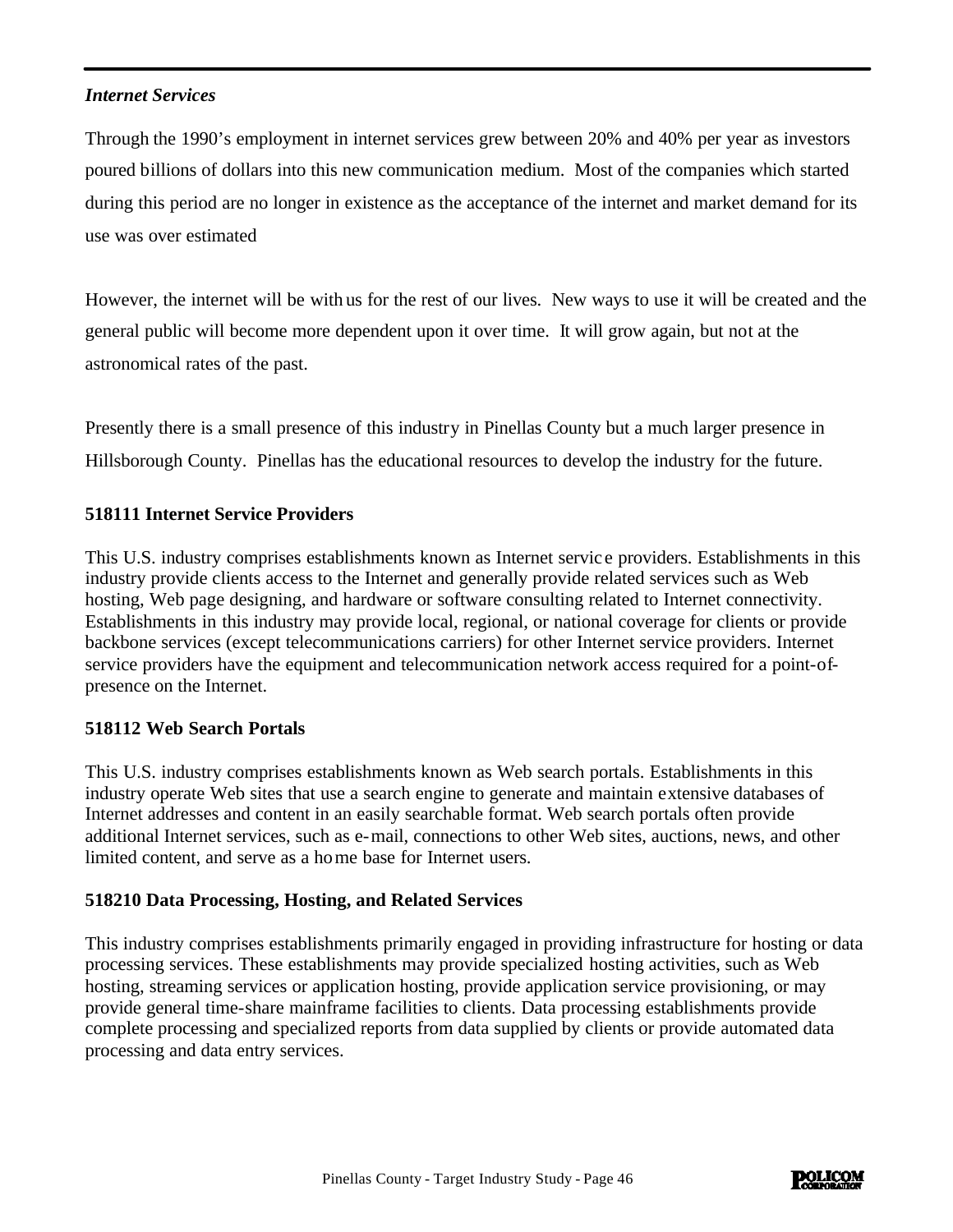#### *Internet Services (continued)*

|                     |              |                                                                               | <b>Wages</b>     | <b>Jobs</b>      |       |
|---------------------|--------------|-------------------------------------------------------------------------------|------------------|------------------|-------|
| Area                | <b>NAICS</b> | <b>NAICS</b> Description                                                      | 2001             | 2001             |       |
| <b>USA</b>          | 518          | Internet Service Providers, Web Search Port als, and Data Processing Services | 65,305           | 486,654          |       |
| Florida<br>Pinellas | 518          | Internet Service Providers, Web Search Portals, and Data Processing Services  | 58,489           | 25,923<br>716    |       |
|                     | 518          | Internet Service Providers, Web Search Portals, and Data Processing Services  | 49,237           |                  |       |
| Hillsborough        | 518          | Internet Service Providers, Web Search Portals, and Data Processing Services  | 65,988           | 4,780            |       |
| Manatee             | 518          | Internet Service Providers, Web Search Portals, and Data Processing Services  | 33,270           | 77               |       |
| Pasco               | 518          | Internet Service Providers, Web Search Portals, and Data Processing Services  | 43,845           | 94               |       |
| <b>USA</b>          | 5181         | Internet Service Providers and Web Search Portals                             | 83,091           | 171,257          |       |
| Florida             | 5181         | Internet Service Providers and Web Search Portals                             | 67,047           | 8,889            |       |
| Pinellas            | 5181         | Internet Service Providers and Web Search Portals                             | 50,589           | 394              |       |
| Hillsborough        | 5181         | Internet Service Providers and Web Search Portals                             | 44,868           | 700              |       |
| Manatee             | 5181         | Internet Service Providers and Web Search Portals                             | 50,159           | 18               |       |
| Pasco               | 5181         | Internet Service Providers and Web Search Portals                             | $\boldsymbol{0}$ | $\mathbf{0}$     |       |
| <b>USA</b>          | 51811        | Internet Service Providers and Web Search Portals                             | 83,091           | 171,257          |       |
| Florida             | 51811        | Internet Service Providers and Web Search Portals                             | 67,047           | 8,889            |       |
| Pinellas            | 51811        | Internet Service Providers and Web Search Portals                             | 50,589           | 394              |       |
| Hillsborough        | 51811        | Internet Service Providers and Web Search Portals                             | 44,868           | 700              |       |
| Manatee             | 51811        | Internet Service Providers and Web Search Portals                             | 50,159           | 18               |       |
| Pasco               | 51811        | Internet Service Providers and Web Search Portals                             | $\mathbf{0}$     | $\mathbf{0}$     |       |
| <b>Target</b>       | 518111       | <b>Internet Service Providers</b>                                             | 83,091           | 171,257          |       |
| <b>USA</b>          | 518112       | Web Search Portals                                                            | 77,400           | 16,510           |       |
| Florida             | 518112       | Web Search Portals                                                            | 64,157           | 726              |       |
| Pinellas            | 518112       | Web Search Portals                                                            | $\mathbf{0}$     | $\boldsymbol{0}$ |       |
| Hillsborough        | 518112       | <b>Web Search Portals</b>                                                     | $\mathbf{0}$     | $\mathbf{0}$     |       |
| Manatee             | 518112       | <b>Web Search Portals</b>                                                     | $\boldsymbol{0}$ | $\boldsymbol{0}$ |       |
| Pasco               | 518112       | <b>Web Search Portals</b>                                                     | $\overline{0}$   | $\Omega$         |       |
| <b>Target</b>       | 518112       | <b>Web Search Portals</b>                                                     | 77,400           | 16,510           |       |
| <b>USA</b>          | 518210       | Data Processing, Hosting, and Related Services                                | 55,648           | 315,397          |       |
| Florida             | 518210       | Data Processing, Hosting, and Related Services                                | 54,023           | 17,035           |       |
| Pinellas            | 518210       | Data Processing, Hosting, and Related Services                                | 47,582           | 322              |       |
| Hillsborough        | 518210       | Data Processing, Hosting, and Related Services                                | 69,611           | 4,080            |       |
| Manatee             | 518210       | Data Processing, Hosting, and Related Services                                | 28,060           | 59               |       |
| Pasco               | 518210       | Data Processing, Hosting, and Related Services                                | $\boldsymbol{0}$ | $\mathbf{0}$     |       |
| <b>Target</b>       | 518210       | Data Processing, Hosting, and Related Services                                | 55,648           | 315,397          |       |
|                     |              |                                                                               | 2000             | 2000             | AAI   |
|                     | <b>SIC</b>   | <b>SIC Description</b>                                                        | <b>Wages</b>     | Jobs             | 96-00 |
| <b>USA</b>          | 737          | Computer and data processing services                                         | 78,888           | 2,148,295        | 14.7% |

Florida 737 Computer and data processing services 60,638 71,198 13.5% USA 7374 Data processing and preparation 53,392 279,063 4.5% USA 7375 Information retrieval services 82,217 264,512 38.3% USA 7379 Computer related services, nec 73,599 439,935 21.0%

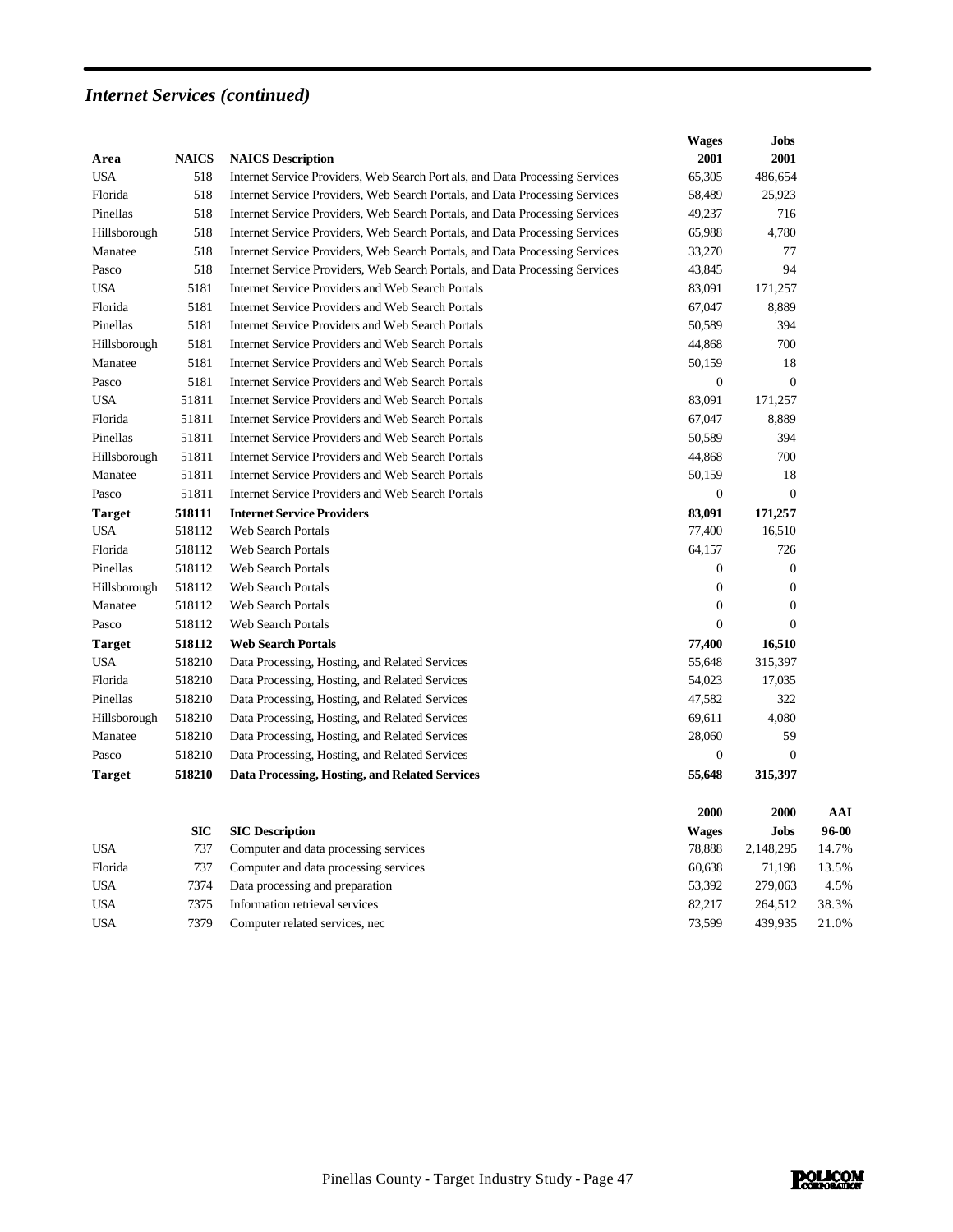# *Finance and Insurance*

Pinellas County has been extremely successful in recruiting and causing the expansion of business which are involved in finance, securities, and insurance. Employment in these sectors can be either consumptive or contributory.

The "retail" portion of each is consumptive and is not recruited. The local stock broker who meets with local investors, the insurance agent who sells homeowners policies, or the bank on the corner which accepts deposits and makes home loans are all consumptive.

However, the facilities in which actuaries work and claims are processed, stocks and investments portfolios are reviewed, or the operational center for a lending institution are typically contributory.

For the most part, the target NAICS which follow are the contributory portion of each industry. When reviewing the data provided, caution should be given to 523120 Securities Brokerage as the workers in this sector include both the consumptive and contributory portion.

## **523110 Investment Banking and Securities Dealing**

This industry comprises establishments primarily engaged in underwriting, originating, and/or maintaining markets for issues of securities. Investment bankers act as principals (i.e., investors who buy or sell on their own account) in firm commitment transactions or act as agents in best effort and standby commitments. This industry also includes establishments acting as principals in buying or selling securities generally on a spread basis, such as securities dealers or stock option dealers.

#### **523120 Securities Brokerage**

This industry comprises establishments primarily engaged in acting as agents (i.e., brokers) between buyers and sellers in buying or selling securities on commission or transaction fee basis.

#### **523920 Portfolio Management**

This industry comprises establishments primarily engaged in managing the portfolio assets (i.e., funds) of others on a fee or commission basis. Establishments in this industry have the authority to make investment decisions, and they derive fees based on the size and/or overall performance of the portfolio.

#### **523930 Investment Advice**

This industry comprises establishments primarily engaged in providing customized investment advice to clients on a fee basis, but do not have the authority to execute trades. Primary activities performed by establishments in this industry are providing financial planning advice and investment counseling to meet the goals and needs of specific clients.

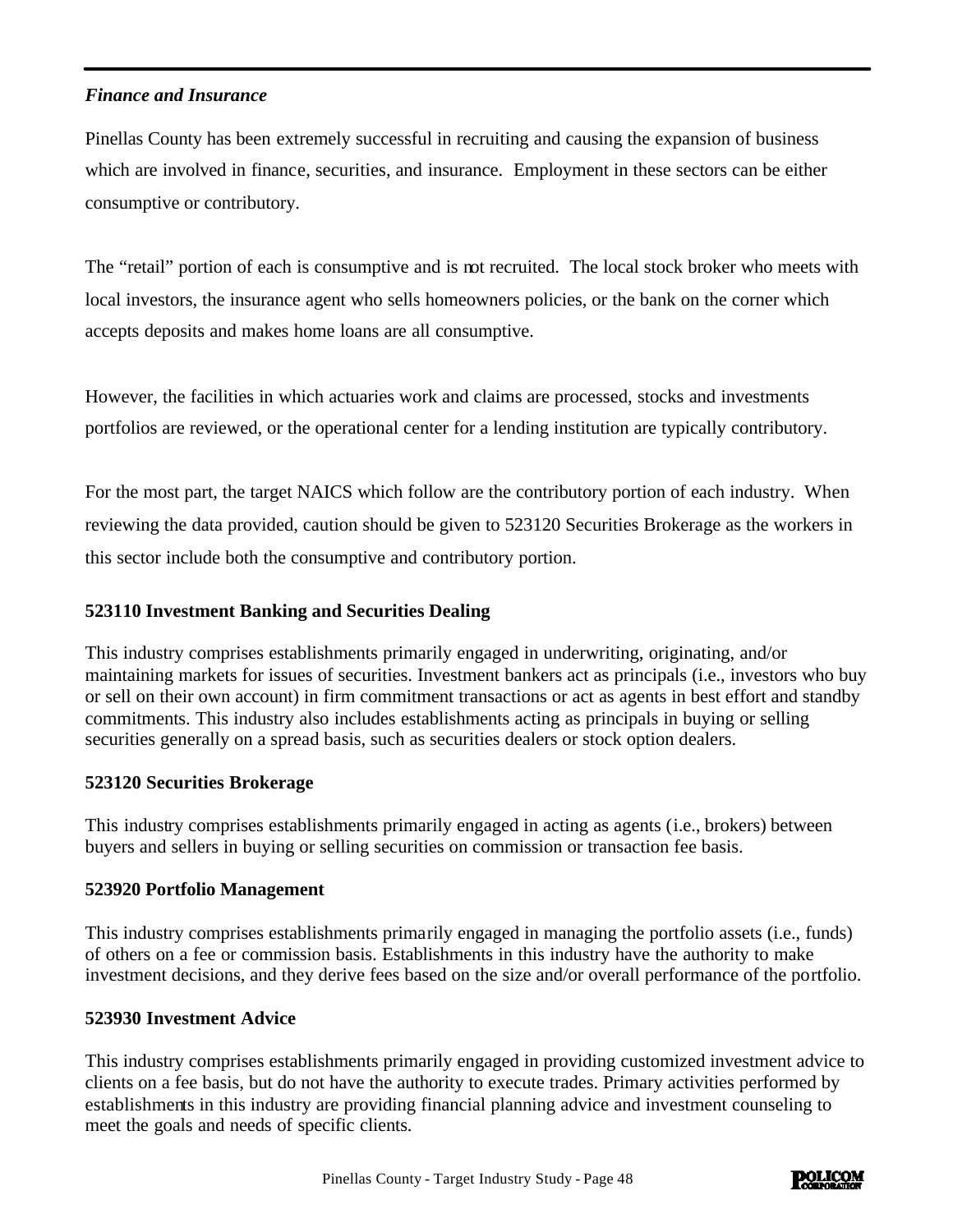#### **523999 Miscellaneous Financial Investment Activities**

This U.S. industry comprises establishments primarily engaged in acting as agents and/or brokers (except securities brokerages and commodity contracts brokerages)in buying or selling financial contracts and those providing financial investment services (except securities and commodity exchanges; portfolio management; investment advice; and trust, fiduciary, and custody services) on a fee or commission basis.

#### **523999 Miscellaneous Financial Investment Activities**

This U.S. industry comprises establishments primarily engaged in acting as agents and/or brokers (except securities brokerages and commodity contracts brokerages) in buying or selling financial contracts and those providing financial investment services (except securities and commodity exchanges; portfolio management; investment advice; and trust, fiduciary, and custody services) on a fee or commission basis.

|               |              |                                                                 | <b>Wages</b>     | <b>Jobs</b>    |
|---------------|--------------|-----------------------------------------------------------------|------------------|----------------|
| Area          | <b>NAICS</b> | <b>NAICS</b> Description                                        | 2001             | 2001           |
| <b>USA</b>    | 523          | Securities, Commodity, and Other Financial Investments          | 147,867          | 833,436        |
| Florida       | 523          | Securities, Commodity, and Other Financial Investments          | 92,787           | 35,270         |
| Pinellas      | 523          | Securities, Commodity, and Other Financial Investments          | 68,624           | 4,645          |
| Hillsborough  | 523          | Securities, Commodity, and Other Financial Investments          | 92,709           | 2,325          |
| Manatee       | 523          | Securities, Commodity, and Other Financial Investments          | 71,068           | 188            |
| Pasco         | 523          | Securities, Commodity, and Other Financial Investments          | $\boldsymbol{0}$ | $\mathbf{0}$   |
| <b>USA</b>    | 5231         | Securities and Commodity Contracts Intermediation and Brokerage | 159,615          | 566,815        |
| Florida       | 5231         | Securities and Commodity Contracts Intermediation and Brokerage | 97,674           | 27,481         |
| Pinellas      | 5231         | Securities and Commodity Contracts Intermediation and Brokerage | 69,014           | 3,989          |
| Hillsborough  | 5231         | Securities and Commodity Contracts Intermediation and Brokerage | 95,227           | 1,869          |
| Manatee       | 5231         | Securities and Commodity Contracts Intermediation and Brokerage | 95,591           | 123            |
| Pasco         | 5231         | Securities and Commodity Contracts Intermediation and Brokerage | 74,404           | 160            |
| <b>USA</b>    | 523110       | Investment Banking and Securities Dealing                       | 167,501          | 184,507        |
| Florida       | 523110       | Investment Banking and Securities Dealing                       | 78,143           | 6,018          |
| Pinellas      | 523110       | <b>Investment Banking and Securities Dealing</b>                | 76,563           | 488            |
| Hillsborough  | 523110       | Investment Banking and Securities Dealing                       | 80,030           | 244            |
| Manatee       | 523110       | Investment Banking and Securities Dealing                       | $\boldsymbol{0}$ | $\mathbf{0}$   |
| Pasco         | 523110       | Investment Banking and Securities Dealing                       |                  |                |
| <b>Target</b> | 523110       | <b>Investment Banking and Securities Dealing</b>                | 167,501          | 184,507        |
| <b>USA</b>    | 523120       | Securities Brokerage                                            | 158,715          | 356,016        |
| Florida       | 523120       | Securities Brokerage                                            | 103,695          | 20,442         |
| Pinellas      | 523120       | Securities Brokerage                                            | 68,033           | 3,489          |
| Hillsborough  | 523120       | Securities Brokerage                                            | 97,856           | 1,613          |
| Manatee       | 523120       | Securities Brokerage                                            | 100,459          | 115            |
| Pasco         | 523120       | Securities Brokerage                                            | $\overline{0}$   | $\overline{0}$ |
| <b>Target</b> | 523120       | <b>Securities Brokerage</b>                                     | 158,715          | 356,016        |
| <b>USA</b>    | 523920       | Portfolio Management                                            | 147,529          | 96,501         |
| Florida       | 523920       | Portfolio Management                                            | 100,610          | 2,705          |
| Pinellas      | 523920       | Portfolio Management                                            | 86,962           | 342            |
| Hillsborough  | 523920       | Portfolio Management                                            | 146,827          | 164            |
| Manatee       | 523920       | Portfolio Management                                            | 27,188           | 14             |
| Pasco         | 523920       | Portfolio Management                                            | 30,498           | 19             |
| Target        | 523920       | <b>Portfolio Management</b>                                     | 147,529          | 96,501         |

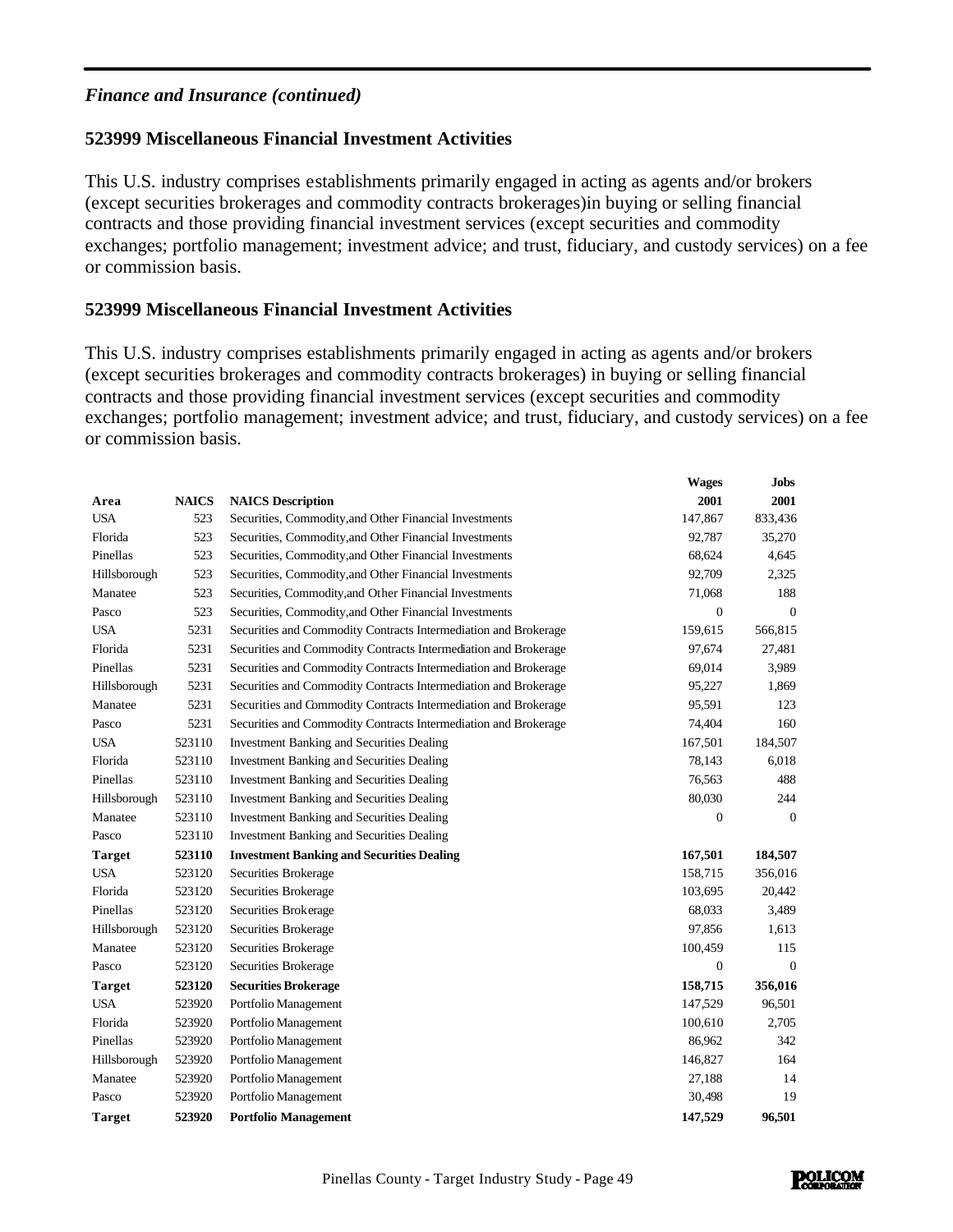| <b>USA</b>    | 523930 Investment Advice                             | 124,597          | 81,361           |       |
|---------------|------------------------------------------------------|------------------|------------------|-------|
| Florida       | 523930 Investment Advice                             | 64,918           | 3,312            |       |
| Pinellas      | 523930 Investment Advice                             | 44,343           | 144              |       |
| Hillsborough  | 523930 Investment Advice                             | 46,589           | 240              |       |
| Manatee       | 523930 Investment Advice                             | 23,834           | 43               |       |
| Pasco         | 523930 Investment Advice                             | 35,827           | 34               |       |
| <b>Target</b> | 523930 Investment Advice                             | 124,597          | 81,361           |       |
| <b>USA</b>    | 523991 Trust, Fiduciary, and Custody Activities      | 80,110           | 27,748           |       |
| Florida       | 523991 Trust, Fiduciary, and Custody Activities      | 65,616           | 550              |       |
| Pinellas      | 523991 Trust, Fiduciary, and Custody Activities      | 40,491           | 62               |       |
| Hillsborough  | 523991 Trust, Fiduciary, and Custody Activities      | $\boldsymbol{0}$ | $\boldsymbol{0}$ |       |
| Manatee       | 523991 Trust, Fiduciary, and Custody Activities      | $\mathbf{0}$     | 0                |       |
| Pasco         | 523991 Trust, Fiduciary, and Custody Activities      |                  |                  |       |
| <b>Target</b> | 523991 Trust, Fiduciary, and Custody Activities      | 80,110           | 27,748           |       |
| <b>USA</b>    | 523999 Miscellaneous Financial Investment Activities | 89,078           | 26,220           |       |
| Florida       | 523999 Miscellaneous Financial Investment Activities | 50,966           | 669              |       |
| Pinellas      | 523999 Miscellaneous Financial Investment Activities | 45,361           | 33               |       |
| Hillsborough  | 523999 Miscellaneous Financial Investment Activities | $\boldsymbol{0}$ | $\boldsymbol{0}$ |       |
| Manatee       | 523999 Miscellaneous Financial Investment Activities | $\overline{0}$   | $\overline{0}$   |       |
| Pasco         | 523999 Miscellaneous Financial Investment Activities |                  |                  |       |
| <b>Target</b> | 523999 Miscellaneous Financial Investment Activities | 89,078           | 26,220           |       |
|               |                                                      | 2000             | 2000             | AAI   |
|               | <b>SIC SIC Description</b>                           | <b>Wages</b>     | <b>Jobs</b>      | 96-00 |
| <b>USA</b>    | 609 Functions closely related to banking             | 50,901           | 103,444          | 8.4%  |
| Florida       | 609 Funct ions closely related to banking            | 45,148           | 4,432            | 9.1%  |
| <b>USA</b>    | 621 Security brokers and dealers                     | 151,299          | 553,575          | 6.9%  |
| Florida       | 621 Security brokers and dealers                     | 93,394           | 25,650           | 4.5%  |
| <b>USA</b>    | 628 Security and commodity services                  | 141,661          | 172,039          | 11.1% |
| Florida       | 628 Security and commodity services                  | 71,573           | 4,565            | 14.5% |
| <b>USA</b>    | 637 Pension, health, and welfare funds               | 53,869           | 66,656           | 9.7%  |
| Florida       | 637 Pension, health, and welfare funds               | 41,629           | 1,565            | 38.5% |
| <b>USA</b>    | 6091 Nondeposit trust facilities                     | 68,579           | 12,266           | 4.8%  |
| <b>USA</b>    | 6099 Functions related to deposit banking            | 48,523           | 91,178           | 9.0%  |
| <b>USA</b>    | 6211 Security brokers and dealers                    | 151,299          | 553,575          | 6.9%  |
| <b>USA</b>    | 6282 Investment advice                               | 156,409          | 141,249          | 12.9% |
| USA           | 6282 Investment advice                               | 156,409          | 141,249          | 12.9% |
| <b>USA</b>    | 6289 Security and commodity services, nec            | 74,007           | 30,789           | 4.7%  |
| <b>USA</b>    | 6289 Security and commodity services, nec            | 74,007           | 30,789           | 4.7%  |
| <b>USA</b>    | 6371 Pension, health, and welfare funds              | 53,869           | 66,656           | 9.7%  |

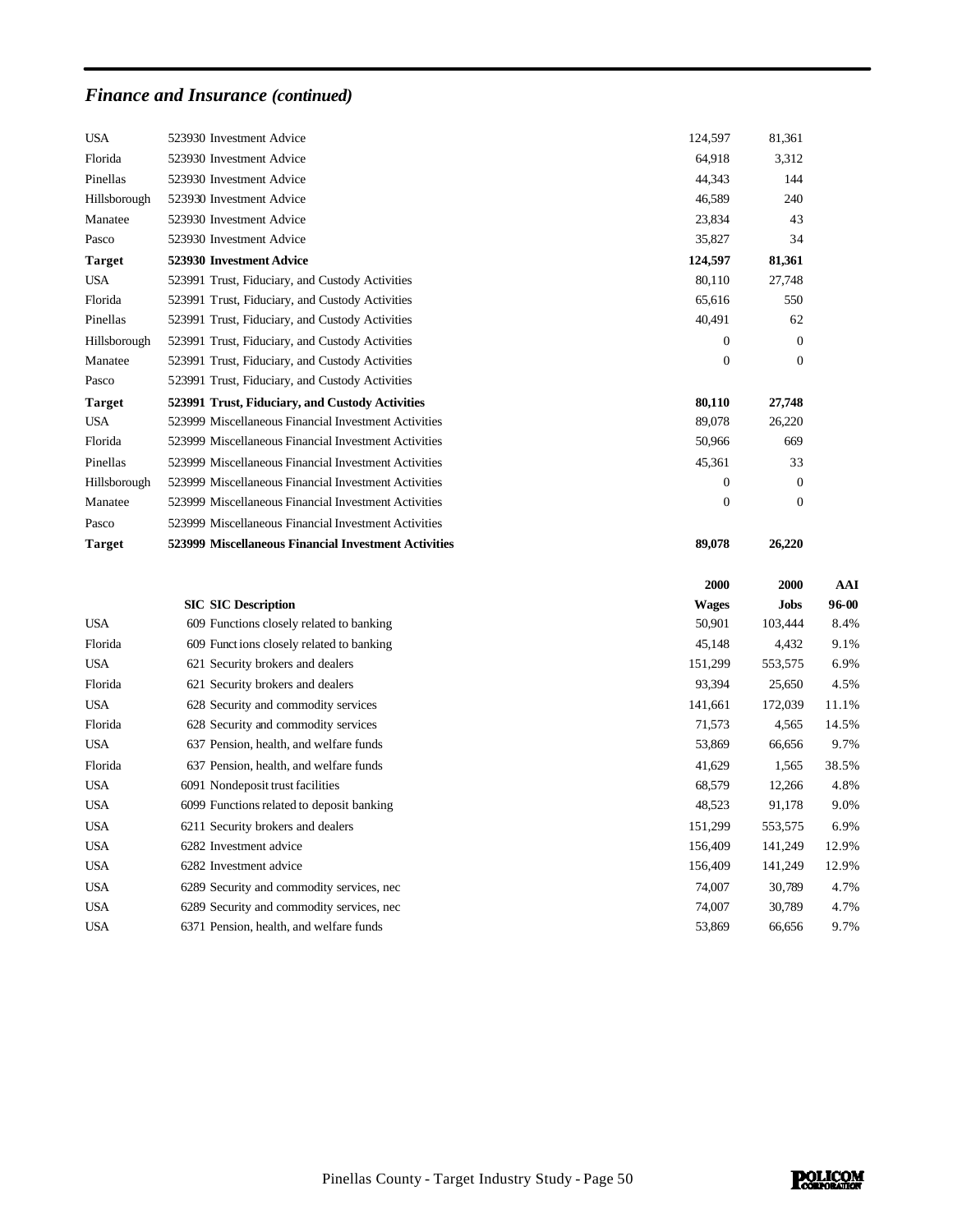# **5241 Insurance Carriers**

This industry group comprises establishments primarily engaged in underwriting (assuming the risk, assigning premiums, and so forth) annuities and insurance policies and investing premiums to build up a portfolio of financial assets to be used against future claims. Direct insurance carriers are establishments that are primarily engaged in initially underwriting and assuming the risk of annuities and insurance policies. Reinsurance carriers are establishments that are primarily engaged in assuming all or part of the risk associated with an existing insurance policy (or set of policies) originally underwritten by another insurance carrier. Industries are defined in terms of the type of risk being insured against, such as death, loss of employment because of age or disability, and/or property damage. Contributions and premiums are set on the basis of actuarial calculations of probable payouts based on risk factors from experience tables and expected investment returns on reserves.

# **524113 Direct Life Insurance Carriers**

This U.S. industry comprises establishments primarily engaged in initially under-writing (i.e., assuming the risk and assigning premiums) annuities and life insurance policies, disability income insurance policies, and accidental death and dismemberment insurance policies.

# **524114 Direct Health and Medical Insurance Carriers**

This U.S. industry comprises establishments primarily engaged in initially under-writing (i.e., assuming the risk and assigning premiums) health and medical insurance policies. Group hospitalization plans and HMO establishments (except those providing health care services) that provide health and medical insurance policies without providing health care services are included in this industry.

# **524126 Direct Property and Casualty Insurance Carriers**

This U.S. industry comprises establishments primarily engaged in initially under-writing (i.e., assuming the risk and assigning premiums) insurance policies that protect policyholders against losses that may occur as a result of property damage or liability.

# **524127 Direct Title Insurance Carriers**

This U.S. industry comprises establishments primarily engaged in initially under-writing (i.e., assuming the risk and assigning premiums) insurance policies to protect the owners of real estate or real estate creditors against loss sustained by reason of any title defect to real property.

# **524128 Other Direct Insurance (except Life, Health, and Medical) Carriers**

This U.S. industry comprises establishments primarily engaged in initially under-writing (e.g., assuming the risk, assigning premiums) insurance policies (except life, disability income, accidental death and dismemberment, health and medical, property and casualty, and title insurance policies).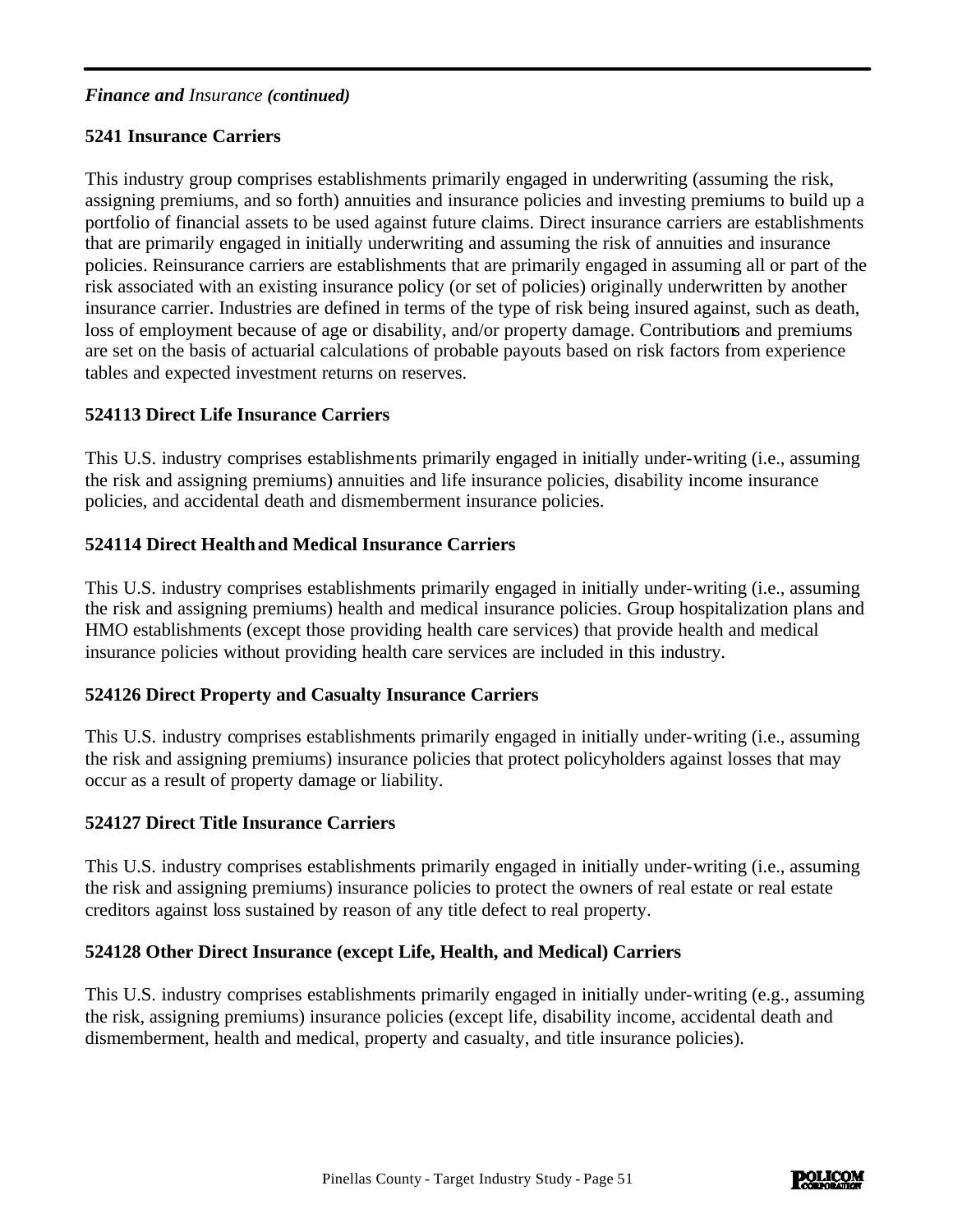|               |              |                                                                    | <b>Wages</b>     | <b>Jobs</b>  |
|---------------|--------------|--------------------------------------------------------------------|------------------|--------------|
| Area          | <b>NAICS</b> | <b>NAICS</b> Description                                           | 2001             | 2001         |
| <b>USA</b>    | 524          | <b>Insurance Carriers and Related Activities</b>                   | 50,984           | 2,106,882    |
| Florida       | 524          | <b>Insurance Carriers and Related Activities</b>                   | 44,044           | 119,648      |
| Pinellas      | 524          | <b>Insurance Carriers and Related Activities</b>                   | 43,160           | 7,788        |
| Hillsborough  | 524          | Insur ance Carriers and Related Activities                         | 44,964           | 17,834       |
| Manatee       | 524          | <b>Insurance Carriers and Related Activities</b>                   | 35,766           | 693          |
| Pasco         | 524          | <b>Insurance Carriers and Related Activities</b>                   | $\boldsymbol{0}$ | $\bf{0}$     |
| <b>USA</b>    | 524113       | Direct Life Insurance Carriers                                     | 58,510           | 350,949      |
| Florida       | 524113       | Direct Life Insurance Carriers                                     | 48,290           | 17,020       |
| Pinellas      | 524113       | Direct Life Insurance Carriers                                     | 43,489           | 1,819        |
| Hillsborough  | 524113       | Direct Life Insurance Carriers                                     | 47,174           | 3,274        |
| Manatee       | 524113       | Direct Life Insurance Carriers                                     | 0                | $\Omega$     |
| Pasco         | 524113       | Direct Life Insurance Carriers                                     | $\boldsymbol{0}$ | $\mathbf{0}$ |
| <b>Target</b> | 524113       | <b>Direct Life Insurance Carriers</b>                              | 58,510           | 350,949      |
| <b>USA</b>    | 524114       | Direct Health and Medical Insurance Carriers                       | 47,860           | 338,481      |
| Florida       | 524114       | Direct Health and Medical Insurance Carriers                       | 44,479           | 17,353       |
| Pinellas      | 524114       | Direct Healt h and Medical Insurance Carriers                      | 43,984           | 67           |
| Hillsborough  | 524114       | Direct Health and Medical Insurance Carriers                       | $\overline{0}$   | $\mathbf{0}$ |
| Manatee       | 524114       | Direct Health and Medical Insurance Carriers                       | $\overline{0}$   | $\mathbf{0}$ |
| Pasco         | 524114       | Direct Health and Medical Insurance Carriers                       | $\theta$         | $\Omega$     |
| <b>Target</b> | 524114       | <b>Direct Health and Medical Insurance Carriers</b>                | 47,860           | 338,481      |
| <b>USA</b>    | 524126       | Direct Property and Casualty Insurance Carriers                    | 52,520           | 498,744      |
| Florida       | 524126       | Direct Property and Casualty Insurance Carriers                    | 45,075           | 26,361       |
| Pinellas      | 524126       | Direct Property and Casualty Insurance Carriers                    | 49,108           | 1,400        |
| Hillsborough  | 524126       | Direct Property and Casualty Insurance Carriers                    | 43,868           | 7,057        |
| Manatee       | 524126       | Direct Property and Casualty Insurance Carriers                    | 47,132           | 111          |
| Pasco         | 524126       | Direct Property and Casualty Insurance Carriers                    | 47,582           | 74           |
| <b>Target</b> | 524126       | <b>Direct Property and Casualty Insurance Carriers</b>             | 52,520           | 498,744      |
| <b>USA</b>    | 524127       | Direct Title Insurance Carriers                                    | 48,563           | 77,556       |
| Florida       | 524127       | Direct Title Insurance Carriers                                    | 38,752           | 6,670        |
| Pinellas      | 524127       | Direct Title Insurance Carriers                                    | 35,897           | 571          |
| Hillsborough  | 524127       | Direct Title Insurance Carriers                                    | $\overline{0}$   | $\theta$     |
| Manatee       | 524127       | Direct Title Insurance Carriers                                    | 46,893           | 35           |
| Pasco         | 524127       | Direct Title Insurance Carriers                                    | 30,204           | 82           |
| <b>Target</b> | 524127       | <b>Direct Title Insurance Carriers</b>                             | 48,563           | 77,556       |
| <b>USA</b>    | 524128       | Other Direct Insurance (except Life, Health, and Medical) Carriers | 47,291           | 9,619        |
| Florida       | 524128       | Other Direct Insurance (except Life, Health, and Medical) Carriers | 40,978           | 652          |
| Pinellas      | 524128       | Other Direct Insurance (except Life, Health, and Medical) Carriers | 25,370           | 42           |
| Hillsborough  | 524128       | Other Direct Insurance (except Life, Health, and Medical) Carriers | $\overline{0}$   | $\Omega$     |
| Manatee       | 524128       | Other Direct Insurance (except Life, Health, and Medical) Carriers |                  |              |
| Pasco         | 524128       | Other Direct Insurance (except Life, Health, and Medical) Carriers |                  |              |
| <b>Target</b> | 524128       | Other Direct Insurance (except Life, Health, and Medical) Carriers | 47,291           | 9,619        |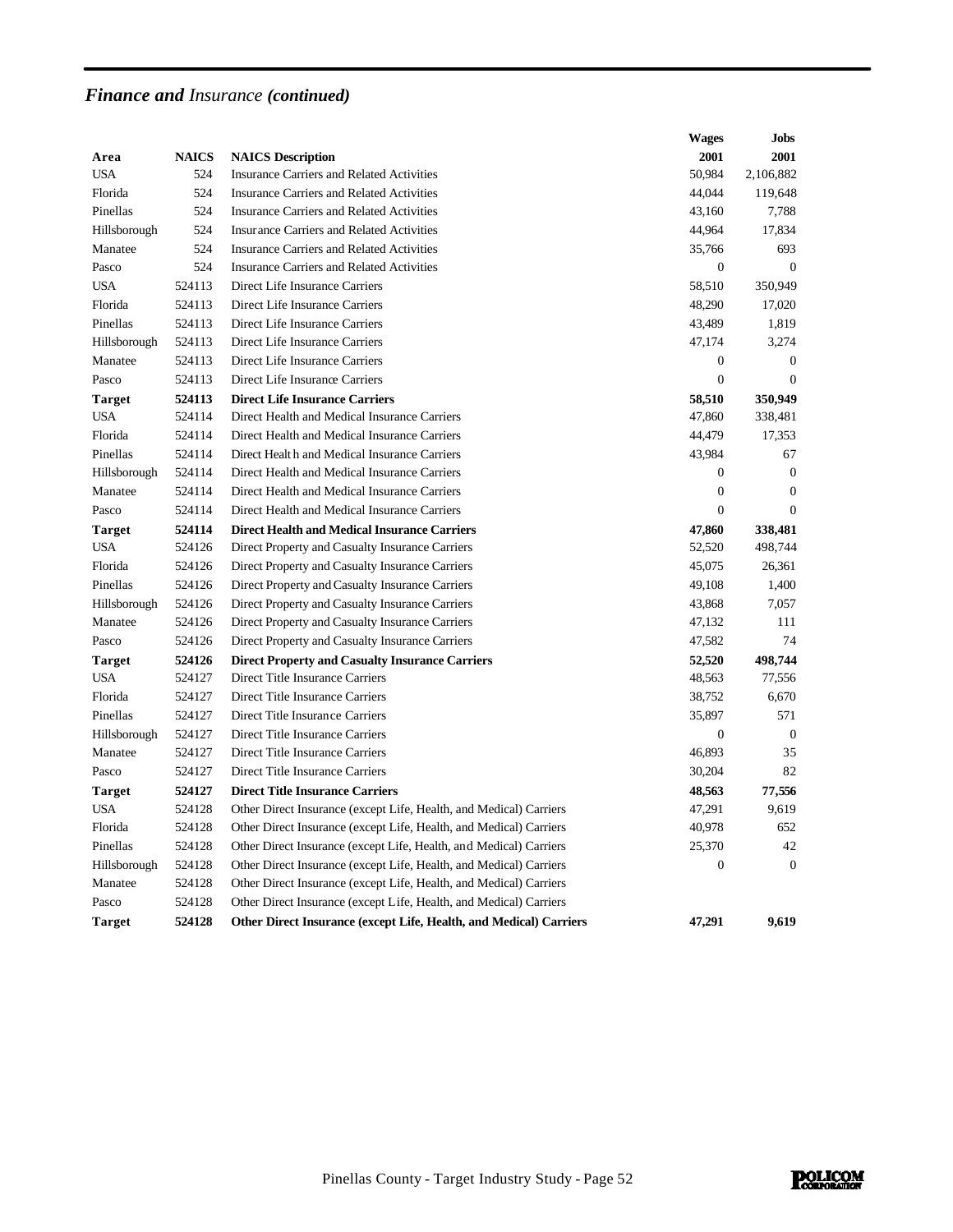|            |            |                                      | 2000         | 2000        | AAI     |
|------------|------------|--------------------------------------|--------------|-------------|---------|
|            | <b>SIC</b> | <b>SIC</b> Description               | <b>Wages</b> | <b>Jobs</b> | 96-00   |
| <b>USA</b> | 631        | Life insurance                       | 55,971       | 359,118     | $-2.6%$ |
| Florida    | 631        | Life insurance                       | 42,424       | 19,493      | $-1.5%$ |
| <b>USA</b> | 632        | Medical service and health insurance | 45,945       | 379,297     | 4.5%    |
| Florida    | 632        | Medical service and health insurance | 40,496       | 17,430      | 7.9%    |
| <b>USA</b> | 635        | Surety insurance                     | 70,682       | 23,618      | 5.6%    |
| Florida    | 635        | Surety insurance                     | 66,138       | 697         | 12.2%   |
| <b>USA</b> | 636        | Title insurance                      | 44,272       | 77,841      | 4.3%    |
| Florida    | 636        | Title insurance                      | 35,499       | 7,307       | 2.4%    |
| <b>USA</b> | 639        | Insurance carriers, nec              | 44,869       | 6,460       | 20.2%   |
| Florida    | 639        | Insurance carriers, nec              | 38,672       | 391         | 47.2%   |
| <b>USA</b> | 6311       | Life insurance                       | 55,971       | 359,118     | $-2.6%$ |
| <b>USA</b> | 6321       | Accident and health insurance        | 48,143       | 75,331      | 4.2%    |
| <b>USA</b> | 6331       | Fire, marine, and casualty insurance | 51,381       | 548,013     | 0.6%    |
| <b>USA</b> | 6351       | Surety insurance                     | 70,682       | 23,618      | 5.6%    |
| <b>USA</b> | 6361       | Title insurance                      | 44,272       | 77,841      | 4.3%    |
| <b>USA</b> | 6399       | Insurance carriers, nec              | 44,869       | 6,460       | 20.2%   |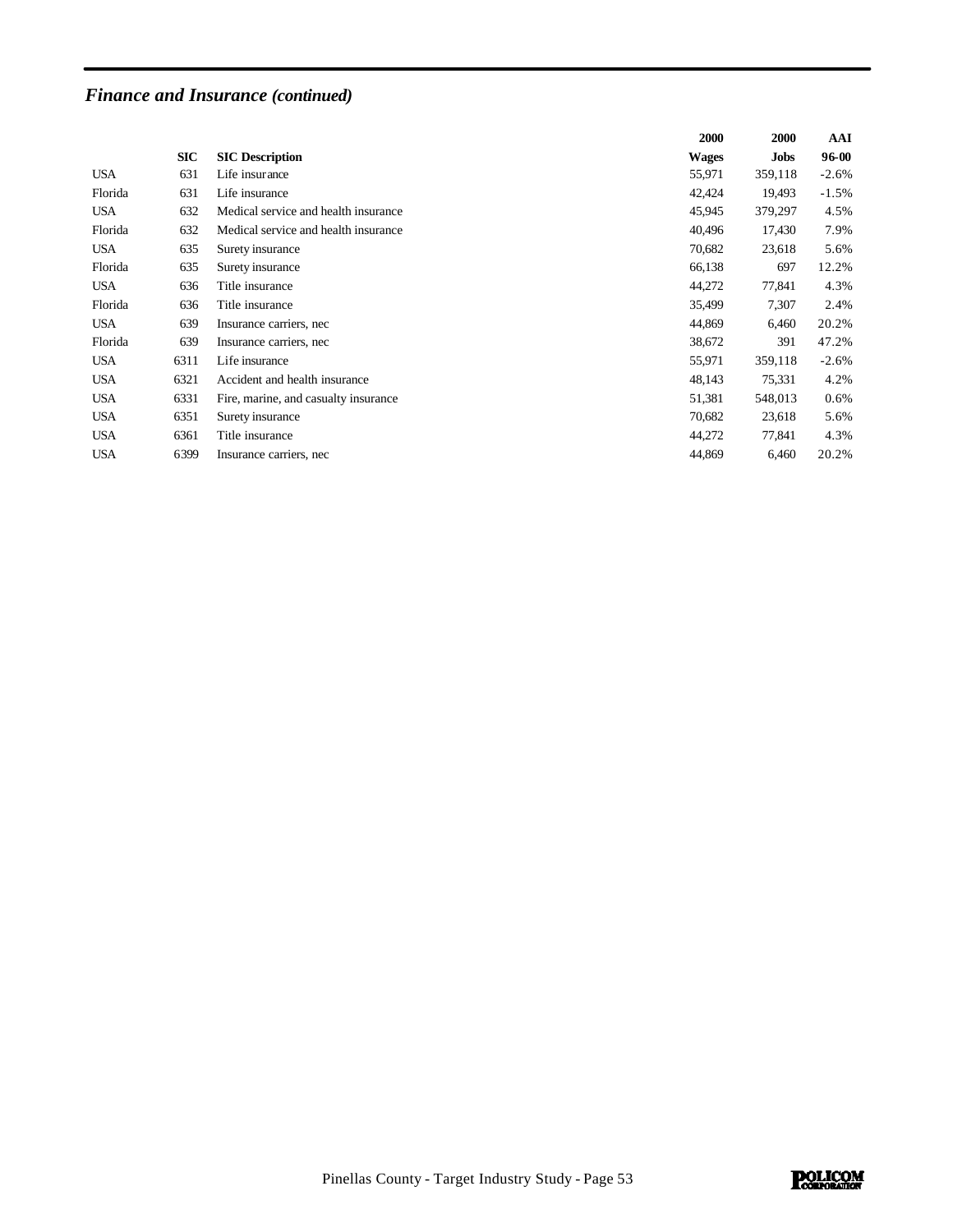## *Professional, Scientific, and Technical Services*

Businesses in the Professional, Scientific, and Technical Services subsector are engaged in processes where "human capital" is the major input. These establishments make available the knowledge and skills of their employees, often on an assignment basis, where an individual or team is responsible for the delivery of services to the client.

As vast majority of the workers in this sector, such as lawyers, engineers, architects and accountants serve the local marketplace. The targets provided, however, typically have statewide or national markets.

#### **541380 Testing Laboratories**

This industry comprises establishments primarily engaged in performing physical, chemical, and other analytical testing services, such as acoustics or vibration testing, assaying, biological testing (except medical and veterinary), calibration testing, electrical and electronic testing, geotechnical testing, mechanical testing, nondestructive testing, or thermal testing. The testing may occur in a laboratory or on-site.

|               |              |                                                  | <b>Wages</b> | <b>Jobs</b>  |       |
|---------------|--------------|--------------------------------------------------|--------------|--------------|-------|
| Area          | <b>NAICS</b> | <b>NAICS</b> Description                         | 2001         | 2001         |       |
| <b>USA</b>    | 5413         | Architectural, Engineering, and Related Services | 55,928       | 1,268,354    |       |
| Florida       | 5413         | Architectural, Engineering, and Related Services | 45,526       | 69,324       |       |
| Pinellas      | 5413         | Architectural, Engineering, and Related Services | 44,194       | 3,252        |       |
| Hillsborough  | 5413         | Architectural, Engineering, and Related Services | 45,388       | 7,963        |       |
| Manatee       | 5413         | Architectural, Engineering, and Related Services | 37,130       | 696          |       |
| Pasco         | 5413         | Architectural, Engineering, and Related Services | 30,931       | 366          |       |
| <b>USA</b>    | 541380       | <b>Testing Laboratories</b>                      | 54,863       | 141,327      |       |
| Florida       | 541380       | <b>Testing Laboratories</b>                      | 38,413       | 3,773        |       |
| Pinellas      | 541380       | <b>Testing Laboratories</b>                      | 40,551       | 241          |       |
| Hillsborough  | 541380       | <b>Testing Laboratories</b>                      | 35,722       | 363          |       |
| Manatee       | 541380       | <b>Testing Laboratories</b>                      | $\mathbf{0}$ | $\mathbf{0}$ |       |
| Pasco         | 541380       | <b>Testing Laboratories</b>                      | 27,175       | 34           |       |
| <b>Target</b> | 541380       | <b>Testing Laboratories</b>                      | 54,863       | 141,327      |       |
|               |              |                                                  | 2000         | 2000         | AAI   |
|               | SLC          | <b>SIC</b> Description                           | <b>Wages</b> | <b>Jobs</b>  | 96-00 |
| <b>USA</b>    | 873          | Research and testing services                    | 54,799       | 643,433      | 2.6%  |
| Florida       | 873          | Research and testing services                    | 34,464       | 18,919       | 6.8%  |
| <b>USA</b>    | 8734         | <b>Testing laboratories</b>                      | 41,077       | 105,238      | 3.3%  |

#### **541511 Custom Computer Programming Services**

This U.S. industry comprises establishments primarily engaged in writing, modifying, testing, and supporting software to meet the needs of a particular customer.

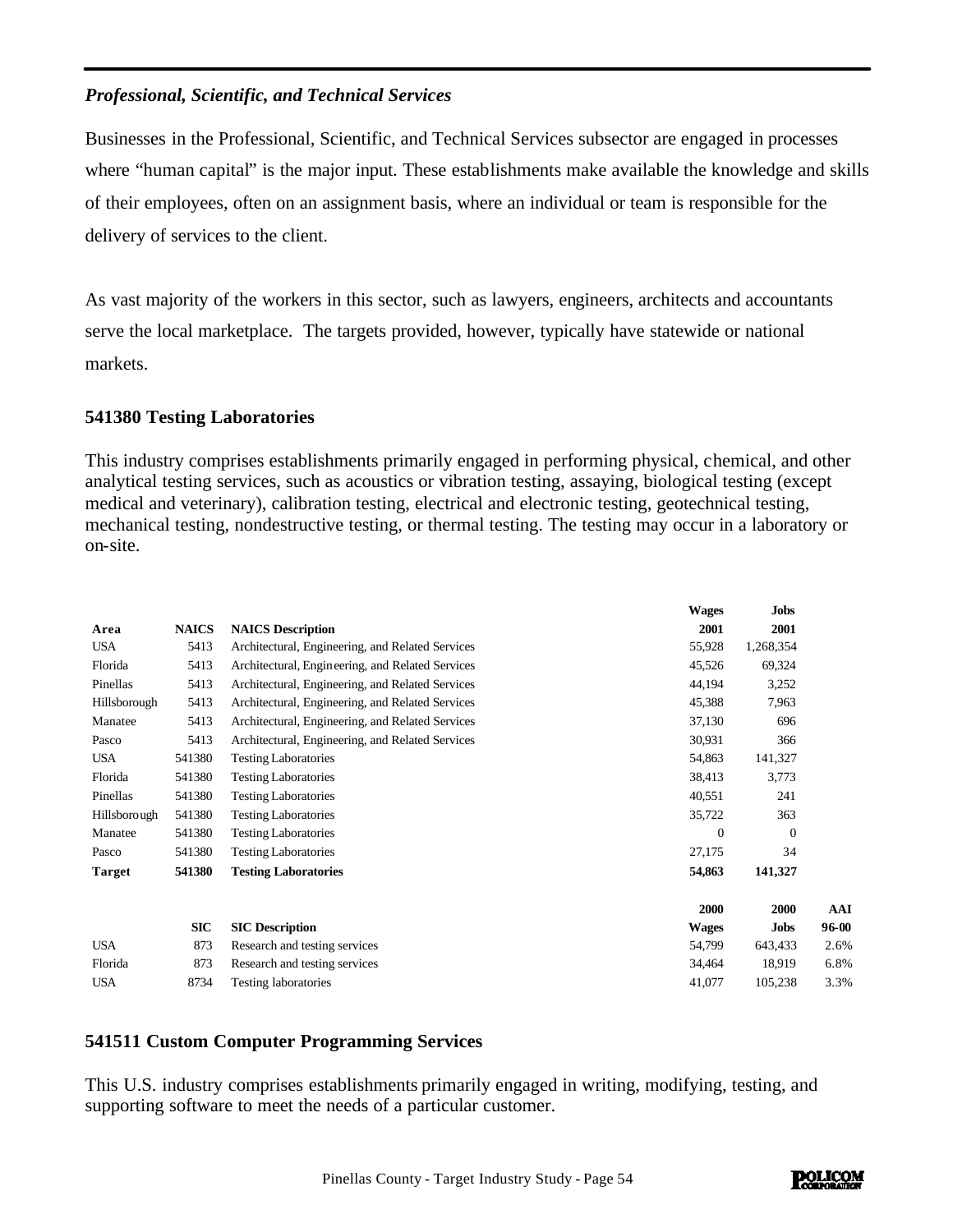# *Professional, Scientific, and Technical Services (continued)*

# **541512 Computer Systems Design Services**

This U.S. industry comprises establishments primarily engaged in planning and designing computer systems that integrate computer hardware, software, and communication technologies. The hardware and software components of the system may be provided by this establishment or company as part of integrated services or may be provided by third parties or vendors. These establishments often install the system and train and support u

#### **541519 Other Computer Related Services**

This U.S. industry comprises establishments primarily engaged in providing computer related services (except custom programming, systems integration design, and facilities management services). Establishments providing computer disaster recovery services or software installation services are included in this industry.

|               |              |                                              | <b>Wages</b>     | <b>Jobs</b>    |       |
|---------------|--------------|----------------------------------------------|------------------|----------------|-------|
| Area          | <b>NAICS</b> | <b>NAICS Description</b>                     | 2001             | 2001           |       |
| <b>USA</b>    | 54151        | Computer Systems Design and Related Services | 74,838           | 1,278,831      |       |
| Florida       | 54151        | Computer Systems Design and Related Services | 61,844           | 50,849         |       |
| Pinellas      | 54151        | Computer Systems Design and Related Services | 57,410           | 3,626          |       |
| Hillsborough  | 54151        | Computer Systems Design and Related Services | 70,101           | 7,361          |       |
| Manatee       | 54151        | Computer Systems Design and Related Services | 58,023           | 229            |       |
| Pasco         | 54151        | Computer Systems Design and Related Services | 46,317           | 233            |       |
| <b>USA</b>    | 541511       | <b>Custom Computer Programming Services</b>  | 77,542           | 557,021        |       |
| Florida       | 541511       | <b>Custom Computer Programming Services</b>  | 60,932           | 22,130         |       |
| Pinellas      | 541511       | <b>Custom Computer Programming Services</b>  | 48,392           | 1,764          |       |
| Hillsborough  | 541511       | <b>Custom Computer Programming Services</b>  | 60,542           | 2,478          |       |
| Manatee       | 541511       | <b>Custom Computer Programming Services</b>  | 59,520           | 135            |       |
| Pasco         | 541511       | <b>Custom Computer Programming Services</b>  | 45,855           | 115            |       |
| <b>Target</b> | 541511       | <b>Custom Computer Programming Services</b>  | 77,542           | 557,021        |       |
| <b>USA</b>    | 541512       | Computer Systems Design Services             | 75,949           | 509,161        |       |
| Florida       | 541512       | Computer Systems Design Services             | 67,567           | 19,338         |       |
| Pinellas      | 541512       | Computer Systems Design Services             | 56,750           | 1,201          |       |
| Hillsborough  | 541512       | <b>Computer Systems Design Services</b>      | 79,798           | 3,725          |       |
| Manatee       | 541512       | <b>Computer Systems Design Services</b>      | 67,673           | 40             |       |
| Pasco         | 541512       | Computer Systems Design Services             | 46,218           | 114            |       |
| <b>Target</b> | 541512       | <b>Computer Systems Design Services</b>      | 75,949           | 509,161        |       |
| <b>USA</b>    | 541519       | Other Computer Related Services              | 65,745           | 147,798        |       |
| Florida       | 541519       | Other Computer Related Services              | 49,167           | 7,142          |       |
| Pinellas      | 541519       | Other Computer Related Services              | $\boldsymbol{0}$ | $\mathbf{0}$   |       |
| Hillsborough  | 541519       | Other Computer Related Services              | $\overline{0}$   | $\mathbf{0}$   |       |
| Manatee       | 541519       | Other Computer Related Services              | 47,431           | 55             |       |
| Pasco         | 541519       | Other Computer Related Services              | $\boldsymbol{0}$ | $\overline{0}$ |       |
| <b>Target</b> | 541519       | <b>Other Computer Related Services</b>       | 65,745           | 147,798        |       |
|               |              |                                              | 2000             | 2000           | AAI   |
|               | <b>SIC</b>   | <b>SIC Description</b>                       | <b>Wages</b>     | Jobs           | 96-00 |
| <b>USA</b>    | 737          | Computer and data processing services        | 78,888           | 2,148,295      | 14.7% |
| Florida       | 737          | Computer and data processing services        | 60,638           | 71,198         | 13.5% |
| <b>USA</b>    | 7371         | Computer programming services                | 78,114           | 541,882        | 17.4% |
| <b>USA</b>    | 7373         | Computer integrated systems design           | 78,184           | 224,997        | 11.8% |



USA 7379 Computer related services, nec 73,599 439,935 21.0%

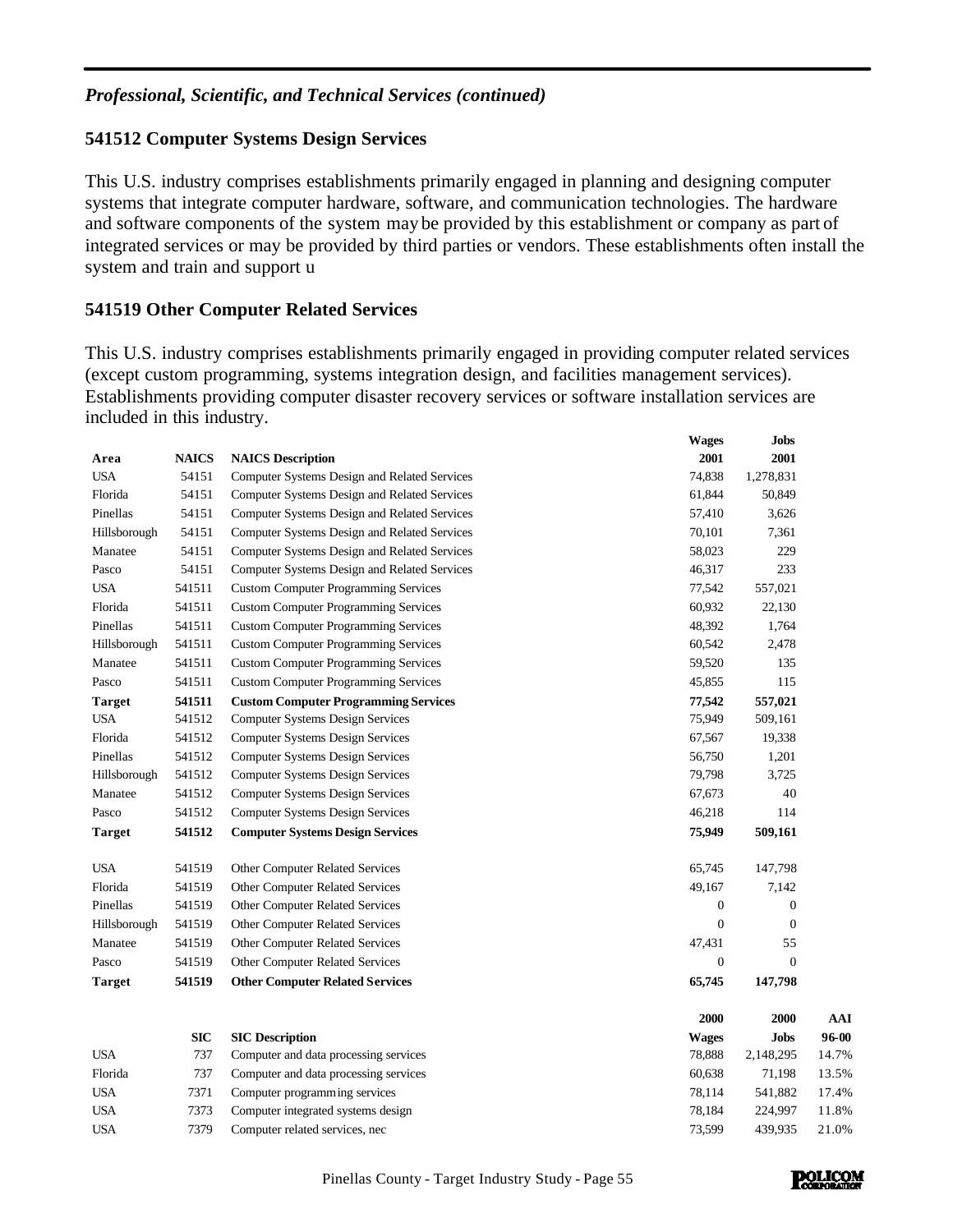#### *Professional, Scientific, and Technical Services (continued)*

#### **541710 Research and Development in the Physical, Engineering, and Life Sciences**

This industry comprises establishments primarily engaged in conducting research and experimental development in the physical, engineering, and life sciences, such as agriculture, electronics, environmental, biology, botany, biotechnology, computers, chemistry, food, fisheries, forests, geology, health, mathematics, medicine, oceanography, pharmacy, physics, veterinary, and other allied subjects.

|               |                         |                                                                          | <b>Wages</b> | <b>Jobs</b> |       |
|---------------|-------------------------|--------------------------------------------------------------------------|--------------|-------------|-------|
| Area          | <b>NAICS</b>            | <b>NAICS</b> Description                                                 | 2001         | 2001        |       |
| <b>USA</b>    | 5417                    | Scientific Research and Development Services                             | 67,934       | 530,832     |       |
| Florida       | 5417                    | Scientific Research and Development Services                             | 60,311       | 11,944      |       |
| Pinellas      | 5417                    | Scientific Research and Development Services                             | 45,870       | 712         |       |
| Hillsborough  | 5417                    | Scientific Research and Development Services                             | 48,188       | 638         |       |
| Manatee       | 5417                    | Scientific Research and Development Services                             | 31,758       | 13          |       |
| Pasco         | 5417                    | Scientific Research and Development Services                             | 83,297       | 57          |       |
| <b>Target</b> | 541710                  | Research and Development in the Physical, Engineering, and Life Sciences | 70,962       | 461,282     |       |
|               |                         |                                                                          | 2000         | 2000        | AAI   |
|               | $\overline{\text{SIC}}$ | <b>SIC</b> Description                                                   | <b>Wages</b> | <b>Jobs</b> | 96-00 |
| <b>USA</b>    | 873                     | Research and testing services                                            | 54,799       | 643,433     | 2.6%  |
| Florida       | 873                     | Research and testing services                                            | 34.464       | 18,919      | 6.8%  |

USA 8731 Commercial physical research 74,091 239,436 1.4%

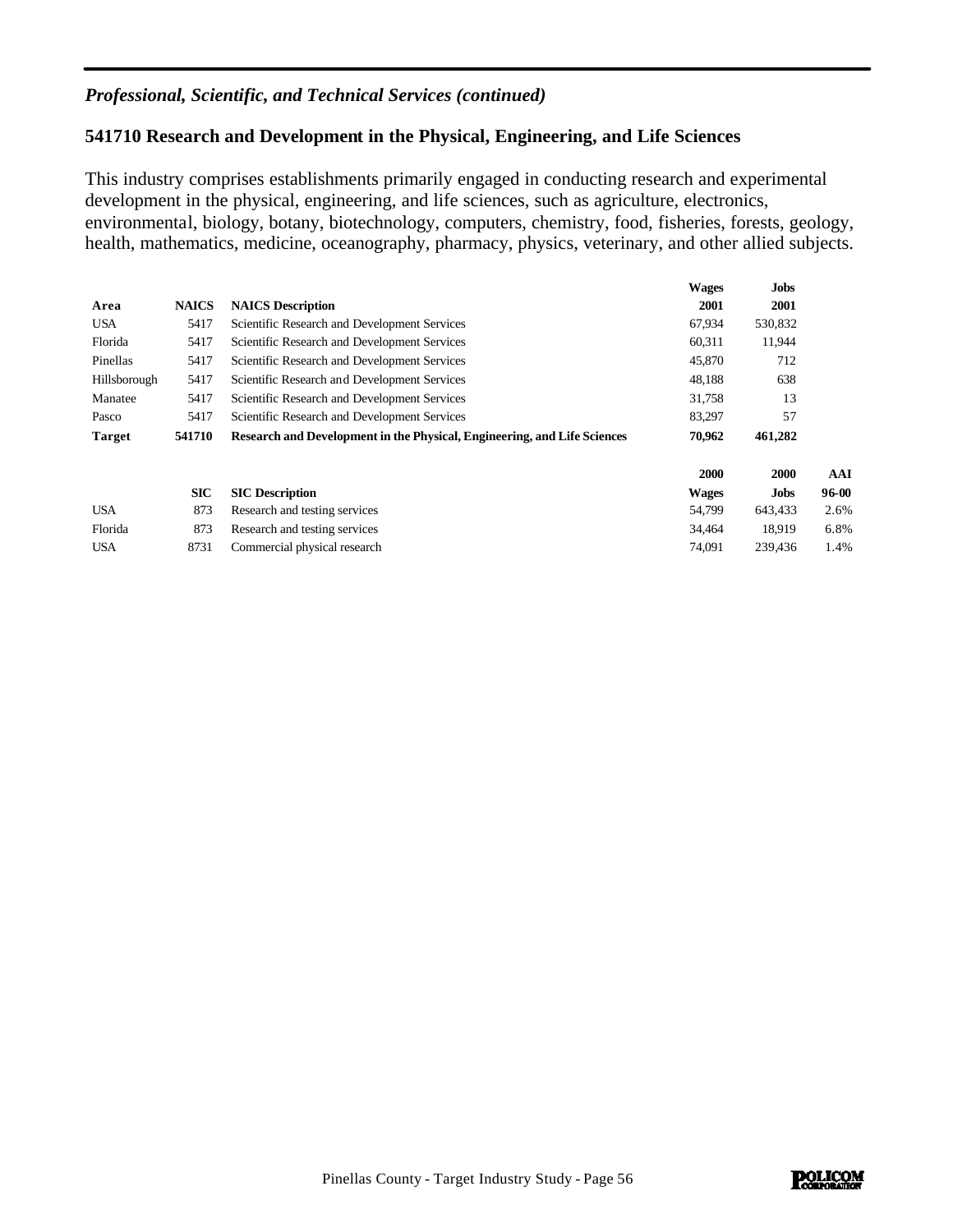# *Management of Companies and Enterprises*

This is an entirely new industry group under NAICS which identifies corporate headquarters. Under the old SIC code, the workers at a corporate headquarters of a company would be classified in the industrial sector of the primary activity of the business. As an example, the employees at the headquarters of Wal-Mart in Bentonville, Arkansas were included in Retail Trade, even though they sold nothing. People working at the headquarters of the General Motors Company in Detroit were included as manufacturing of automobiles, though they made none at that facility.

NAICS attempts to define the classification of the workers at a facility by what they actually do. As a result, facilities at which the activity is to manage a company now have a new classification.

Pinellas County has more than 8,000 people presently working in this Subsector. Since the area has no state or local income tax and has an airport, this industry can be an attractive target.

#### **5111 Management of Companies and Enterprises**

This Subsector includes three main types of establishments: (1) those that hold the securities of (or other equity interests in) companies and enterprises; (2) those (except government establishments) that administer, oversee, and manage other establishments of the company or enterprise but do not hold the securities of these establishments; and (3) those that both administer, oversee, and manage other establishments of the company or enterprise and hold the securities of (or other equity interests in) these establishments. Those establishments that administer, oversee, and manage normally undertake the strategic or organizational planning and decision making role of the company or enterprise.

#### **551111 Offices of Bank Holding Companies**

This U.S. industry comprises legal entities known as bank holding companies primarily engaged in holding the securities of (or other equity interests in) companies and enterprises for the purpose of owning a controlling interest or influencing the management decisions of these firms. The holding companies in this industry do not administer, oversee, and manage other establishments of the company or enterprise whose securities they hold.

# **551112 Offices of Other Holding Companies**

This U.S. industry comprises legal entities known as holding companies (except bank holding) primarily engaged in holding the securities of (or other equity interests in) companies and enterprises for the purpose of owning a controlling interest or influencing the management decisions of these firms. The holding companies in this industry do not administer, oversee, and manage other establishments of the company or enterprise whose securities they hold.

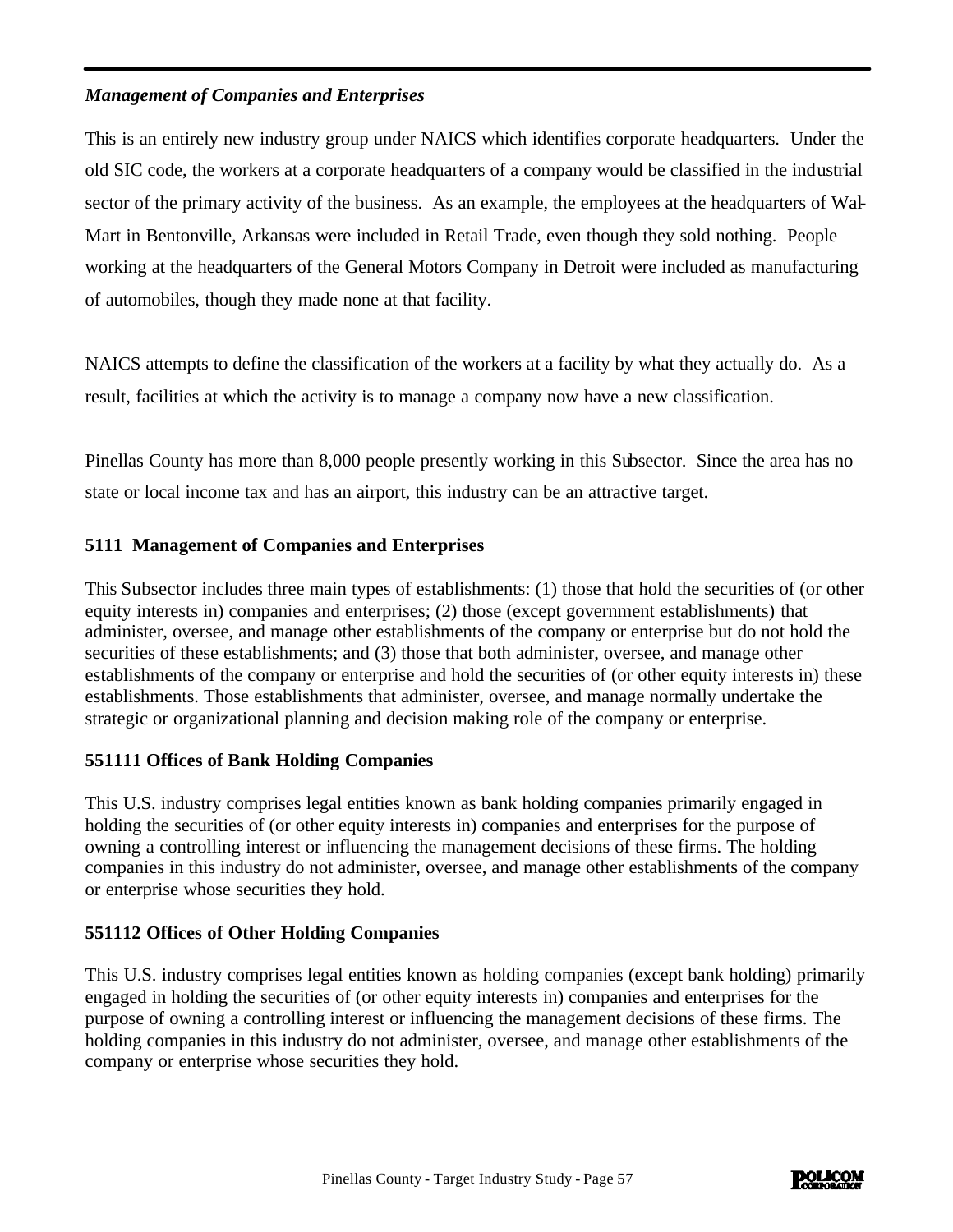# *Management of Companies and Enterprises*

|               |                             |                                                | <b>Wages</b>     | <b>Jobs</b>      |         |
|---------------|-----------------------------|------------------------------------------------|------------------|------------------|---------|
| Area          | <b>NAICS</b>                | <b>NAICS Description</b>                       | 2001             | 2001             |         |
| <b>USA</b>    | 5511                        | Management of Companies and Enterprises        | 68,965           | 1,716,130        |         |
| Florida       | 5511                        | Management of Companies and Enterprises        | 60,715           | 59,918           |         |
| Pinellas      | 5511                        | Management of Companies and Enterprises        | 59,695           | 8,466            |         |
| Hillsborough  | 5511                        | Management of Companies and Enterprises        | 60,501           | 3,255            |         |
| Manatee       | 5511                        | Management of Companies and Enterprises        | 51,276           | 1,418            |         |
| Pasco         | 5511                        | Management of Companies and Enterprises        | 35,161           | 145              |         |
| <b>Target</b> | 5511                        | <b>Management of Companies and Enterprises</b> | 68,965           | 1,716,130        |         |
|               | No Comparable<br><b>SIC</b> |                                                |                  |                  |         |
| <b>USA</b>    | 551111                      | Offices of Bank Holding Companies              | 101,819          | 16,375           |         |
| Florida       | 551111                      | Offices of Bank Holding Companies              | 37,809           | 1,076            |         |
| Pinellas      | 551111                      | Offices of Bank Holding Companies              | $\mathbf{0}$     | $\mathbf{0}$     |         |
| Hillsborough  | 551111                      | Offices of Bank Holding Companies              | $\boldsymbol{0}$ | $\mathbf{0}$     |         |
| Manatee       | 551111                      | Offices of Bank Holding Companies              |                  |                  |         |
| Pasco         | 551111                      | Offices of Bank Holding Companies              | $\boldsymbol{0}$ | $\boldsymbol{0}$ |         |
| <b>Target</b> | 551111                      | <b>Offices of Bank Holding Companies</b>       | 101,819          | 16,375           |         |
| <b>USA</b>    | 551112                      | Offices of Other Holding Companies             | 116,948          | 85,567           |         |
| Florida       | 551112                      | Offices of Other Holding Companies             | 84,623           | 4,085            |         |
| Pinellas      | 551112                      | Offices of Other Holding Companies             | $\boldsymbol{0}$ | $\boldsymbol{0}$ |         |
| Hillsborough  | 551112                      | Offices of Other Holding Companies             | $\overline{0}$   | $\mathbf{0}$     |         |
| Manatee       | 551112                      | Offices of Other Holding Companies             | 79,682           | 25               |         |
| Pasco         | 551112                      | Offices of Other Holding Companies             | $\boldsymbol{0}$ | $\boldsymbol{0}$ |         |
| <b>Target</b> | 551112                      | <b>Offices of Other Holding Companies</b>      | 116,948          | 85,567           |         |
|               |                             |                                                | 2000             | 2000             | AAI     |
|               | <b>SIC</b>                  | <b>SIC</b> Description                         | <b>Wages</b>     | <b>Jobs</b>      | 96-00   |
| <b>USA</b>    | 671                         | Holding offices                                | 121,820          | 105,259          | 0.4%    |
| Florida       | 671                         | Holding offices                                | 76,590           | 4,965            | $-2.3%$ |
| <b>USA</b>    | 6712                        | Bank holding companies                         | 97,702           | 17,450           | $-9.3%$ |
| <b>USA</b>    | 6719                        | Holding companies, nec                         | 126,612          | 87,809           | 3.3%    |

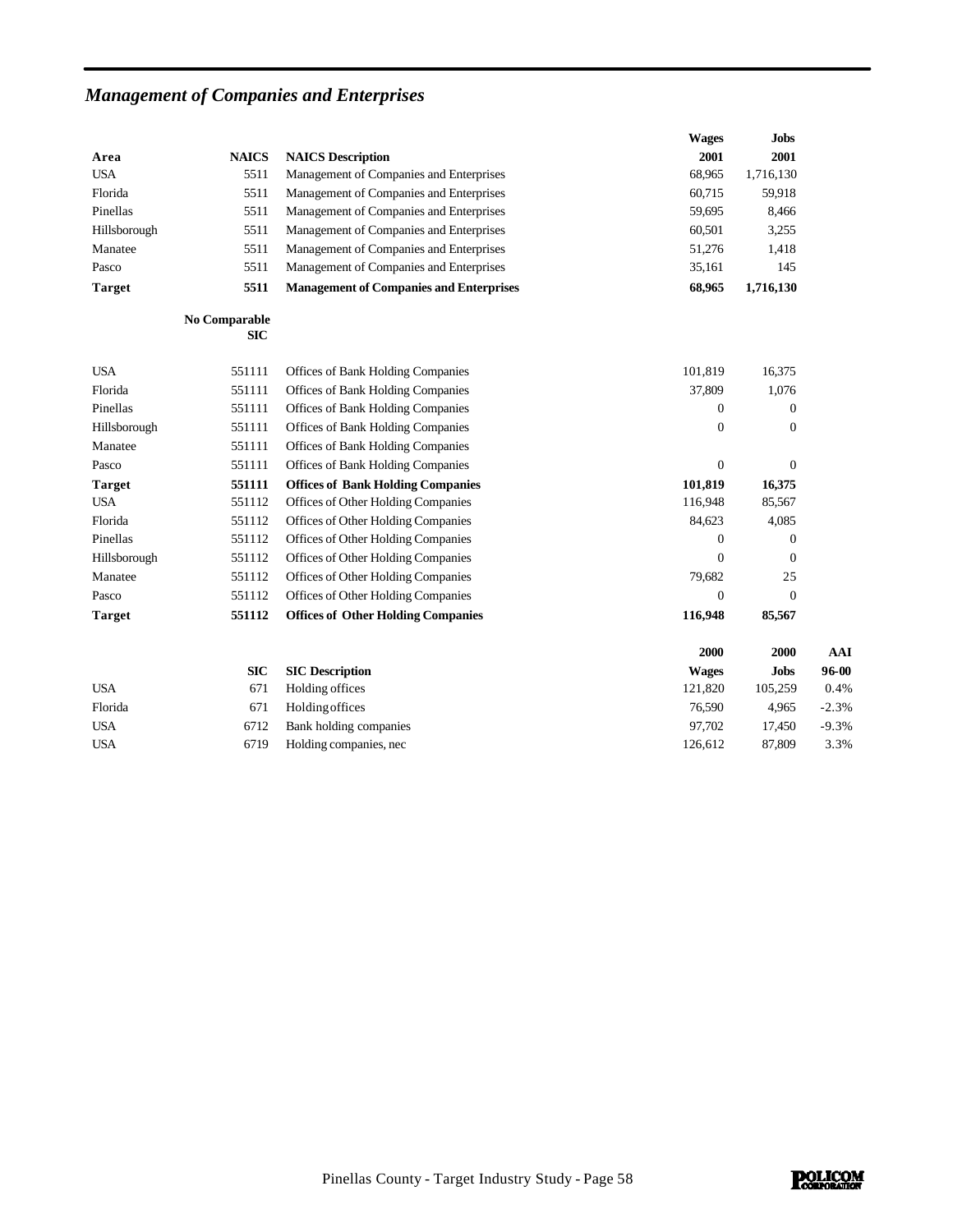## *Management of Companies and Enterprises (continued)*

#### **551114 Corporate, Subsidiary, and Regional Managing Offices**

This U.S. industry comprises establishments (except government establishments) primarily engaged in administering, overseeing, and managing other establishments of the company or enterprise. These establishments normally undertake the strategic or organizational planning and decision making role of the company or enterprise. Establishments in this industry may hold the securities of the company or enterprise.

#### *Illustrative Examples:*

Centralized administrative offices Head offices Corporate offices Holding companies that manage District and regional offices Subsidiary management offices

|               |              |                                                             | <b>Wages</b> | Jobs      |
|---------------|--------------|-------------------------------------------------------------|--------------|-----------|
| Area          | <b>NAICS</b> | <b>NAICS Description</b>                                    | 2001         | 2001      |
| <b>USA</b>    | 551114       | Corporate, Subsidiary, and Regional Managing Offices        | 66,088       | 1,614,188 |
| Florida       | 551114       | Corporate, Subsidiary, and Regional Managing Offices        | 59,382       | 54,757    |
| Pinellas      | 551114       | Corporate, Subsidiary, and Regional Managing Offices        | 58.423       | 8,332     |
| Hillsborough  | 551114       | Corporate, Subsidiary, and Regional Managing Offices        | 53.473       | 2,681     |
| Manatee       | 551114       | Corporate, Subsidiary, and Regional Managing Offices        | 50,770       | 1.393     |
| Pasco         | 551114       | Corporate, Subsidiary, and Regional Managing Offices        | 35.268       | 143       |
| <b>Target</b> | 551114       | <b>Corporate, Subsidiary, and Regional Managing Offices</b> | 66,088       | 1,614,188 |

**No Comparable SIC**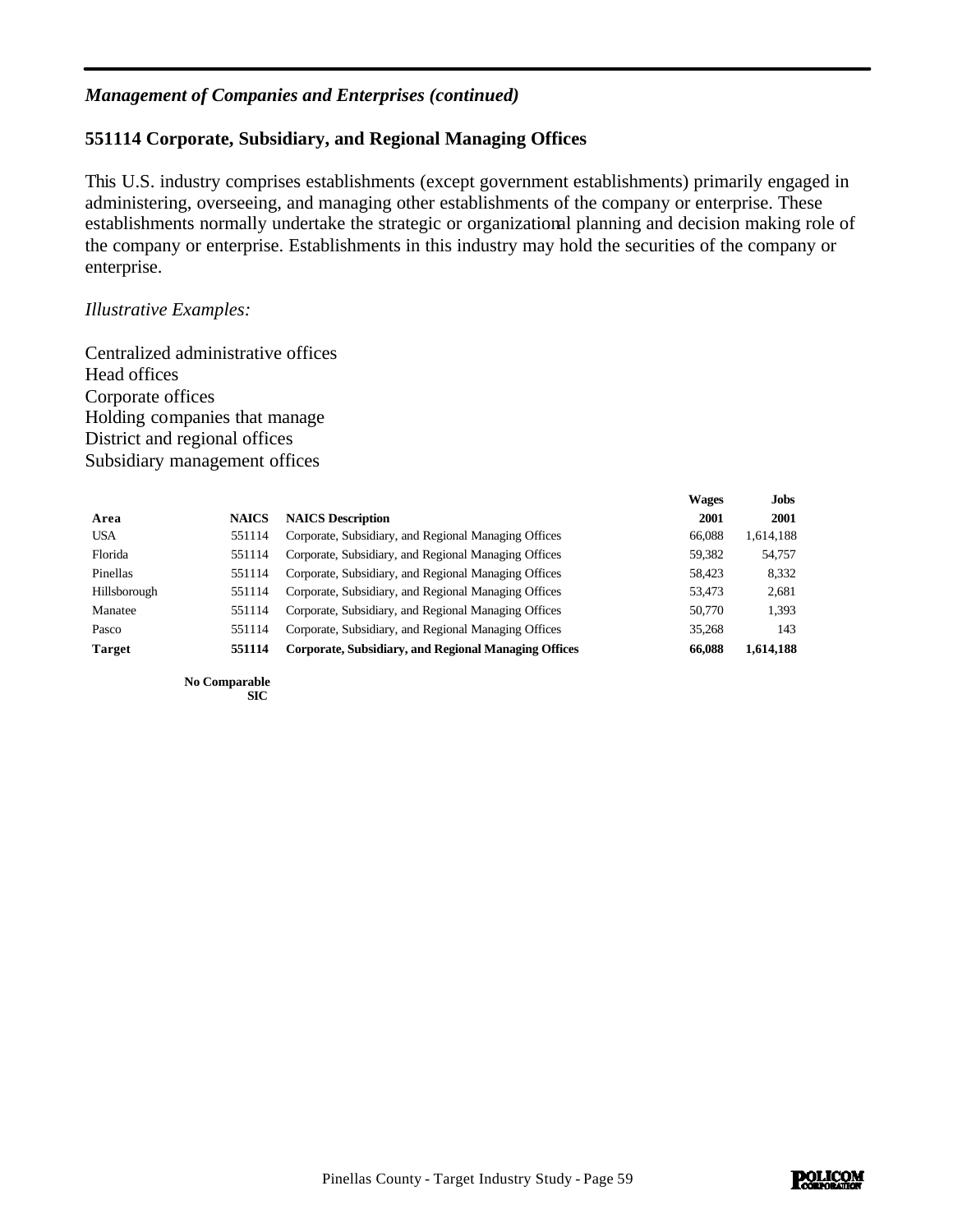#### *Administrative and Support Services*

Industries in the Administrative and Support Services subsector group establishments engaged in activities that support the day-to-day operations of other organizations. Sometimes called "backroom" operations, the workers perform a specific function for a parent company or for other companies. Typically specializing in a certain function, such as the processing of invoices, oftentimes the business is under contract to perform a service for several other businesses.

#### **561110 Office Administrative Services**

This industry comprises establishments primarily engaged in providing a range of day-to-day office administrative services, such as financial planning; billing and recordkeeping; personnel; and physical distribution and logistics for others on contract or fee basis. These establishments do not provide operating staff to carryout the complete operations of a business.

|               |              |                                       | <b>Wages</b> | <b>Jobs</b> |       |
|---------------|--------------|---------------------------------------|--------------|-------------|-------|
| Area          | <b>NAICS</b> | <b>NAICS Description</b>              | 2001         | 2001        |       |
| <b>USA</b>    | 561          | Administrative and Support Services   | 23,763       | 7,421,797   |       |
| Florida       | 561          | Administrative and Support Services   | 22,451       | 773,732     |       |
| Pinellas      | 561          | Administrative and Support Services   | 24,165       | 71,644      |       |
| Hillsborough  | 561          | Administrative and Support Services   | 21,608       | 93,227      |       |
| Manatee       | 561          | Administrative and Support Services   | 21,744       | 32,721      |       |
| Pasco         | 561          | Administrative and Support Services   | 16,339       | 3,234       |       |
| <b>USA</b>    | 561110       | <b>Office Administrative Services</b> | 56,114       | 264,768     |       |
| Florida       | 561110       | <b>Office Administrative Services</b> | 46,518       | 26,908      |       |
| Pinellas      | 561110       | <b>Office Administrative Services</b> | 45,864       | 1,078       |       |
| Hillsborough  | 561110       | <b>Office Administrative Services</b> | 40,264       | 3.912       |       |
| Manatee       | 561110       | <b>Office Administrative Services</b> | 43,180       | 321         |       |
| Pasco         | 561110       | <b>Office Administrative Services</b> | 33,364       | 111         |       |
| <b>Target</b> | 561110       | <b>Office Administrative Services</b> | 56,114       | 264,768     |       |
|               | SIC          | <b>SIC</b> Description                | <b>Wages</b> | <b>Jobs</b> | 96-00 |
| <b>USA</b>    | 874          | Management and public relations       | 58,795       | 1,108,493   | 6.6%  |
| Florida       | 874          | Management and public relations       | 44,843       | 86,934      | 10.7% |
| <b>USA</b>    | 8741         | Management services                   | 54,869       | 328,902     | 3.1%  |

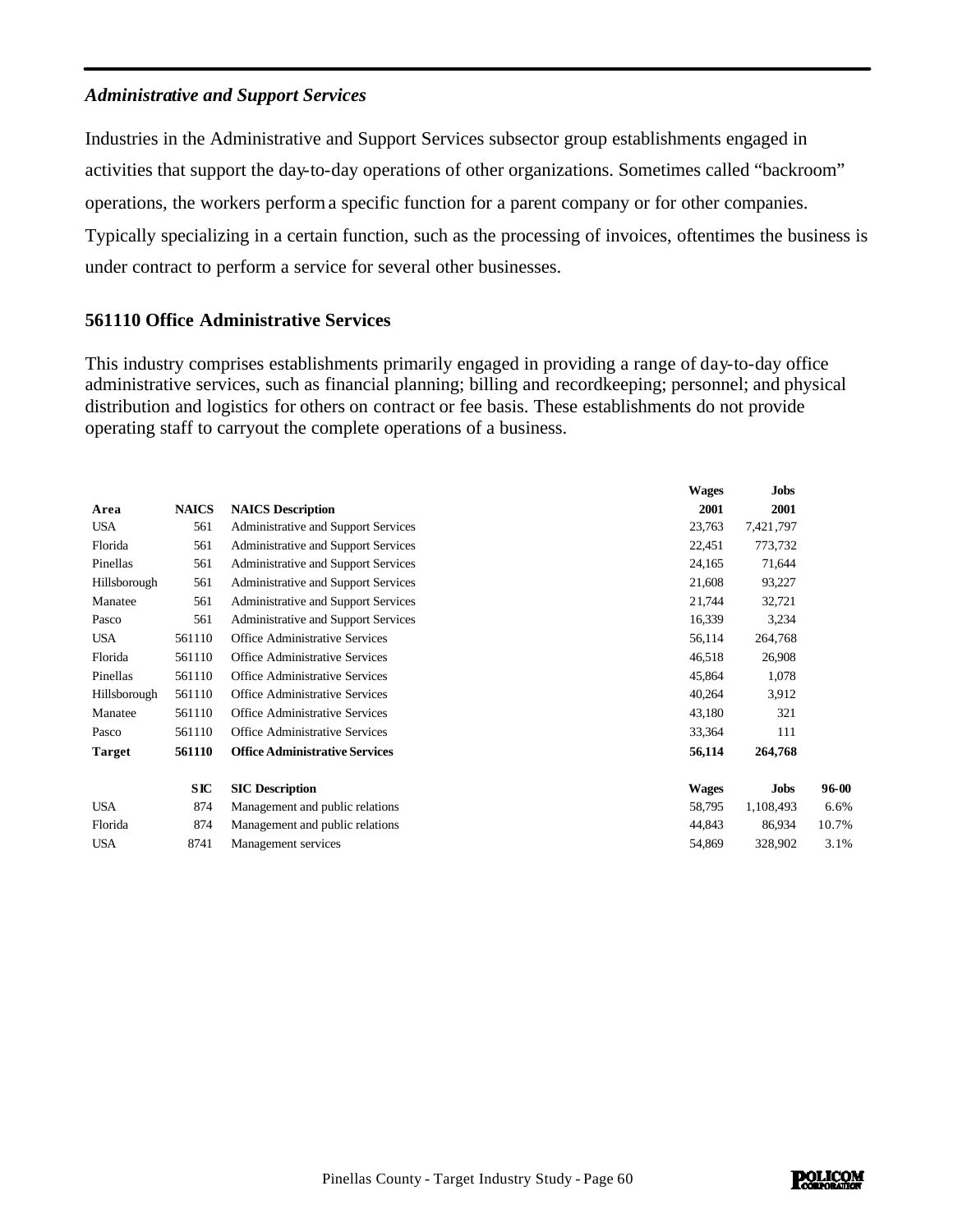#### *Medical Laboratories*

As the health care industry continues to grow, so will this sector. Not all businesses however are contributory as there usually are local laboratories to service local doctors and hospitals. However, there are many regional testing labs which process material which is couriered to the location on a statewide or national basis.

#### **621511 Medical Laboratories**

This U.S. industry comprises establishments known as medical laboratories primarily engaged in providing analytic or diagnostic services, including body fluid analysis, generally to the medical profession or to the patient on referral from a health practitioner.

*Illustrative Examples:* Blood analysis laboratories Medical pathology laboratories Medical bacteriological laboratories Medical testing laboratories Medical forensic laboratories

|               |              |                                     | <b>Wages</b> | <b>Jobs</b> |       |
|---------------|--------------|-------------------------------------|--------------|-------------|-------|
| Area          | <b>NAICS</b> | <b>NAICS</b> Description            | 2001         | 2001        |       |
| <b>USA</b>    | 6215         | Medical and Diagnostic Laboratories | 45,023       | 168,970     |       |
| Florida       | 6215         | Medical and Diagnostic Laboratories | 42,829       | 14,037      |       |
| Pinellas      | 6215         | Medical and Diagnostic Laboratories | 39,654       | 805         |       |
| Hillsborough  | 6215         | Medical and Diagnostic Laboratories | 43,277       | 2,670       |       |
| Manatee       | 6215         | Medical and Diagnostic Laboratories | 28,830       | 142         |       |
| Pasco         | 6215         | Medical and Diagnostic Laboratories | 41,119       | 86          |       |
| <b>USA</b>    | 621511       | <b>Medical Laboratories</b>         | 42,861       | 122,629     |       |
| Florida       | 621511       | <b>Medical Laboratories</b>         | 42,875       | 9,284       |       |
| Pinellas      | 621511       | <b>Medical Laboratories</b>         | 55,888       | 245         |       |
| Hillsborough  | 621511       | <b>Medical Laboratories</b>         | 42,615       | 2,165       |       |
| Manatee       | 621511       | <b>Medical Laboratories</b>         | 27,231       | 85          |       |
| Pasco         | 621511       | <b>Medical Laboratories</b>         | $\mathbf{0}$ | $\Omega$    |       |
| <b>Target</b> | 621511       | <b>Medical Laboratories</b>         | 42,861       | 122,629     |       |
|               |              |                                     | 2000         | 2000        | AAI   |
|               | SIC          | <b>SIC Description</b>              | <b>Wages</b> | <b>Jobs</b> | 96-00 |
| <b>USA</b>    | 807          | Medical and dental laboratories     | 39,082       | 209,681     | 2.1%  |
| Florida       | 807          | Medical and dental laboratories     | 35,609       | 13,716      | 1.8%  |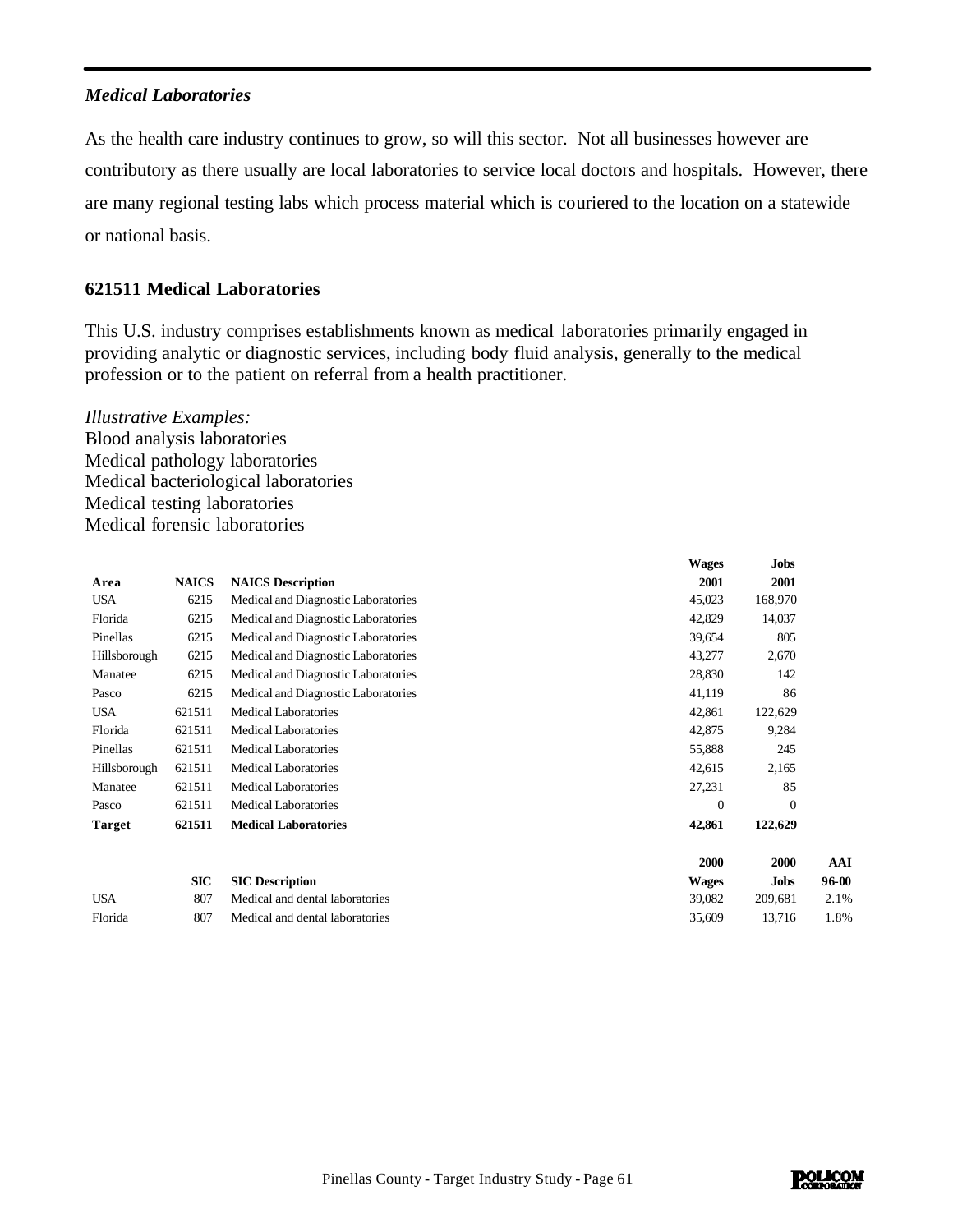# *Business Incentives and Recommendations*

The industries listed as targets are some of the most desirable to have in a local economy. As a result, hundreds of communities in the United States are also attempting to recruit these companies to their area. The problem is: "there are not enough of them to go around."

Competition for the relocation of these companies has never been as fierce as it is today. Typically, the final criterion for a company in determining which area to locate is based upon how "profitable" the company will be in a particular community.

There are three basic factors which influence how profitable a location will be:

- ß Costs The initial start-up costs of land, building, relocation and training of workers and the long term operating costs relative to wages, taxes, utilities, and others.
- ß Time The time necessary to get set-up or established in a community, principally constructing or "building out" a facility.
- ß Community Attitude The propensity for a community to shift the cost of government from the voting residential sector to the non-voting business sector along with how the company will be treated by the community and local government over the long-term.

In an attempt to reduce the costs and time and project a positive community attitude, virtually every community in the country now offers some type of "business incentive" to exiting companies which want to expand and to new companies willing to locate in an area.

There area basically four types of incentives offered:

- 1) Tax abatement.
- 2) Low interest loans.
- 3) Cash grants or gifts.
- 4) Regulatory relief and discounting local fees.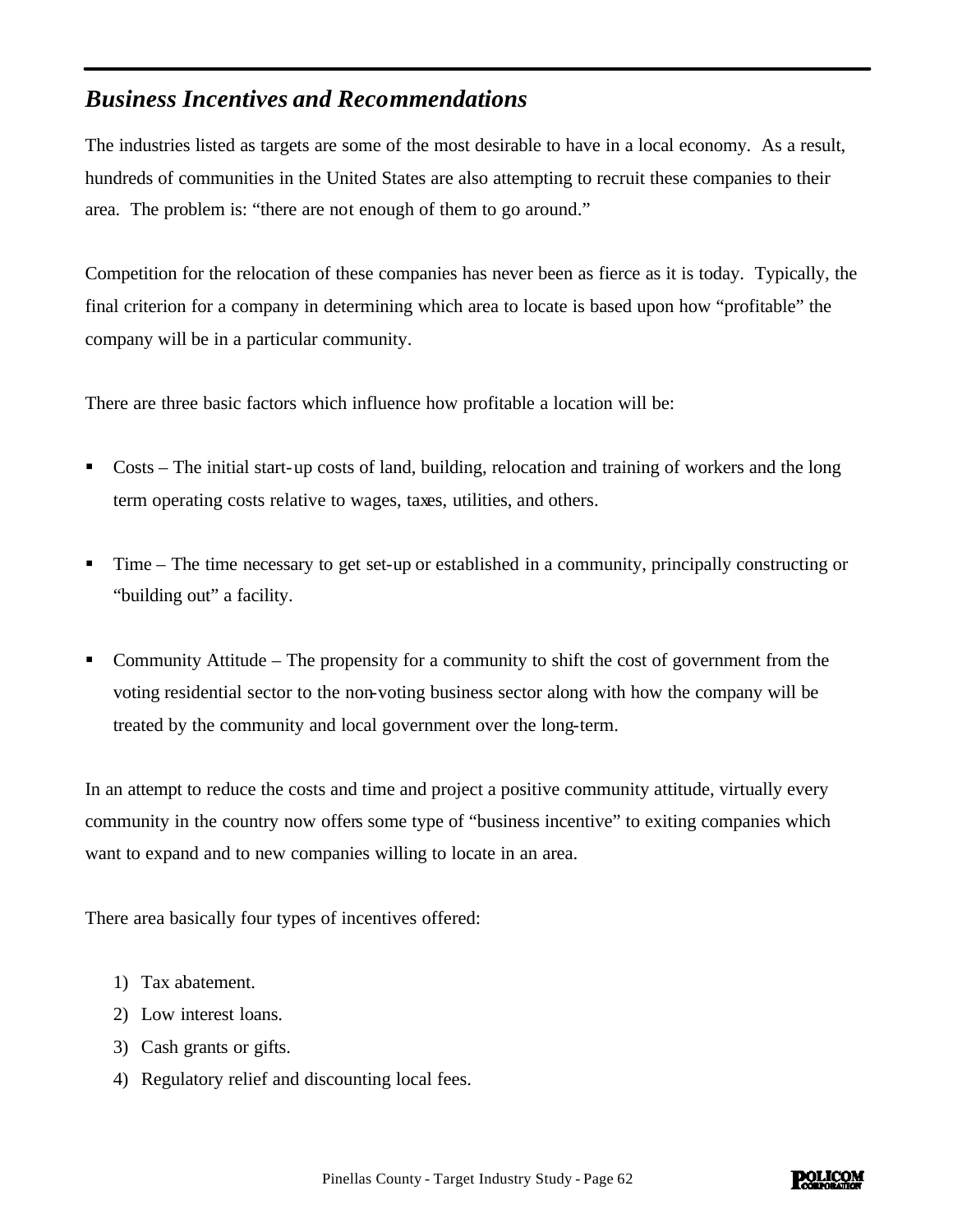The most frequent of all incentives offered on a local basis is the ability to abate local property taxes on real property.<sup>4</sup> Full or partial property tax abatement is available in 89% of the counties in the United States.

While property tax abatement is offered by many locations, its true benefit to a company can be minimal. In most areas which offer abatement, only the portion which is collected by the county government can be reduced. In Florida, this is typically less than half of the property tax rate and is oftentimes less than 25% in some metropolitan areas. Taxes for schools, libraries, special taxing districts, and bond reduction account for the greatest portion and cannot typically be reduced.

Loan interest loans are also provided by a large number of communities for a variety of uses such as the purchase of a facility, training of workers, relocation of key employees, purchase of equipment, and environmental mitigation. Since the money is eventually paid back to the community, areas which established loan interest loan pools years ago today have a "bank" from which they can loan other companies money.

Outright cash grants are growing in popularity. They are used by communities for all the expenses for which loans are used, but they can also simply be given to a company for any need they might have. Some communities have simple grant formulas, such as \$1,000.00 per new job created, and the company literally receives a check after it has complied with the conditions of the grant or gift.

Growing is popularity is "regulatory relief." Understanding "time" is very important to companies, areas which have promulgated time consuming, expensive regulations regarding development are finding they must make it easier and faster for a company to expand or relocate in their area, or they will be passed over in the site selection process.

Of the myriad of incentives which are offered on a local basis, some have much greater benefit to a company than others.



 4 In April, 2001, POLICOM Corporation conducted a nationwide business incentives survey in which more than 10% of the counties in the country participated. For a complete discussion regarding incentives offered by communities, please review this survey which is posted at www.policom.com– go to "Economic Development."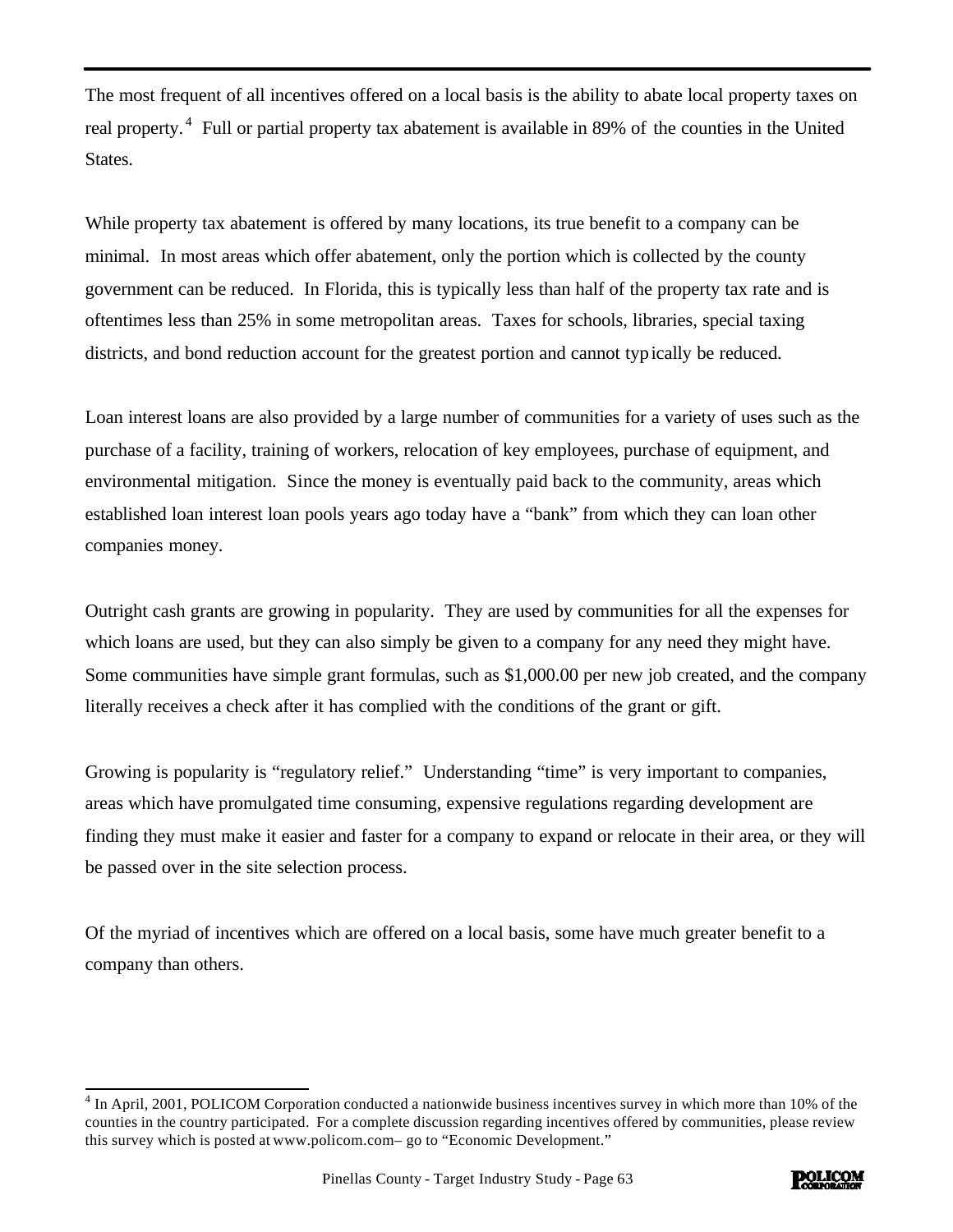For a company which will make a huge capital investment in its facility, such as petroleum refinery, tax abatement is very, very important. However, for a general office user, wages comprise a higher percentage of its costs and training funds might be more important than tax abatement. For a semiconductor manufacturer, abating sales tax on a half a billion dollars worth of new equipment is truly an incentive.

**Among all the incentives offered by communities, the one ranked the most important to companies was "discounting the price of land and/or building in a community owned industrial park." The 2 nd most important incentive was having the community pay the cost for worker training.**

# *Recommendations for Pinellas County*

The following are general observations and recommendations for Pinellas County which will assist in being a competitive location for the target industry sectors.

- 1) Maintain a strong relationship with the University of South Florida and the other higher educational resources in the area. Presently USF is a participant in the economic development efforts in the area. In many communities in the United States, universities have little participation. The community should monitor closely any shift in policy regarding this participation.
- 2) Maintain a professionally operated economic development program and increase funding if necessary.
- 3) Make every effort to maintain a short commuting time to employment centers in the county. There are two types of workers who typically have a long commute. The first, low wage earners who cannot afford to live in the area in which they work. The second, high wage earners who can afford to live anywhere within reason. If they chose to live outside the immediate area, it is usually the result of not having the type of housing they desire. The housing needs of both groups should be studied and an effort to provide such should be made if it is needed. In addition to housing, efforts should be made to improve the east-west corridor traffic flow to and from I-275.
- 4) A special effort should be made to expedite the time necessary for permitting for target companies. Some communities have assigned one or more county staff people to "hand carry" applications for qualified companies through the approval process, placing their applications "at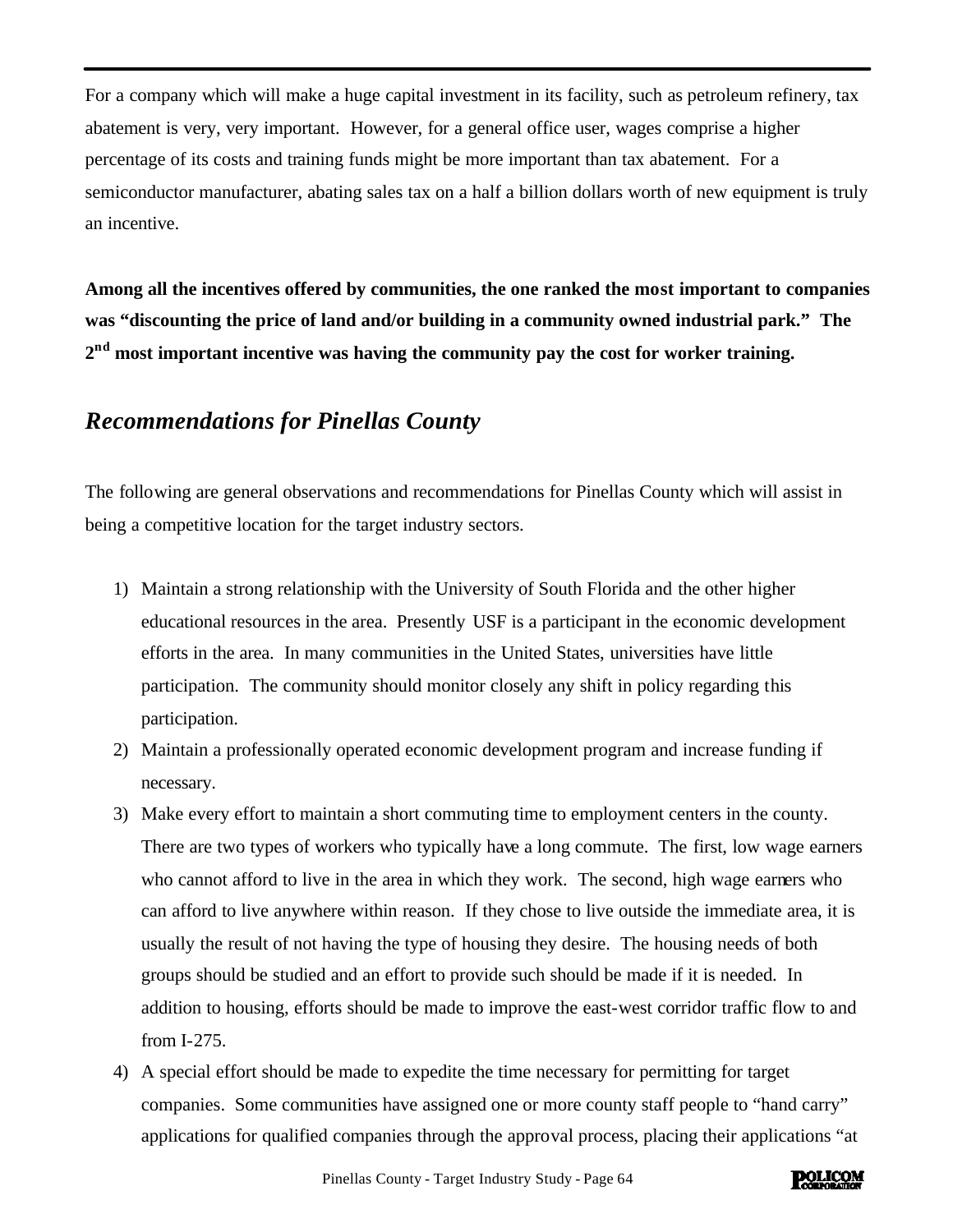the top of the stack." For some companies, certain regulations are administratively waived and specific fees reduced or abated completely. The goal is to become competitive in the "time issue" of community selection. Keep in mind, 90 days is considered competitive. This is an important issue and should be given careful consideration.

- 5) Since the county has not passed a referendum allowing property tax abatement, it might be considered in the future. However, significant community education regarding the nature of "economic development " should be provided prior to the attempt.
- 6) If the county has not already established one, a low interest loan pool is desirable. This is a very appealing incentive to small companies, 20 to 50 employees, and over time can build up to be a significant amount of money.
- 7) The county and municipalities should give careful consideration to acquiring or using existing government owned property for industrial locations. In essence, creating a community owned enterprise or industrial parks. The biggest weakness in the county for the future is the absence of improved, approved industrial real estate. By reserving the sale of the land to "qualified companies" and discounting the price when appropriate (the most important business incentive), this could very well be the most important economic development activity the community can undertake. At least 500 hundred usable Greenfield acres will be needed for the target industries by 2013.
- 8) Make every effort to utilize the Pinellas County Airport. As TPA approaches capacity, logic dictates future expansion should occur in Pinellas County, as the infrastructure is already present.
- 9) Continuously educate the community on the importance of "economic development." An informed citizenry will help to prevent passage of local legislation which adversely effects the contributory businesses in the area. Aside from market conditions, the most frequent reason a company will leave a community for another is "local community attitude."

As previously mentioned, POLICOM Corporation in September of 2001 wrote a study titled: *The Economic Impact of Reaching Physical Build-Out for Pinellas County*. The biggest problem facing the area in the future is the absence of sites and buildings for companies to locate and expand to. However, the study also identified some recommendations to assist in preventing existing buildings from becoming abandoned, as many have in other communities. The following are some of the suggestions offered in that study.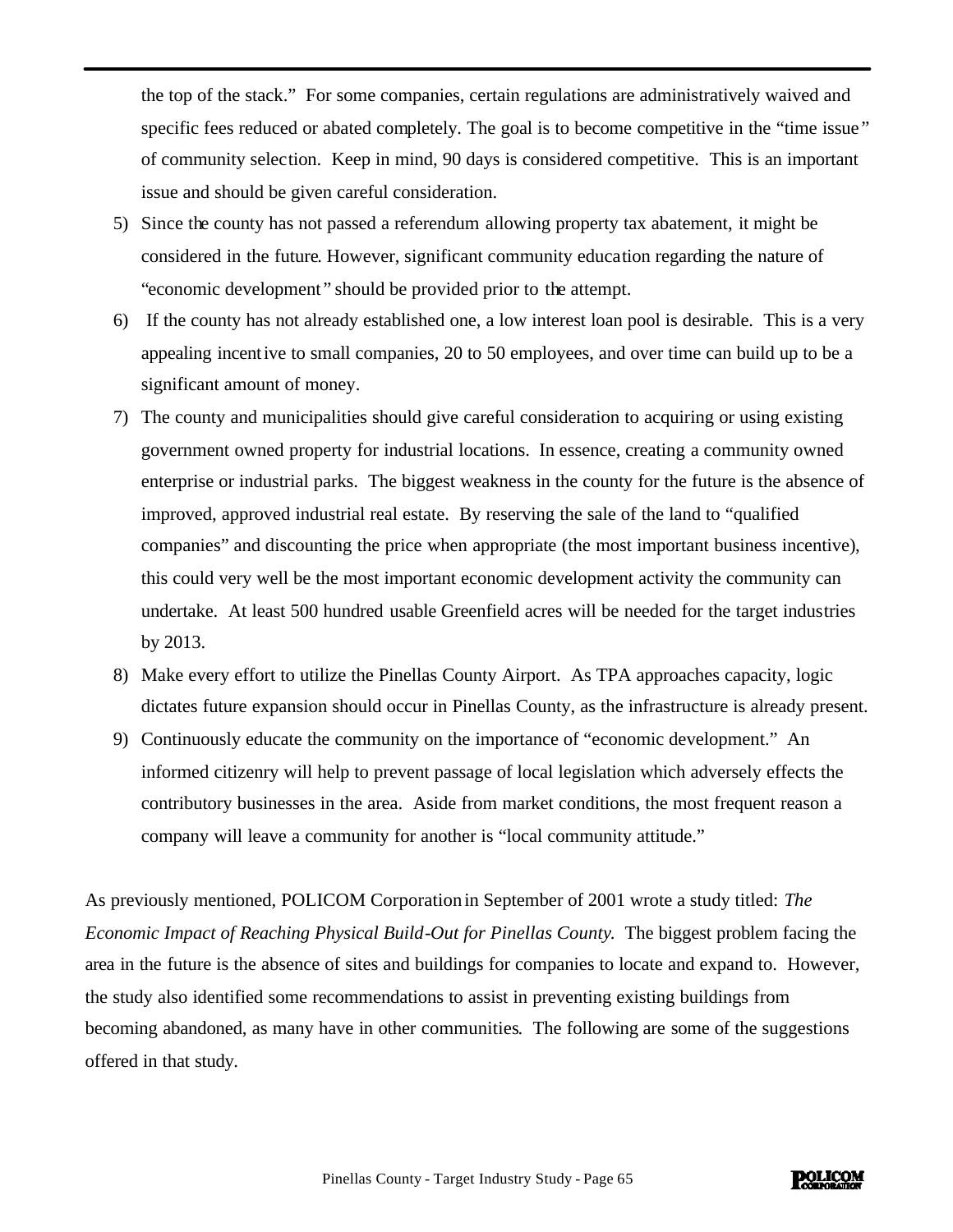# *Prevent Facility Deterioration and Abandonment*

The most pervasive, long-term problem relative to Build-Out is the physical deterioration of the facilities occupied by the primary industries.

Facility deterioration occurs not only in the industrial sector, but also general services, retail, and older residential areas. Cities and counties throughout the United States are spending billions of dollars each year for community redevelopment, attempting to revitalize the aged areas of their community as they have fallen into physical and economic disrepair.

Many older communities in the United States, which are presently suffering economic decline as a result of blighted, abandoned industrial areas, had little historic reference to rely upon to take action to prevent it from occurring. Even if the community became aware the situation developing, it is likely the attitude was: "the situation will cure itself."

Pinellas County should take affirmative steps to retard or prevent the physical deterioration of its industrial areas to hinder future economic decline. The following are some suggestions on how this can be accomplished.

- 1) Identify the locations in which facility deterioration and abandonment is presently occurring. In these areas, significant measures need to be taken to retard a continuation of deterioration and to restore the area. Areas, which are located at interstate exits or are easily accessible by commuting workers, should be targeted for redevelopment for contributory businesses. Those, which do not presently and will not in the future be accessible, should be targeted for a mixed-use development, possibly residential.
- Pass enabling legislation, which makes the areas eligible for incentive programs. These might include creating an enterprise zone or a tax increment-financing district (TIF).
- ß Create a program, which modernizes the horizontal infrastructure for the areas. This includes storm drainage, sanitary sewers, roadways, electric power, and telecommunications. Included in this program should be an effort to improve the esthetic appearance of the areas via landscaping and berming if possible.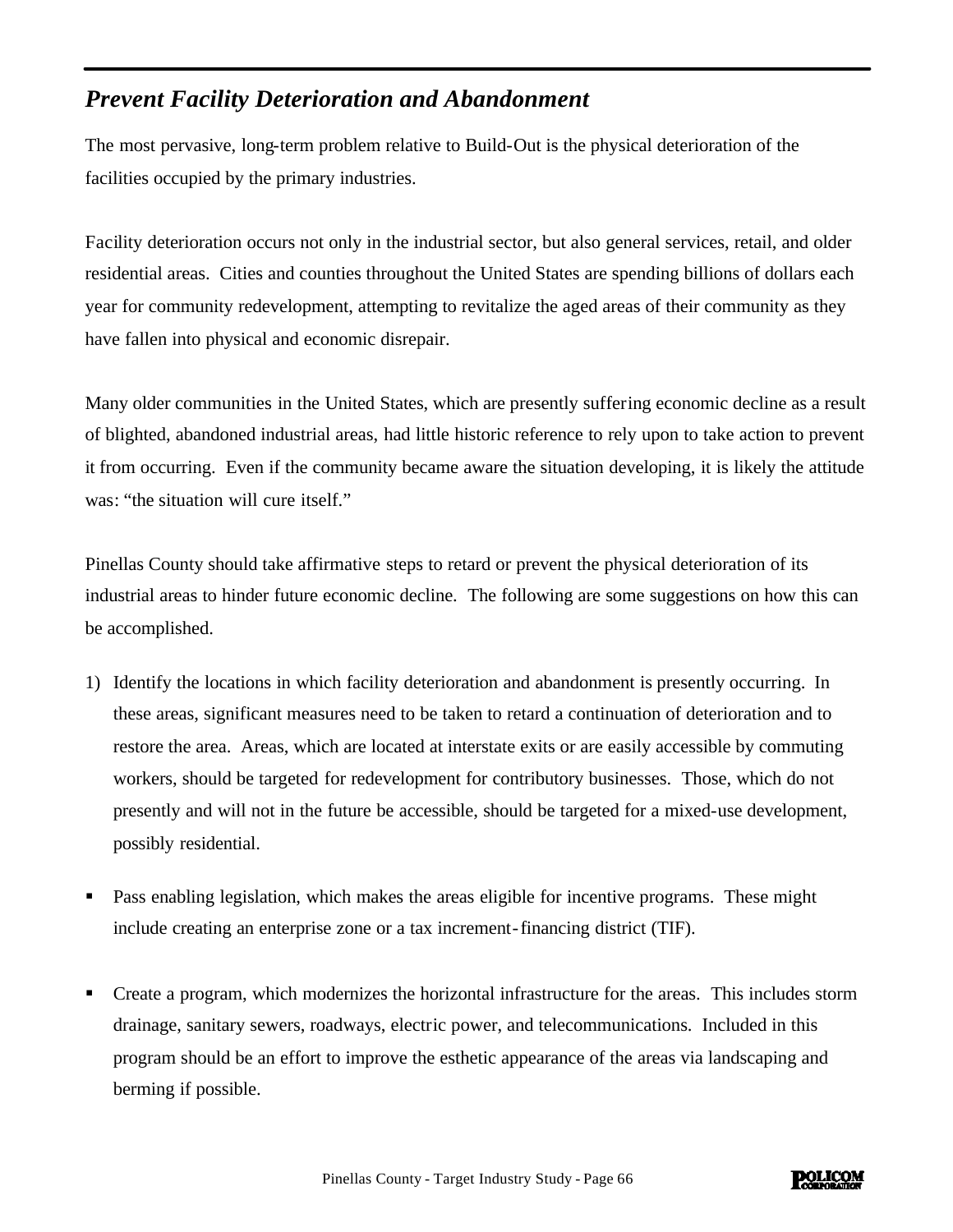- ß Create a series of financial incentives, which will encourage private landowners to rehabilitate the facilities or cause them to be torn down. Some of these incentives might include
	- **•** property tax abatement or credit
	- ß corporate income tax credit
	- sales tax credits on new equipment
	- ullet subsidized training programs for workers
	- low interest loans for both the facility and new equipment
	- $\blacksquare$  out-right grants
- ß Pass enabling legislation which will cause abandoned, dilapidated structures to be razed, creating Brownfield locations. If vacant facilities present a clear and present danger to the health and safety, some communities have the authority to cause the removal of these buildings. If the property owner fails to abide by a local ordinance to remove a building, then the government authority, at its expense, causes the building to be torn down. The cost of removal, if not immediately reimbursed by the property owner to the government, is placed upon the property as a lien, to be paid concurrent with the property taxes. If the property taxes are not paid, the property is sold for taxes and the lien. Concurrent with this program, legislation should be passed which requires structures to be maintained to "certain minimum conditions."
- ß Create a Brownfield restoration program in which the government authority actually acquires, via eminent domain, a series of buildings, which are dilapidated and contiguous, creating a large Brownfield parcel. These areas can be marketed as new building sites. Additionally, increased facility density should be considered in Brownfield locations to allow for vertical development.
- 2) Identify the locations where facility deterioration will occur within the next ten years. These will include structures, which were constructed from 1980 to the present. In these locations, abandonment has likely not yet occurred but the structures are beginning to cycle through the stages of deterioration. Since these areas are not in such a deteriorated condition as to justify "enterprise zone" designation, action should be taken to maintain the quality of the structures.
- ß The community should create TIF's for these areas if possible. Money from the TIF should be reinvested into the area in the following manner:

Consistent upgrading and maintenance of the horizontal infrastructure. Beautification programs for the general area. Low interest loan pool or grant program for the rehabilitation of facilities located in the area.